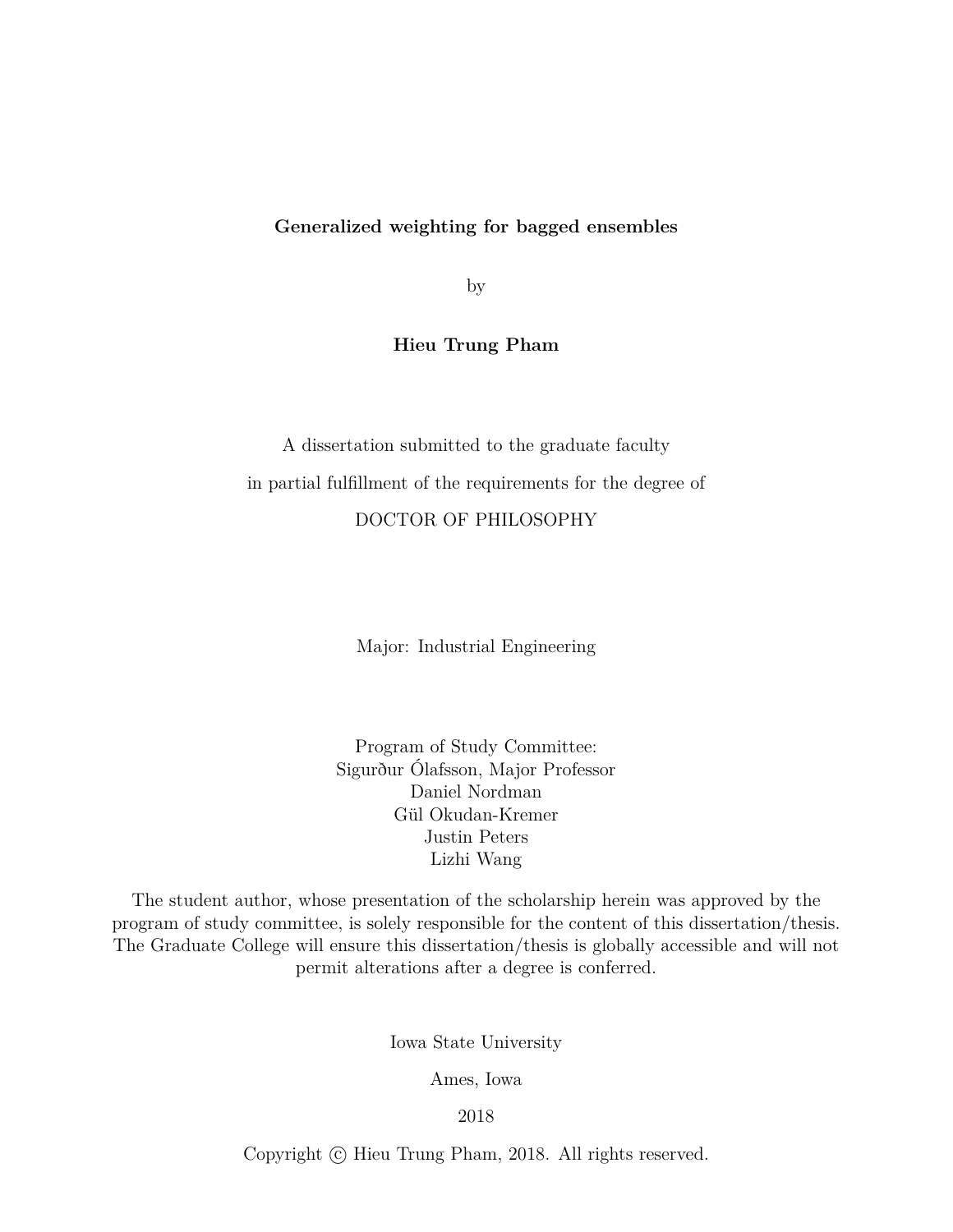**DEDICATION**

To family and friends.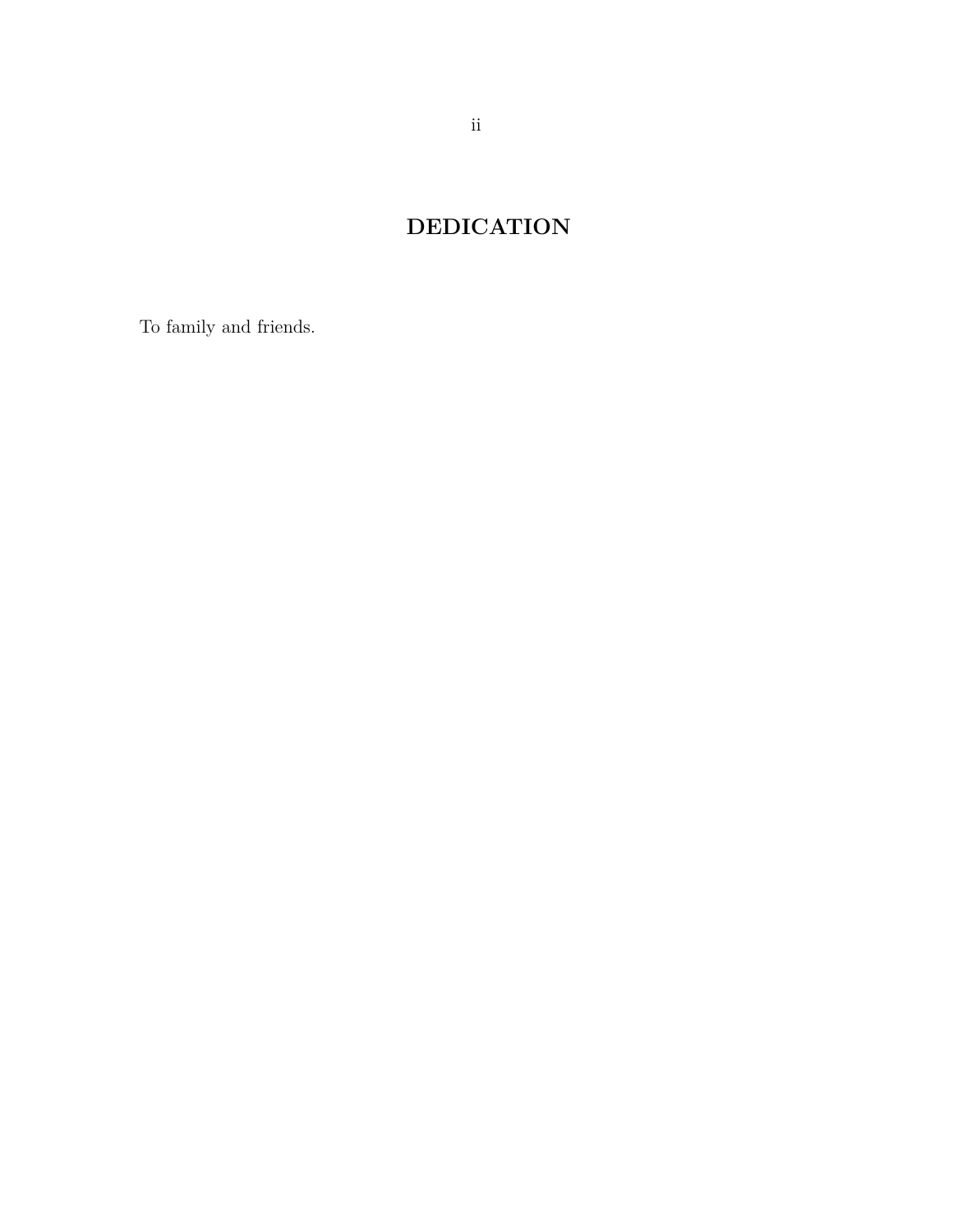## **TABLE OF CONTENTS**

|          |       |                                                                                                      | $\mathbf{V}$   |
|----------|-------|------------------------------------------------------------------------------------------------------|----------------|
|          |       |                                                                                                      | vii            |
|          |       |                                                                                                      | viii           |
| ABSTRACT |       |                                                                                                      | ix             |
|          |       |                                                                                                      | $\mathbf{1}$   |
| 1.1      |       |                                                                                                      | $\mathbf{1}$   |
| 1.2      |       |                                                                                                      | $\overline{2}$ |
| 1.3      |       |                                                                                                      | $\overline{5}$ |
|          | 1.3.1 |                                                                                                      | $\overline{5}$ |
|          | 1.3.2 |                                                                                                      | $\overline{7}$ |
|          | 1.3.3 |                                                                                                      | 9              |
| 1.4      |       |                                                                                                      | 10             |
|          | 1.4.1 |                                                                                                      | 10             |
|          | 1.4.2 |                                                                                                      | 11             |
|          | 1.4.3 |                                                                                                      | 12             |
|          | 1.4.4 |                                                                                                      | 12             |
| 1.5      |       | Organization of Dissertation $\ldots \ldots \ldots \ldots \ldots \ldots \ldots \ldots \ldots \ldots$ | 13             |
|          |       |                                                                                                      | 14             |
| 2.1      |       |                                                                                                      | 14             |
| 2.2      |       |                                                                                                      | 16             |
|          | 2.2.1 | Cesáro Averages                                                                                      | 16             |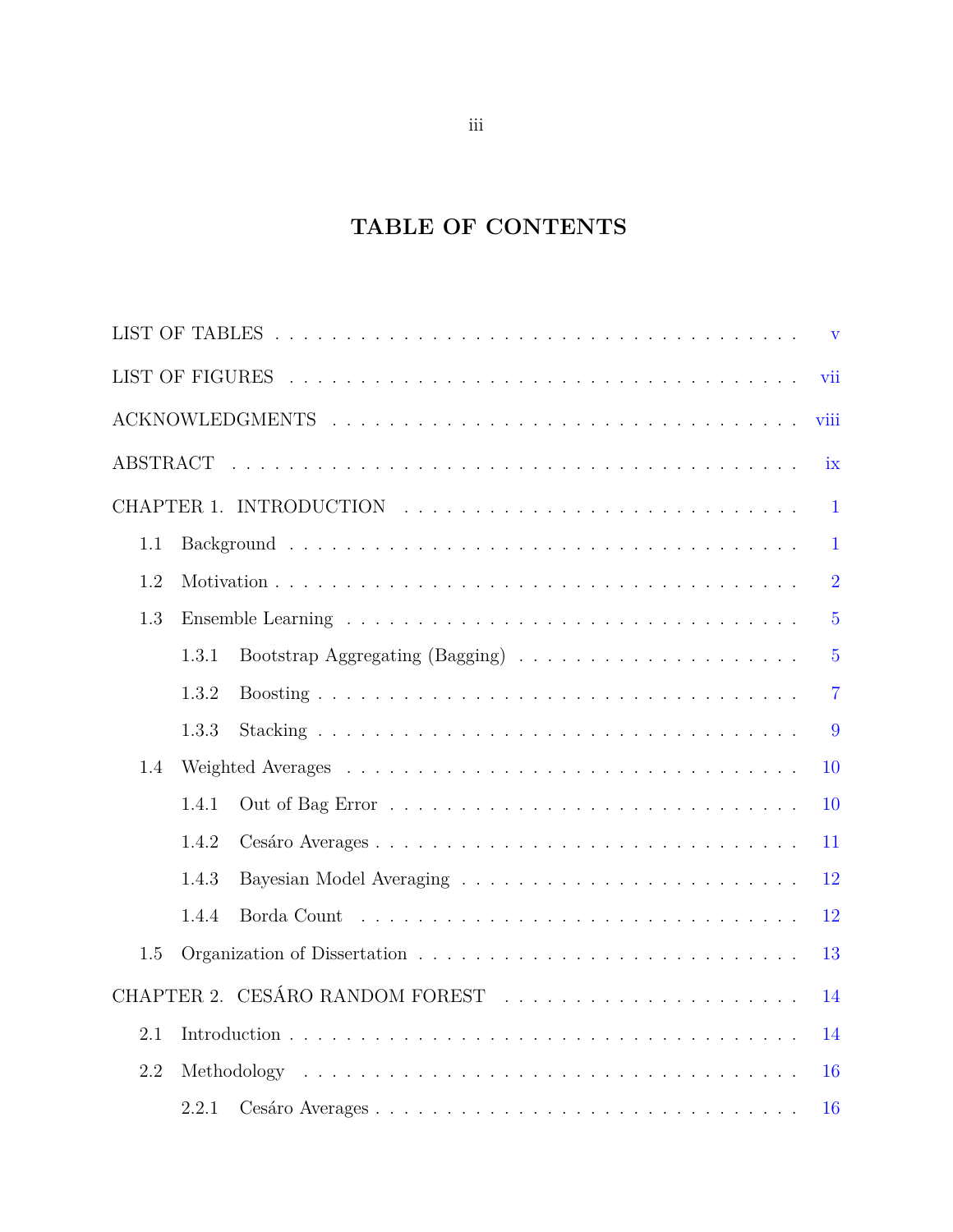|             | 2.2.2 | Cesáro Random Forest and Tree Sequencing                  | 17        |
|-------------|-------|-----------------------------------------------------------|-----------|
| 2.3         |       |                                                           | 18        |
|             | 2.3.1 |                                                           | 18        |
|             | 2.3.2 |                                                           | <b>26</b> |
| 2.4         |       |                                                           | 31        |
|             |       | CHAPTER 3. GENERALIZED WEIGHTING SCHEME FOR BAGGED ENSEM- |           |
| <b>BLES</b> |       |                                                           | 33        |
| 3.1         |       |                                                           | 33        |
| 3.2         |       |                                                           | 34        |
|             | 3.2.1 |                                                           | 34        |
|             | 3.2.2 |                                                           | 37        |
| 3.3         |       |                                                           | 38        |
|             | 3.3.1 |                                                           | 38        |
|             | 3.3.2 |                                                           | 46        |
| 3.4         |       |                                                           | 51        |
|             |       | CHAPTER 4. WBENSEMBLER: AN R PACKAGE FOR WEIGHTED BAGGED  |           |
|             |       |                                                           | 52        |
| 4.1         |       |                                                           | 52        |
| 4.2         |       |                                                           | 54        |
| 4.3         |       |                                                           | 57        |
|             | 4.3.1 |                                                           | 57        |
|             | 4.3.2 |                                                           | 62        |
| 4.4         |       |                                                           | 64        |
|             |       |                                                           | 65        |
| 5.1         |       |                                                           | 66        |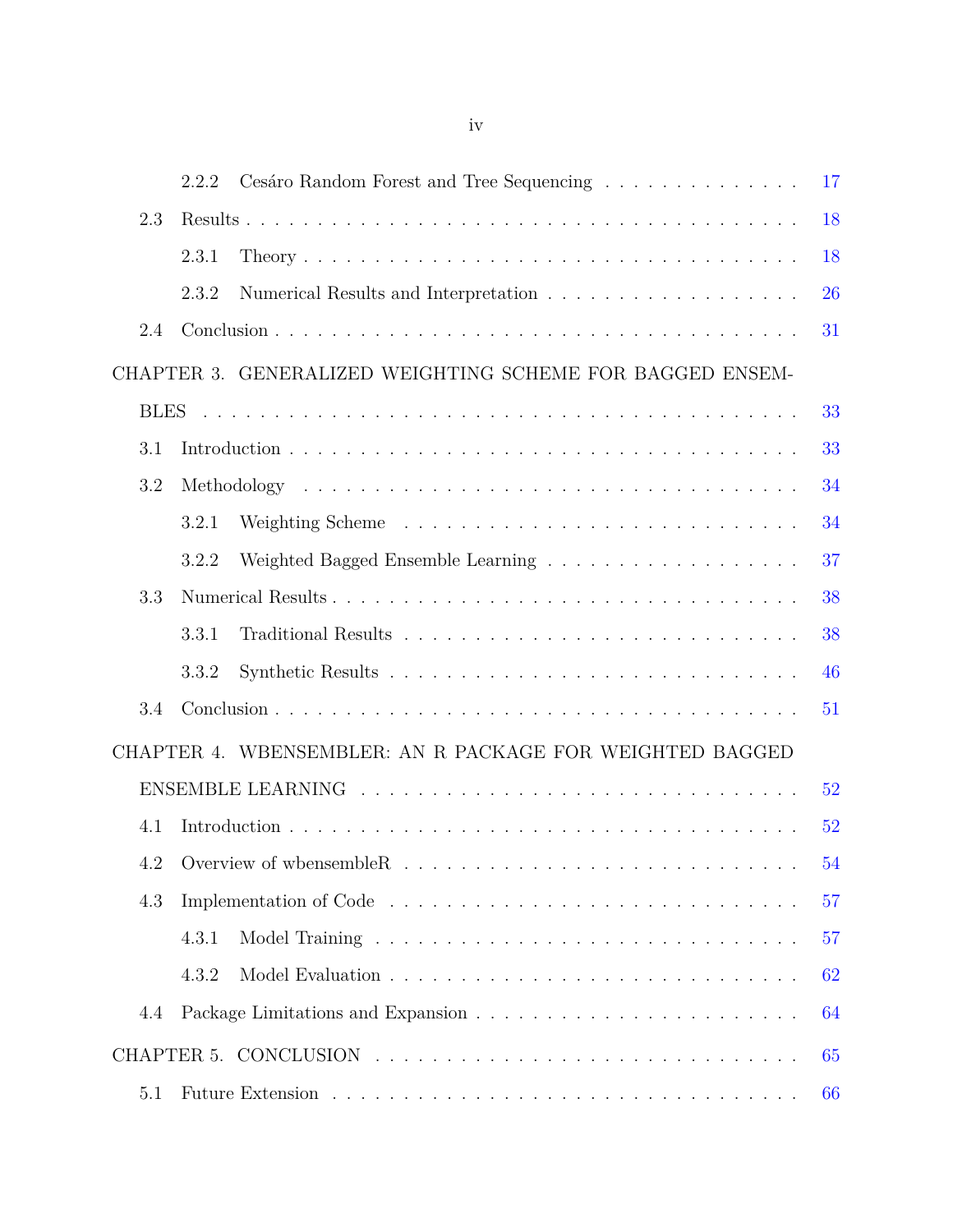| <b>BIBLIOGRAPHY</b> |  |  |  |  |  |  |  |  |  |  |  |  |  |  |  |  |  |  |
|---------------------|--|--|--|--|--|--|--|--|--|--|--|--|--|--|--|--|--|--|
|                     |  |  |  |  |  |  |  |  |  |  |  |  |  |  |  |  |  |  |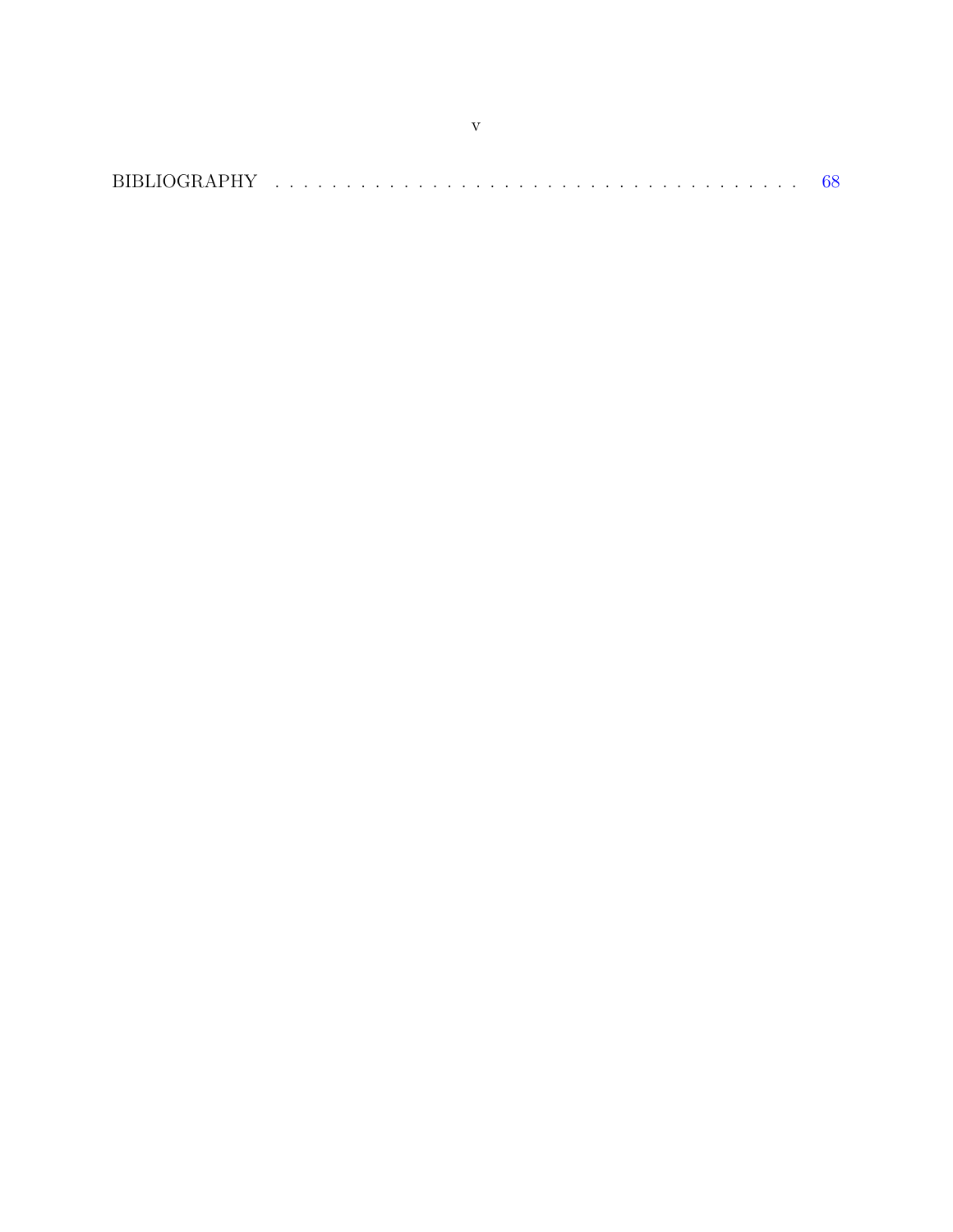# **LIST OF TABLES**

<span id="page-5-0"></span>

| Table 2.1 | Data set description for CRF experiments $\dots \dots \dots \dots \dots$                                  | 26 |
|-----------|-----------------------------------------------------------------------------------------------------------|----|
| Table 2.2 | Average accuracy $\%$ (500 trees, 10 trials) comparing CRF and RF                                         | 27 |
| Table 2.3 | Average accuracy $\%$ of CRF with ordering 1 and various number of                                        |    |
|           |                                                                                                           | 28 |
| Table 2.4 | Average accuracy $\%$ of RF and various number of trees (100 trials).                                     | 29 |
| Table 2.5 | Average accuracy $\%$ of CRF with ordering 1 with 100 and 2000 trees                                      |    |
|           | $(10 \text{ trials}) \dots \dots \dots \dots \dots \dots \dots \dots \dots \dots \dots \dots \dots$       | 30 |
| Table 2.6 | Sonar data set with a stopping criterion $(100 \text{ Trials}) \cdot \cdot \cdot \cdot \cdot \cdot \cdot$ | 31 |
| Table 3.1 |                                                                                                           | 34 |
| Table 3.2 | Traditional data sets for general weighted bagged ensemble experiments 39                                 |    |
| Table 3.3 | Prediction accuracy (%) from 10 trials. Average accuracy $\pm$ one                                        |    |
|           | standard deviation comparing weighted bagging, pure bagging, and                                          |    |
|           | the random forest $\dots \dots \dots \dots \dots \dots \dots \dots \dots \dots \dots \dots$               | 41 |
| Table 3.4 | Test optimal values $(p \text{ and } \alpha) \dots \dots \dots \dots \dots \dots \dots \dots$             | 44 |
| Table 3.5 | Learners that outperform the random forest $\dots \dots \dots \dots$                                      | 46 |
| Table 3.6 | <i>Breast</i> data set with various levels of sparsity (average $\pm$ one standard                        |    |
|           |                                                                                                           | 48 |
| Table 3.7 | <i>Heart</i> data set with various levels of spurious data points (average $\pm$                          |    |
|           |                                                                                                           | 49 |
| Table 3.8 | <i>Haberman</i> data set with various levels of noise (average $\pm$ one stan-                            |    |
|           |                                                                                                           | 50 |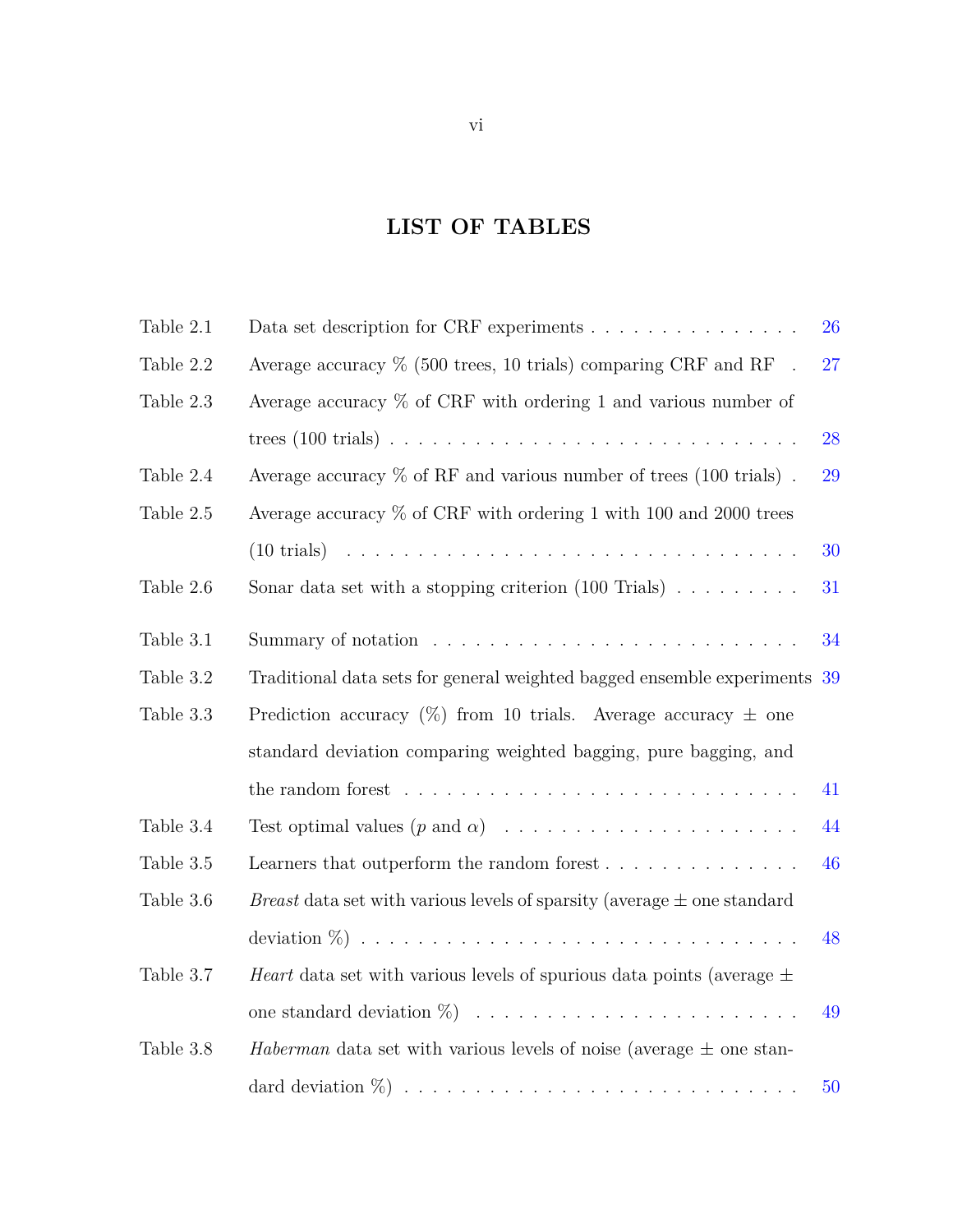Table 3.9 *German Credit Card* data set with varying ratios (average ± one standard deviation %) . . . . . . . . . . . . . . . . . . . . . . . . . . [51](#page-61-0)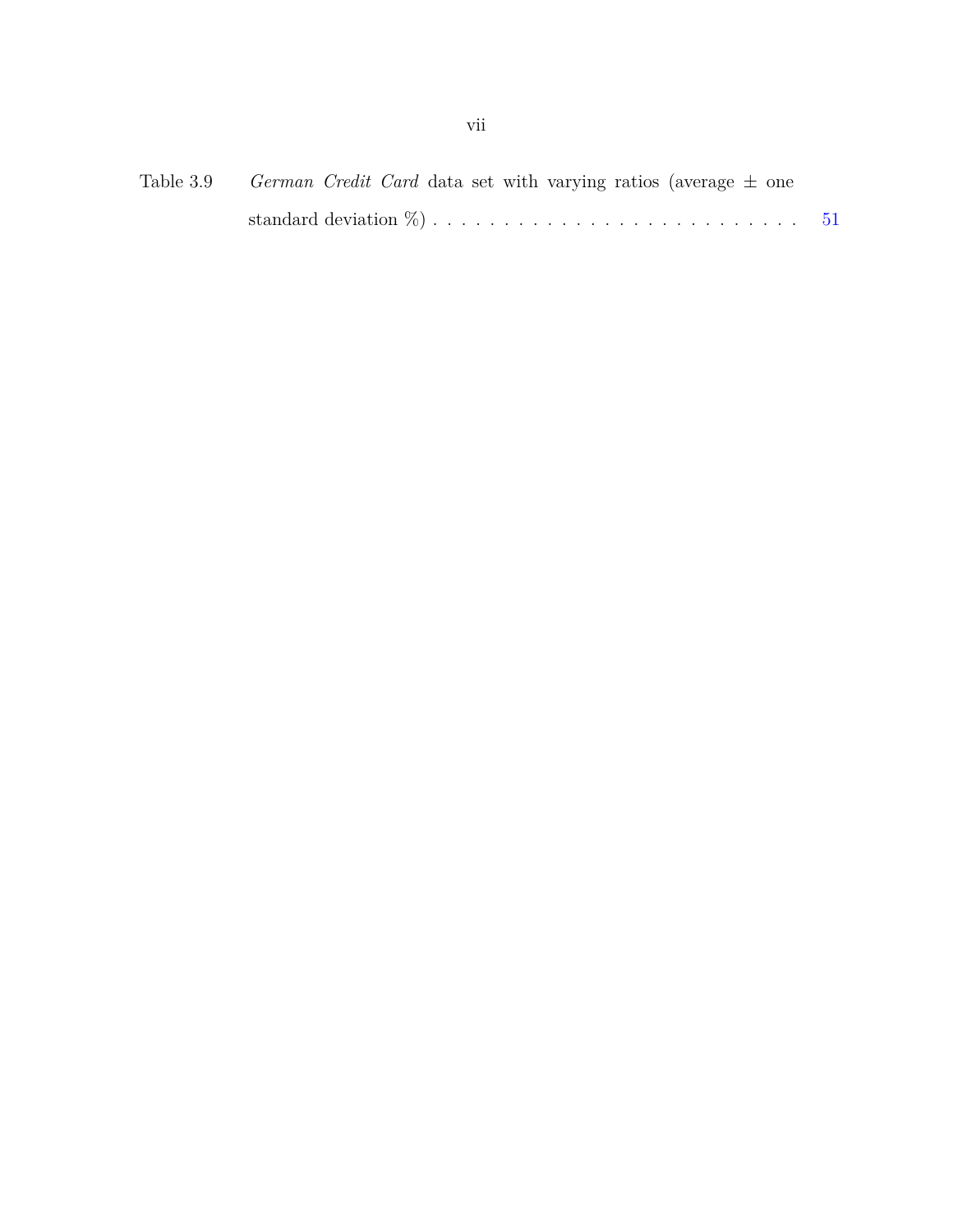## **LIST OF FIGURES**

<span id="page-7-0"></span>

| Figure 2.1 Asymptotic bound for Lemma $2.3.2 \ldots \ldots \ldots \ldots \ldots \ldots 22$  |  |
|---------------------------------------------------------------------------------------------|--|
|                                                                                             |  |
| Figure 3.2 Comparison of p-values that outperform the random forest $\dots$ 45              |  |
| Figure 3.3 Comparison of run times for 3 data sets $\dots \dots \dots \dots \dots \dots$ 47 |  |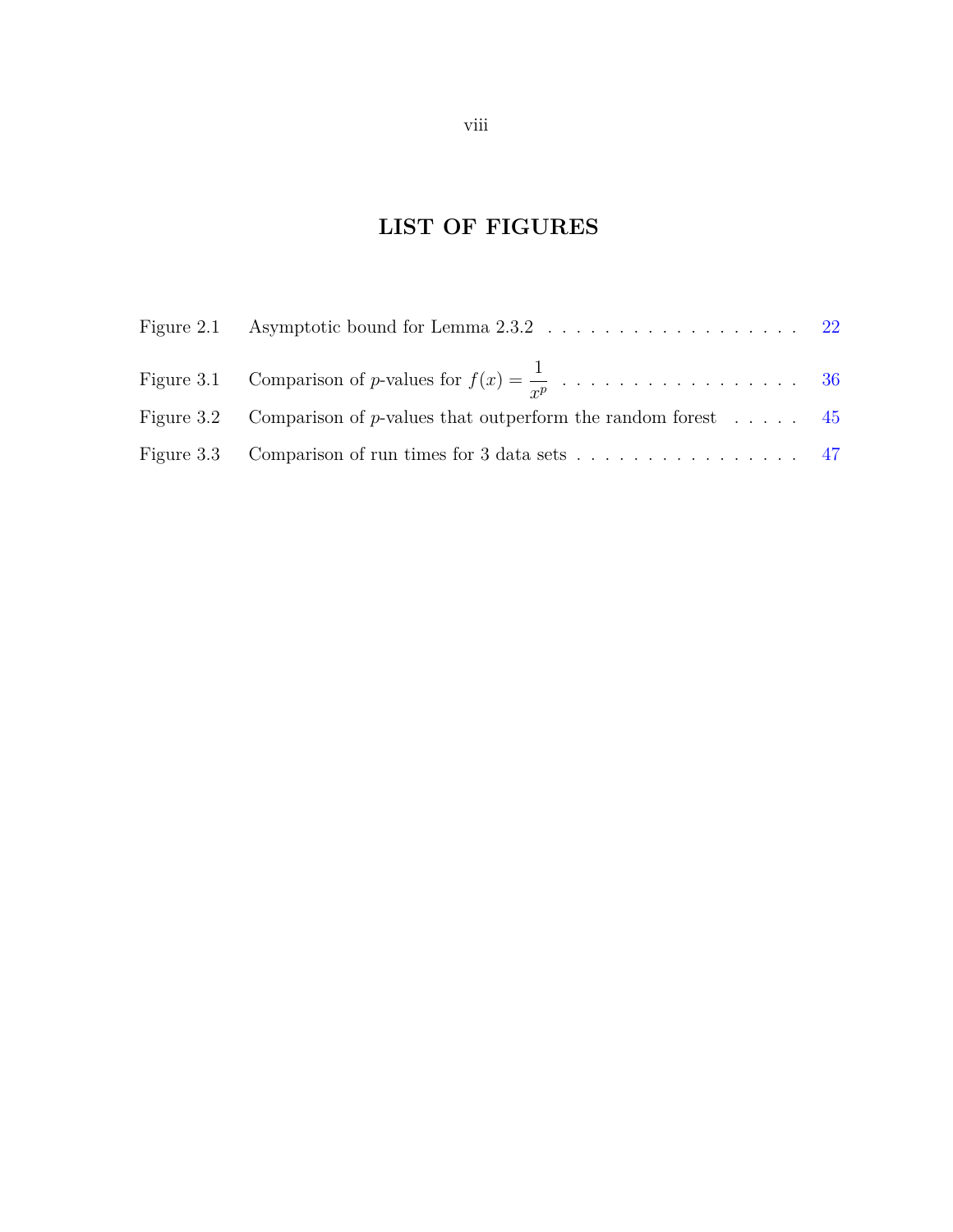# **ACKNOWLEDGMENTS**

Thank you Siggi, Dan, Gül, Justin, Lizhi, Heike, Steve, and Lawrence.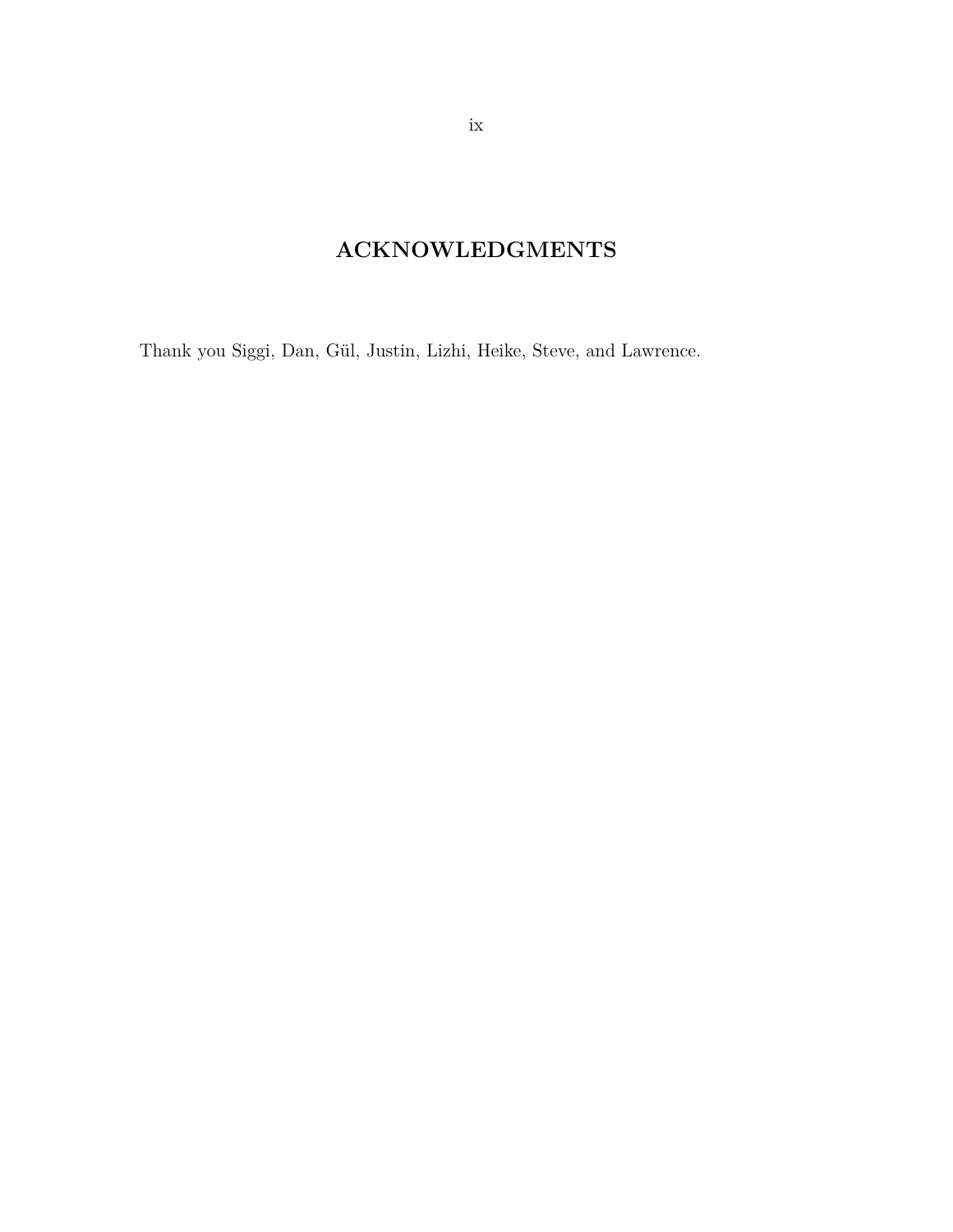## **ABSTRACT**

<span id="page-9-0"></span>Ensemble learning is a popular classification method where many individual simple learners contribute to a final prediction. Constructing an ensemble of learners has been shown to consistently improve prediction accuracy over a single learner. The most common types of ensembles include: bootstrap aggregated (bagged), boosted, and stacked. Each are different, yet has the same foundation of combining multiple learners.

In this dissertation, we focus our attention to bagged ensembles; namely we propose a generalization by way of model weighting. The new method is motivated by the potential instability of averaging predictions of trees that may be of highly variable quality. To alleviate this, we replace the usual arithmetic average with a Cesáro average for weighted trees in the random forest. We provide both a theoretical analysis that gives exact conditions under which we would expect this weighted ensemble approach to do well, and numerical analysis that shows the new approach is competitive to other bagged ensembles when training a classification model on numerous realistic data sets.

Going a step further we generalize our weights such that we allow simultaneous control over bias and variance. In particular, we introduce a regularization term that controls the variance reduction for bagged ensembles. Therefore, a new tunable weighted bagged ensemble framework is proposed, resulting in a very flexible method for classification. Using this methodology, we explore the impact tunable weighting has on the votes of each learner in an ensemble.

To aid in the applicability of this body of work, the author discusses an R package that allows users to implement our proposed weighting scheme to arbitrary bagged ensembles. The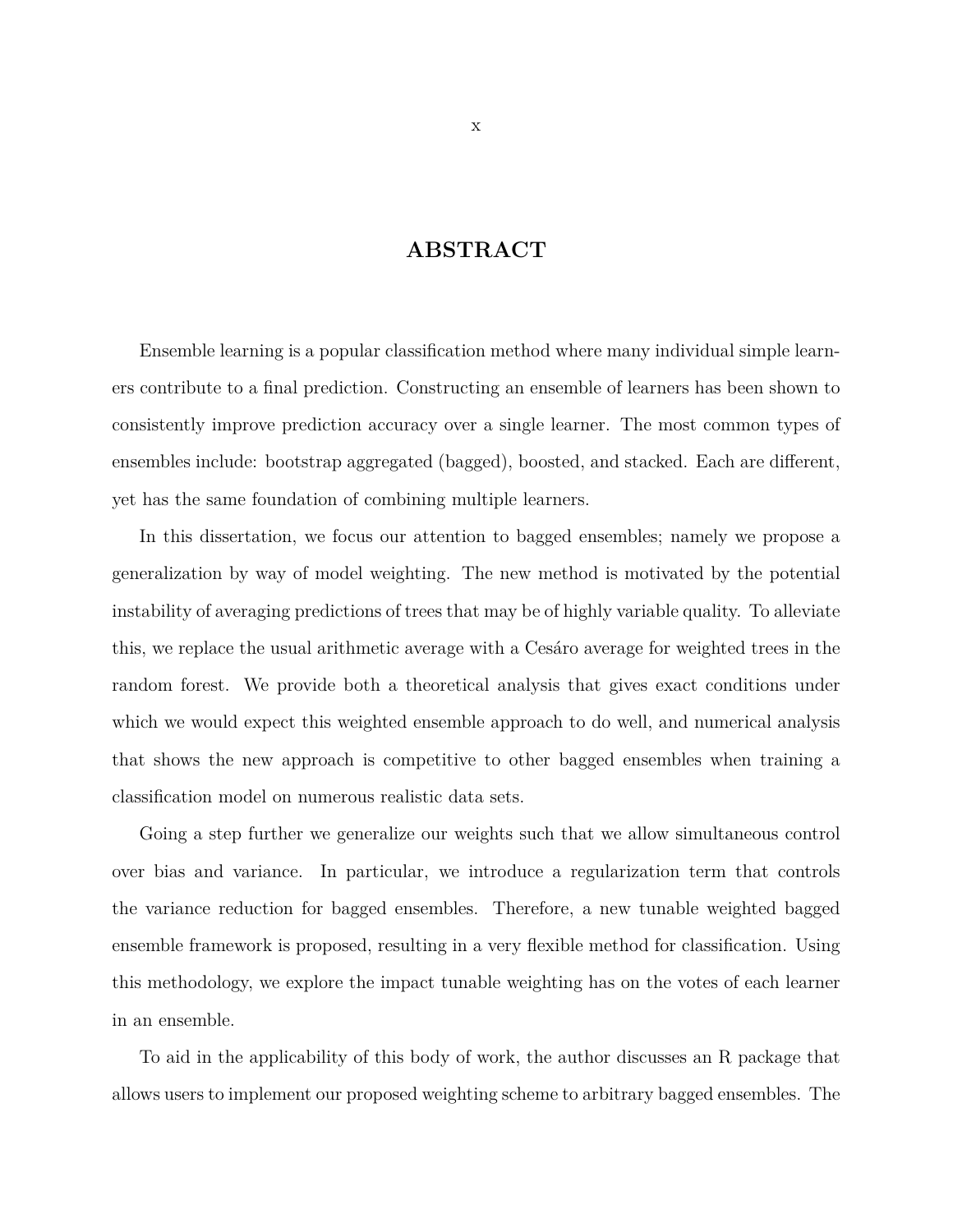package provides tools for constructing tunable bagged ensembles in the form of weights and is titled **wbensembleR**.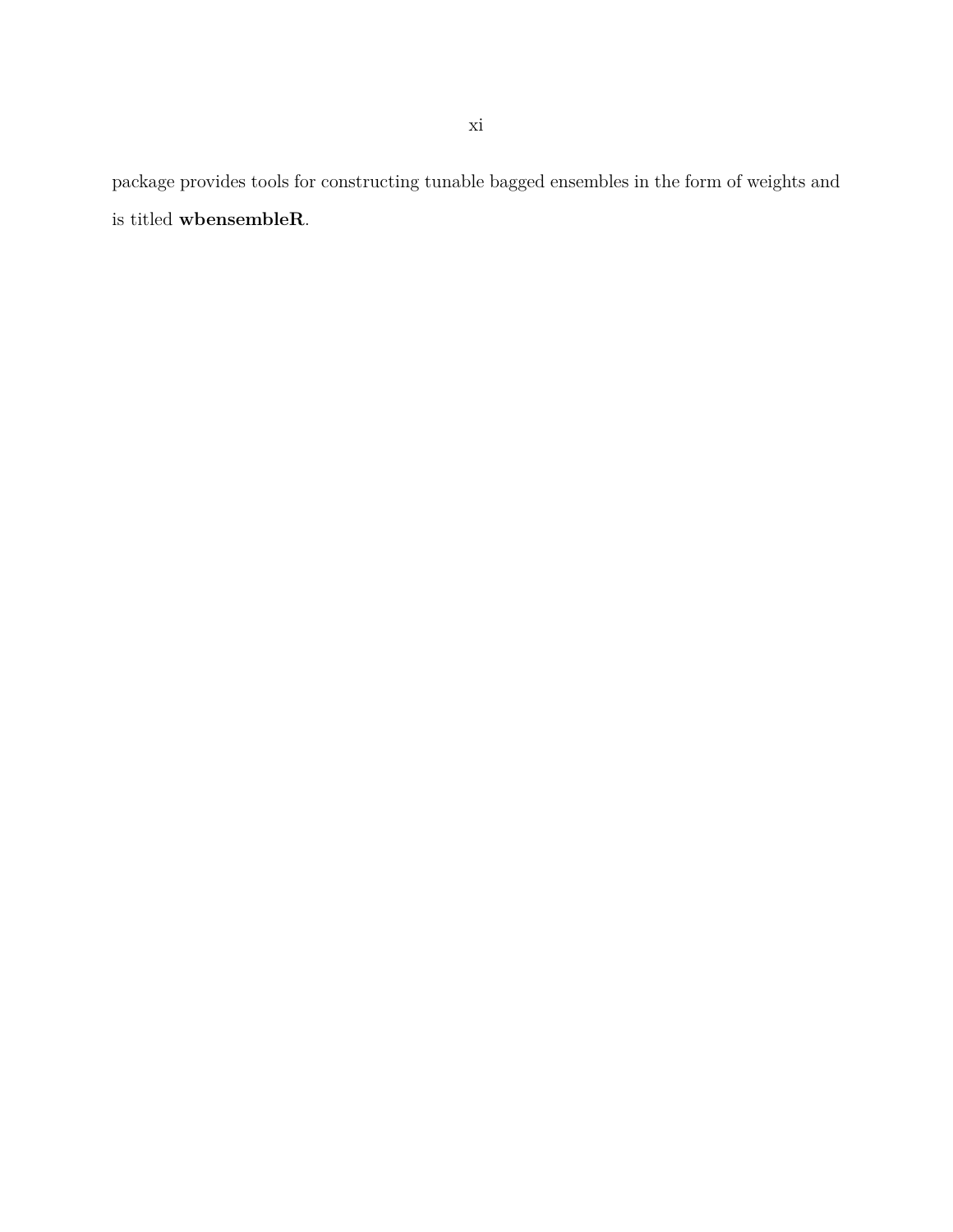## <span id="page-11-0"></span>**CHAPTER 1. INTRODUCTION**

### **1.1 Background**

*Data Science*, as currently termed, is not just statistics, mathematics, or computer science, yet integrates all three. Today data science can be defined as an interdisciplinary field that employs techniques and theories of the aforementioned subjects to extract knowledge or insight from data (Blei and Smyth, 2017). The rapid growth and popularity of this new field is apparent; various universities as well as a plethora of online platforms around the world are offering degrees specializing in data science.

The foundational aspects of data science are well set. In *50 Years of Data Science*, Donoho (2017) describes data science as *six divisions*:

- 1. Data Exploration and Preparation
- 2. Data Representation and Transformation
- 3. Computing with Data
- 4. Data Modeling
- 5. Data Visualization
- 6. Science about Data Science

With regard to the first division Hadley Wickham, a well-known contributor in the world of R and data science created **tidyverse**, a collection of R packages, for the specific purpose of systematically formatting *messy* data (Wickham, 2016). Wickham's *Tidy Data* (Wickham,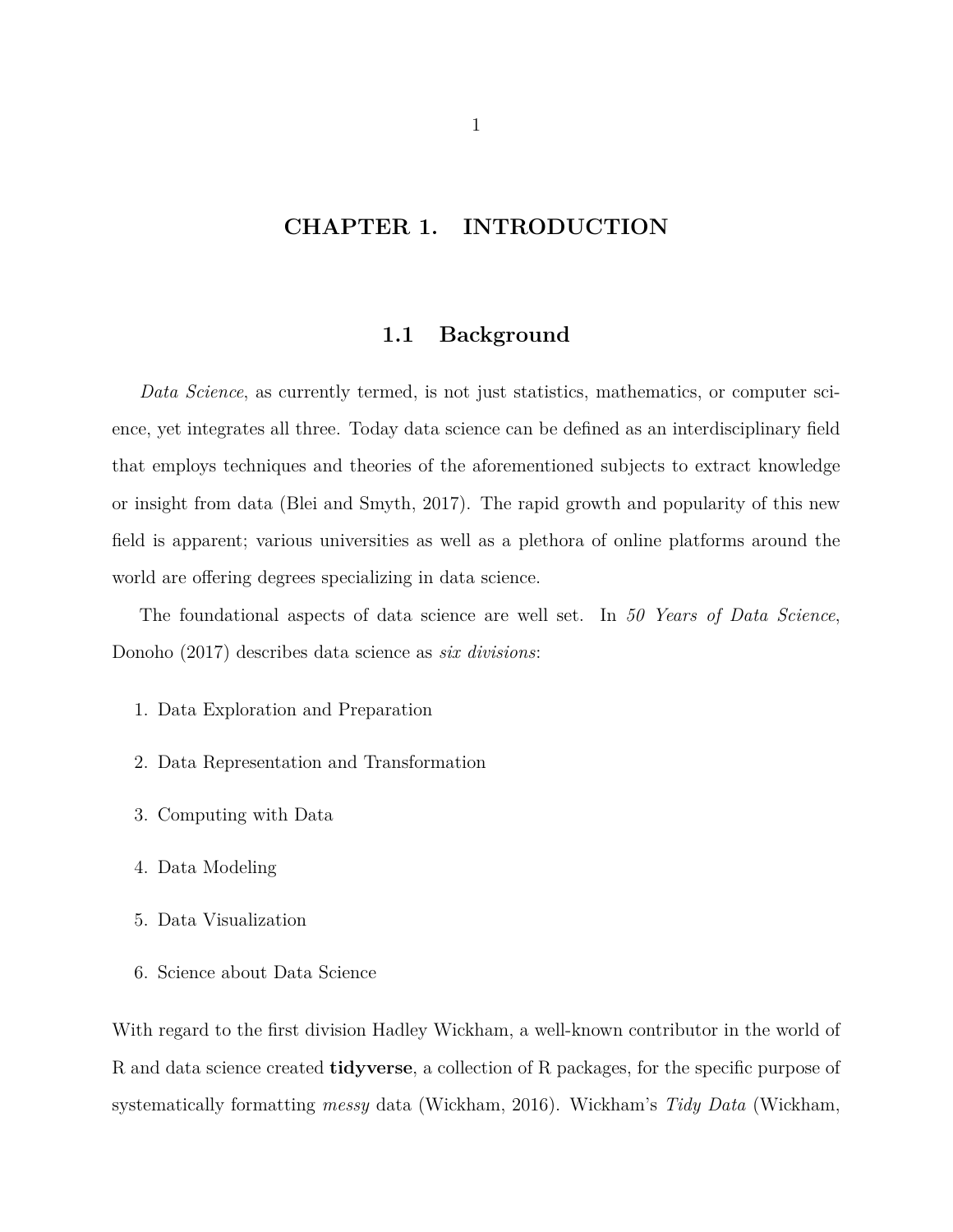<span id="page-12-0"></span>2014) estimates that 80% of data science is spent on preprocessing data, that is, cleaning and preparation. Certainly Wickham's point is well justified as an intuitive understanding of data is necessary before meaningful conclusions can be inferred.

The third and fourth division can be seen in parallel with *machine learning*. Max Kuhn's book, *Applied Predictive Modeling*, defines machine learning as the use of tools that utilizes information to find relevant patterns (Kuhn and Johnson, 2013). Acknowledging Kuhn's definition, machine learning is separable into two parts: supervised and unsupervised learning. The former is a way to describe problems where the outcome is known, that is, predictive modeling. Whereas the latter allows a computer to find relationships between data without a known goal, in other words, clustering. For an application of (hierarchical) clustering to food hub systems refer to (Mittal and Krejci, 2017) and (Mittal, 2016).

Both subsets of machine learning play a vital role in data science and each possesses their own unique challenges. For the scope of this dissertation, we limit ourselves to supervised learning; specifically, we only consider classification models as opposed to regression models.

Given a standard supervised learning problem, a machine learning model is given training data of the form  $\{(\mathbf{x}_1, y_1), ..., (\mathbf{x}_n, y_n)\}\)$  where  $\mathbf{x}_i$  denotes a vector of predictor variables or *features*, and  $y_i$  denotes a response. If  $Y = \bigcup_{i=1}^{n} Y_i$  $\bigcup_{i=1}$   $y_i$  is a finite set of values such as: {Yes, No}, {Low, Medium, High}, {0,1}, etc, we consider this to be a *classification* problem. If *Y* is expected to be a continuous response we take this as a *regression* problem. For the purposes of our research, we focus on two-class classification problems.

## **1.2 Motivation**

A few common machine learning models for classification are: decision trees (Breiman et al., 1984), *k*-nearest neighbors (KNN) (Cover and Hart, 1967) and naïve Bayes (Rish, 2001). Each utilizes data in different ways and possess unique scenarios in which they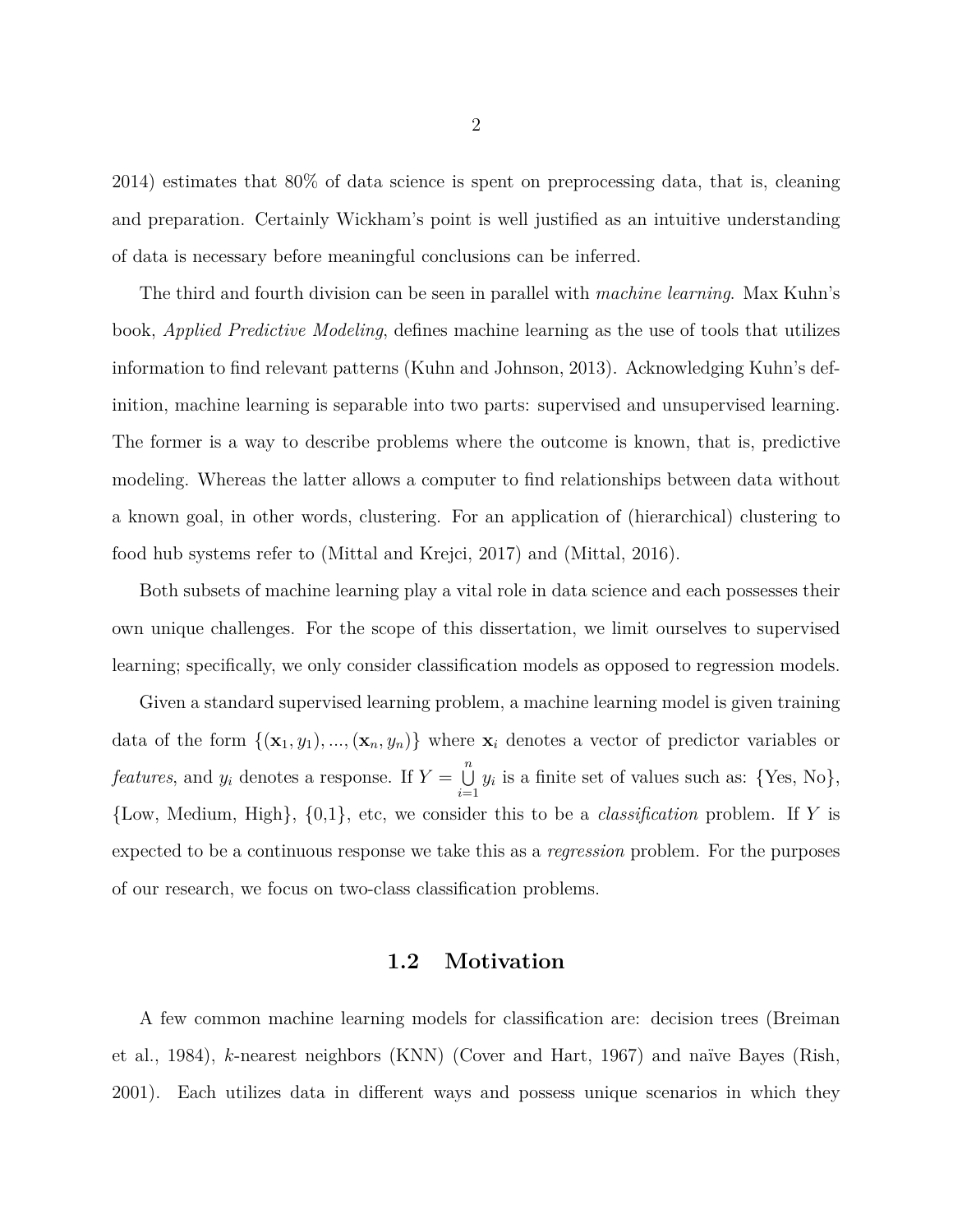perform well. For example, a decision tree's structure exploits hierarchy in the importance of features. Naïve Bayes expects predictor variables to be independent, and KNN assumes feature variables can be mapped meaningfully into a metric space.

Since these can be considered *simple learners*, they are not without fault. Namely, each model has low bias but high variance (Kuhn and Johnson, 2013). Every predictive model contains error from bias and variance with the amount of each being determined by the data and model choice. *Bias* is defined as a model's understanding of underlying relationship between features and target outputs; whereas, *variance* is the sensitivity to perturbations in training data. Naturally, a model with low bias and low variance is desired but not always producible. One common approach to reduce variance among learners is to create a bootstrapped aggregated ensemble of models where an ensemble can be defined as a collection of individual objects; in our case, the objects are machine learning models.

An ensemble of learners has been shown to consistently improve prediction accuracy over a single learner (Zhou, 2012). Bagging and boosting are the most common ensemble methods, each with distinct advantages (Quinlan, 2006). While boosting methods are typically very tunable with numerous parameters, to date, the type of flexibility this allows has been missing for bagging methods such as the random forest (Breiman, 2001). Indeed boosted models, namely boosted trees, seem to be winning a variety of data science competitions leaving the random forest seemingly forgotten. In **xgboost**, a popular boosting package in R and Python, there exists a variety of parameters that users can tune to better fit their data sets (Chen et al., 2018). However, as of now there is not a package nor any foundation theory that allows tunability for bagged ensembles.

Bagging is an ensemble method for reducing variance of simpler learners with low bias but high variance (Breiman, 1996a), but there is also evidence that simply reducing variance is not always the best approach. In fact, it is reported that bagging works well with decision stumps (Martínez-Muñoz et al., 2007), which have higher bias but lower variance than un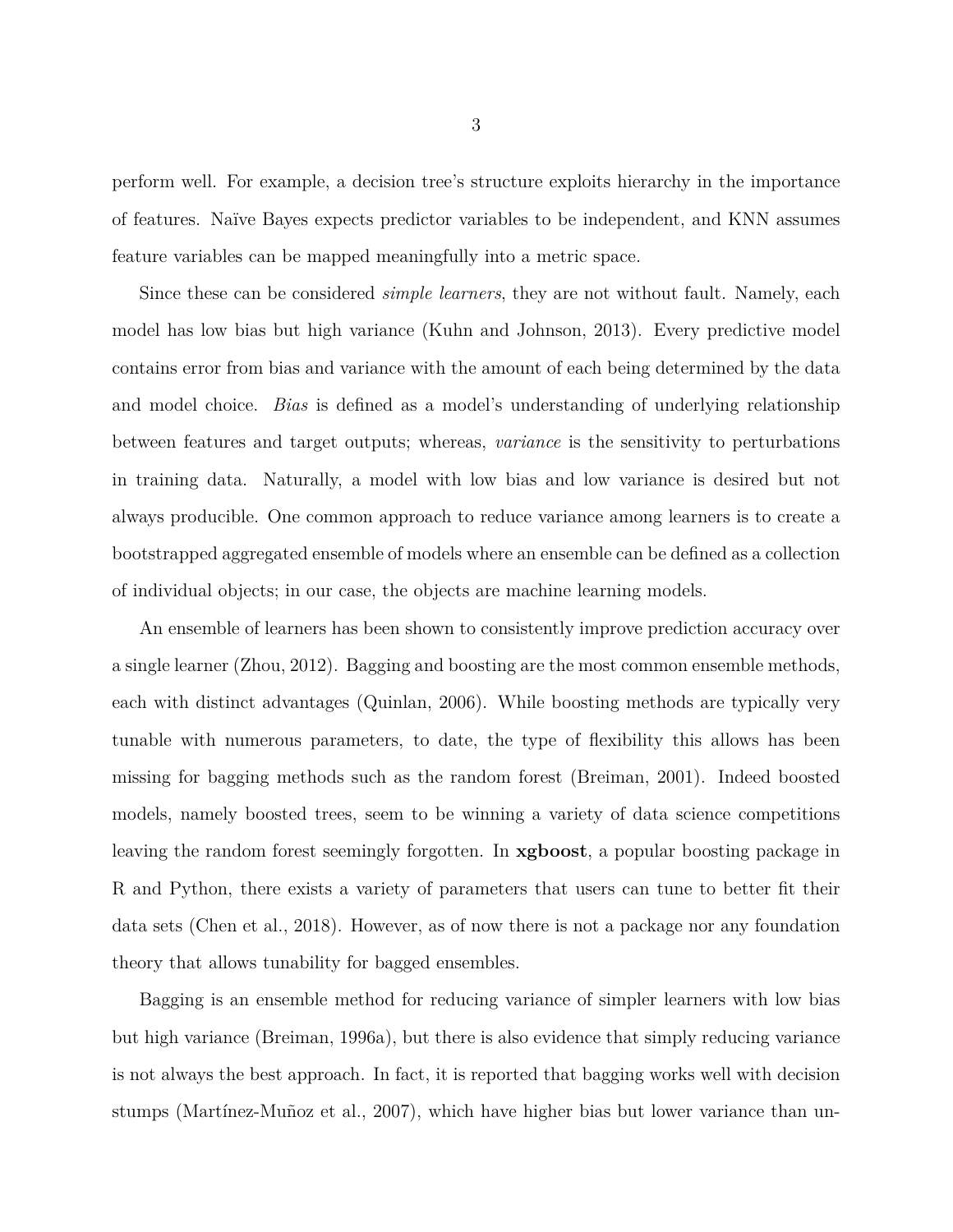pruned trees. And while the best known bagging approach, namely the random forest, uses unpruned trees, its feature sampling has a similar effect. Namely, restricting the number of features available to a tree will on the average increase the bias. This is analogous to methods that focus primarily on reducing bias. Boosted trees are a popular ensemble method where the purpose of boosting is reduced bias, but implementations of boosted trees include one or more regularization parameters that are used to control the variance (Schapire, 2003). Similarly, deep neural networks are successful because adding layers to the network reduces bias, but at the same time numerous regularization parameters are used to reduce variance (Schmidhuber, 2015). However there is a cost. Namely the training times for these models are long and there can be upwards of 30+ parameters to tune in an implementation. Moreover, the tunability used to reduce bias and control for variance is not an easy task to determine optimal parameters to have minimal bias and variance.

The success of such highly tunable methods motivates our new ensemble approach. While the main idea of bagging is to reduce variance, we add tunable weights to the ensemble that allows for simultaneously controlling the bias. In this dissertation, we acknowledge these short comings and seek a way to address these missing components. The authors develop a framework which provides parameters for added flexibility to bagged ensembles. Specifically we propose a new tunable weighted bagged ensemble methodology, resulting in a flexible method for classification. We present this in incremental improvements. Namely,

- 1. Consider a new weighted scheme for the random forest that we call the Cesáro Random Forest
- 2. Generalize our weighted scheme to arbitrary bagged ensembles that allows for the simultaneous control of bias and variance using just two parameters

Using this methodology, we explore the impact tunable weights have on each learner in an ensemble and compare the results with the best known bagged ensemble method, namely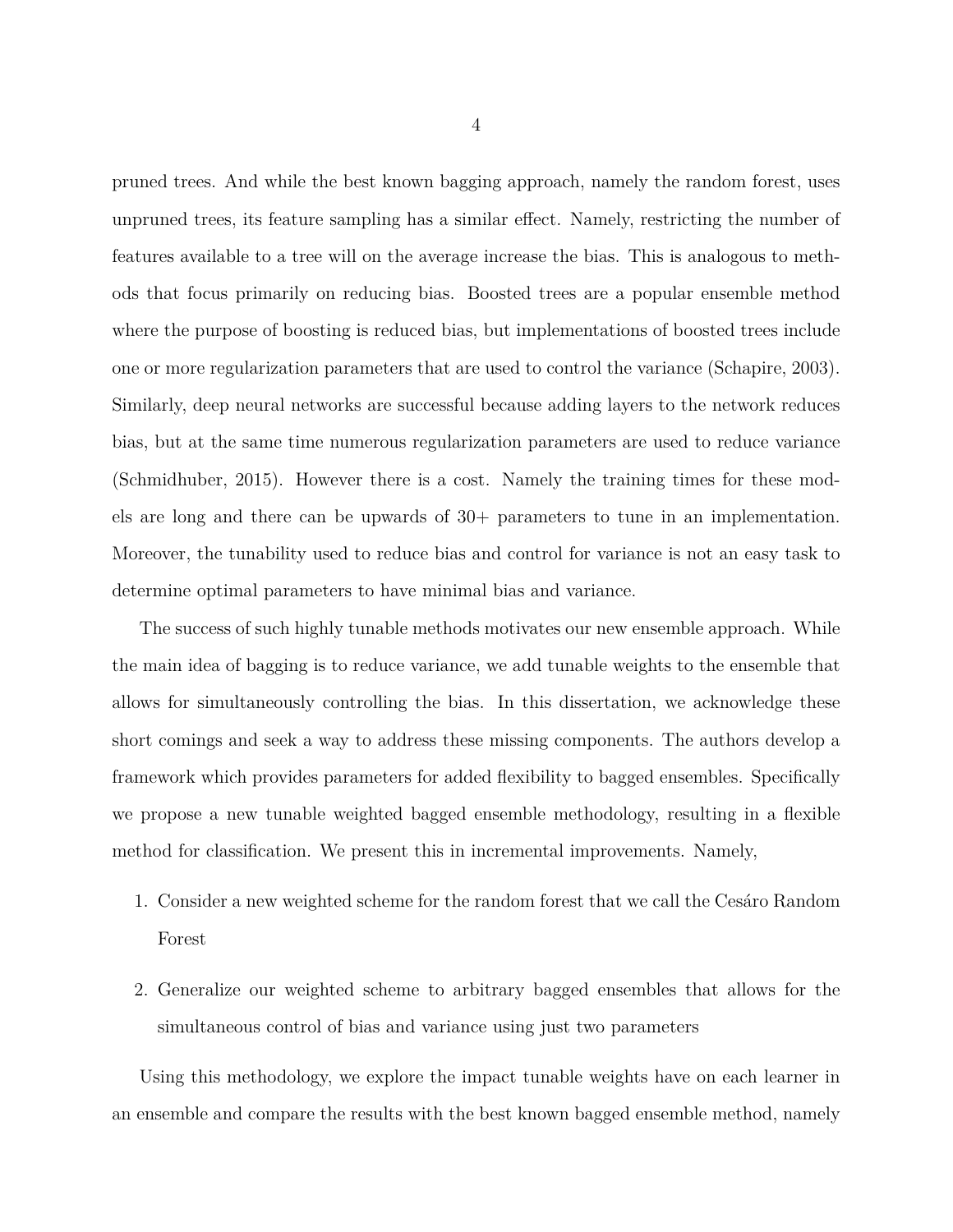<span id="page-15-0"></span>the random forest. Each methodology is expanded upon in separate chapters.

## **1.3 Ensemble Learning**

Here we discuss three popular ensemble methods, each with their unique benefits. In practice, ensembles are a popular method for obtaining very high accuracy by combining less accurate models (Dietterich, 2000). Hence it is understandable why this remains a popular choice for predictive modeling.

#### **1.3.1 Bootstrap Aggregating (Bagging)**

In statistics, bootstrapping is a well known resampling with replacement technique with a firm theoretical foundation. However, in terms of data mining, we only consider bootstrapping in the context of building predictive models. For a concrete example, consider a data set  $\Gamma = \{(X_i, Y_i), i = 1, ..., N\}$  where  $X_i$  are the predictor variables or features,  $Y_i$  is the class and *N* is the total number of observations. Let  $\Gamma_1^* \subset \Gamma$  denote the bootstrap sample of observations. From  $\Gamma_1^*$ , model one is trained and tested against  $\Gamma \backslash \Gamma_1^*$ , the complement of Γ ∗ 1 in Γ, where the out of bag (OOB) error rate for model one is found by calculating the number of wrong predictions. These steps are then repeated up to  $\Gamma_k^*$ , where *k* is a user parameter for the number of models desired (Azizi et al., 2016). In a classification problem each model provides a vote for its prediction of the class of each observation. The class with the greatest number of votes, amongst all models, is the final casted prediction. Considering only two-class data sets we can relabel classes as {0*,* 1}. This formulation allows calculations of an arithmetic mean since the votes form a sequence whose terms are zero or one. Namely, if the average of this sequence is greater than .5 then class 1 is predicted, and 0 if the average is less than .5. In the event of a tie the implementer decides the class label, but typically a class is chosen at random. One can think of this type of ensemble as a majority voting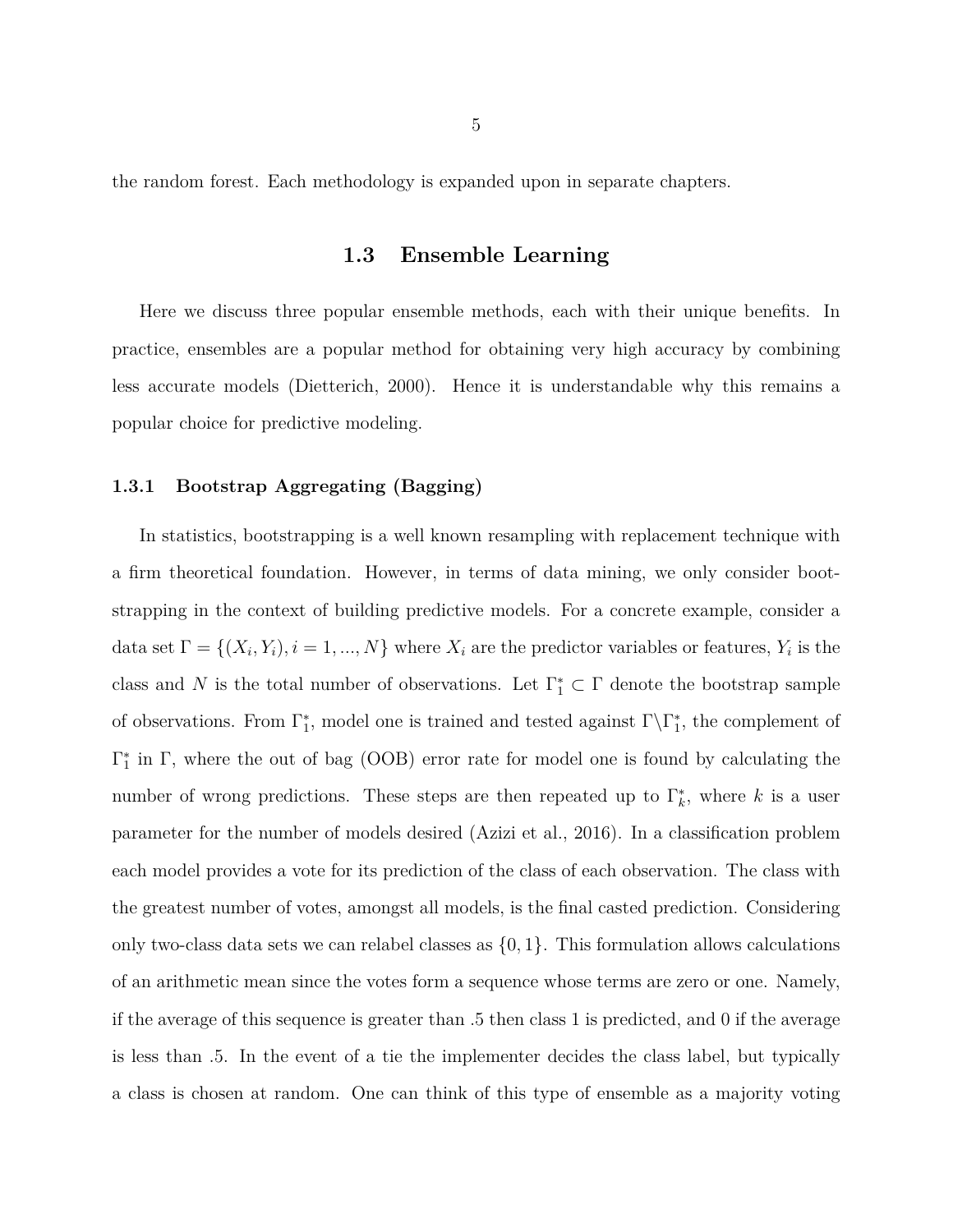scheme where the class with the greatest number of votes wins.

Breiman (1996a) provides a theoretical and numerical treatment of bagging learners such as: decision trees, KNN and more. His numerical results show that bagging can consistently outperform a single learner.

Arguably, the most popular bagged ensemble learner is the random forest (Breiman, 2001). The random forest is an ensemble of bagged decision trees with the notable exception being at each node only  $\sqrt{p}$  attributes, where p is the total number of features, are considered for splitting and no pruning of the tree is performed. Breiman (2001) first suggested bagging; then the creation of the random forest as a specific bagging method followed. However, aside from the number of trees generated there are no tunable parameters for the random forest or any bagged ensemble.

With that said, an important question when creating an ensemble of learners is deciding its size, namely, the number of models in the ensemble. Oshiro et al. (2012) suggested that the random forest should have between 64 - 128 trees; by doing this there is a balance between computational time and accuracy. However, in general, this is not an easy question to answer. Namely, as the number of classes in your data set increases so should the number of models in the ensemble (van Dop and Steyn, 1990). Dietterich (2000) gives a detailed explanation of bagged ensembles from a numerical perspective and compares them to other ensemble methods such as boosting.

Still today, ensembles are widely used across various disciplines. In the area of health care, Bashir et al. (2016) applied a weighted ensemble to predict heart disease in patients. Whereas Valentini et al. (2004) constructed a bagged ensemble of support vector machines for cancer recognition. Both were able to accomplish their goal in a more accurate manner compared to other existing methods.

Moreover, bagged ensembles is still an active research area. In the area of deep learning, Mosca and Magoulas (2018) considered a bagged ensemble as a distillation method for reg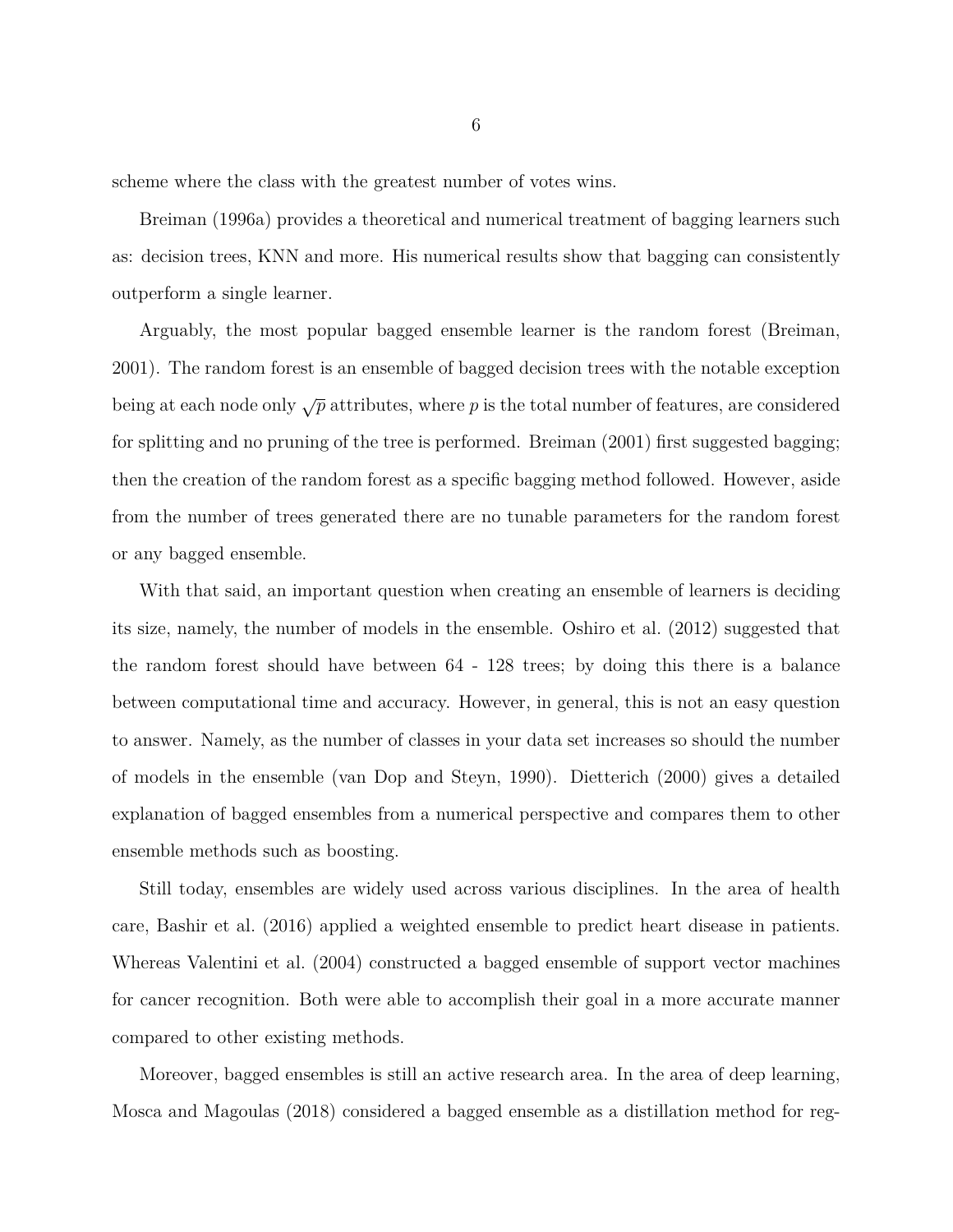<span id="page-17-0"></span>ularization. From their findings, they were able to conclude that ensembling smaller neural networks, one can approximate the structure of a deep neural network. From the perspective of class imbalance, Collell et al. (2018) combined bagged ensembles with threshold-moving to adapt the performance measure using a natural class distribution. Their work provides insight and a new method to combat class imbalance with bagged ensembles. From this summary, it is clear that bagged ensembles continually play an active role in theoretical and practical research. It goes without saying that our work of tunable parameters will be a welcomed and popular addition for this field.

#### **1.3.2 Boosting**

Boosting, an idea similar to bagging, primarily relies on many weak learners; that is, models which perform slightly better than random. However, instead of a large ensemble containing many models, the result of boosting is a single strong learner; namely a classifier that is well correlated to the underlying structure of the data (Setak et al., 2017). Unlike bagging, which attempts to reduce variance, boosting aims to reduce bias. It is proven that as long as the performance of each individual learner is better than random guessing, the final model will converge to a strong learner.

Historically, two boosting methods were discovered by Schapire (1990) and Freund (1995) independently. However, neither were able to fully utilize the structure of the weak learner.

To combat these issues, Freund and Schapire (1996) worked together to produce a new boosting algorithm called adaptive boosting or *adaboost*. This algorithm is very popular and perhaps has the most significance and impact in the machine learning world. For their work, they were awarded the Gödel Prize in 2003 (Freund and Schapire, 1997).

The procedure for adaboost is as follows, a sequence of weak learners is generated where at each step in the learning process the algorithm finds the best classifier with respect to observation weights. The instances which are incorrectly classified in the *i*th step are given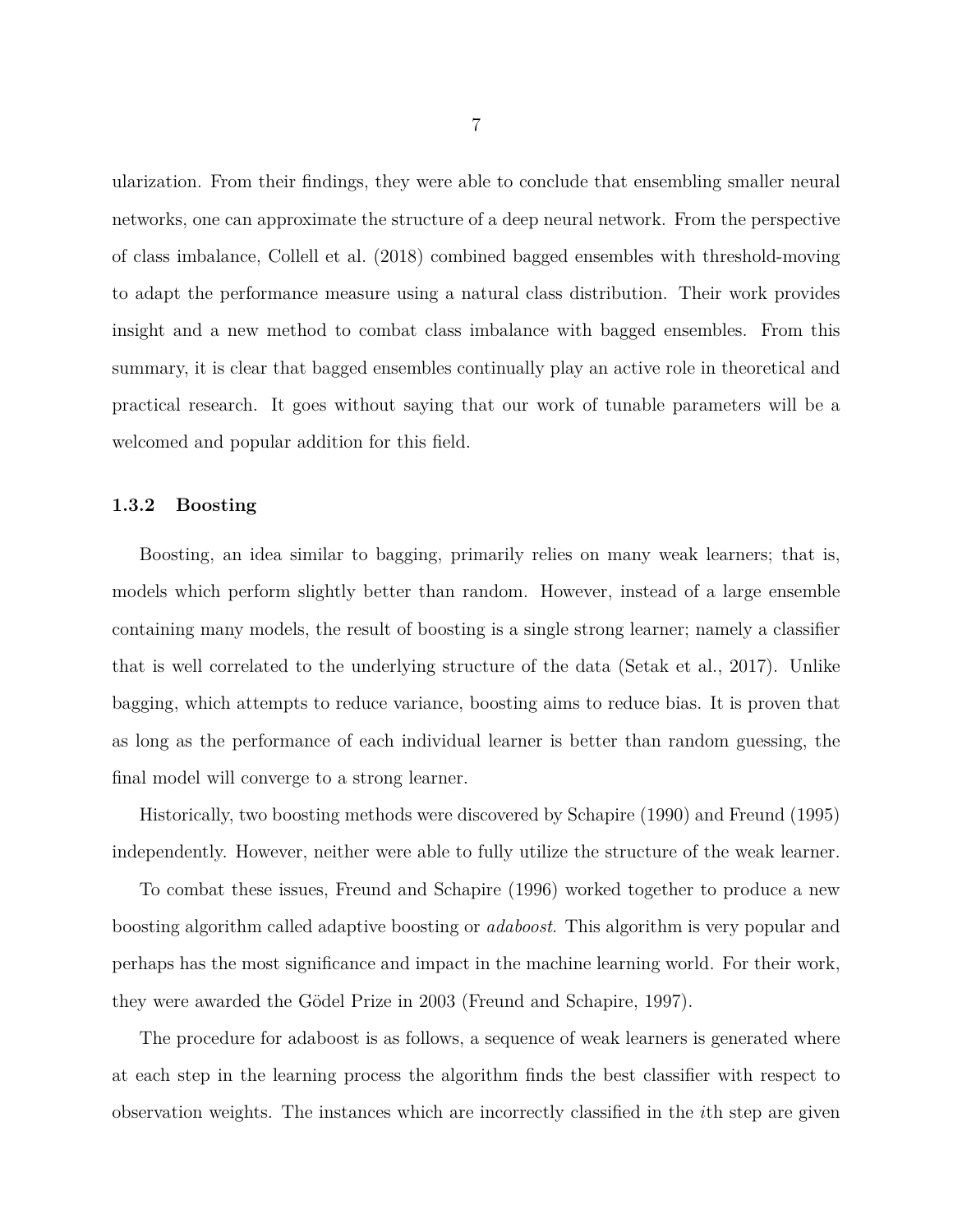more weight in the  $i + 1$ st step, whereas samples that were correctly classified receive less weight. From this, observations which are difficult to classify are given increasing larger weight until the algorithm constructs a model which can correctly label these observations. At each stage, the new step weight is computed based on the error rate of that iteration.

Similar to bagging, boosting can be applied to a variety of classification models; however, some learners should be considered over others. For example, decision trees and stumps are popular choices for boosting since these can satisfy the weak learner assumption due to the ability to restrict depth (Breiman, 1998).

With the theory and applicability of adaboost established, many generalizations followed. Some examples include, the logitboost, gradient boosting, extreme gradient boosting and stochastic gradient boosting (Schapire, 2003). The collection of these models is jointly termed gradient boosting machines. Each differs in a unique way; however, all being boosting methods, they have the goal of converting weak learners into a single strong leaner.

Boosting, particularly extreme gradient boosting (XGBoost) of decision trees, has become the most reliable method for data scientists to achieve state-of-the-art results. In 2015 Kaggle, a well-known data science website, held 29 competitions. Of the 29 winning solutions, 17 utilized XGBoosting in some form (Chen and Guestrin, 2016).

Aside from Kaggle competitions, the significance of boosted ensembles is well represented. Recently, Gupta et al. (2015) quantified the influence music has on the moods of listeners by constructing a new framework called *Boosted Ensemble of Single feature Filters Models*. This model improved the signal to noise ratio by a factor of 1.92 over the best baseline models. In some theoretical work, Jing et al. (2008) altered the structure of a Bayesian network to incorporate a boosted structure with numerical results supporting the benefit of their findings. From these examples, one can see the impact Fruend and Schapire had on the data science world.

However, boosting is not without faults. On some data sets, boosting methods will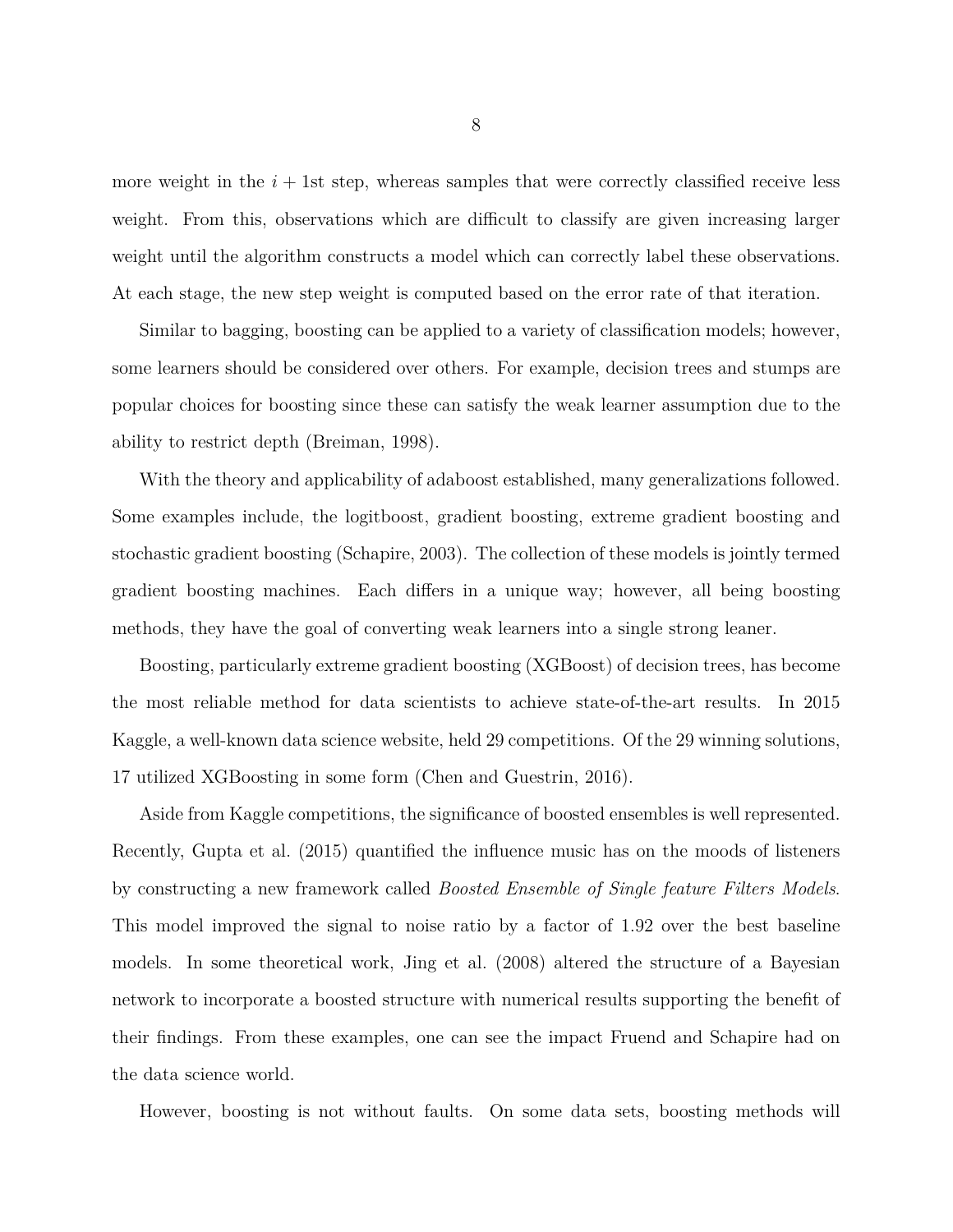<span id="page-19-0"></span>severely overfit; that is, not generalize to a new data set well. Indeed, Buhlmann and Hothorn (2007) and Jiang (2000) both explain the consequences of boosting models and overfitting. This overfitting can be associated to the fact that boosting intentionally tries to learn each observation exactly. However, most implementations of boosting algorithms have a plethora of tunable parameters to combat this; such as restricting the number of learners or altering a learning rate (Fattahi et al., 2015). Vezhnevets and Barinova (2007) and Elith et al. (2008) give further insights about how modifying the traditional boosting algorithm can reduce overfitting. This versatility for boosted ensemble is a big advantage that general bagged ensembles do not have.

#### **1.3.3 Stacking**

Although less common than bagging and boosting another ensemble learning approach is stacking (Zenko, 2004). This involves the construction of a wrapper algorithm that combines the predictions of numerous other learning algorithms. Unlike the aforementioned ensembles, which only consider a single model, stacking involves the collection of different learning algorithms.

In detail, stacking can be visualized in two levels. To begin, one must first separate the training data into two parts, say  $X_1$ , and  $X_2$ . The first step is building many distinct learners on  $X_1$  with complete parameters. Once these are built, one proceeds to evaluate their performance on  $X_2$ . Using the results of  $X_2$ , we create a new data frame which has the same number of rows as our original training data, but the difference being that the column labels are now each of the models with results from *X*2. On the second level, a new wrapper learning model is used to perform the final prediction on the actual testing data. In practice a logistic regression is commonly used for binary classification.

This concept of stacking was first developed by Wolpert (1992). However his paper contained no theoretical foundation but simply an ad-hoc analysis. These problems were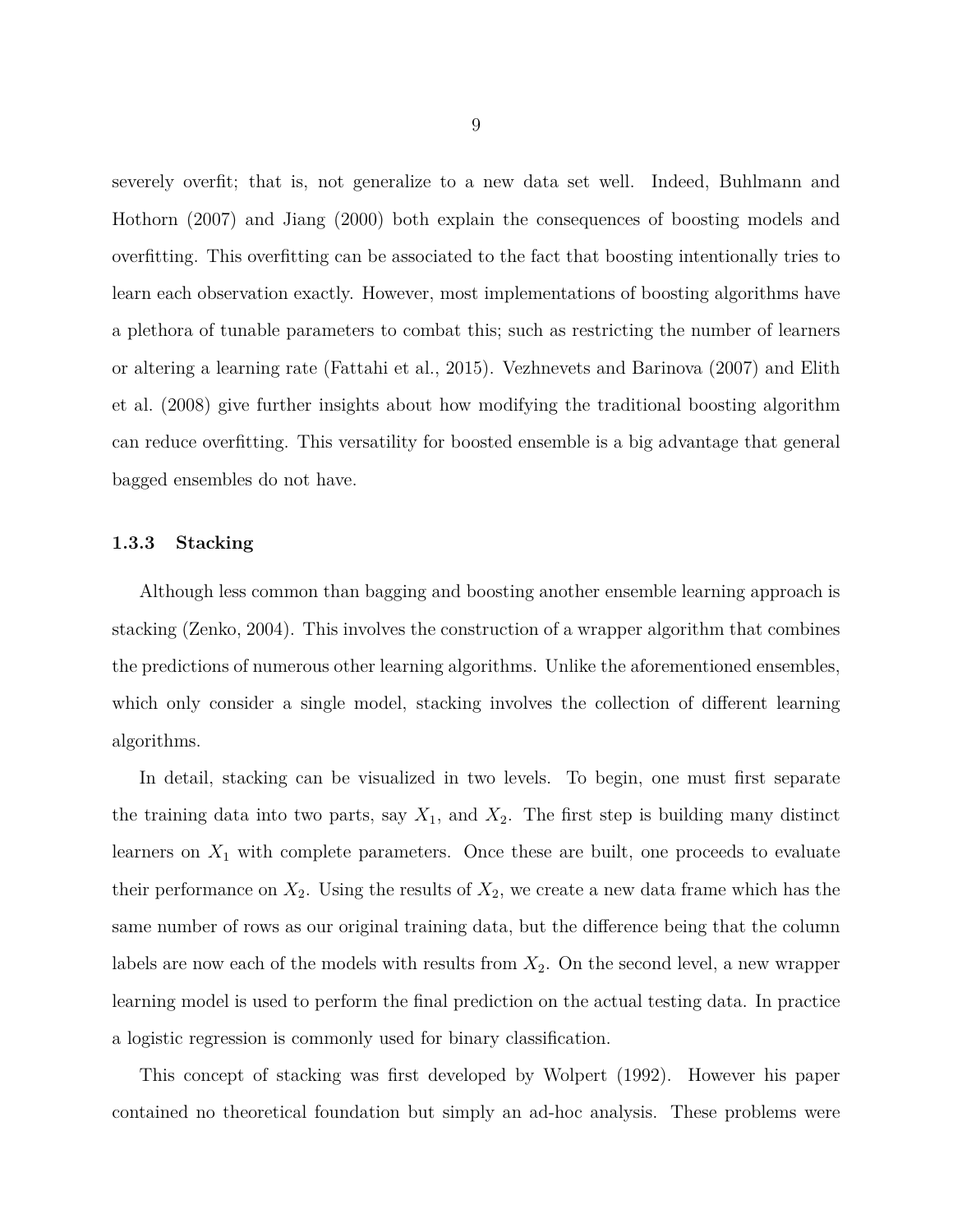<span id="page-20-0"></span>somewhat solved by van der Laan et al. (2007) where the authors established that stacked ensembles represent an asymptotically optimal learning system. Although, the authors attempted to put stacked ensembles on top of a pedestal, they were not completely decisive in constructing the theoretical foundation. Today, stacked ensembles is seen as a black box algorithm. In *Stacked Ensemble Models for Improved Prediction Accuracy* (Gunes et al., 2017), a group of researchers from the SAS Institute, attempts to give an intuitive explanation to stacked ensembles, but lacked sufficient details for a complete theoretical framework.

Although bagging and boosting are given the most attention, it does not imply that stacked ensembles are not of value. In fact the top two performers in the Netflix competition utilized a form of stacking called blending (Sill et al., 2009). Moreover, Ozay and Vural (2012) showed that stacking can be successfully applied to classification and even outperform adaboost and the random forest.

In specific scenarios, constructing a stacked ensemble has seen considerable interest in the area of health care. Both Bhasuran et al. (2016) and Ekbal and Saha (2013) considered a stacked ensemble approach to draw out additional information in their data. Bhasuran et al. (2016) developed a classifier combined with fuzzy matching to recognize rare diseases. Whereas Ekbal and Saha (2013) applied his ensemble to understand and design insights into their data. Although one can consider this ensemble type to be a black box, it is still of use and widely applicable to various fields.

## **1.4 Weighted Averages**

In this section, we explain different types of weights for consideration in a weighted average. The traditional mean is given by the arithmetic average; that is,  $\frac{1}{11}$  $\frac{1}{|I|} \sum_{i \in I}$ *i*∈*I i* where *I* is some finite set. However, given any finite set, we can perform a weighted average:  $\sum$  $\sum_{i\in I} w_i i / \sum_{i\in I} w_i$  where  $w_i$  is a vector of weights. The strength of the weight is usually determined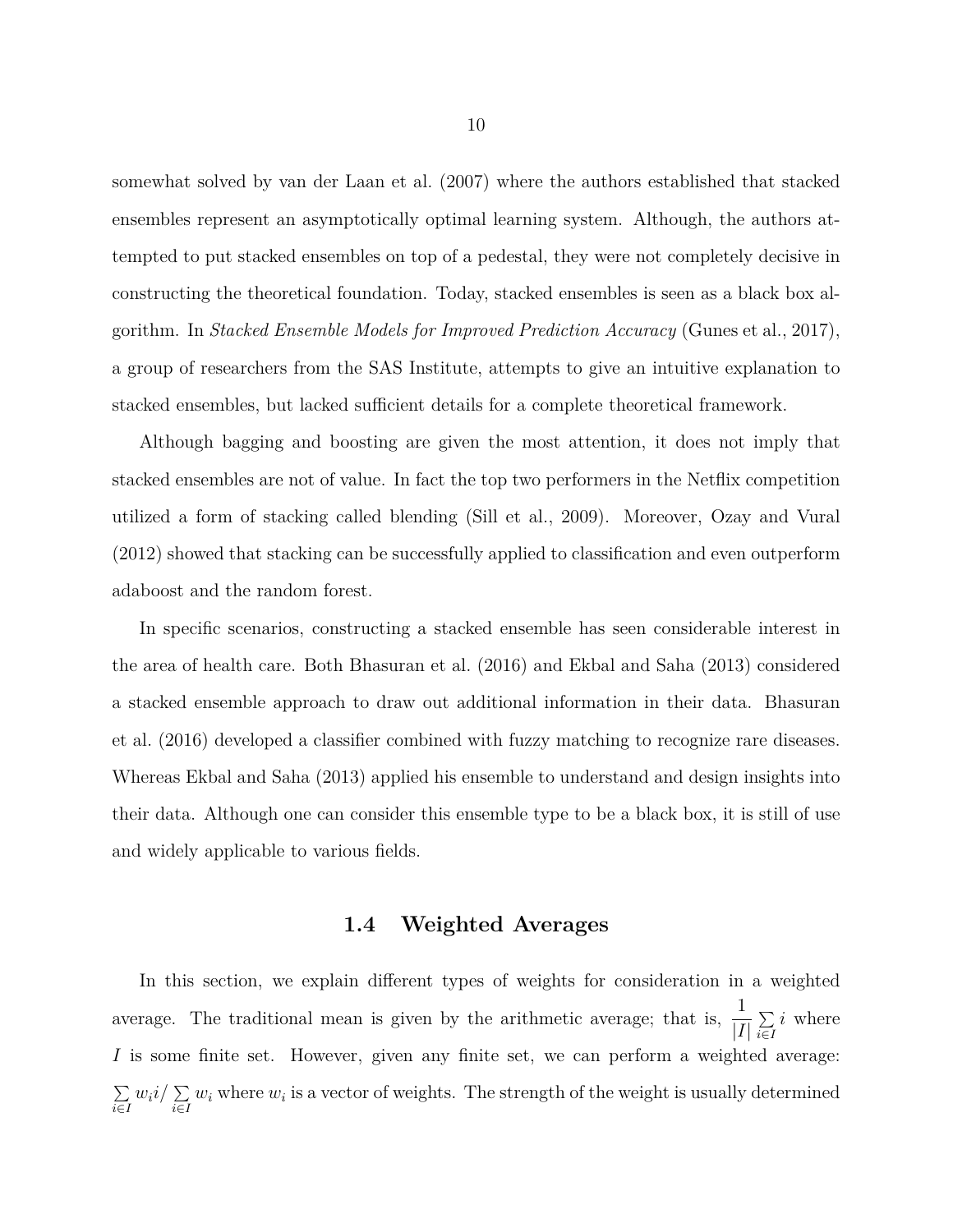<span id="page-21-0"></span>by the application area or the implementer. Below we review different weighting methods to determine ways to obtain *w<sup>i</sup>* .

#### **1.4.1 Out of Bag Error**

Given that our focus is restricted to bagged ensembles, we initially consider weights utilizing the out of bag error. As previously mentioned, recall that when bagging, random observations are sampled with replacement from a data set,  $\Delta$ . Hence, the observations that were never sampled are used as a testing set and an error value is obtained, this is defined as the out of bag error (OOB). Breiman (1996b) gives a thorough study of this in his paper, *Out-of-Bag estimation*. With this established, one can develop weights, *w<sup>i</sup>* , that are proportional to the error of that model. Naturally given a set of OOB errors  $\{o_1, ..., o_n\}$ , we can define our weights to be  $w_i = 1/\overline{o_i}$ . In practice we have  $o_i \in [0,1]$ ; thus,  $o_i = 0$  is certainly possible. In this case, we can define some arbitrary weight value as long as the value is the largest amongst all  $w_i$ . From this, it is apparent that as  $o_i \to 1$ , the strength of the weight decreases. Using the OOB for a weighted error measure is the most natural method in the context of bagged ensembles.

Specifically, El Habib Daho et al. (2014) proposed a weighted stacking method using the out-of-bag error as a way to measure tree importance. Their research provided some fruitful results of improved prediction accuracy. Moreover, Li et al. (2010), Ronao and Cho (2015), and Winham et al. (2013) all suggested weighted trees again using the OOB as a measure of tree importance. Ronao and Cho (2015) and Winham et al. (2013) were able to increase the prediction accuracy of their desired classification problem; however, they did so in an ad-hoc nature. Namely, they were only to attempting to answer a specific question. On the other hand, El Habib Daho et al. (2014), and Li et al. (2010) developed the theory of their weighted schemes, but were unable to determine specific factors where their weighted scheme worked best.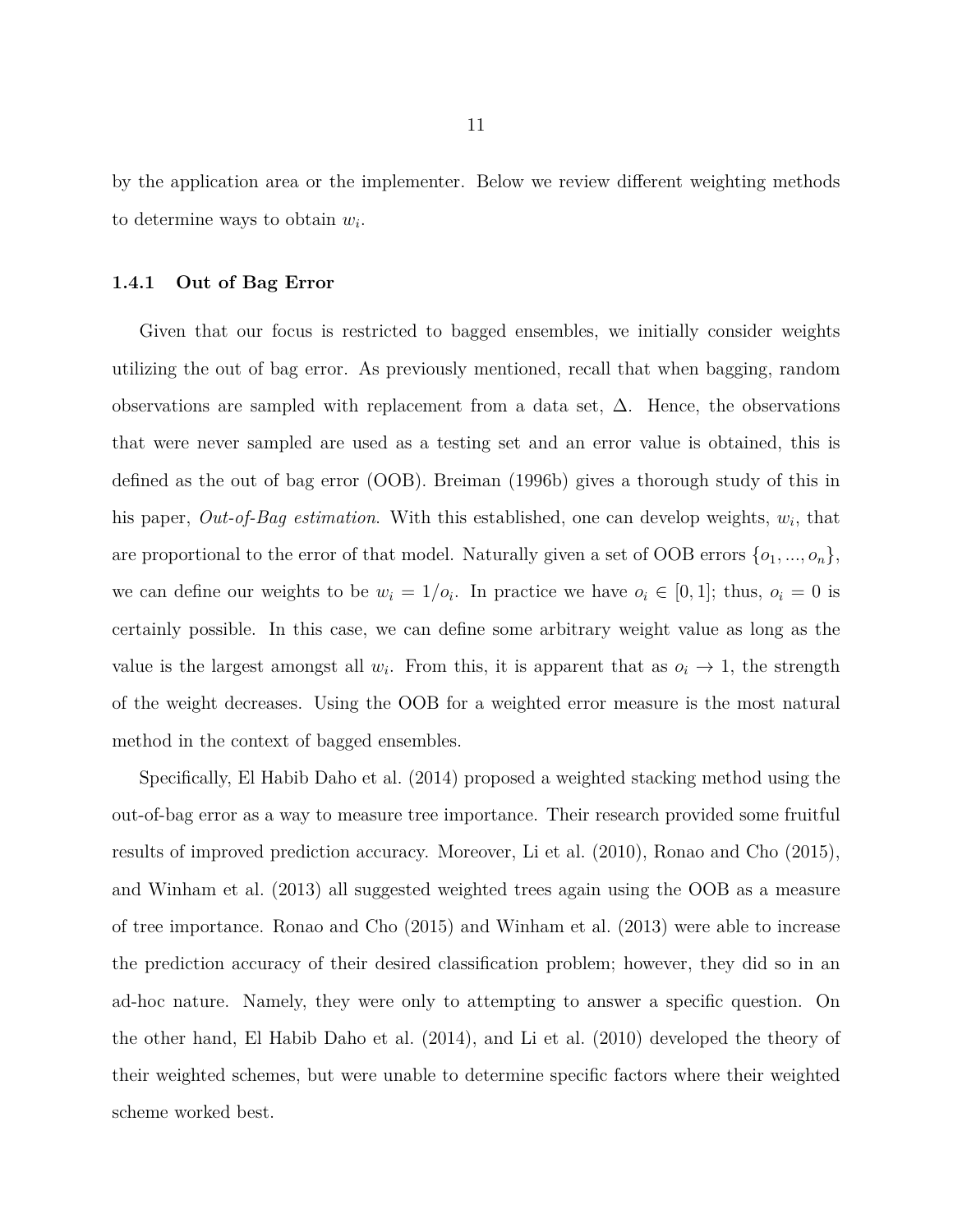<span id="page-22-0"></span>As we can see, using the OOB as a measure corresponding to a weighted average is indeed popular. As previously stated, this the most common and natural measure.

#### **1.4.2 Cesáro Averages**

Given a real-valued sequence  $\{a_n\}_{n=1}^N$ , the *Cesáro averages* are the terms of  $\{c_n\}_{n=1}^N$ , where  $c_n =$ 1 *n*  $\sum_{n=1}^{\infty}$  $\sum_{k=1} a_k$ . For simplicity, we refer to  $\{c_n\}$  as the *Cesáro sequence* 

For a bagged ensemble with *n* models, let  $\{v_i\}_{i=1}^n$  denote the sequence of votes up to model *i*. By applying the Cesáro averages to  $\{v_i\}_{i=1}^n$  we have the weight associated to vote  $v_i$  to be  $w_i = \sum^n$ *j*=*i* 1 *j* .

We further discuss the Cesáro averages in Chapter 2.

#### **1.4.3 Bayesian Model Averaging**

Considering a probabilistic approach, Hoeting et al. (1999) provided a method called Bayesian Model averaging (BMA) where weights are computed from a posterior distribution on the data set  $\Delta$ . Graefe et al. (2015) applied this idea to forecasting in social sciences. Essentially BMA attempts to average over all possible combinations of feature variables as it attempts to best model the data set under uncertainty. Indeed BMA assigns higher weight to models that differ significantly from other models in the ensemble. However, some concerns are that lower weight can be assigned to two different models but each model contains unique information. Moreover, it is possible that one model may be given all the weight due to BMA's convergence properties; in which case, this becomes an optimal model selection problem. That is, BMA becomes a feature selection method. In fact, Wu et al. (2015) has shown that using BMA for feature selection can improve the accuracy of the typical naïve Bayes classifier.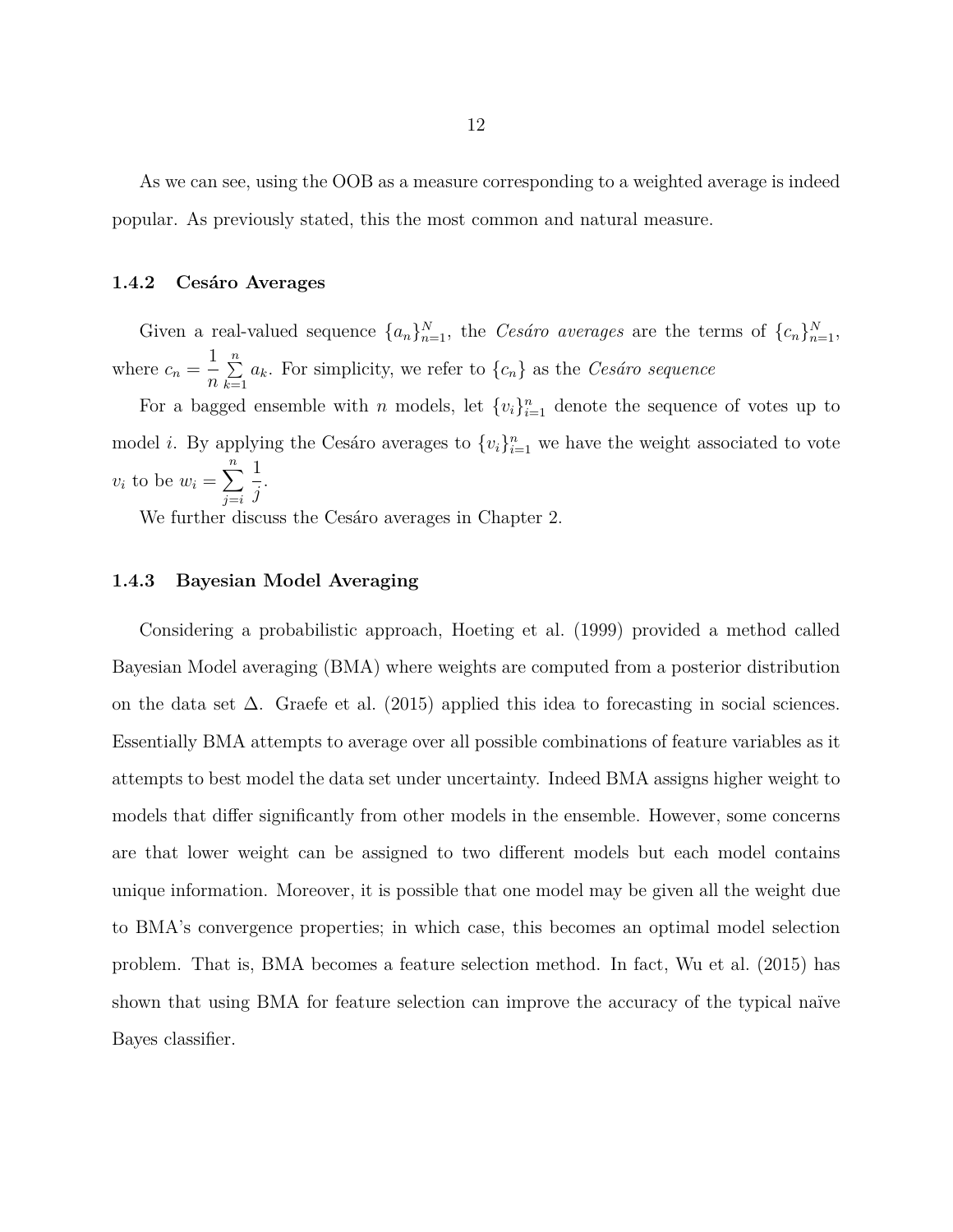#### <span id="page-23-0"></span>**1.4.4 Borda Count**

A different type of weighted voted that has been applied by Ponti (2011) is the Borda count (Saari, 1985) which has its roots from decision theory (Adressi et al., 2016). In this method, each vote is given a point ranking usually in reference to the number of classes. In the end, the class with the largest point total wins. As an overview of the Borda count, Emerson (2013) gives a thorough review of the original Borda count method from a numerical and theoretical perspective. However, this sort of measurement system is typically applied in cases where there are more than two classes such as with elections (Klamler, 2004) or sports hall of fame voting (Fraenkel and Grofman, 2014). However, since our scope is limited to two-class data sets, a weighted vote system such as the Borda count cannot be effectively applied.

Related to the Borda count is also the system where better models are given more than one vote. That is, in an ensemble if one model is much better than others, that model should be given at least two plus votes while the others simply cast a single vote. However, the problem of this is how to decide how many extra votes the model should receive as well as determining the better models.

## **1.5 Organization of Dissertation**

Chapter 1 contains the introduction, motivation and literature review necessary for a comprehensive understanding for the remaining parts of this dissertation. Next, Chapter 2 presents the Cesáro Random Forest (CRF) supported theoretically and numerically. Chapter 3 allows for a generalization of the ideas in Chapter 2. That is, we allow for arbitrary learners and a generalized weighting scheme. An R package is presented in Chapter 4 which allows for users to implement the ideas from Chapters 2 and 3. Finally, Chapter 5 contains the conclusion along with future work ideas.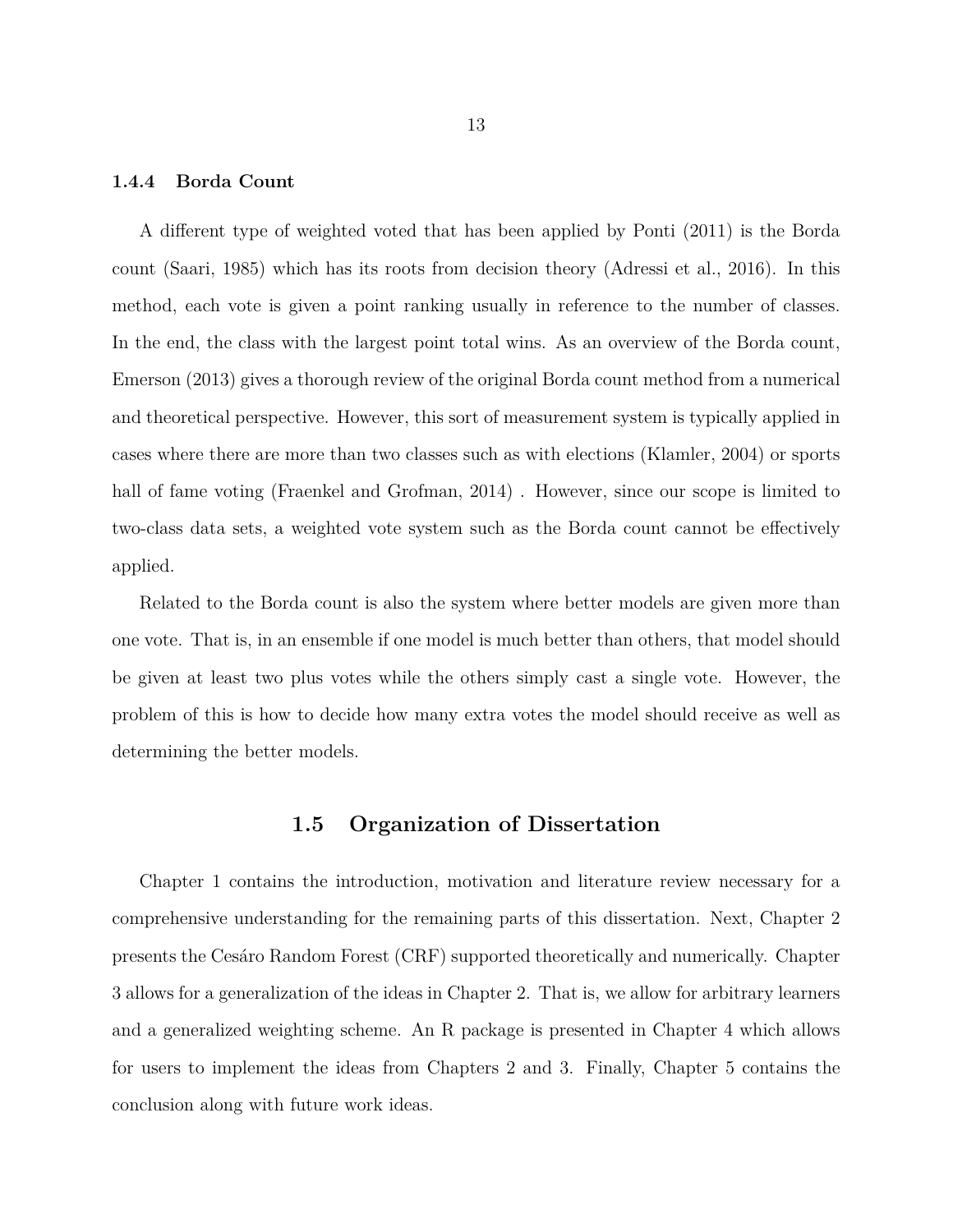# <span id="page-24-0"></span>**CHAPTER 2. CESÁRO RANDOM FOREST**

### **2.1 Introduction**

The random forest (RF) methodology is a widely used machine learning technique for solving classification and regression problems (Breiman, 2001). It has been applied in various applications spanning many disciplines. To give a couple of recent examples, Naghibi et al. (2017) applied the random forest model in the domain of geography for potential water mappings. Whereas Subasi et al. (2017) successfully diagnosed kidney disease using the random forest.

The heart of the random forest lies with the construction of an ensemble of weak learners, namely, decision trees employing a restricted subset of features or predictor variables. These learners are flexible, easy to visualize, and have fast training times (Friedman and Hall, 2007). The usual implementation of the RF involves the creation of many individual decision trees through a bootstrap resampling process. That is, each tree is generated by a random subset of possibly repeated data points. Since some data points are not included in each resampled subset, for each tree, we have an associated out of bag (OOB) error. This error estimates how accurate each tree is when applied to data that was not used to generate the tree. Additionally, at all nodes, each candidate split is made from a random subset of features and evaluated by the Gini impurity index (Strobl et al., 2007). Typically, for a classification problem with *n* features,  $\sqrt{n}$  features are considered at each split. Unlike in the case of a single decision tree no pruning is done.

While the RF is a highly effective method, a potential downside is that predictions are sometimes highly volatile due to the purposeful randomness, that is, the resampling of the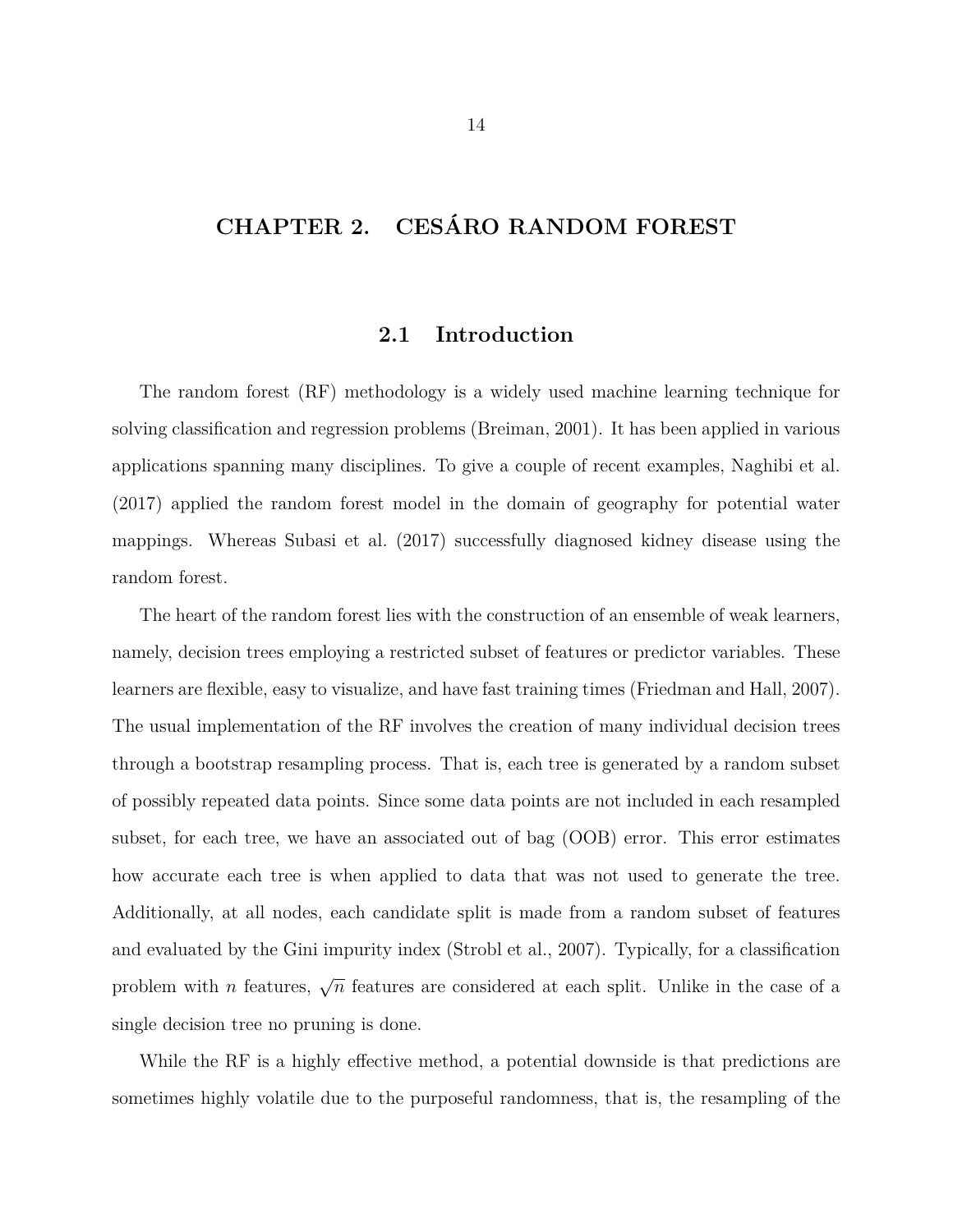training data and the subspace sampling of the predictor variables. Because of this, if we run the RF algorithm repeatedly it is possible to get a different prediction each time. Asymptotically the random forest should be stable; in other words, using an arbitrarily large number of trees one should get repeatable predictions. However, if this convergence is slow it may cause difficulties.

Ideally, given a machine learning model we would hope that the same (correct) prediction is made each time. However, this is not always true for any algorithm, including the random forest. To illustrate this phenomena take the classical *Titanic* data set (Hendricks, 2015) where we attempt to predict the gender of a passenger. Running the classical random forest 10 times to predict the 341*st* observation, we obtain the following predictions using a 100 tree ensemble:

{Male, Female, Female, Male, Female, Male, Male, Female, Male, Female}.

For this small ensemble the RF thus predicts the two class values equally; however, this improves as we increase the number of trees. From a 1000 tree ensemble we have a 6/4 divide in favor of males. Using 20000 and 50000 trees we obtain 8/2 and 10/0 split, respectively. Indeed, for a large number of trees we obtain stable predictions for male, which is the correct class; however, requiring a large ensemble for a small data set seems impractical. Although this is certainly an atypical example, this serves to illustrate our point.

In this chapter our goal is twofold. For one, we propose a numerically weighted tree scheme to add stability; that is, create a modified RF so that repeated runs will produce the same or near-same predictions. Secondly, with this added stability we want to study the impact on the accuracy for two-class classification problems. To test the behavior of this proposed method, we apply this to classical data sets commonly used in the data mining research community.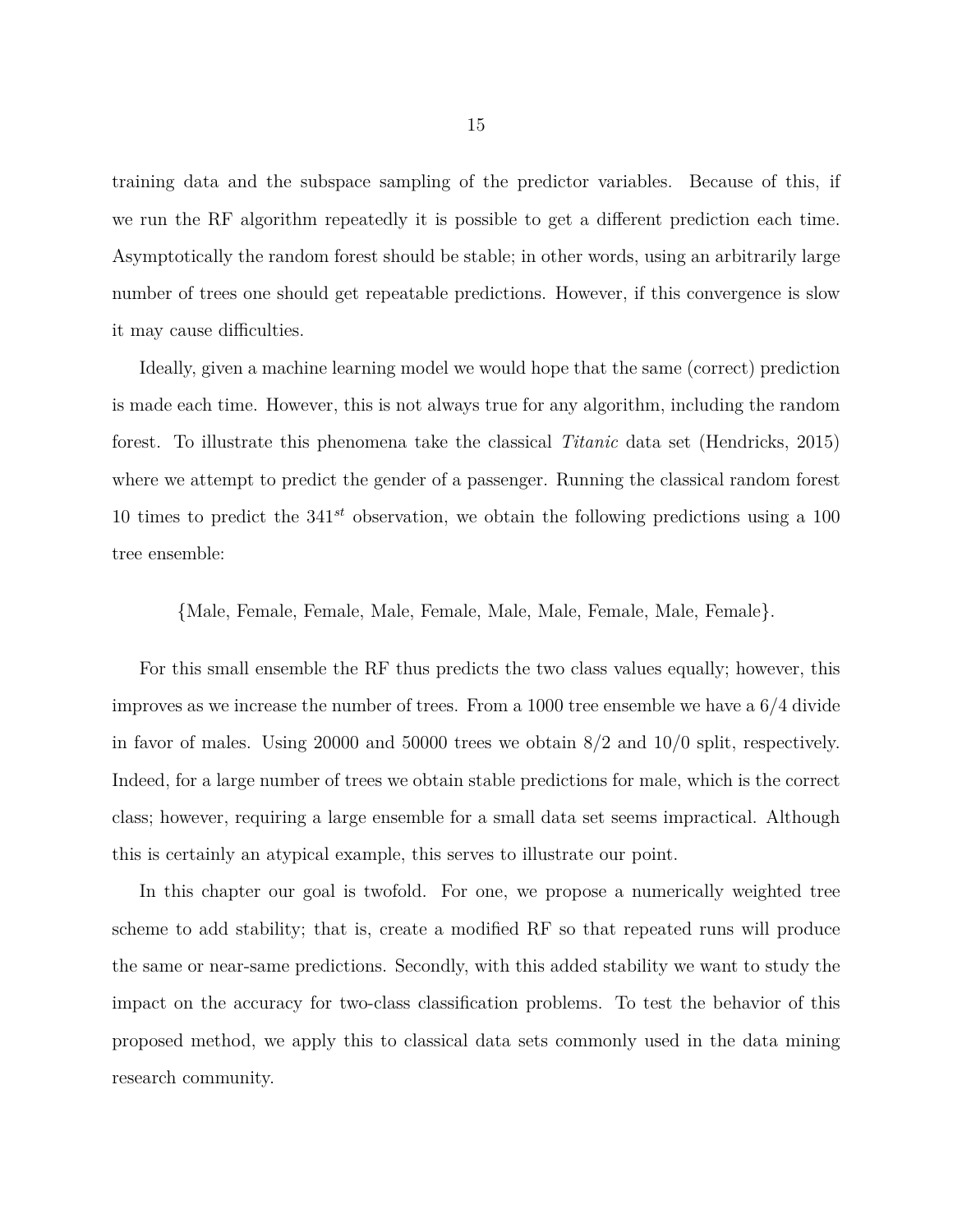## **2.2 Methodology**

#### <span id="page-26-0"></span>**2.2.1 Cesáro Averages**

To increase the stability of the RF we propose using Cesáro averages (Stein and Shakarchi, 2003).

**Definition 2.2.1.** *Given a real-valued sequence*  $\{a_n\}_{n=1}^N$ *, the Cesáro averages are the terms of*  $\{c_n\}$ *, where*  $c_n = \frac{1}{n}$ *n*  $\sum_{n=1}^{\infty}$  $\sum_{k=1} a_k$ *. For simplicity, we refer to*  $\{c_n\}$  *as the Cesáro sequence* 

The historical roots of the Cesáro averages comes from the field of harmonic analysis. Typically, this is used to give quasi-convergence to a divergent sequence. For example, consider the infinite sequence  $\{b_n\} = \{1, 0, 1, 0, ...\}$ . Clearly, this does not converge to any real number due to its oscillating behavior. Intuitively, one might be inclined to say that the *limit* of the sequence is 1/2. This intuition would serve well as one can easily verify that the Cesáro sequence does indeed converge to  $1/2$ . Hence for a divergent series, we can add stability for possible convergence and thus motivates using such averages in our context. A well-known result shows that if a sequence converges to a number *c*, then the Cesáro sequence converges to *c* as well. However, the converse is not necessarily true. For our purposes, we only consider a sequence of finite length. Namely, the number of trees generated dictate the length of our sequence.

For the duration of this chapter we let  $\{v_i\}$  denote the sequence of votes up to tree *i* for a given instance, and  ${\lbrace \tilde{v}_i \rbrace}_{i=1}^n$  denote the cumulative average of  ${\lbrace v_i \rbrace}_{i=1}^n$  up to term *i*, that is,  $\tilde{v}_n =$ 1 *n*  $\sum_{n=1}^{\infty}$  $\sum_{k=1}^{n} v_k$ . We define the *n*<sup>th</sup> term of our Cesáro sequence to be  $c_n = \frac{1}{n}$ *n*  $\sum_{n=1}^{\infty}$  $\sum_{i=1}$   $\tilde{v}_i$ . From this, it is determined that the vote casted, for a single instance, by the entire random forest is based off the value of the last term in the Cesáro sequence, *cn*. However, our construction of the Cesáro sequence does not make the numerical weights applied to each tree clear. To address this we refer to the following lemma.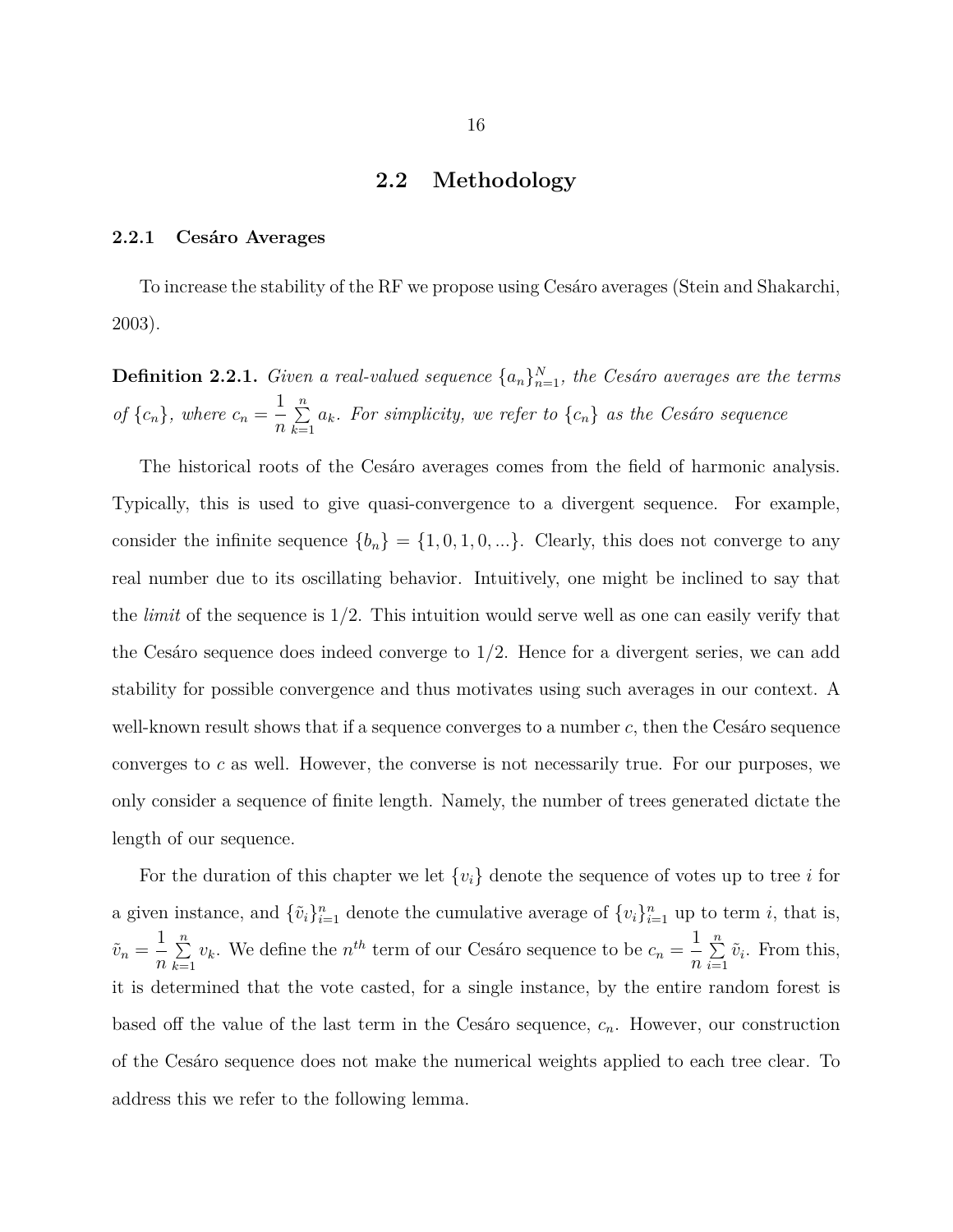**Lemma 2.2.1.** *Given a random forest with n trees, let*  $\{v_i\}_{i=1}^n$  *denote the sequence of votes up to tree i. By applying the Cesáro averages to*  $\{v_i\}_{i=1}^n$  *we have the weight associated to vote*  $v_i$  *to be*  $w_i = \sum^n$ *j*=*i* 1 *j*

*Proof.* Observe,

$$
c_n = \frac{1}{n} \sum_{i=1}^n \tilde{v}_i
$$
  
=  $\frac{1}{n} \left[ \frac{v_1}{1} + \frac{v_1 + v_2}{2} + \dots + \frac{v_1 + v_2 + \dots + v_n}{n} \right]$   
=  $\frac{1}{n} \left[ \left( \sum_{i=1}^n \frac{1}{i} \right) v_1 + \left( \sum_{i=2}^n \frac{1}{i} \right) v_2 + \dots + \left( \frac{1}{n} \right) v_n \right]$ 

Hence we have our weighted sequence  $\{w_i\}_{i=1}^n$  where  $w_i = \sum^n$ 1 , with our normalizer *j j*=*i* being  $\sum_{n=1}^n$  $\sum_{n=1}^{\infty}$ 1 .  $\Box$ *j i*=1 *j*=*i*

We first note that each weight can be represented as the partial sums of the harmonic series. From this equivalent representation of the Cesáro averages in terms of numerical weights, we have a clear schema for weighted votes. Additionally, from these weights there are some conclusions to infer. To begin, the first few votes are given heavy importance due to the construction of the weights. This can be readily seen by a simple observation of the summation. Indeed, the harmonic series grows slowly, so that terms in the beginning are much greater than the end. In fact, approximately  $2.5 \times 10^8$  terms of the harmonic series are needed to sum to 20 (Weisstein, 2004). Due to such importance being placed at the beginning, it makes sense to order the trees in the *best* way possible with the best performing trees being placed at the beginning. We therefore need to address how to identify the *best* trees.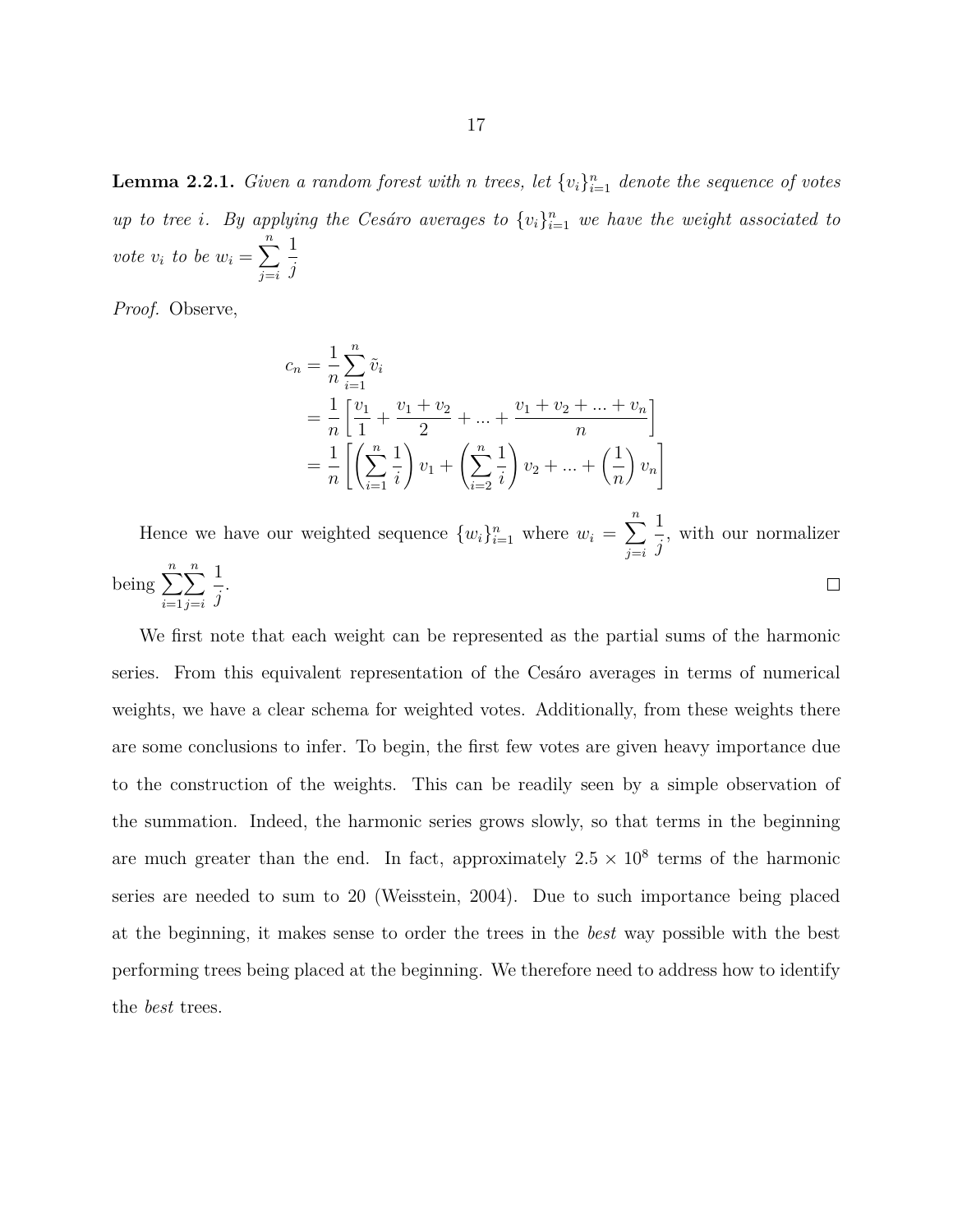#### <span id="page-28-0"></span>**2.2.2 Cesáro Random Forest and Tree Sequencing**

For our implementation of the RF we split our data set into two parts. Specifically, the training data set consists of  $3/4$  of the original sample with the remaining  $1/4$  being used for testing. Here we propose two different ways to sequence the trees, that is, giving the *best* trees the most weight. They are:

- **Order 1**: Out of Bag (OOB) Error Rates
- **Order 2**: Accuracy on a Second Training Set

As stated earlier, for each tree there is an associated out of bag error. Based on this, trees with a lower OOB error rate are better performers and should be placed first, that is, given more weight. Using this as a way to sequence our trees is the most natural method.

For Order 2, with our training set of size 3/4 the original we build a second training data set. This second set is size 1/4 of the first training set and essentially acts as an independent testing set. To be explicit, the trees generated from our first training set are tested against the second training set. From this we determine the best tree by evaluating which trees had the highest number of correct predictions.

Given the different types of sequencing and the weights based off the Cesáro averages, we have our algorithm for what we will call the Cesáro Random Forest (CRF) in Algorithm 1.

As previously stated the user determines what occurs if the weighted average equals 1/2. For our implementation we decided to label the class zero as opposed to deciding at random.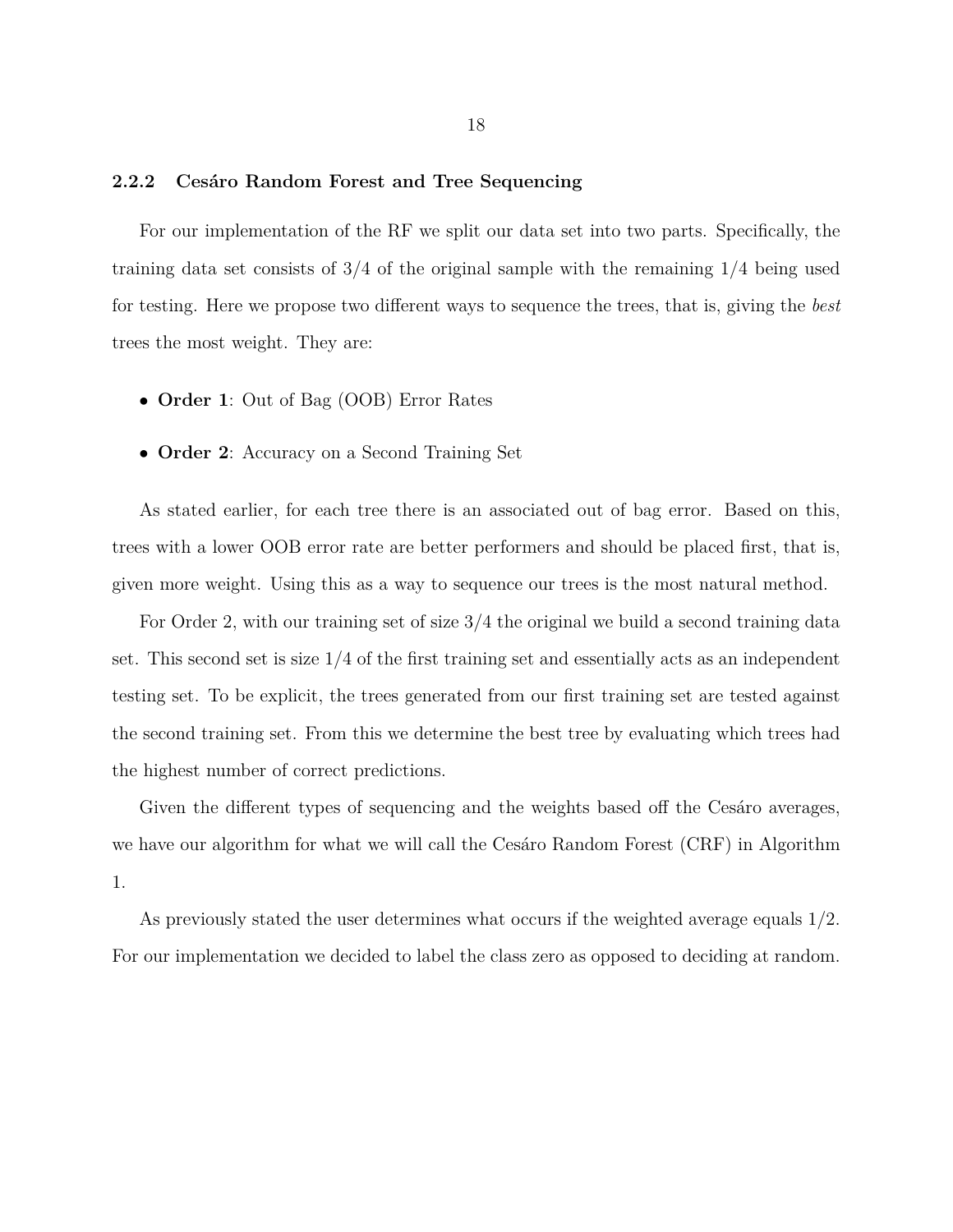<span id="page-29-0"></span>**Algorithm 1** Cesáro Random Forest

**Input**  $n$  - Size of ensemble,  $\Delta$  - Training data set,  $\Lambda$  - Testing data set **Output** Vector of predictions

- 1: **for** *i* from 1 to *n* **do**
- 2: Generate  $i^{th}$  decision tree,  $T_i$ , based upon classical random forest procedure
- 3: Store out-of-bag error for *T<sup>i</sup>*
- 4: Test  $T_i$  on  $\Lambda$  to receive votes for each observation

1  $\overline{1}$  $\overline{1}$ 

- 5: **end for**
- 6: Sequence  ${T_i}_n$  by out-of-bag error
- 7: Compute vector of weights using Lemma 2.2.1
- 8: **for** each observation *j* in  $\Delta$  **do**

9: Compute 
$$
c_j = \begin{bmatrix} \sum_{i=1}^{n} w_i v_i \\ \sum_{i=1}^{n} w_i \end{bmatrix}
$$

- 10: Store *c<sup>j</sup>*
- 11: **end for**

12: **return** Vector  $\{c_j\}$ 

## **2.3 Results**

#### **2.3.1 Theory**

As noted earlier, due to the nature of the harmonic series, most of the mass of the partial sums is near the beginning. An easy way to visualize this is with the function  $f(x) = 1/x$ ,  $x > 0$ , a close approximation to  $\sum_{n=1}^{\infty}$ 1 *n* , which decreases rapidly to 0 and has the  $\lim_{x\to 0^+} 1/x = +\infty$ . From this reasoning we establish a few results.

**Lemma 2.3.1.** Let  $\{a_i\}_{i=1}^n$  denote a sequence where each term is either a or b. Suppose *the first k terms are the same. If m of the remaining n-k terms are the opposite of the first k then the Cesáro weighted average of* {*a, ..., a, b, ..., b, a, ..., a*} *will be closer to b than any other ordering where our weights are*  $w_i = \sum^n$ *j*=*i* 1 *j .*

*Proof.* Without loss of generality, define  $\Phi$  :  $\{a, b\} \rightarrow \{0, 1\}$  as a bijection. Suppose  $\{b_n\}$  = {0*, ...,* 0*,* 1*, ...,* 1*,* 0*,* 1*,* 0*, ...,* 0} is a worse ordering. Observe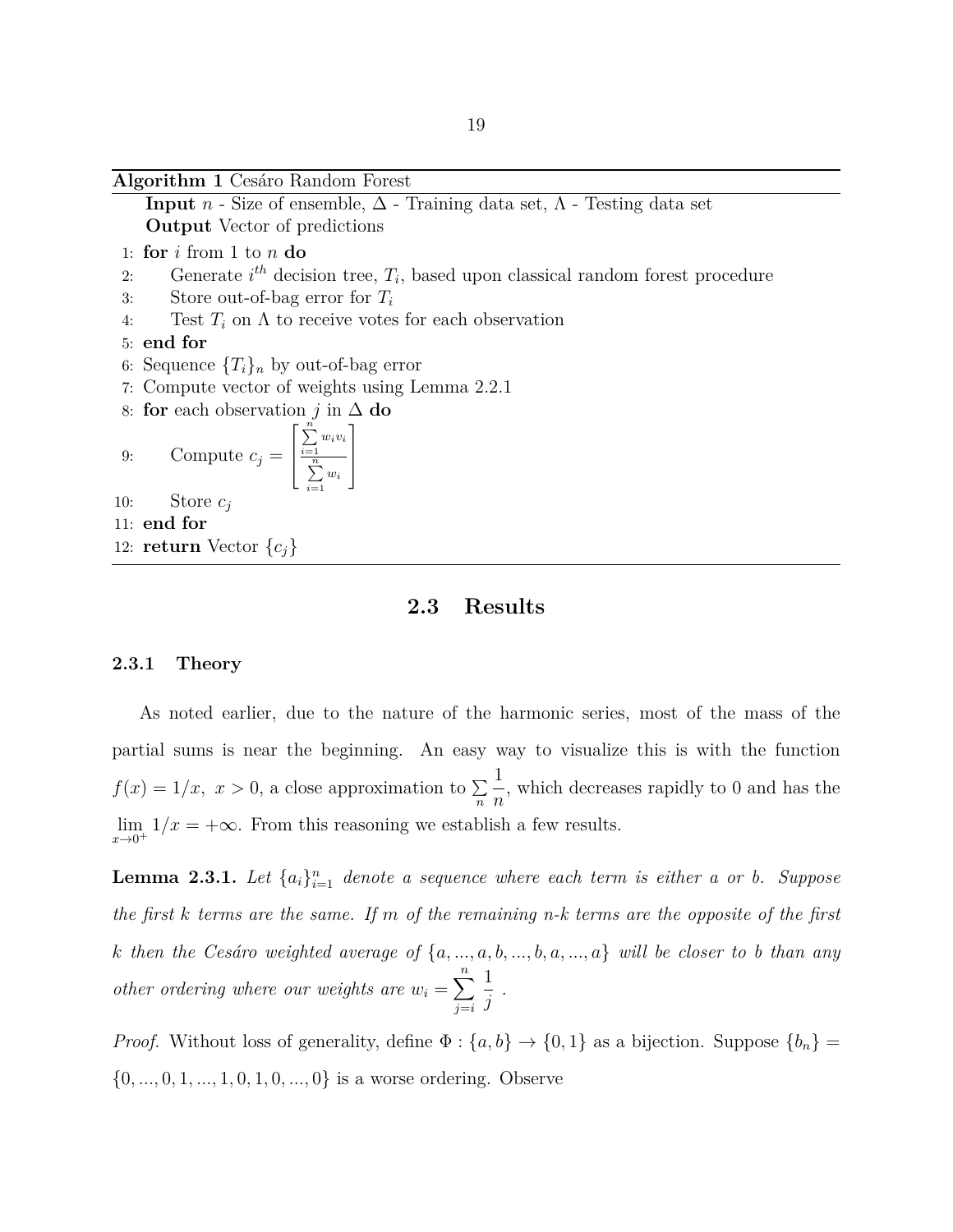$$
\frac{1}{n} \left[ \frac{1}{k+1} + \dots + \frac{3k-1}{4k-1} + \frac{3k-1}{4k} + \frac{3k}{4k+1} + \dots + \frac{3k}{n} \right]
$$
  

$$
< \frac{1}{n} \left[ \frac{1}{k+1} + \dots + \frac{3k-1}{4k-1} + \frac{3k}{4k} + \frac{3k}{4k+1} + \dots + \frac{3k}{n} \right]
$$

This is a contradiction to assuming  $\{b_n\} = \{0, ..., 0, 1, ..., 1, 0, 1, 0, ..., 0\}$  was a worse ordering.

 $\Box$ 

Essentially, Lemma 2.3.1 explains that the given sequence of trees will provide the worst scenario in terms of being numerically close to *b*. This simple result will become useful in application to other proofs.

Given that most of the mass of the harmonic series is given near the beginning, one might wonder if there exists a natural number, *N*, such that if the first *N* trees vote the same class the entire Cesáro RF will predict that class. That is, since the harmonic series is so dominant at the beginning, is there a point that the remaining trees have no significance if the beginning trees vote a certain way? This leads to our first theorem.

**Theorem 2.3.1.** Let  $\{0,1\}$  be the two classes for a given data set. Let  $n \geq 34$ , where n is *the number of trees. Given any instance, if the first*  $k = .2n \in \mathbb{N}$ *, trees predict the same class, then the Cesáro random forest will predict that class.*

The interpretation of Theorem 2.3.1 is that if the first *.*2*n* trees cast the same vote then regardless of what happens with the remaining *.*8*n* trees, the Cesáro RF will vote in-line with the first *2n* trees. From this we can see how important this implies the sequencing of trees to be. If we choose the best way to order the trees, then we are able to completely determine the outcome of any instance. However, such assumptions are too extreme in the sense that it is unlikely that the first 20% of trees will vote the same class or predict the correct class. This leads to our next theorem that provides a bit more flexibility.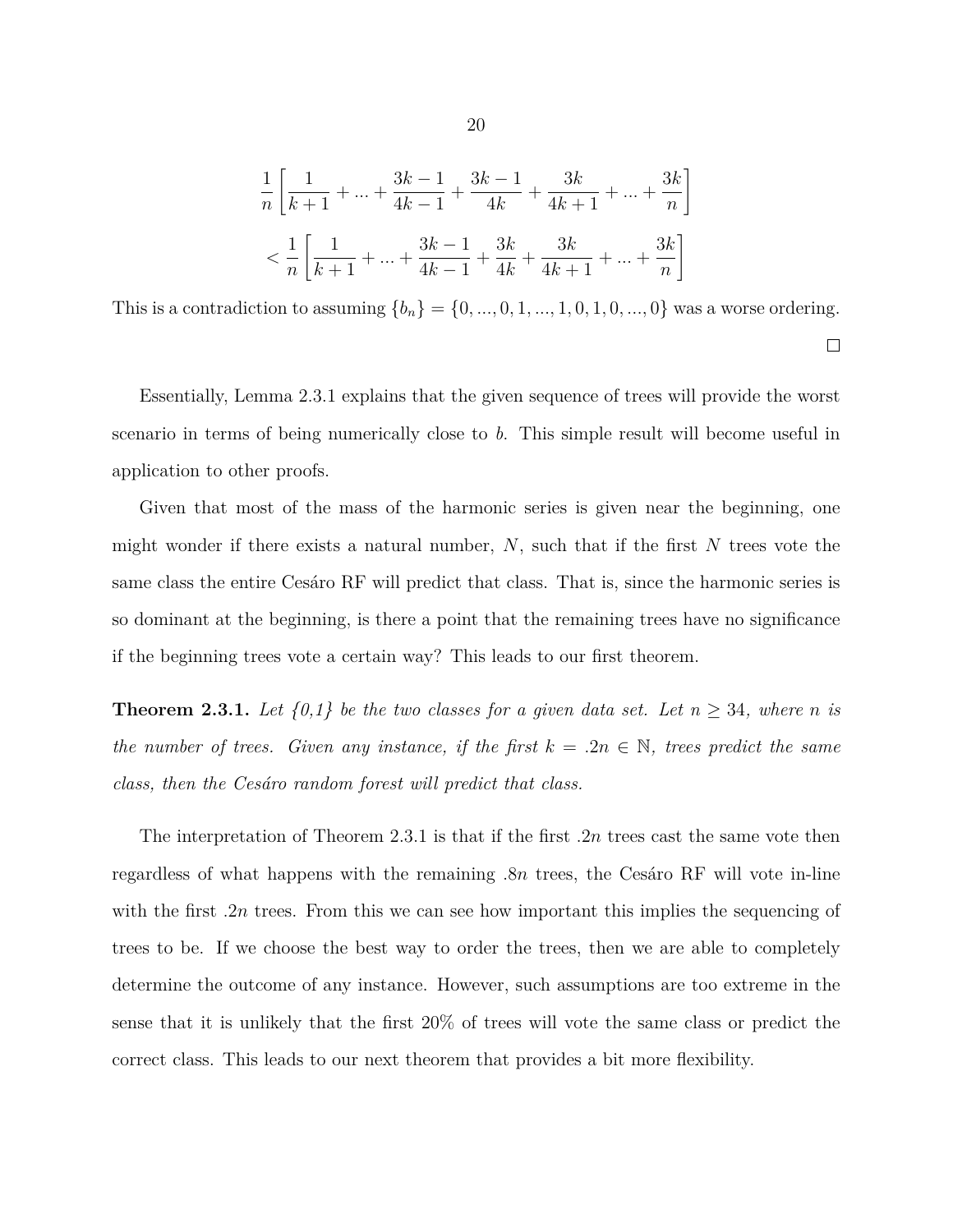**Theorem 2.3.2.** Let  $\{a,b\}$  be the two classes of a data set. Let  $n \geq 59$  be the number of *trees. Given any instance, suppose the first*  $0 < k \leq .2n$  *trees vote class*  $\{a\}, k, n \in \mathbb{N}$ *. If at most* 3*k of the remaining n* − *k trees votes class {b} then the Cesáro random forest will predict {a} as the majority class.*

Before providing proof of these statements we must first reference a lemma that gives an asymptotic representation on the partial sums of the harmonic series.

**Lemma 2.3.2.**

$$
\sum_{n=1}^{x} \frac{1}{n} = \ln(x) + \gamma + \mathcal{O}\left(\frac{1}{x}\right)
$$

$$
> \ln(x+1)
$$

*where γ is the Euler-Mascheroni constant.*

*Proof.* Apostol (1976) page 55 proves the equality. For the inequality observe that since  $f(x) = 1/x$  is a strictly decreasing function we have:

$$
1 + \frac{1}{2} + \dots + \frac{1}{n} > \int_{1}^{x+1} \frac{dt}{t} = \ln(x+1).
$$

As further explanation of Lemma 2.3.2 we define the *Big O* notation  $(\mathcal{O}(\cdot))$  in Definition 2.3.1.

**Definition 2.3.1.** *If*  $g(x) > 0$  *for all*  $x \ge a$ *, we write*  $f(x) = \mathcal{O}(g(x))$  *to mean there exists a constant M >* 0 *such that*

$$
|f(x)| \le Mg(x) \text{ for all } x \ge a
$$

In Figure [2.1,](#page-32-0) we approximate *M* to be approximately 1/2.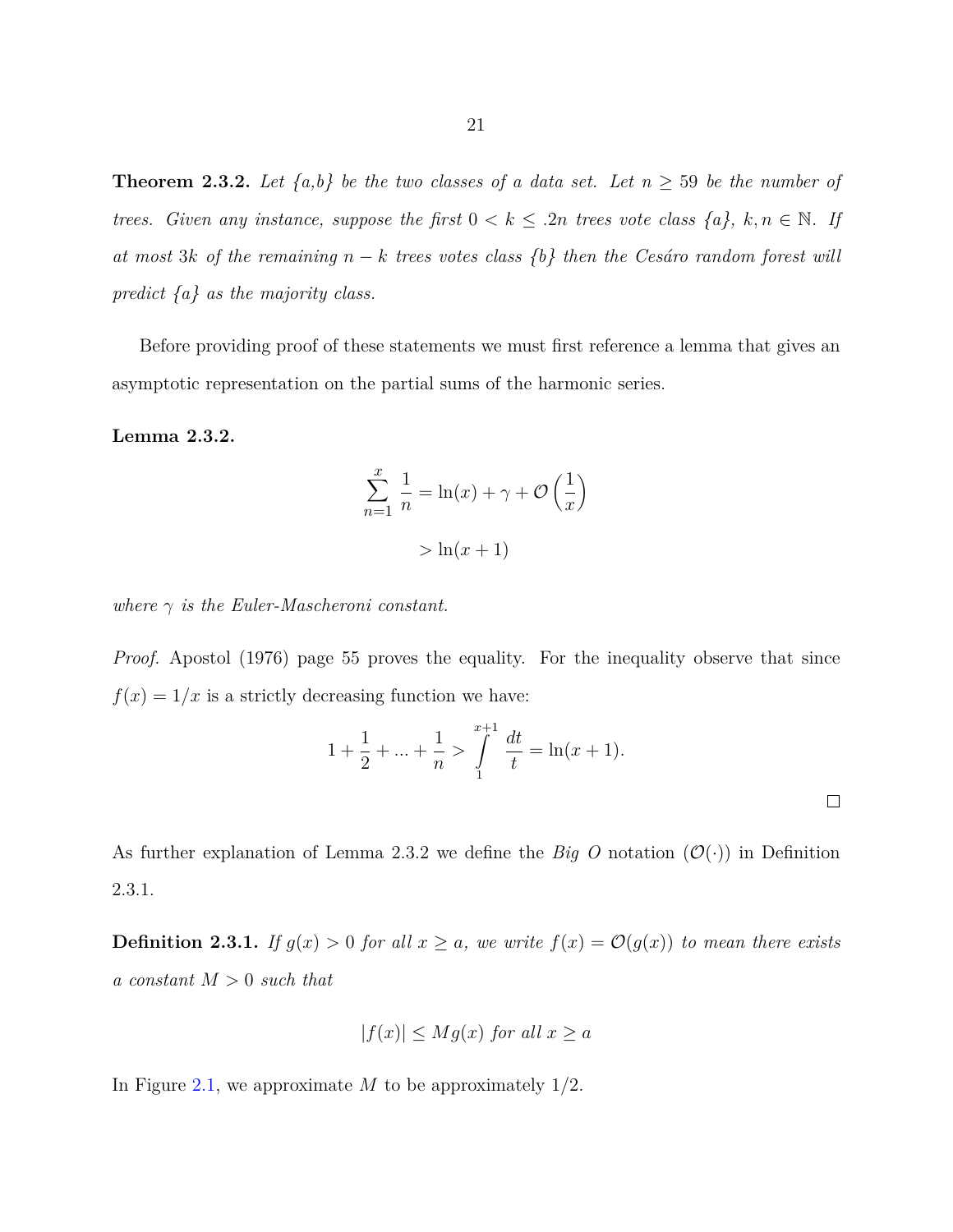<span id="page-32-0"></span>

Figure 2.1: Asymptotic bound for Lemma 2.3.2

With our preliminaries set, we move forward to proofs of Theorems 2.3.1 and 2.3.2, respectively.

*Proof of Theorem 2.3.1.* Without loss of generality, suppose the first  $k = .2n \in \mathbb{N}$  predictions for *n* trees are all of class 1. Set  $\alpha =$ 1 1  $+$ 2 2 + *...* + *k k*  $+$ *k*  $k+1$ + *...* + *k n* . It suffices to show that  $c_n =$ 1 *n*  $\alpha \geq .5$ . Observe:  $c_n =$ 1 *n α* = 1 *n*  $\lceil$  $\sum$ *k i*=1  $1 + \sum_{1}^{n}$ *i*=*k*+1 *k i* 1  $\overline{1}$ = 1 *n*  $\left[\frac{k}{\sum_{i=1}^{k}}\right]$ *i*=1  $1 + k \left(\sum_{n=1}^n x^n\right)$ *i*=1 1 *i* − X *k i*=1 1 *i*  $\setminus$  ] = *k n*  $+$ *k n*  $\left(\sum_{n=1}^{n}$ *i*=1 1 *i* − X *k i*=1 1 *i*  $\setminus$  $= .2 + .2 \left( \sum_{n=1}^{n} \right)$ *i*=1 1 *i* − X *k i*=1 1 *i*  $\setminus$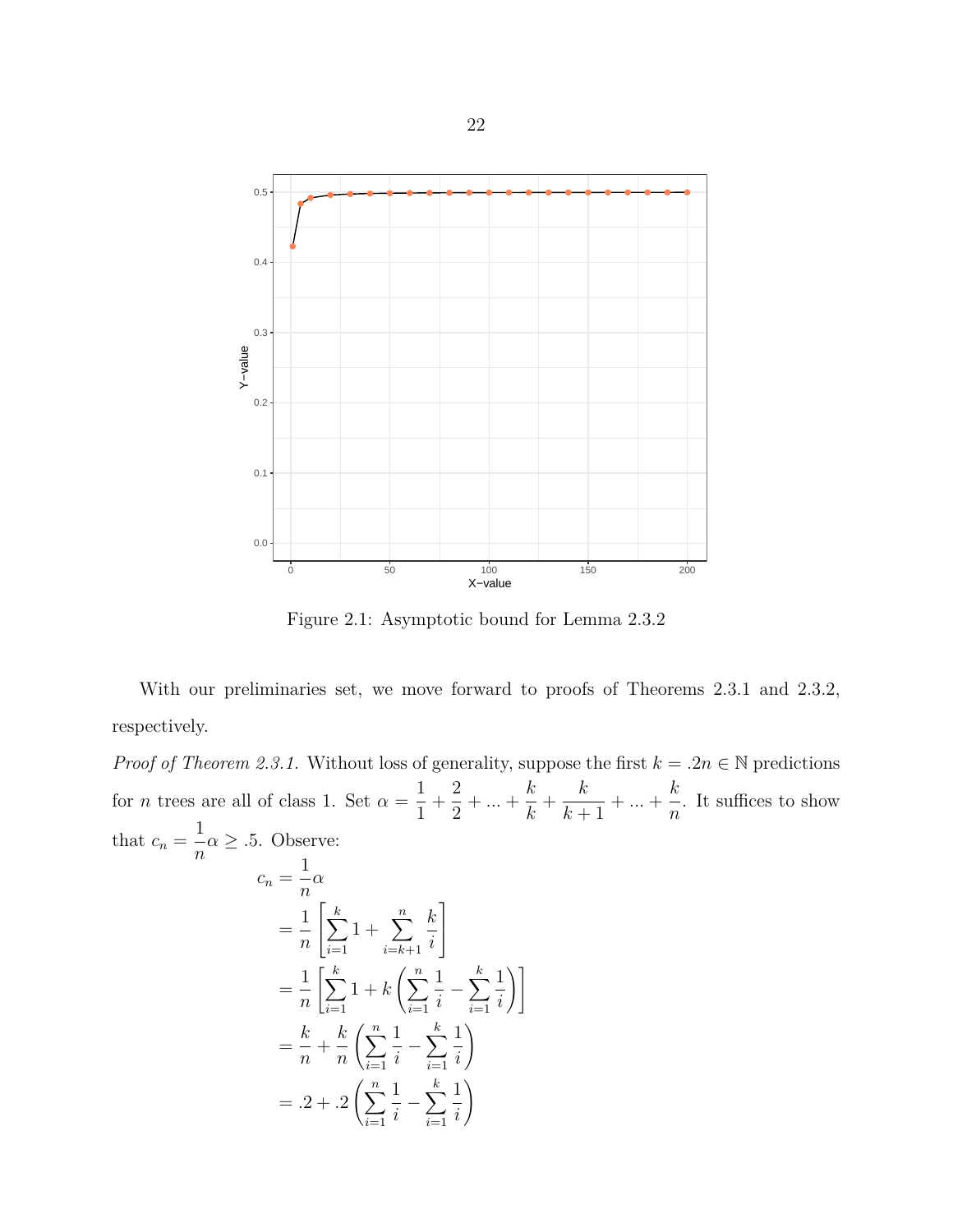$$
= .2 + .2\left(\sum_{i=1}^{n} \frac{1}{i} - \sum_{i=1}^{k} \frac{1}{i}\right)
$$
  
> .2 + .2 (ln(n + 1) - ln(k + 1)) by Lemma 2.3.2  
= .2 + .2  $\left[\ln\left(\frac{n+1}{k+1}\right)\right]$ 

Our result follows for  $n \in \mathbb{N}$  satisfying  $.02++.2\left[\ln\left(\frac{n+1}{k+1}\right)\right] \geq .5$ . Using a numerical solver, we obtain  $n \approx 33.5869$ . Hence for  $k, n \in \mathbb{N}$  satisfying  $k = .2n, n \geq 34$  we have our result.

 $\Box$ 

*Proof of Theorem 2.3.2.* Define  $\Phi$  :  $\{a, b\}$   $\rightarrow$   $\{0, 1\}$  as a bijection. Showing the result holds for worst case is sufficient, that is, without loss of generality, let  $\{v_i\}_{i=1}^n$  =  $\{0, \ldots, 0, 1, \ldots, 1, 0, \ldots, 0\}$  be the sequence of votes. From Lemma 2.2.1, we have our weighted sequence  ${w_i}_{i=1}^n$  where  $w_i = \sum^n_i$ *j*=*i* 1 *j* . It is enough to show that:

$$
\frac{\sum_{i=1}^{n} w_i v_i}{\sum_{i=1}^{n} w_i} = \frac{\sum_{i=k+1}^{4k} w_i}{\sum_{i=1}^{n} w_i} \le \frac{1}{2}
$$
 or equivalently, 
$$
\sum_{i=k+1}^{4k} \sum_{j=i}^{n} \frac{1}{j} \le \frac{1}{2} \sum_{i=1}^{n} \sum_{j=i}^{n} \frac{1}{j} = \frac{n}{2}
$$

Observe,

$$
\sum_{i=k+1}^{4k} \sum_{j=i}^{n} \frac{1}{j} = \sum_{j=k+1}^{4k} \frac{j-k}{j} + \sum_{j=4k+1}^{n} \frac{3k}{j}
$$
  
\n
$$
= \sum_{j=k+1}^{4k} 1 - \sum_{j=k+1}^{4k} \frac{k}{j} + \sum_{j=4k+1}^{n} \frac{3k}{j}
$$
  
\n
$$
= 3k - k \sum_{j=k+1}^{4k} \frac{1}{j} + 3k \sum_{j=4k+1}^{n} \frac{1}{j}
$$
  
\n
$$
= 3k - k \left( \sum_{j=1}^{4k} \frac{1}{j} - \sum_{j=1}^{k} \frac{1}{j} \right) + 3k \left( \sum_{j=1}^{n} \frac{1}{j} - \sum_{j=1}^{4k} \frac{1}{j} \right)
$$
  
\n
$$
= 3k - k \sum_{j=1}^{4k} \frac{1}{j} + k \sum_{j=1}^{k} \frac{1}{j} + 3k \sum_{j=1}^{n} \frac{1}{j} - 3k \sum_{j=1}^{4k} \frac{1}{j}
$$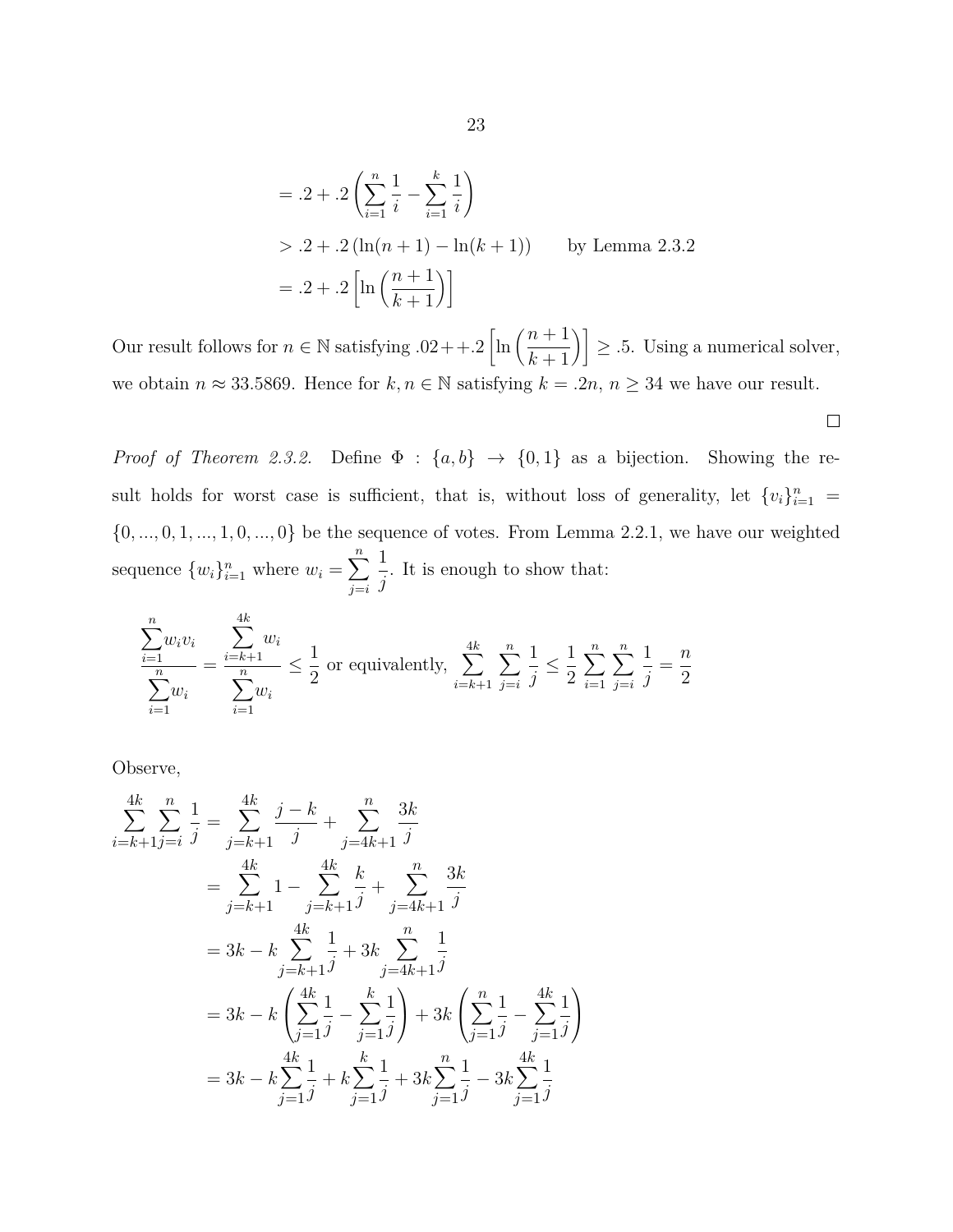$$
= 3k - 4k \sum_{j=1}^{4k} \frac{1}{j} + k \sum_{j=1}^{k} \frac{1}{j} + 3k \sum_{j=1}^{n} \frac{1}{j}
$$
  
\n
$$
\leq 3k - 4k(\ln(4k) + \gamma) + k(\ln(k) + \gamma + \frac{1}{k}) + 3k(\ln(n) + \gamma + \frac{1}{n}) \quad \text{by Lemma 2.3.2}
$$
  
\n
$$
= 3k - 4k \ln(4k) + k \ln(k) + 3k \ln(n) + 1 + \frac{3k}{n}
$$
  
\n
$$
= 3k - 4k \ln(4) - 4k \ln(k) + k \ln(k) + 3k \ln(n) + 1 + \frac{3k}{n}
$$
  
\n
$$
= 3k - 4k \ln(4) - 3k \ln(k) + 3k \ln(n) + 1 + \frac{3k}{n}
$$

Let  $k = \alpha n$ , this implies  $0 < \alpha \leq .2$ . We now have:

$$
\sum_{i=k+1}^{4k} \sum_{j=i}^{n} \frac{1}{j} \le 3\alpha n - 4\alpha n \ln(4) - 3\alpha n \ln(\alpha n) + 3\alpha n \ln(n) + \frac{3\alpha n}{n} + 1
$$
  
= 3\alpha n - 4\alpha n \ln(4) - 3\alpha n \ln(\alpha) - 3\alpha n \ln(n) + 3\alpha n \ln(n) + 3\alpha + 1  
= n(3\alpha - 4\alpha \ln(4) - 3\alpha \ln(\alpha)) + 3\alpha + 1

For  $0 < \alpha \leq .2$ ,  $g(\alpha) = 3\alpha - 4\alpha \ln(4) - 3\alpha \ln(\alpha)$  obtains a maximum at  $\alpha = \frac{1}{13}$  $\frac{1}{4\sqrt[3]{4}}$ , and  $h(\alpha) = 3\alpha$  obtains a maximum at  $\alpha = .2$ .

Hence we obtain a new bound:

$$
\sum_{i=k+1}^{4k} \sum_{j=i}^{n} \frac{1}{j} \le n \left( \frac{3}{4\sqrt[3]{4}} - \frac{1}{\sqrt[3]{4}} \ln(4) - \frac{3}{4\sqrt[3]{4}} (-\frac{4}{3}) \ln(4) \right) + \frac{3}{5} + 1
$$

$$
= \frac{3n}{4\sqrt[3]{4}} + \frac{8}{5}
$$

To ensure  $\sum$ 4*k i*=*k*+1  $\sum_{n=1}^{\infty}$ *j*=*i* 1 *j*  $\leq \frac{n}{2}$ 2 , we want *n* large enough to satisfy  $\frac{3n}{13}$  $rac{3n}{4\sqrt[3]{4}}$  $+$ 8 5  $\leq \frac{n}{2}$ 2 . This holds if  $n \geq$ 8 5 1 2  $-\frac{3}{13}$  $rac{6}{4\sqrt[3]{4}}$  $\approx 58.12$ 

Thus, for  $k, n \in \mathbb{N}$  satisfying  $k \leq .2n$  and  $n \geq 59$ , we have our result.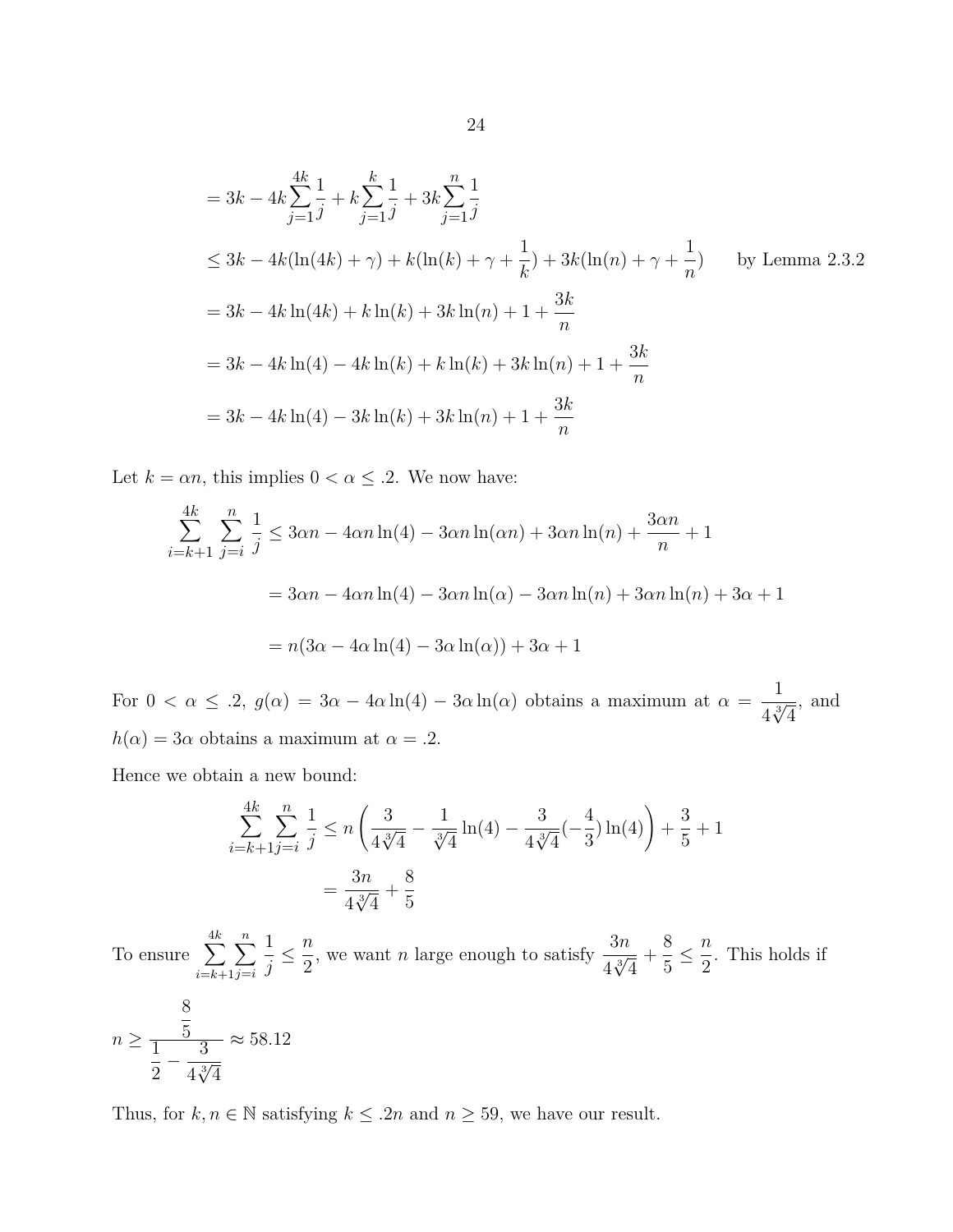In Theorem 2.3.2 we have a condition that is more attainable. Namely, we no longer need all *.*2*n* trees to vote the same class to ensure the correct class as in Theorem 2.3.1. Now, if the first  $k \leq 2n$  trees vote a particular class, then we just have to ensure that there are only so many wrong votes. From this, we do not imply from these two theorems that this is the only way to predict the correct class. We are simply giving a statement to guarantee the correct prediction if the assumptions of either theorem are satisfied. With this reasoning, we state some corollaries.

**Corollary 2.3.1.** *If the conditions of either Theorem 2.3.1 or 2.3.2 are satisfied and the first k votes are of the correct class, then the prediction accuracy of the Cesáro random forest will always be greater than or equal to the classical random forest.*

*Proof.* It is clear that if the classical random forest is 100% accurate then the Cesáro RF will also be  $100\%$  accurate. Now suppose the Cesáro RF and classical random forest differ on at least one vote. By assumption, we are guaranteed that the Cesáro RF will predict the correct class. Hence, in the instance where the classical RF predicted a different class, the Cesáro random forest will be correct. Thus we will either have greater or equal prediction  $\Box$ accuracy.

Although in practice one may not know the correct class, Corollary 2.3.1 can be seen as useful in another way. In an implementation of the Cesáro Random Forest algorithm if newly constructed trees do not contribute to the top 20% of *best* trees, then one can terminate the algorithm. That is, we have motivated a stopping condition for the number of trees needed in our ensemble. We formalize this in another corollary.

**Corollary 2.3.2.** *Given a Cesáro random forest with n trees, if any additional trees are constructed but not placed in the top 20% of all trees then the vote of the Cesáro random*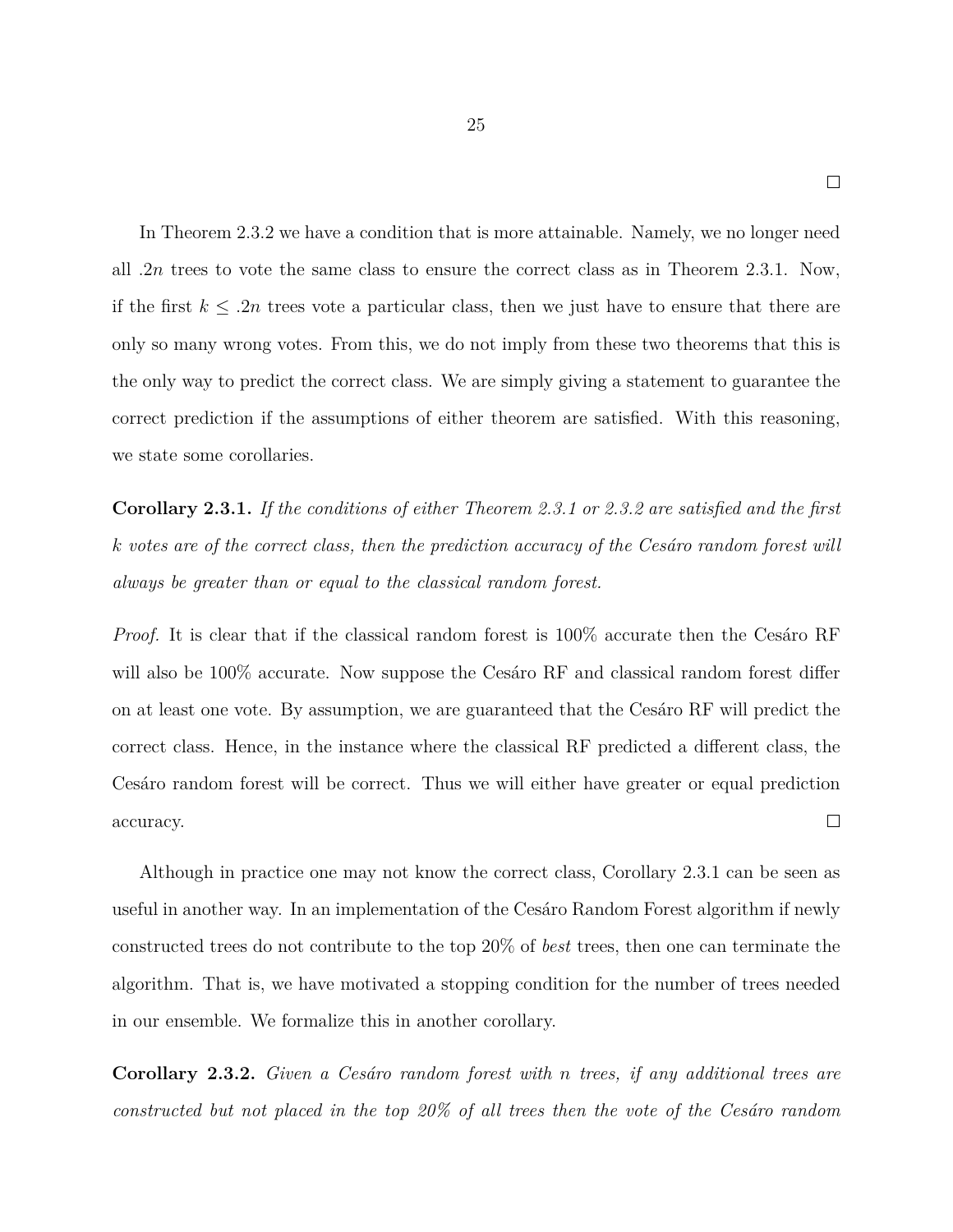*forest will be unchanged for a given observation.*

*Proof.* Immediate consequence of Theorem 2.3.1.

In practice we can select some finite number of *m* trees, and if none of those are in the top 20% of all trees it is reasonable to terminate. Specifically, if a user is unsatisfied with the performance of *n* trees, then constructing  $n + m$  trees will have no effect on the prediction accuracy unless the *m* additional trees are sequenced in the top 20% of all trees. Hence, a cutoff to the number of trees can be determined for asymptotic stability and, from a practical standpoint, can reduce computational time.

#### **2.3.2 Numerical Results and Interpretation**

In this section we provide numerical results to compare the classification accuracy of the classical and Cesáro random forest, as well as compare different tree sequencing methods. For each data set we used  $3/4$  for training and reserved  $1/4$  for testing. All experiments were run using R, a statistical computing software. Recall that we only consider two-class data sets.

#### **2.3.2.1 Results on Traditional Data Sets**

To evaluate the effectiveness of our Cesáro RF, ten traditional data sets were tested. The data sets were acquired from the UCI (University of California-Irvine) repository (Bache and Lichman), CRAN (Hendricks 2015), or collected by the authors. Table [2.1](#page-37-0) summarizes the data sets used.

To begin, we applied the Cesáro RF to each data set with different sequencing methods, and varying number of trees. For comparison, we also ran the classical RF implementation. In Table [2.2,](#page-37-0) we give the mean of each of the ten trials from 500 trees. In addition we also display the standard deviation of the classical random forest and the *best ordering*, where

 $\Box$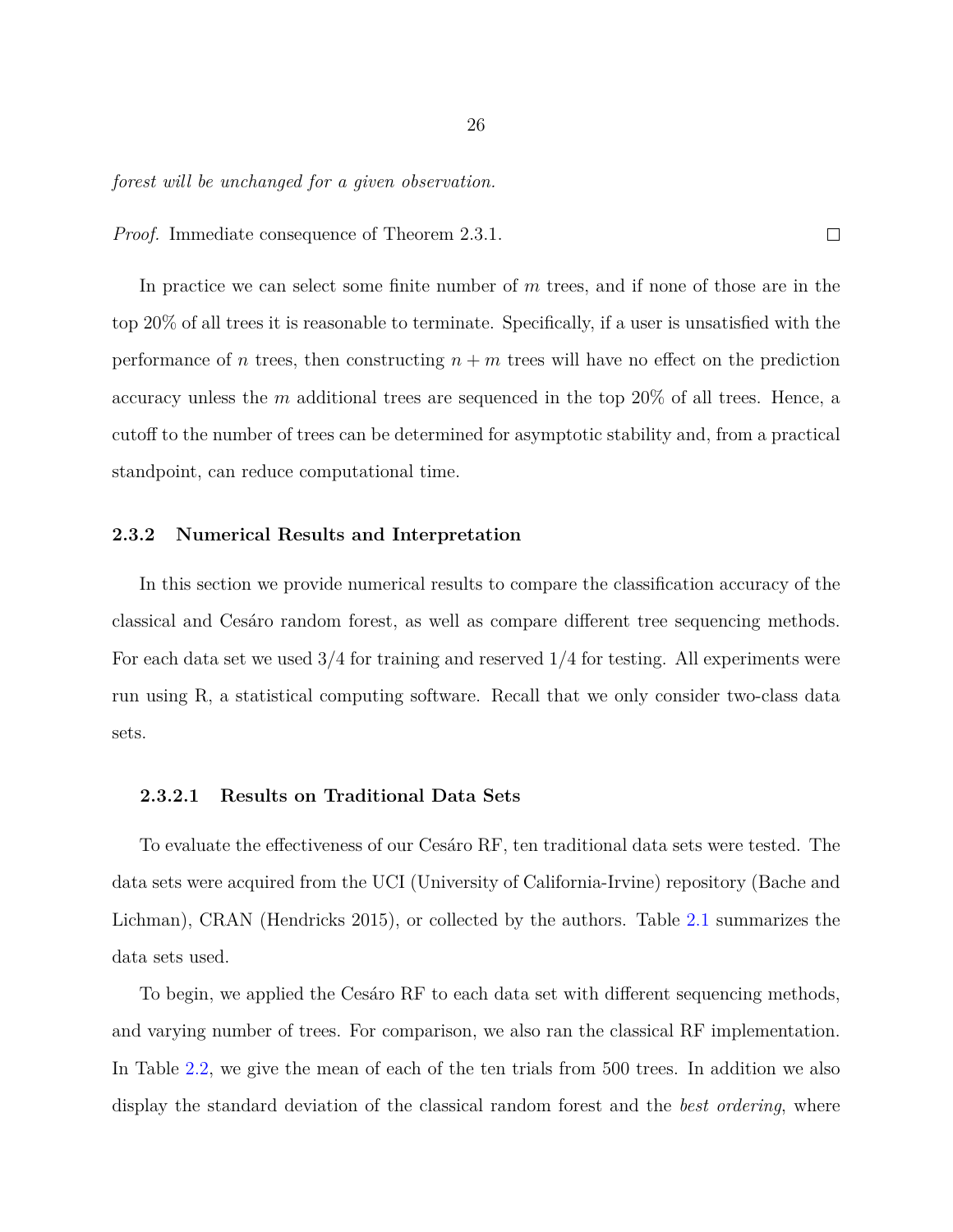| Dataset                     | <b>Instances</b> | <b>Features</b> | Source     |
|-----------------------------|------------------|-----------------|------------|
| <b>Titanic</b>              | 714              | 7               | CRAN       |
| Sonar                       | 208              | 60              | UCI        |
| <b>NBA Playoffs</b>         | 683              | 92              | Authors    |
| <b>Teaching Evaluations</b> | 101              | 5               | UCI        |
| <b>Bupa Liver</b>           | 345              |                 | UCI        |
| <b>Hill-Valley</b>          | 606              | 100             | UCI        |
| Musk                        | 476              | 167             | <b>UCI</b> |
| Gisette                     | 5999             | 5000            | UCI        |
| Medallion                   | 2000             | 500             | UCI        |
| Arcene                      | 200              | 10000           | UCI        |

<span id="page-37-0"></span>Table 2.1: Data set description for CRF experiments

the *best ordering* is the sequencing method, aside from the classical RF, that provided the highest accuracy on average.

|                             |      | Cesáro RF |             |              | <b>Standard Deviation</b> |              |  |
|-----------------------------|------|-----------|-------------|--------------|---------------------------|--------------|--|
| Dataset                     | 1    | $\bf{2}$  | <b>None</b> | Classical RF | <b>Best</b>               | Classical RF |  |
|                             |      |           |             |              | Order                     |              |  |
| Titanic                     | 81.7 | 80.4      | 80.6        | 80.3         | 2.7                       | 2.9          |  |
| Sonar                       | 84.0 | 81.9      | 81.4        | 82.0         | 7.1                       | 7.7          |  |
| <b>NBA Playoffs</b>         | 94.0 | 94.9      | 94.0        | 95.1         | 1.3                       | 1.3          |  |
| <b>Teaching Evaluations</b> | 72.3 | 71.2      | 69.4        | 76.2         | 7.3                       | 9.2          |  |
| <b>Bupa Liver</b>           | 73.5 | 73.5      | 70.5        | 72.5         | 3.1                       | 3.0          |  |
| <b>Hill-Valley</b>          | 56.8 | 55.1      | 53.1        | 56.3         | 1.7                       | 2.0          |  |
| Musk                        | 89.5 | 87.4      | 86.1        | 89.2         | $1.6\,$                   | 1.8          |  |
| Gisette                     | 97.2 | 96.9      | 96.4        | 97.2         | 0.4                       | 0.4          |  |
| Medallion                   | 72.8 | 69.5      | 66.5        | 69.2         | 1.1                       | 1.2          |  |
| Arcene                      | 82.9 | 80.3      | 79.5        | 82.0         | 5.8                       | 6.0          |  |

Table 2.2: Average accuracy % (500 trees, 10 trials) comparing CRF and RF

From Table 2.2, we can draw some conclusions about the Cesáro random forest. To begin, our method performs well relative to the classical random forest in 7 out of 10 data sets, and ties in another one. Additionally, this displays the usefulness of our ordering scheme.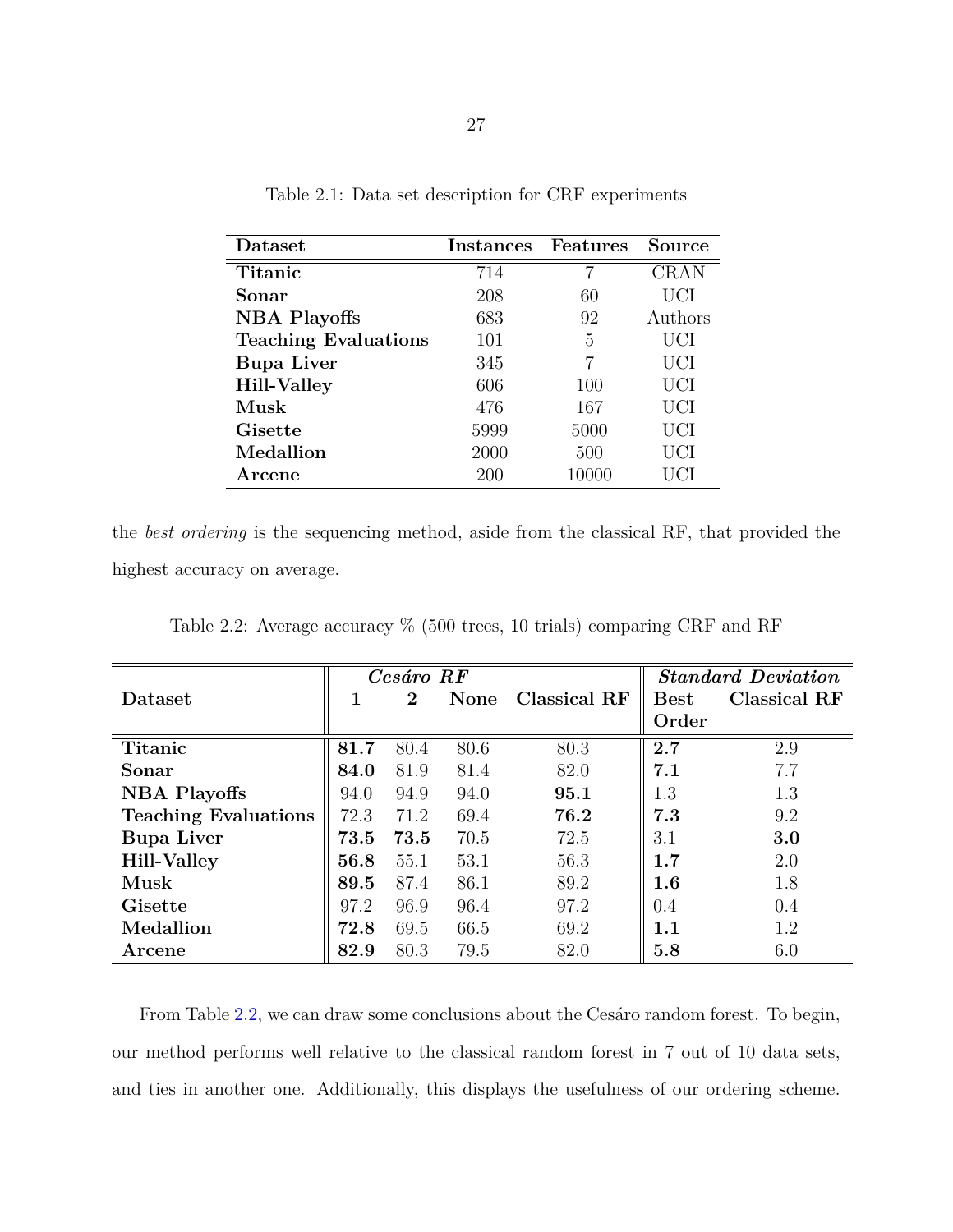However, note that there exists a clear distinction in the two different orderings. Specifically, *Order 2* consistently outperformed *Order 1*, sorting by OOB error. The ineffectiveness of *Order 2* is possibly due to the small size of training data for these examples. Nonetheless, we are confident in saying that ordering is better than not-ordering. Moreover, from observing the standard deviations, it can be determined that the Cesáro random forest does indeed provide more consistent results; thus providing the expected stability. Lastly, the Cesáro random forest seems to work well on problems with a large number of features. This is supported by large differences in the *Medallion*, *Arcene*, and *Musk* data sets.

### **2.3.2.2 Comparison of Methods**

In Tables [2.3](#page-39-0) and [2.4,](#page-40-0) we display results that compare the CRF and the RF with 100 trials with varying number of trees. We initially notice that:

- 1. For the RF there are minimal differences beyond the construction of 500 trees. That is, percent changes between the number of trees are at most ±*.*2%.
- 2. The CRF, in some cases, still sees improvements of at most ±*.*4%.

From this one may conclude that, in most cases, the RF stabilizes after 500 trees, which is the default parameter in most libraries. Additionally, the CRF still performs well relative to the RF. This can be seen as a fact that as one constructs more trees, there is still a chance that *good* trees will be constructed and placed near the beginning of the sequencing, and thus further increasing accuracy.

Additionally, we notice that using 500 and 1000 trees appear to work better than 100 or 2000 trees. In particular, the usage of 500 and 1000 trees seemly works best with the possibility that a number in between may be optimal. Although 100 and 2000 trees perform well relative to the classical RF, in some cases they are not as reliable. This can be contributed to the sensitivity of the Cesáro random forest. This sensitivity can be contributed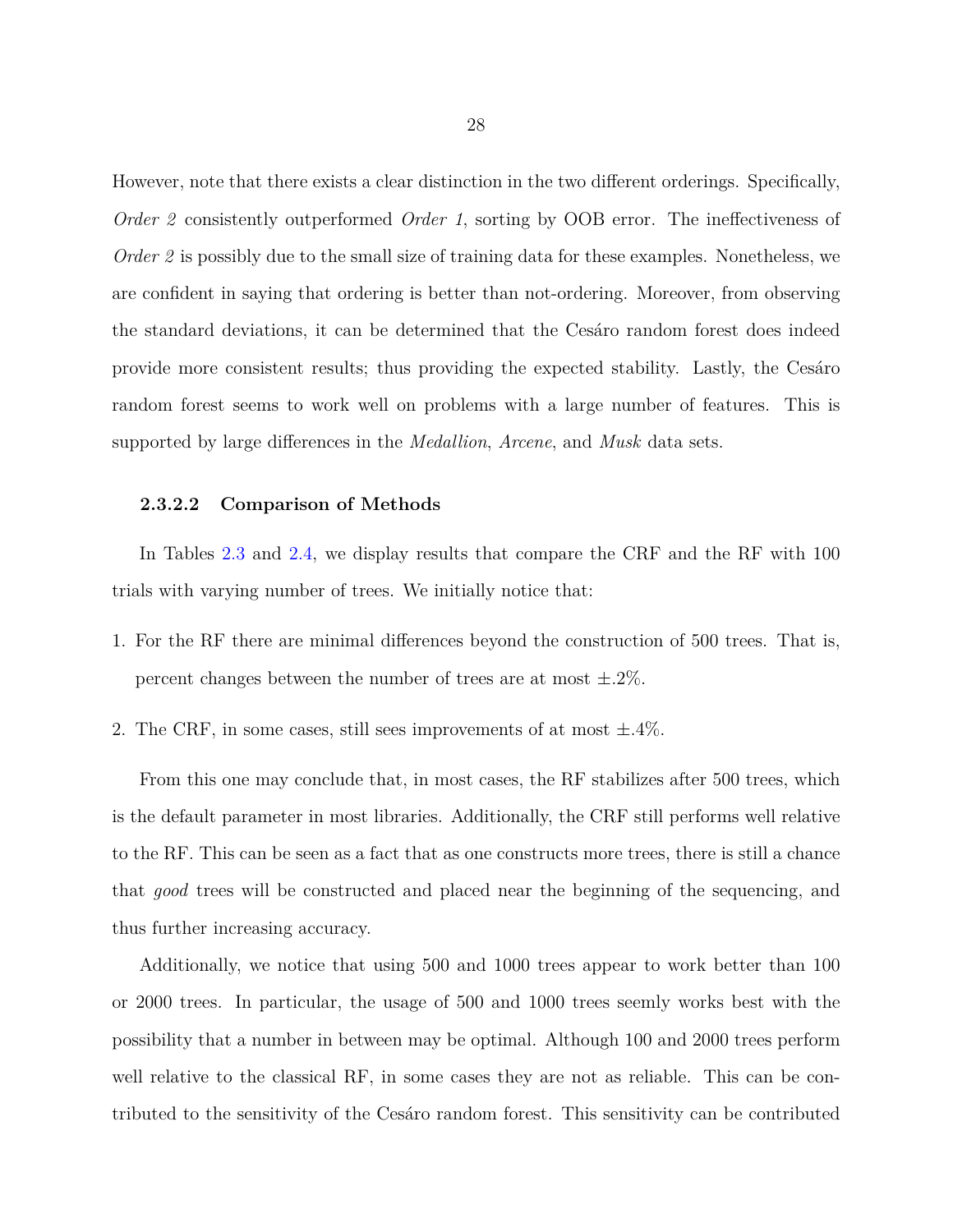| Dataset                     | 100 Trees | 500 Trees | 1000 Trees | 2000 Trees |
|-----------------------------|-----------|-----------|------------|------------|
| <b>Titanic</b>              | 79.4      | 79.8      | 79.9       | 79.9       |
| Sonar                       | 81.7      | 82.6      | 82.1       | 82.3       |
| <b>NBA Playoffs</b>         | 94.1      | 94.3      | 94.4       | 94.2       |
| <b>Teaching Evaluations</b> | 76.2      | 76.6      | 76.9       | 76.9       |
| <b>Bupa Liver</b>           | 71.9      | 72.1      | 72.2       | 72.1       |
| <b>Hill-Valley</b>          | 56.0      | 56.2      | 56.2       | 56.2       |
| Musk                        | 89.1      | 89.5      | 89.5       | 89.5       |
| <b>Gisette</b>              | 97.0      | 97.2      | 97.2       | 97.2       |
| Medallion                   | 69.6      | 72.1      | 72.3       | 72.2       |
| Arcene                      | 80.5      | 81.6      | 81.5       | 81.5       |

<span id="page-39-0"></span>Table 2.3: Average accuracy % of CRF with ordering 1 and various number of trees (100 trials)

to the small number of trees, and the strength of the weight being applied. By constructing just 100 trees and applying the Cesáro RF we are going to have a diverse range of trees being built, and hence by our weighting scheme a large emphasis is placed on possibly worse trees. However, this sensitivity can also be positive. This is in the sense that if we construct excellent trees, then more weight can be placed on them and the bad trees at the middle and end will have little to no impact on the voting outcome. This cannot be said for the classical random forest since the good and bad trees are averaged together.

## **2.3.2.3 Number of Trees Comparison**

Further studying the ineffectiveness of 100 and 2000 trees, we observe Table [2.5.](#page-41-0) From this, we notice that ordering the trees may do more harm than good if too many or too few trees are constructed. In this case, not-ordering is competitive with *Order 1*. Yet again this can be attributed to the sensitivity of the Cesáro random forest. From this analysis, we observe that the construction of trees between 500-1000 performs competitively compared to that of the classical random forest.

In regards to different sequencing schemes, we notice that *Order 1*, sorting by OOB error,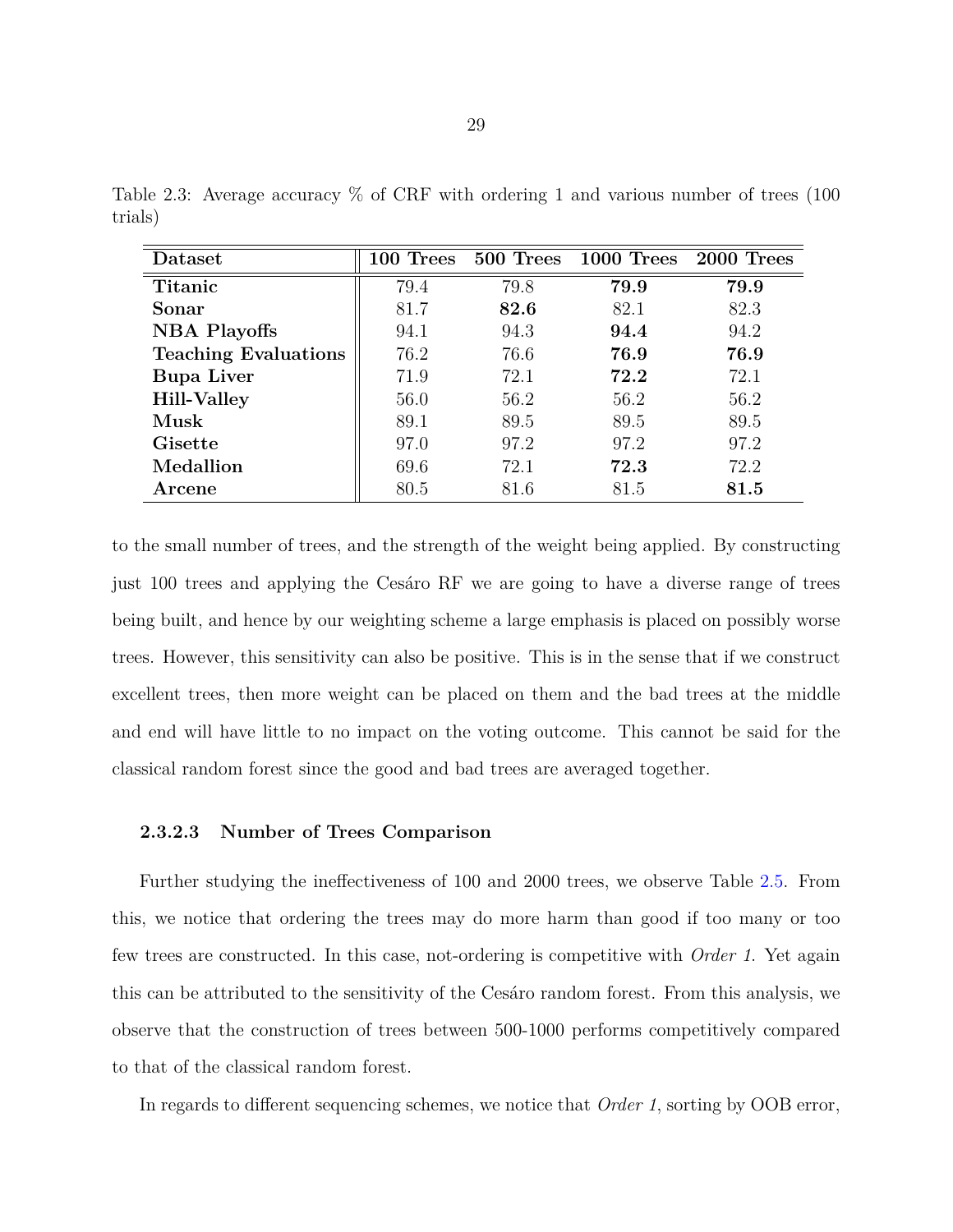| Dataset                     | 100 Trees |      | 500 Trees 1000 Trees | 2000 Trees |
|-----------------------------|-----------|------|----------------------|------------|
| <b>Titanic</b>              | 79.6      | 79.6 | 79.8                 | 79.8       |
| Sonar                       | 81.6      | 81.9 | 82.0                 | 82.0       |
| <b>NBA Playoffs</b>         | 94.9      | 95.0 | 95.1                 | 95.1       |
| <b>Teaching Evaluations</b> | 76.0      | 76.5 | 76.9                 | 76.8       |
| <b>Bupa Liver</b>           | 72.5      | 72.7 | 72.5                 | 72.6       |
| <b>Hill-Valley</b>          | 56.0      | 56.2 | 56.0                 | 56.2       |
| Musk                        | 88.9      | 89.1 | 89.0                 | 89.1       |
| <b>Gisette</b>              | 97.0      | 97.2 | 97.2                 | 97.2       |
| Medallion                   | 67.4      | 68.9 | 69.2                 | 69.3       |
| Arcene                      | 80.4      | 80.9 | 80.8                 | 80.8       |

<span id="page-40-0"></span>Table 2.4: Average accuracy % of RF and various number of trees (100 trials)

consistently provides the best accuracy. The ineffectiveness of *Order 2* can be associated with the lack of instances to train on. Indeed, for *Order 2* by further subsetting the training data set, we are constructing each tree off a smaller number of instances. This problem can most likely be remedied by obtaining a data set containing a very large number of instances.

## **2.3.2.4 Application of Ensemble Size Stopping Criteria**

Here we provide an application of the stopping conditions on the ensemble size suggested by Theorem 2.3.1 and Corollary 2.3.2. Table [2.6](#page-41-0) considers such a scenario where we construct a random forest on 100 trees with the *Sonar* data set.

An additional  $m \in \{10, 15, ..., 35\}$  trees are added to the RF to be considered for a stopping rule. We successively append *m* trees until none of those *m* trees are placed in the top 20%. Each trial is run 100 times with the aggregated results displayed. The *tree range* is the minimum and maximum number of trees obtained by the 100 trials; whereas, the third column is the median ensemble size of the 100 trials. It should be noted that the size of the CRF and RF are the same.

From this, we immediately notice that the prediction accuracy of the CRF is greater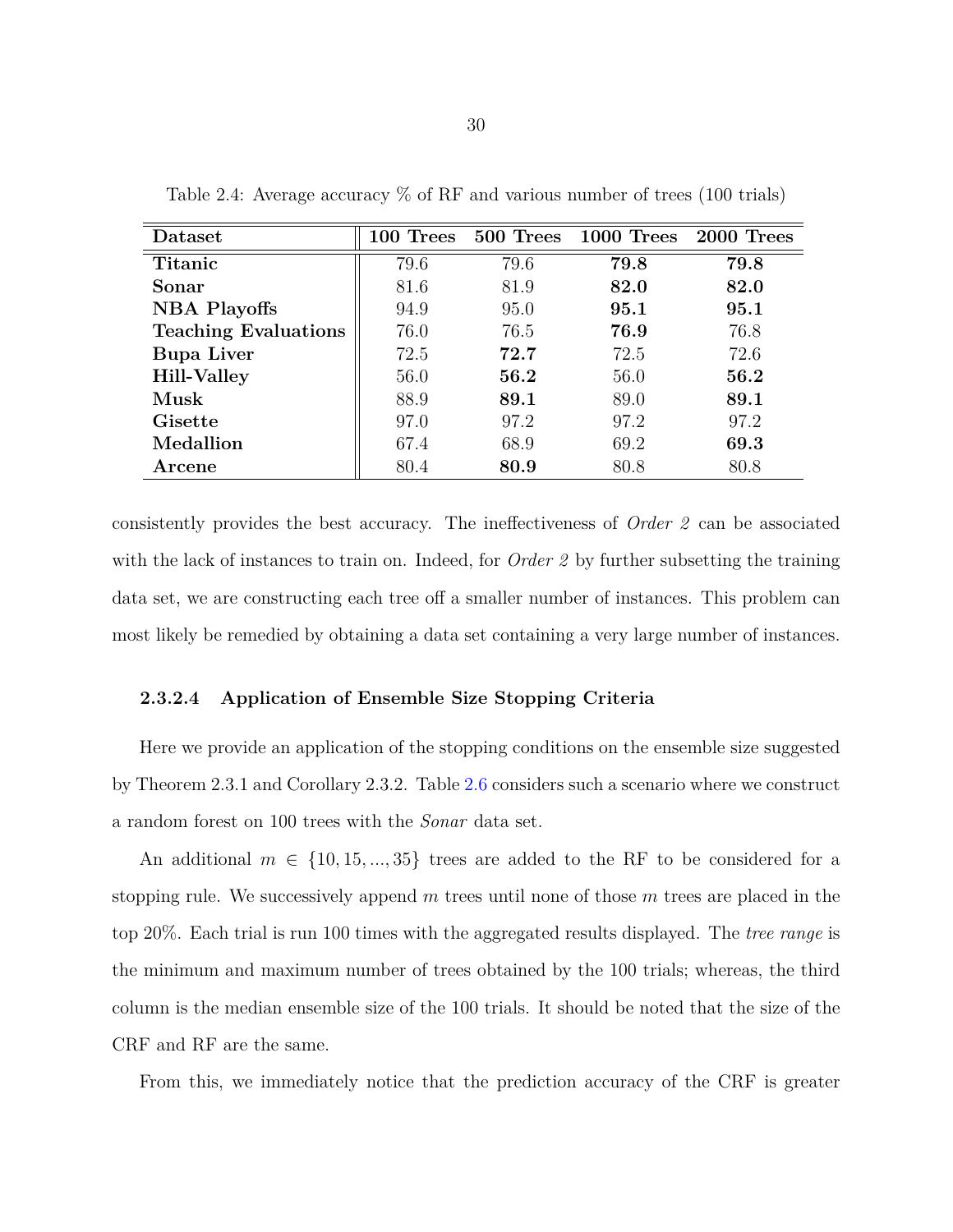|                             | 100 Trees |      | 2000 Trees |      |
|-----------------------------|-----------|------|------------|------|
| <b>Dataset</b>              | Order 1   | None | Order 1    | None |
| Titanic                     | 78.5      | 78.9 | 79.9       | 79.5 |
| Sonar                       | 80.6      | 81.5 | 83.3       | 82.9 |
| <b>NBA Playoffs</b>         | 94.2      | 95.5 | 95.3       | 95.1 |
| <b>Teaching Evaluations</b> | 72.7      | 71.5 | 70.0       | 72.7 |
| <b>Bupa Liver</b>           | 69.8      | 72.8 | 72.3       | 71.4 |
| Hill-Valley                 | 57.1      | 56.2 | 55.1       | 55.6 |
| Musk                        | 88.1      | 86.0 | 87.7       | 88.2 |
| Gisette                     | 96.9      | 97.1 | 97.1       | 96.6 |
| Medallion                   | 70.3      | 61.9 | 73.0       | 67.6 |
| Arcene                      | 83.0      | 78.5 | 81.3       | 80.1 |

<span id="page-41-0"></span>Table 2.5: Average accuracy % of CRF with ordering 1 with 100 and 2000 trees (10 trials)

than the RF and the standard deviation is at most its counterpart. Additionally, using a stopping rule of 20 trees we obtain the prediction accuracy of 83.1%. Although not the highest, using this criteria to construct 720 trees can be seen as a trade-off between size and accuracy versus building a random forest with 19070 trees.

Table 2.6: Sonar data set with a stopping criterion (100 Trials)

| Additional   |                   | Median   | Cesáro RF    |     | <b>Random Forest</b> |           |
|--------------|-------------------|----------|--------------|-----|----------------------|-----------|
| <b>Trees</b> | <b>Tree Range</b> | of Trees | Avg. Acc. SD |     | Avg. Acc.            | <b>SD</b> |
| 10           | [100, 640]        | 140      | 82.3         | 5.2 | 82.0                 | 5.3       |
| 15           | [100, 2050]       | 345      | 82.1         | 5.4 | 81.7                 | 5.7       |
| 20           | [130, 4370]       | 720      | 83.1         | 5.1 | 82.6                 | 5.1       |
| 25           | [130, 10000]      | 2745     | 82.3         | 4.9 | 82.0                 | 5.2       |
| 30           | [130, 20000]      | 6205     | 83.6         | 6.0 | 83.4                 | 6.2       |
| 35           | 40000<br>540      | 19070    | 83.7         | 6.1 | 83.3                 | 6.1       |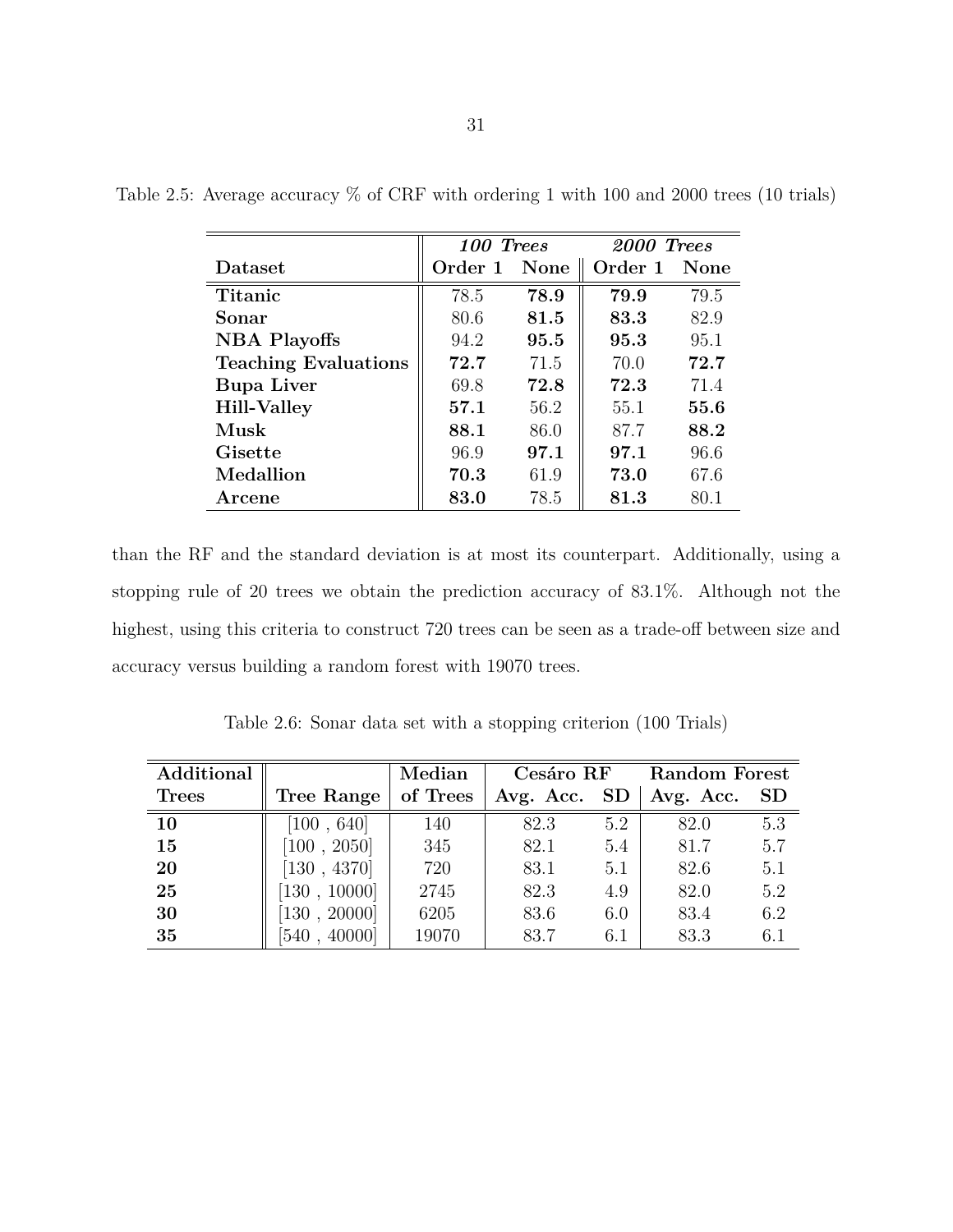# **2.4 Conclusion**

From our numerical results we recognize that our weighted methodology performs well relative to that of the traditional random forest when applied to existing data sets. In addition, as hypothesized, the sequencing of trees plays a vital role. This is easily seen by observing the results of the traditional data sets. Additionally, from the traditional data sets, the number of trees constructed is an important parameter.

Although the Cesáro random forest appears to be competitive to the classical RF it is not without limitations. There are two obvious limitations that stem from our motivation. The first being how to determine the sequencing of trees. If we do not accurately place the best trees first we are not able to guarantee the effectiveness of the Cesáro RF; in fact, it is probable that we will be significantly worse. The reason for such importance being placed on sequencing is due to our next limitations, that is, the strength of the weights we are using. As mentioned early most of the mass of the harmonic series is near the beginning, which explains why the first few trees are so important, as is explained by Theorem 2.3.1.

Another limitation of using the CRF is that users lose the probability estimates of class membership which can be useful for quantifying uncertainty. Hence, one may obtain a higher prediction accuracy but will not be able to see probability estimates. In some cases, the trade-off between prediction accuracy and information gained may be worthwhile.

In conclusion, we studied the effect of applying tree level weights by way of the Cesáro averages to incorporate a sense of quasi-stability. The weights were in the form of the harmonic series. From this we were able to prove theoretical results about this methodology. Numerically we were able to provide evidence that this new weighting method compares favorably to the traditional random forest algorithm as well as demonstrate the stability of our results through reduced variance.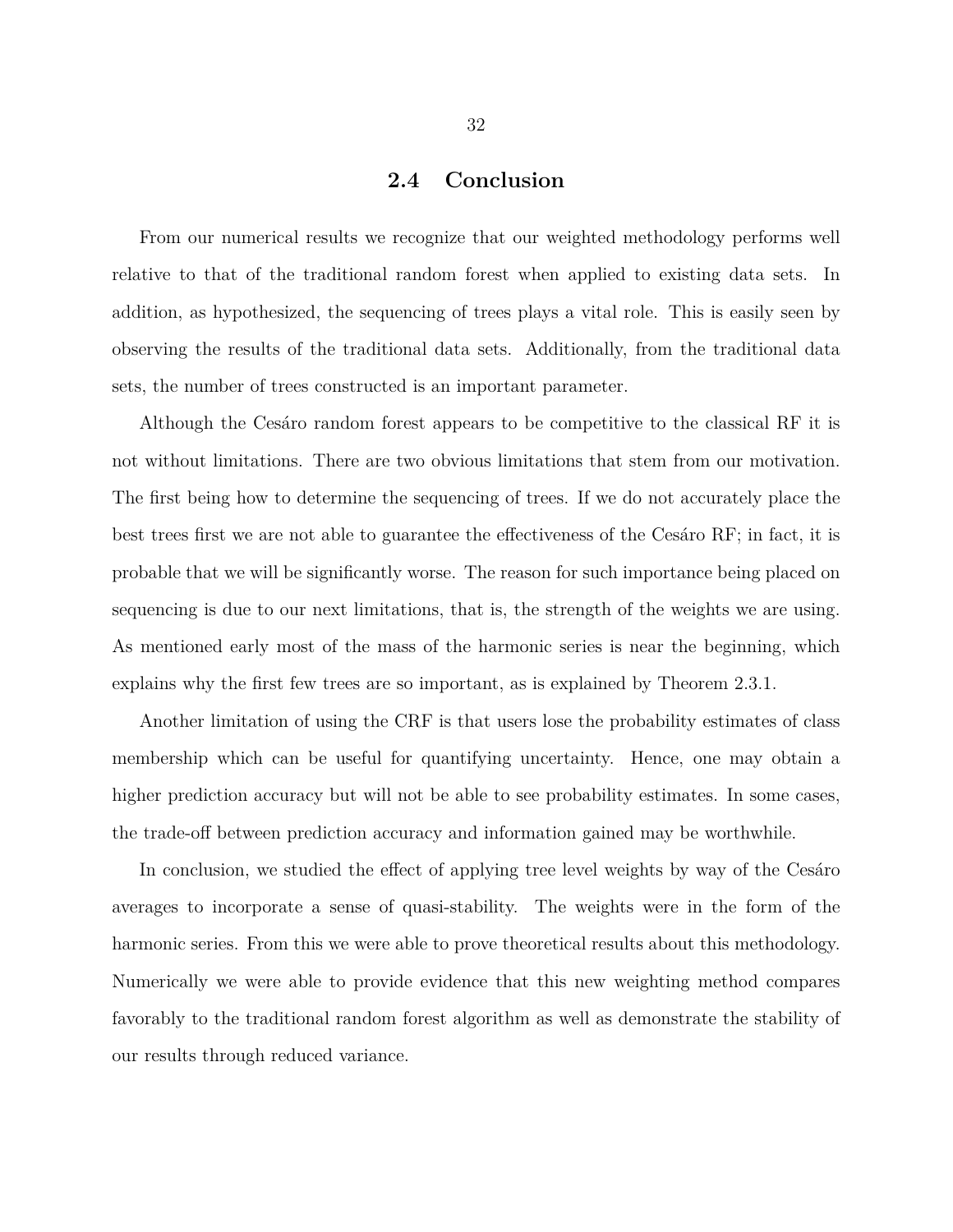# **CHAPTER 3. GENERALIZED WEIGHTING SCHEME FOR BAGGED ENSEMBLES**

## **3.1 Introduction**

Bagging is an ensemble method for reducing variance of simpler learners with low bias but high variance (Breiman, 1996a), but there is also evidence that simply reducing variance is not always the best approach. In fact, it is reported that bagging works well with decision stumps (Martínez-Muñoz et al., 2007), which have higher bias but lower variance than unpruned trees. And while the best known bagging approach, namely the random forest, uses unpruned trees, its feature sampling has a similar effect. Namely, restricting the number of features available to a tree will on the average increase the bias. This is analogous to methods that focus primarily on reducing bias. Boosted trees are a popular ensemble method where the purpose of boosting is reduced bias, but implementations of boosted trees include one or more regularization parameters that are used to control the variance (Schapire, 2003). Similarly, deep neural networks are successful because adding layers to the network reduces bias, but at the same time numerous regularization parameters are used to reduce variance (Schmidhuber, 2015). Thus, in both approaches several tuning parameters are used to control variance while the main idea of the method is to reduce bias. The success of such highly tunable methods motivates the proposed new ensemble approach. While the main idea of bagging is to reduce variance, we add tunable weights to the ensemble that allows for simultaneously controlling the bias.

In the literature, there are various ways to increase prediction accuracy of bagged ensembles, including feature sampling and model stacking (Bryll et al., 2003). Others have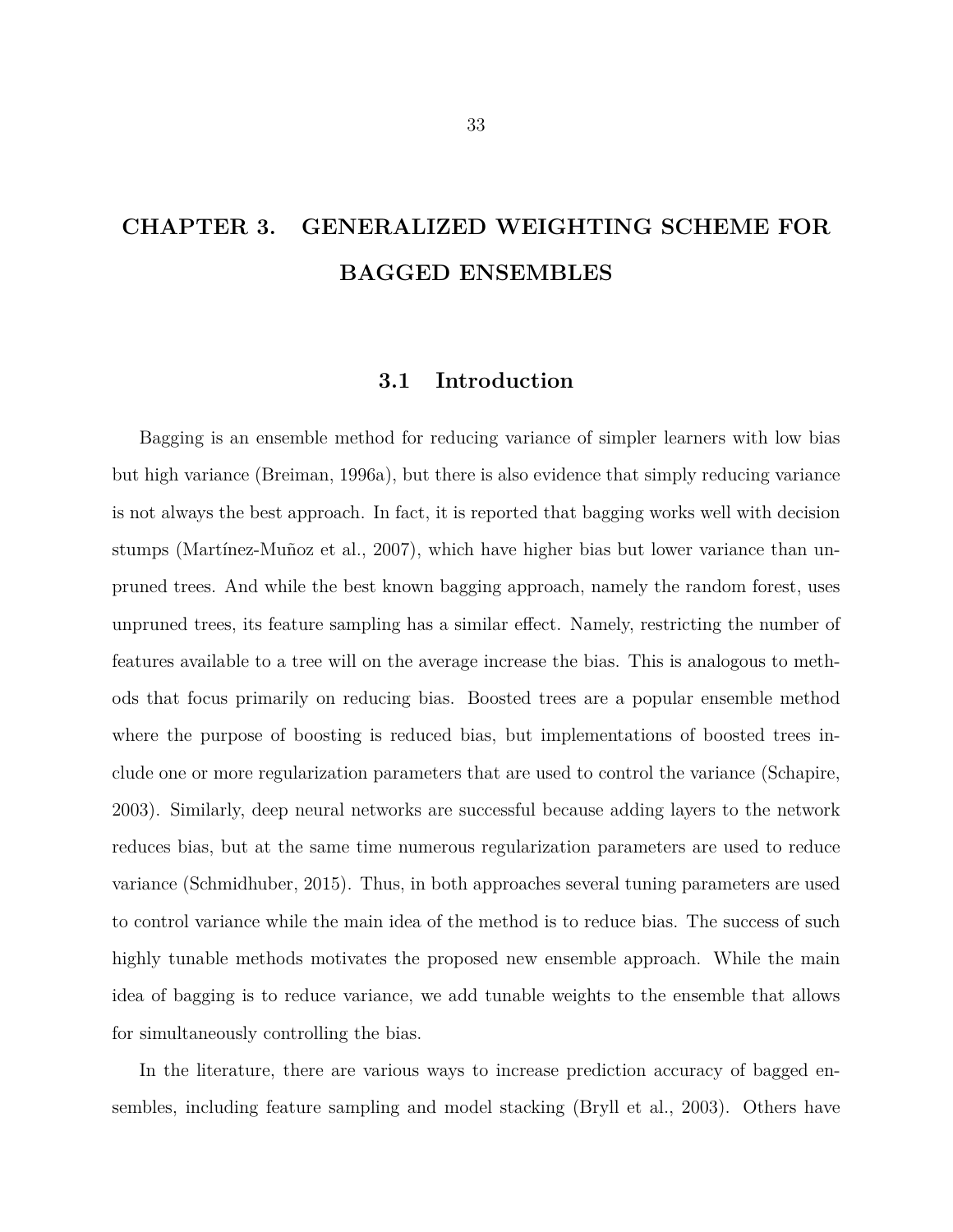considered giving weights to different votes in specific concepts (Lacasse et al., 2010). However, a general weighting scheme that can be tuned to fit data *does not exist*. Namely, there is not a parameter,  $p$ , such that we can alter values of  $p$  to change the strength of a weighted vote. As mentioned above, having such tunable parameters has been found to be important for other ensemble methods such as boosted trees (Freund and Schapire, 1996), which motivates the potential usefulness of the new approach.

In this chapter, we will generalize bagged ensemble learning to a weighted vote by considering different ways of averaging. For the duration for this chapter, we refer to the notation provided in Table 3.1.

Table 3.1: Summary of notation

| <b>Notation</b>    | Definition                                     |
|--------------------|------------------------------------------------|
|                    | Data set with binary classes                   |
| $\delta_i$         | $i^{th}$ bootstrapped data set from $\Delta$   |
| $v_i$              | Vote for the class of a particular observation |
| $\boldsymbol{n}$   | Number of models in ensemble                   |
|                    | Ensemble of models                             |
| $\gamma_i$         | $i^{th}$ predictive learner                    |
| $w_i$              | $i^{th}$ weight                                |
| $c_i$              | class of observation $i$                       |
| $p\in[0,\infty)$   | tunable parameter 1                            |
| $\alpha \in [0,1]$ | tunable parameter 2                            |

# **3.2 Methodology**

#### **3.2.1 Weighting Scheme**

For an ensemble of *n* models, we denote this as  $\Gamma = \bigcup_{n=1}^n$  $\bigcup_{i=1} \gamma_i$  where each  $\gamma_i$  is some predictive learner. Given a learning problem, once each model provides a vote, *v<sup>i</sup>* , we apply weights of the form: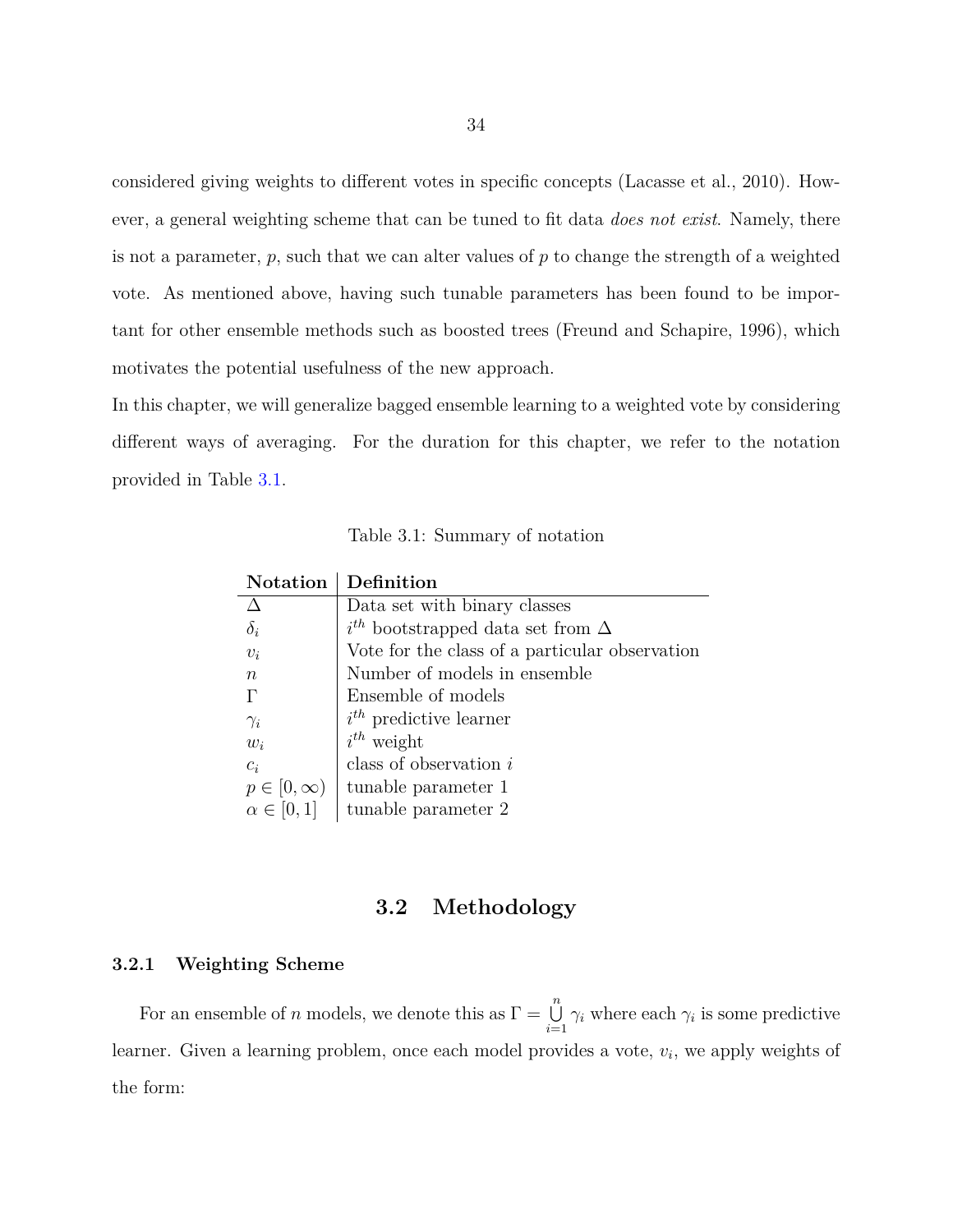$$
w_i = \begin{cases} \sum_{j=1}^n \frac{1}{j^p} & i = 1\\ \sum_{j=i}^n \frac{1}{j^p} + \sum_{j=1}^{i-1} \frac{\alpha}{j^p} & i \ge 2 \end{cases}
$$
(3.1)

where *n* is the ensemble size and  $\alpha \in [0,1]$  and  $p \in [0,\infty)$  are tuning parameters to be discussed further below. It follows that for a given observation *k*, we have the predicted class to be:

$$
c_k = \left[\frac{\sum_{i=1}^n w_i v_i}{\sum_{i=1}^n w_i}\right]
$$
\n(3.2)

where [·] is the nearest integer function.

Thus when  $\alpha = 1$  we have that all weights are equal and we have an unweighted ensemble. Fixing  $\alpha = 1$ , we obtain

$$
w_{i\geq 2} = \sum_{j=i}^{n} \frac{1}{j^p} + \sum_{j=1}^{i-1} \frac{1}{j^p} = \sum_{j=1}^{n} \frac{1}{j^p} = w_1.
$$
 (3.3)

Hence any pure bagged ensemble can be seen as a special case of our weighted ensemble method. If we would further restrict the ensemble to use decision trees with feature sampling at each node, we obtain the random forest.

Bagged ensembles reduce the variance of the base classifiers, which is what the proposed weighted ensemble will do if  $\alpha = 1$ . For  $\alpha \in [0,1)$ , the effect is more complex, but in the extreme case, if (almost) all the weight is given to the single best model then bias would be reduced (and variance increased). This is therefore a more flexible ensemble method. Specifically, the *p* parameter allows us to tune the rate of decrease for our weights. This is readily seen by observing the function  $f : \mathbb{R} \to \mathbb{R}$  where  $f(x) = 1/x^p$  which can be considered an approximation to  $\sum_{n=1}^n$ *j*=*i* 1  $\frac{1}{j^p}$ . In Figure [3.1,](#page-46-0) we provide such a visual using varying values of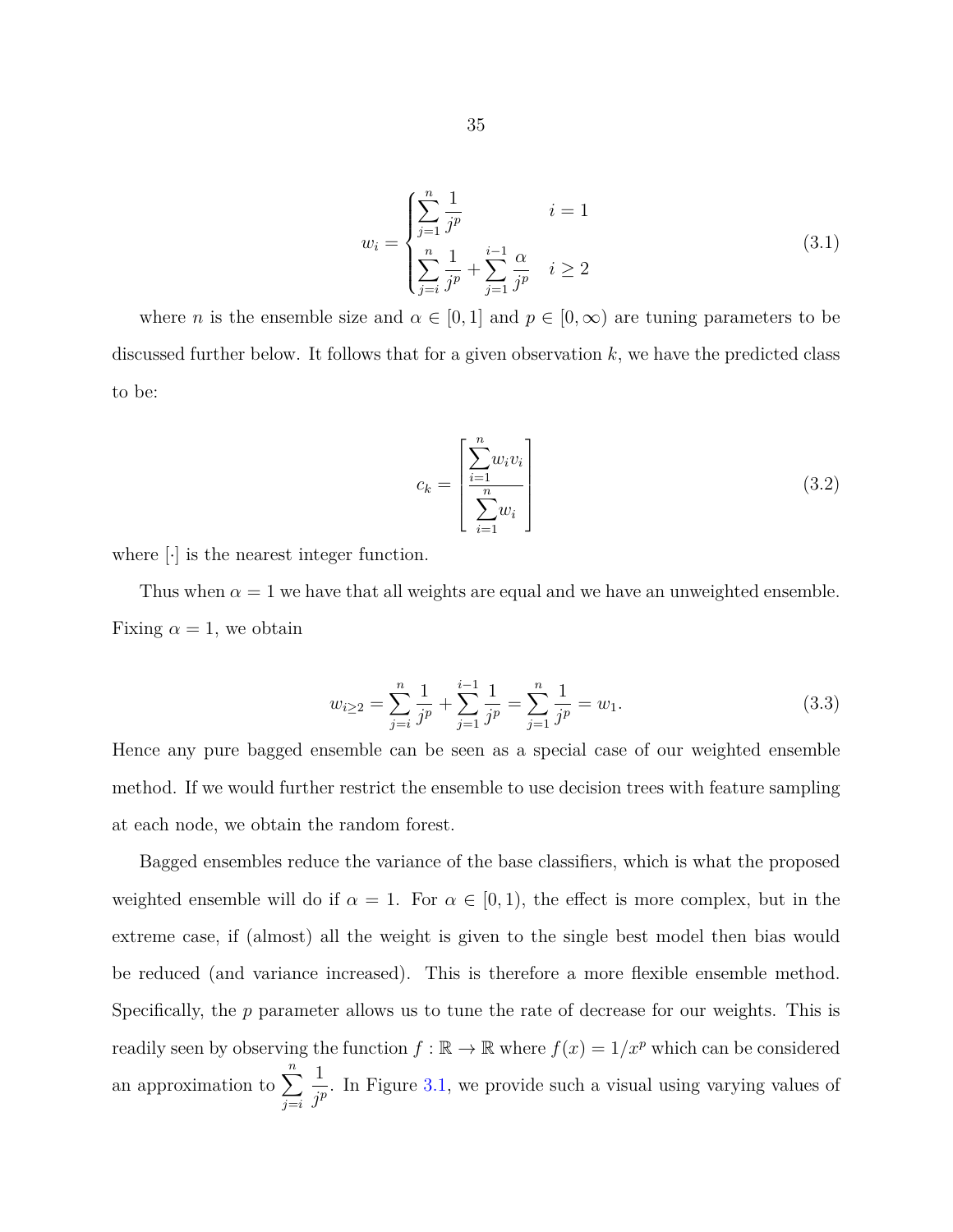<span id="page-46-0"></span>*p*. Indeed, we notice that small changes in *p* results in various decreases in the function, and hence our weights. Analogously, as  $p \to \infty$  we allow more weight to be placed towards the beginning and less towards the end. By doing this, we advertently give higher importance to the first few learners.



Figure 3.1: Comparison of *p*-values for  $f(x) = \frac{1}{x}$ *x p*

Moreover, we may consider  $\sum_{i=1}^{i-1}$ *j*=1 *α*  $\frac{\alpha}{j^p}$  to be a regularization term with a tunable constant *α*, where maximum regularization is achieved with  $\alpha = 1$ . A direct benefit of  $\alpha$  is that it allows each weight to be equal and hence obtaining a pure bagged ensemble. We take  $\alpha \in [0,1]$ since for  $\alpha \notin [0,1]$  we no longer have a decreasing function. With this, we establish our tunable weight scheme with two parameters that can be applied in any bagged ensemble setting.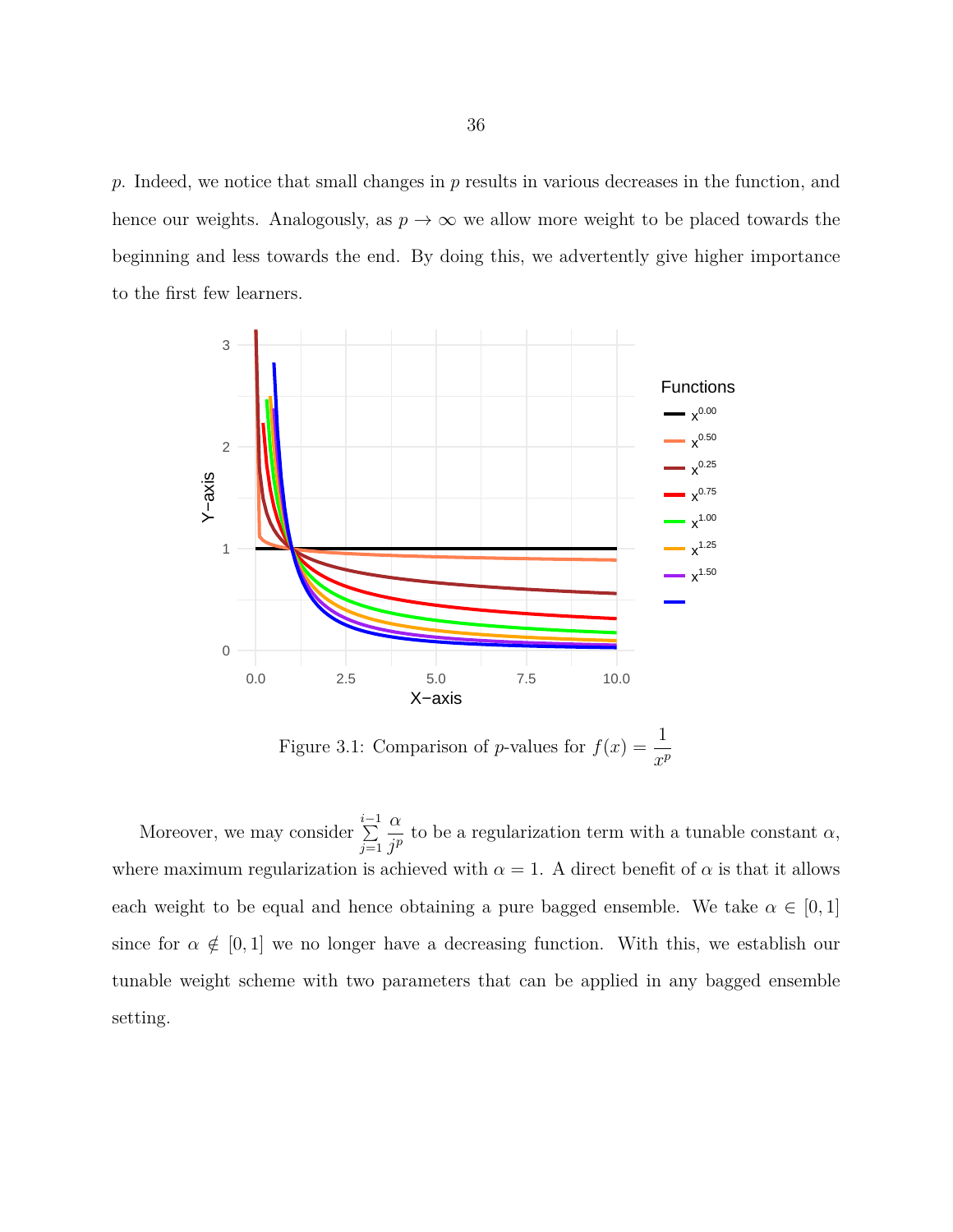## **3.2.2 Weighted Bagged Ensemble Learning**

Like any weighting scheme, determining where to apply the weight is of utmost importance. With an ensemble of  $\gamma_i$  models, how do we sequence each model to allow the best models to be given the most weight? Our solution to this problem is to sequence our models by their out-of-bag error; this is the most natural way of determining the quality of a learner. (Other methods may be to use cross-validation or a second training set.) With this, we have our complete learning algorithm. Algorithm 2 is the pseudo-code for our learning procedure.

|     | Algorithm 2 Weighted Bagged Ensemble Learning                                                                       |
|-----|---------------------------------------------------------------------------------------------------------------------|
|     | <b>Input</b> $n$ - Size of ensemble, $\Delta$ - Training data set, $\Lambda$ - Testing data set, predictive learner |
|     | <b>Output</b> Vector of predictions                                                                                 |
|     | 1: for $i$ from 1 to $n$ do                                                                                         |
| 2:  | Generate bootstrapped data set, $\delta_i$ , from $\Delta$                                                          |
| 3:  | Construct model $\gamma_i$ from $\delta_i$                                                                          |
| 4:  | Store out-of-bag error for $\gamma_i$                                                                               |
| 5:  | Test $\gamma_i$ on $\Lambda$ to receive votes for each observation                                                  |
|     | $6:$ end for                                                                                                        |
|     | 7: Sequence $\Gamma = \bigcup_{i=1}^{n} \gamma_i$ by out-of-bag error                                               |
|     | 8: Compute vector of weights using equation (2)                                                                     |
|     | 9: for each observation $j$ do                                                                                      |
|     | 10: Compute $c_j = \left[\sum_{i=1}^n w_i v_i / \sum_{i=1}^n w_i\right]$                                            |
| 11: | Store $c_i$                                                                                                         |
|     | $12:$ end for                                                                                                       |
|     | 13: <b>return</b> Vector $\{c_i\}$                                                                                  |

For our implementation, in the event of a tie, the class will be labeled zero. In other applications one may consider allowing the class to be chosen at random. The predictive learners,  $\gamma_i$ , considered can be any learner of choice. Though as previously stated, since bagging reduces variance it may be expected that any low bias, high variance model will be the most improved (Fumera et al., 2005). On the other hand, for  $\alpha < 1$  this is not a pure bagging approach and in the extreme case of setting the parameters such that most of the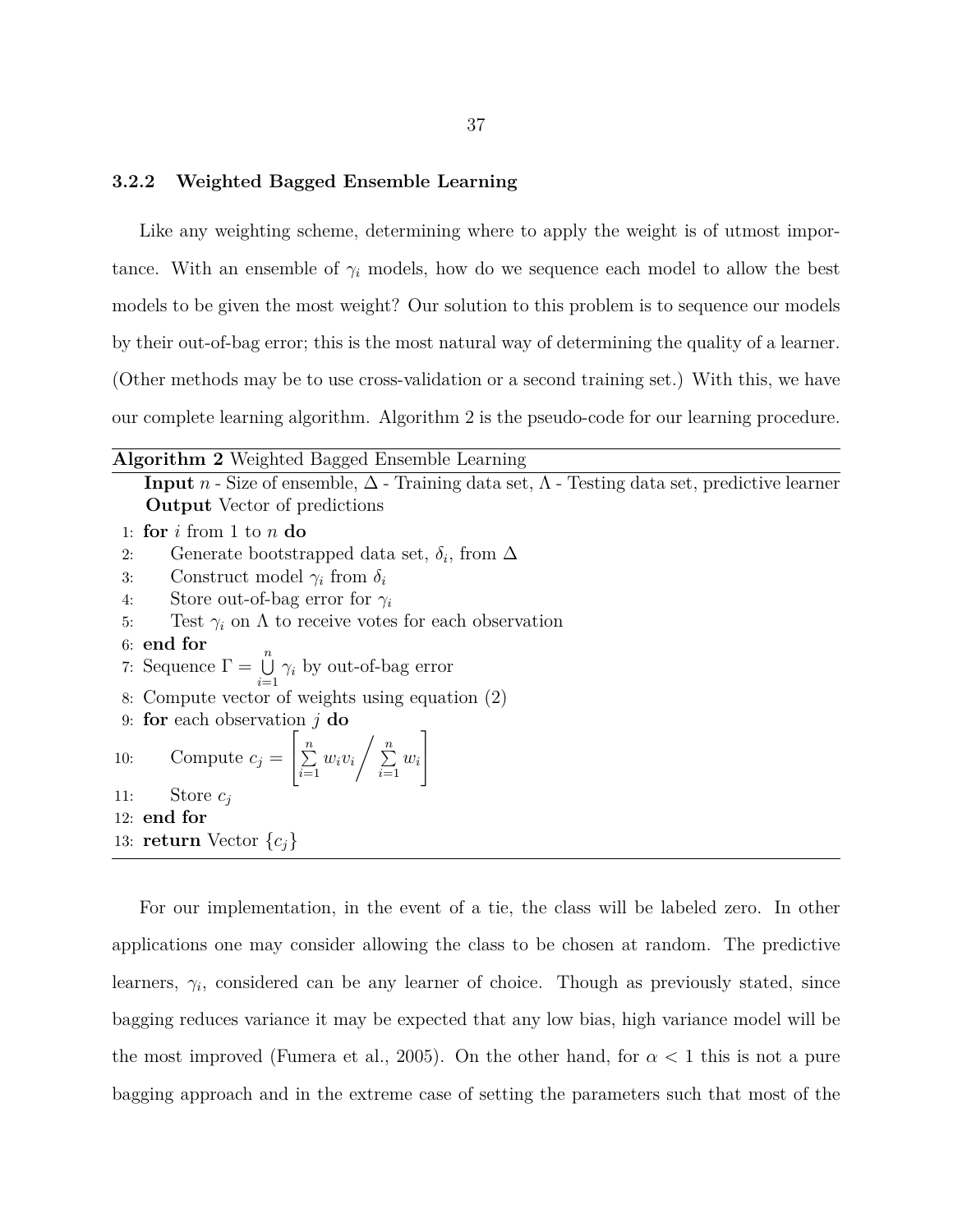weight is on one model, this would not be the case.

## **3.3 Numerical Results**

In this section, we provide numerical results for our weighted ensemble scheme by testing on traditional and synthetically generated data sets. We consider ensembles containing each of the following:

- 1. CART (Classification and Regression Tree) (Breiman et al., 1984)
- 2. Naïve Bayes Classifier (Rish, 2001)
- 3. K-Nearest Neighbors (KNN) with *k* = √ # of observations (Cover and Hart, 1967)
- 4. Support Vector Machine (SVM) with a linear kernel (Cortes and Vapnik, 1995)
- 5. Neural Network with one hidden layer and ten nodes (Rosenblatt, 1958)
- 6. Logistic Regression (Cox, 1958)

We consider these models due to the fact that they are six different learners and each posses situations in which they perform well. In all, we hope to establish criteria in which one would consider this weighted ensemble methodology.

#### **3.3.1 Traditional Results**

We first apply our weighted ensemble method to traditional data sets as listed in Table [3.2.](#page-49-0) That is, data sets which are commonly used in the data mining community. These were collected from a combination of UCI (University of California Irvine) repository (Bache and Lichman, 2013), CRAN (Hendricks, 2015) or created by the authors.

For all experiments we consider  $p \in \{0, .25, .50, .75, 1.0, 1.5, 2.0\}, n \in \{100, 500, 1000\}$ and  $\alpha = 0$ . In later trials we adjust our  $\alpha$  value. Furthermore, to avoid any ambiguity, for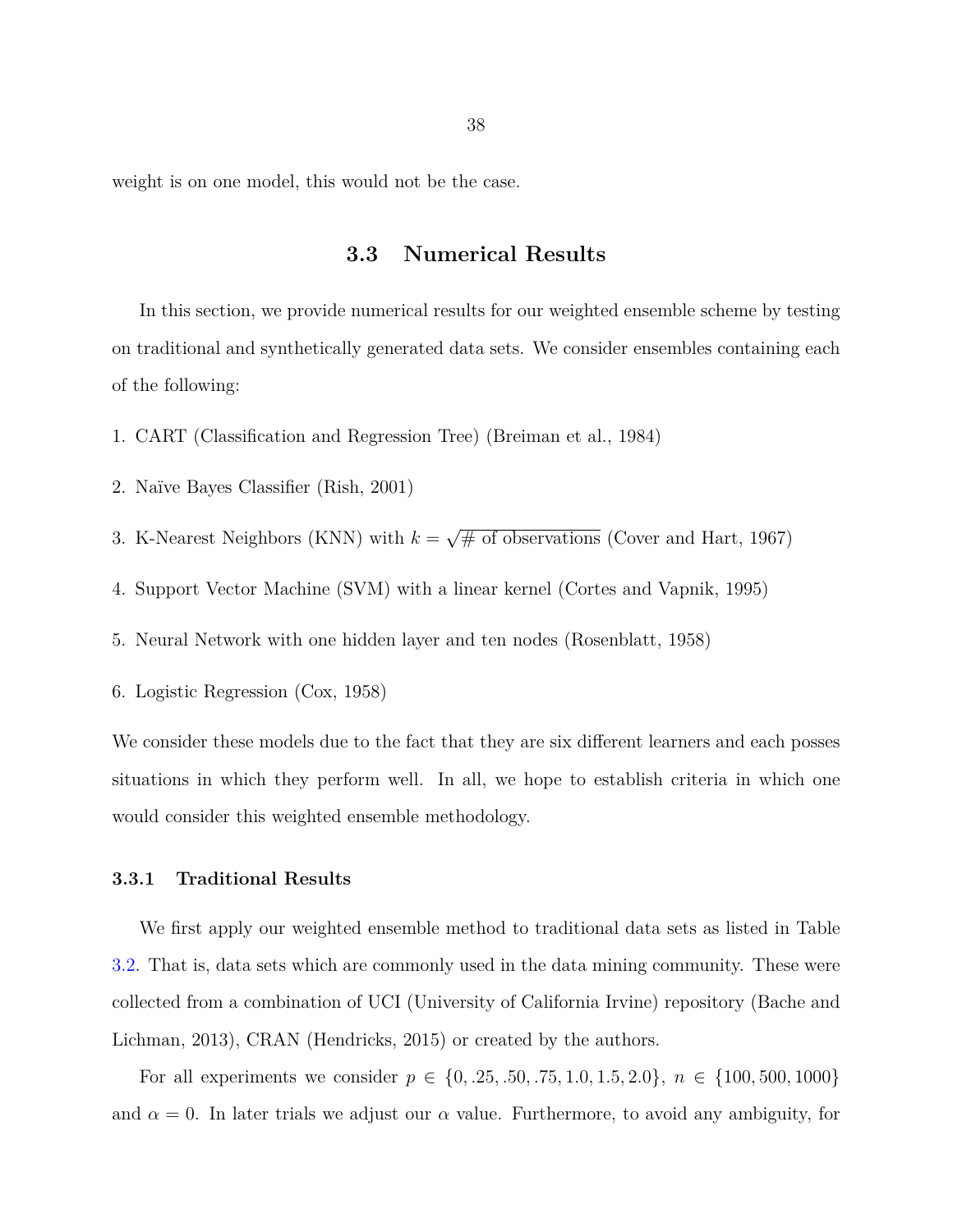| Data Set                      | <b>Observations</b> | Features | <b>Source</b> |
|-------------------------------|---------------------|----------|---------------|
| <b>Teaching Evaluations</b>   | 101                 | 5        | UCI           |
| <b>LSVT Voice Rehab</b>       | 126                 | 310      | <b>UCI</b>    |
| Sonar                         | 208                 | 60       | UCI           |
| Heart (Statlog)               | 267                 | 44       | UCI           |
| Haberman                      | 306                 | 3        | UCI           |
| <b>Bupa Liver</b>             | 345                 | 7        | <b>UCI</b>    |
| Ionosphere                    | 351                 | 34       | <b>UCI</b>    |
| Musk                          | 476                 | 167      | UCI           |
| <b>Breast Cancer</b>          | 569                 | 30       | UCI           |
| <b>Hill-Valley</b>            | 606                 | 100      | UCI           |
| <b>NBA Playoffs</b>           | 683                 | 92       | Authors       |
| Titanic                       | 714                 | 7        | <b>CRAN</b>   |
| Diabetes Pima Indians         | 768                 | 8        | <b>UCI</b>    |
| German Credit Card            | 1000                | 25       | <b>UCI</b>    |
| Medallion                     | 2000                | 500      | UCI           |
| Musk Updated                  | 7074                | 167      | <b>UCI</b>    |
| <b>Polish Bankruptcy</b>      | 10503               | 64       | UCI           |
| <b>HTRU</b>                   | 17898               | 8        | UCI           |
| Taiwan Credit Card            | 30000               | 24       | UCI           |
| <b>Online News Popularity</b> | 39644               | 60       | UCI           |

<span id="page-49-0"></span>Table 3.2: Traditional data sets for general weighted bagged ensemble experiments

each data set we utilize  $3/4$  for training and holdout the remaining  $1/4$  for testing. Given each data set, we run 10 trials. In all, we hope to establish an optimal ensemble, robust default parameters, and preferred types of learning models.

Moreover, we compare our results to two benchmarks: pure bagging and the random forest. This is a sensible comparison since we want to understand if and when using weights outperforms pure bagging, and the random forest is the bagged ensemble of choice for most machine learning applications.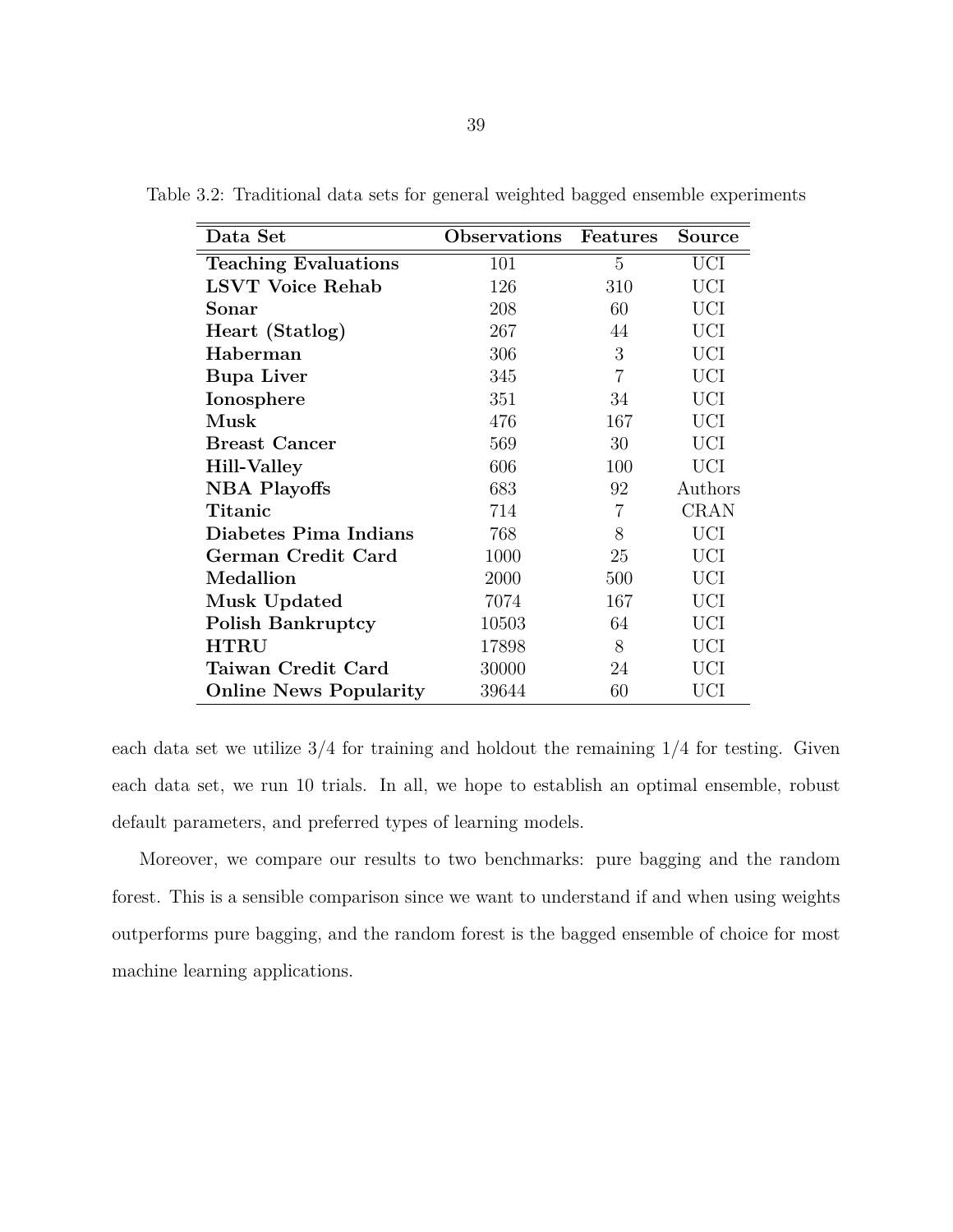#### **3.3.1.1 Determining optimal ensemble size and sequencing method**

For our first experiment our objective is to determine the optimal ensemble size, be that 100, 500, or 1000 along with a preferred sequencing method. Displayed in Table [3.3](#page-51-0) are the results from our first experiment.

We display the highest averages obtained across all models as well as the corresponding ensemble size that produced the maximal accuracy. Moreover, in addition to sequencing by out-of-bag error, we report two other methods: *None* and *Pure Bagging*. We take *None* to mean there is no sequencing of the models and that weights are applied to each model in its construction order. Whereas *Pure Bagging* is the usual majority vote; that is, each vote is given equal priority as in the random forest. From Table [3.3,](#page-51-0) important takeaways are that:

- 1. The new weighted ensemble (including pure bagging) performs well relative to the random forest in 14 out of 20 data sets.
- 2. Of those 14 data sets, sequencing by the out-of-bag error to determine model quality was the better ordering method 9 times.
- 3. An ensemble of size 500 or 1000 provides the highest averages more often than an ensemble of 100 models.

In some cases, we outperform the random forest by over four percentage points as seen in the *Teaching Evaluation*, *LSTV* and *Haberman* data sets. Moreover, one may notice that data sets where we heavily underperform have a large number of features compared to observations. Indeed this holds true for the: *Musk*, *Musk Updated*, *Hill-Valley*, and *NBA* data sets with the *Bupa Liver* data set being the exception. Additionally shown is that an ensemble of size 500 or 1000 is preferred over one of size 100. However in the cases where we are competitive to the random forest an ensemble of size 500 may be preferable.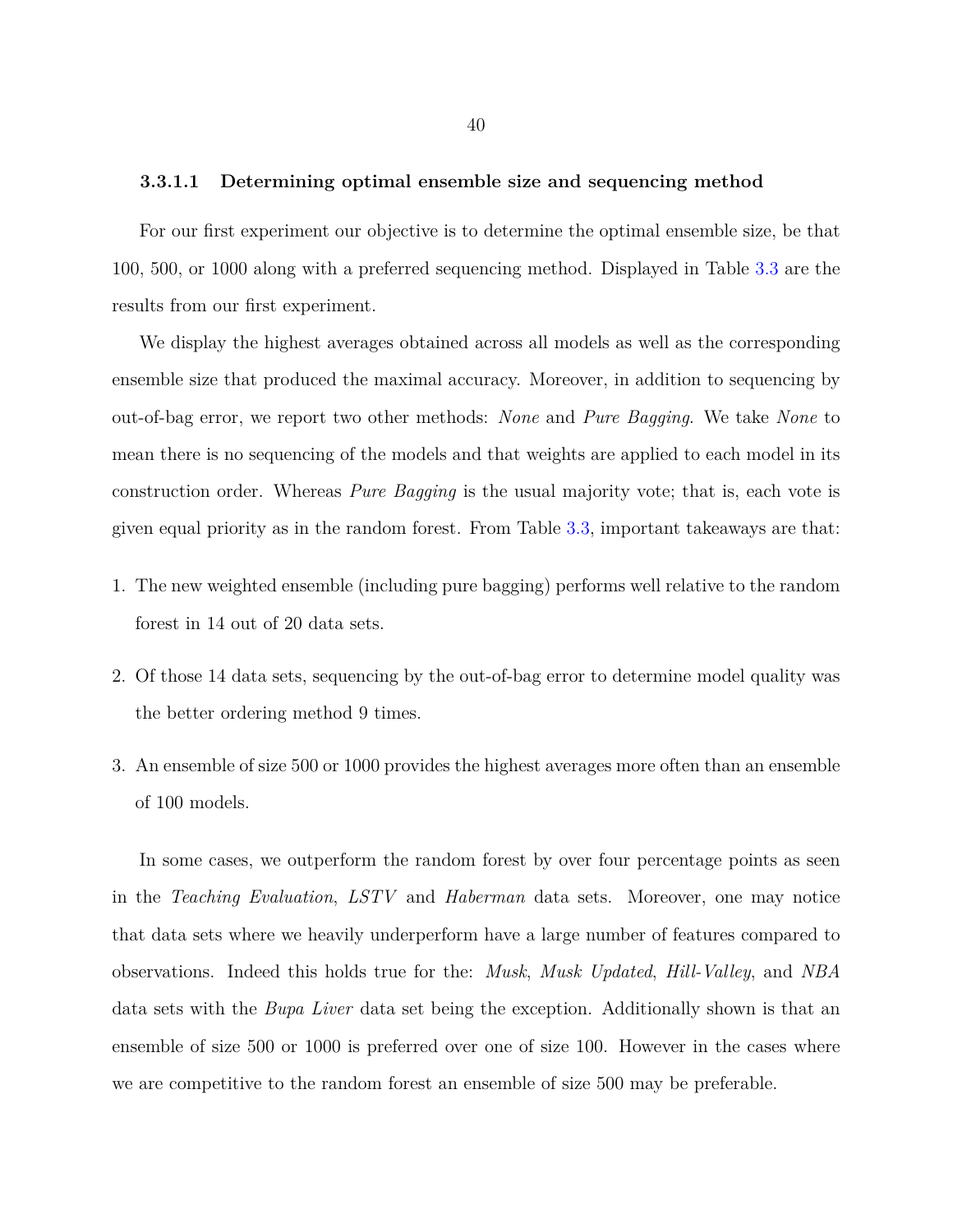|                               | <b>Sequencing Method</b> |                 |             | <b>Benchmarks</b>   |                      |  |
|-------------------------------|--------------------------|-----------------|-------------|---------------------|----------------------|--|
| Data Set                      | <b>OOB</b>               | <b>None</b>     | <b>Size</b> | <b>Pure Bagging</b> | <b>Random Forest</b> |  |
| <b>Teaching Evaluations</b>   | $79.6 \!\pm\! 6.0$       | $79.2 \pm 6.6$  | 1000        | $71.5 \pm 7.1$      | $77.7 \pm 9.7$       |  |
| <b>LSVT</b> Voice Rehab       | $86.6 \pm 4.7$           | $86.6 \pm 5.5$  | 1000        | $86.9 \pm 4.6$      | $85.2 \pm 5.1$       |  |
| Sonar                         | $84.0 \pm 5.4$           | $83.7 \pm 4.3$  | 100         | $77.1 \pm 5.1$      | $82.5 \pm 4.9$       |  |
| Heart (Statlog)               | $82.1 \pm 4.2$           | $82.2 \pm 4.4$  | 500         | $82.0 \pm 4.6$      | $81.0 \pm 4.6$       |  |
| Haberman                      | $77.9 \!\pm\! 7.0$       | $77.4 \pm 5.0$  | 500         | $75.9 \pm 5.2$      | $73.7 \pm 4.5$       |  |
| <b>Bupa Liver</b>             | $67.8 \pm 4.9$           | $67.4 \pm 4.6$  | 1000        | $67.7 \pm 4.6$      | $72.2 \pm 4.3$       |  |
| Ionosphere                    | $93.6 \pm 2.2$           | $93.6 \pm 2.1$  | 100         | $90.6 \pm 3.2$      | $93.4 \pm 2.2$       |  |
| Musk                          | $89.0 \pm 2.5$           | $88.2 \pm 2.5$  | 500         | $85.5 \pm 5.6$      | $90.6 + 1.9$         |  |
| <b>Breast Cancer</b>          | $97.1 \pm 1.4$           | $96.9 \pm 0.82$ | 1000        | $94.8 \pm 2.3$      | $96.0 \pm 1.7$       |  |
| <b>Hill-Valley</b>            | $99.5 \pm 0.0$           | $99.5 \pm 0.0$  | 1000        | $99.8 \pm 0.0$      | $58.1 \pm 3.5$       |  |
| <b>NBA Playoffs</b>           | $98.0 \pm 1.2$           | $97.8 \pm 1.2$  | 500         | $97.8 \pm 1.1$      | $94.7 \pm 1.7$       |  |
| <b>Titanic</b>                | $78.6 \pm 1.8$           | $78.6 \pm 3.7$  | 500         | $78.7 \pm 1.7$      | $80.2 \pm 2.6$       |  |
| Diabetes Pima Indians         | $76.6{\pm}2.1$           | $76.6 \pm 3.0$  | 500         | $76.5 \pm 2.6$      | $76.3 \pm 2.7$       |  |
| German Credit Card            | $81.4 \pm 1.6$           | $81.4 \pm 1.5$  | 100         | $81.4 \pm 1.5$      | $80.1 \pm 1.9$       |  |
| Medallion                     | $67.0 \pm 2.7$           | $65.7 \pm 3.0$  | 1000        | $65.7 \pm 3.1$      | $69.0 \pm 2.3$       |  |
| Musk Updated                  | $94.8 \pm 0.3$           | $94.8 \pm 0.3$  | 1000        | $94.9 \pm 0.0$      | $97.4 \pm 0.1$       |  |
| <b>Polish Bankruptcy</b>      | $95.8 \pm 0.1$           | $95.8 \pm 0.0$  | 500         | $96.3 \pm 0.0$      | $96.1 \pm 0.1$       |  |
| <b>HTRU</b>                   | $98.1 \pm 1.1$           | $98.0 \pm 0.9$  | 500         | $98.1 \pm 1.0$      | $97.9 \pm 0.5$       |  |
| Taiwan Credit Card            | $82.1 \pm 0.7$           | $81.1 \pm 1.2$  | 100         | $82.2 \pm 0.4$      | $81.8 \pm 0.6$       |  |
| <b>Online News Popularity</b> | $65.2 \pm 0.7$           | $65.2 \pm 1.2$  | 1000        | $65.2 \pm 1.2$      | $67.3 \pm 0.8$       |  |

<span id="page-51-0"></span>Table 3.3: Prediction accuracy  $(\%)$  from 10 trials. Average accuracy  $\pm$  one standard deviation comparing weighted bagging, pure bagging, and the random forest

In comparison with pure bagging, there does not exist a data set in which we statistically differ when using a weighted ensemble. However, there are instances where, on average, we can perform much higher. Statistically we are able to outperform the random forest in the *Hill-Valley* and *NBA Playoffs* data set. Across most data sets, the standard deviation is generally high, and although we are able to beat pure bagging and the random forest on average, there is no statistical difference with our weighted ensemble scheme in 18 out of 20 cases.

In terms of the sequencing, it is of no surprise that ordering our models by OOB error is better than not sequencing. In some cases not ordering and applying the weighted scheme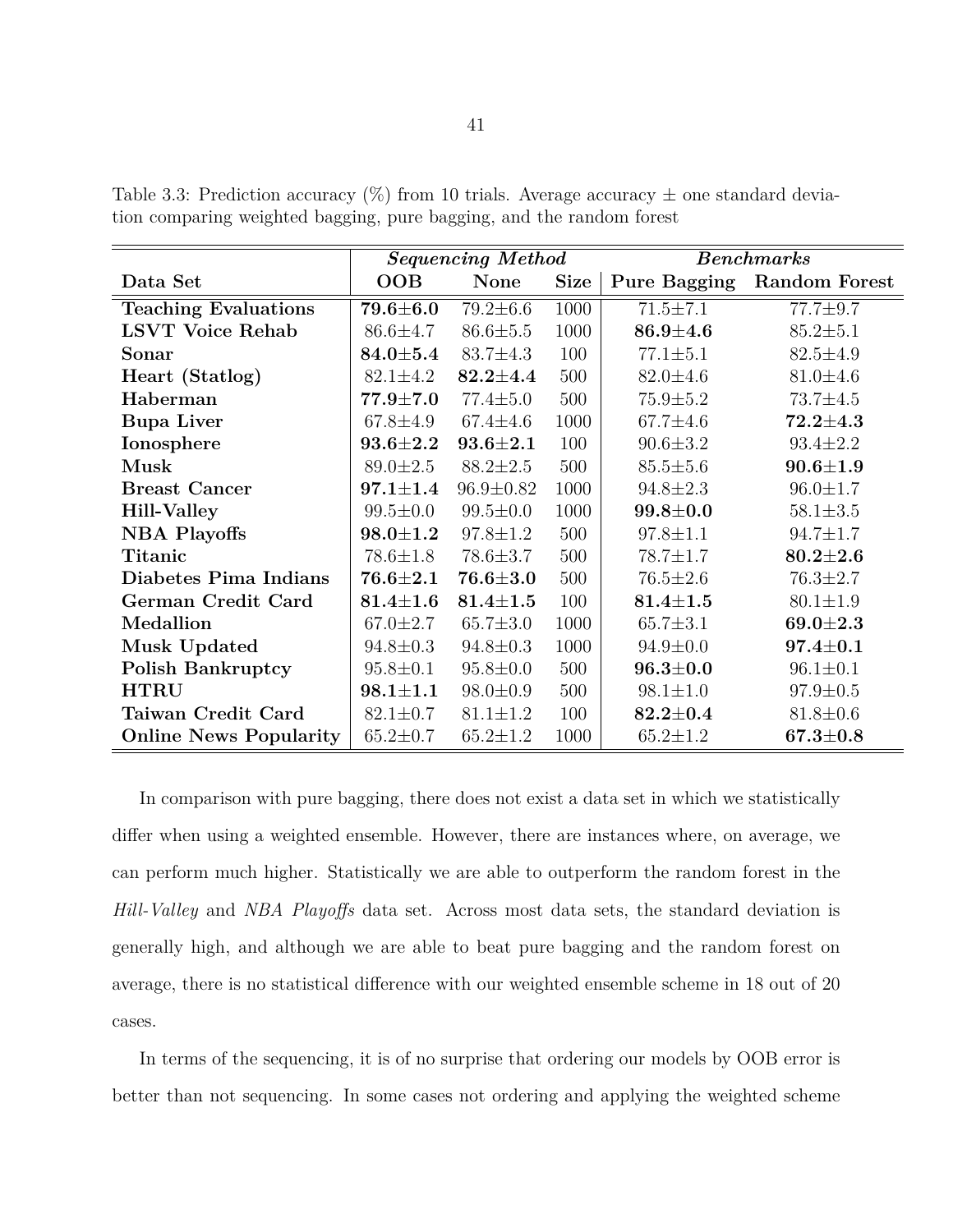is better; this can most likely be attributed to high variability in the construction of each model. The same can be said for giving each model equal weight (pure bagging).

In all, it may be concluded that an ensemble containing anywhere from 500-1000 models may be sufficient. Though one should be cautious about the computational affects of increasing the size. From these observations, we do not yet make assertions about preferred *p*-values or a recommended model.

### **3.3.1.2 Determining existence of optimal** *p* **and** *α* **parameters**

The next objective is to analyze the effect of an  $\alpha$  parameter. To determine the significance of this parameter as well as its relationship with *p* we will take the *Bupa Liver* and *Sonar* data set and attempt to find an optimal *p* and *α* value. In finding the optimal to near-optimal parameters, we hope to resolve two hypotheses:

- 1. Can choosing specific (optimal) *p* and *α* significantly increase prediction accuracy?
- 2. Will these values be robust to any bootstrapped data?

For this experiment, we will use an ensemble of size 500, and sort by the out-of-bag error. From Table [3.3](#page-51-0) we see that in one data set (*Bupa Liver*) we are unable to outperform the random forest, while in the other (*Sonar*) we do. In Table [3.4,](#page-54-0) we report five values: the accuracy obtained from a simple majority vote (pure bagging), the minimum and maximum prediction accuracy, and the  $\alpha$  and  $p$  values which corresponds to the maximum value. To determine an optimal *p* and *α* value a grid search was performed over 1681 possible combinations. Namely  $p \in \{0, .05, .10, .15, ..., 2.0\}$  and  $\alpha \in \{0, .025, .050, .075, ..., 1.0\}$ .

With these values, we are now able to outperform the random forest in the *Bupa Liver* data set with an SVM. Moreover, in the *Sonar* data set we still were able to provide a higher accuracy than the random forest. In both cases, the parameters appear to have little affect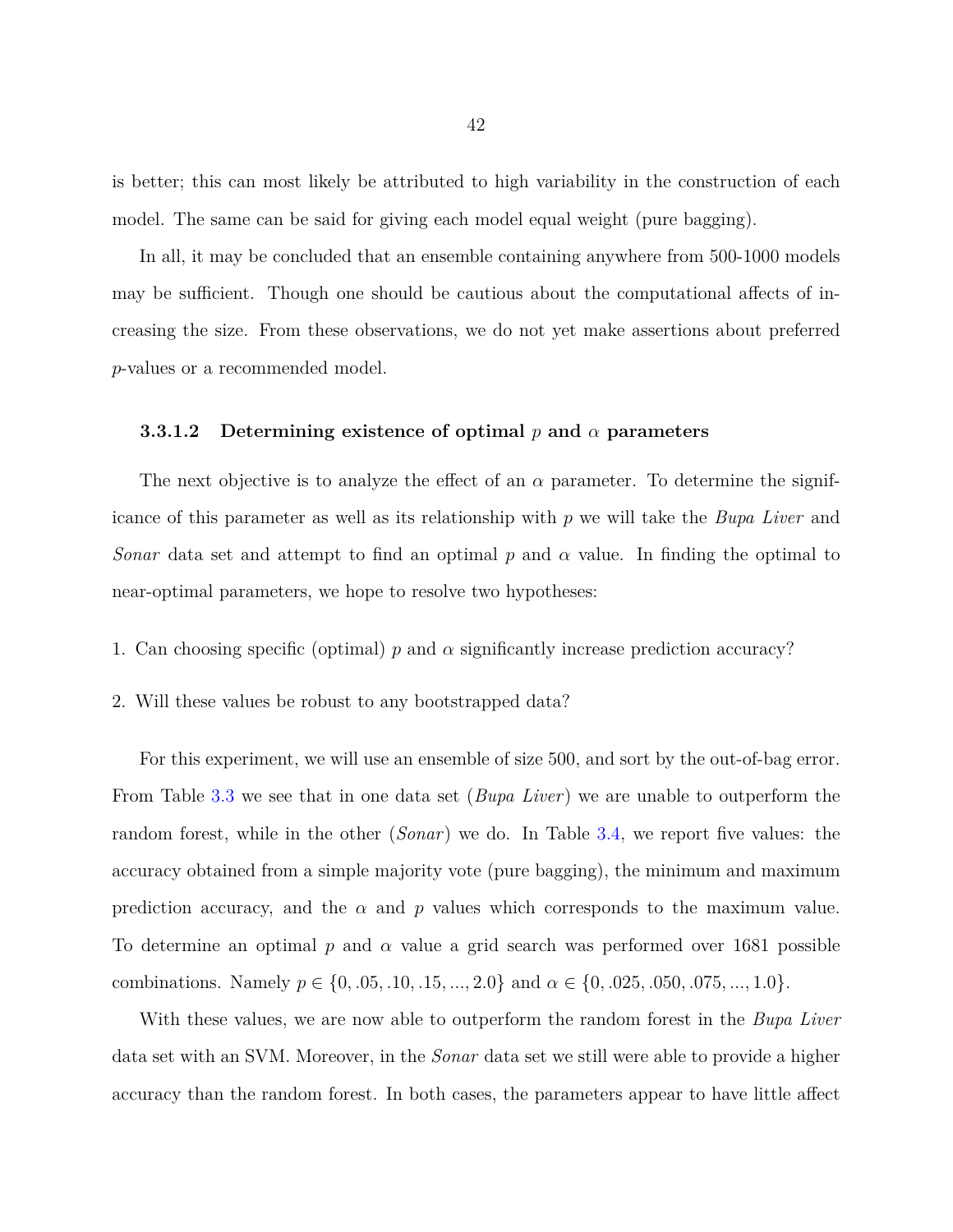on the CART. Another noticeable pattern is the gap between the minimum and maximum value for each model. Indeed, from this we can deem that our weighted scheme has an impact on the final prediction accuracy and that finding optimal *p* and *α* parameters can yield high dividends.

One key observation is that for most cases,  $p = 0 \implies \alpha > 0$ , and  $\alpha = 0 \implies p > 0$ . This can be seen as a further analogy to our bias variance trade-off. Namely when  $\alpha = 0$  we have a pure bagging scheme (variance reduction) and in those cases we obtain the highest accuracy. Whereas for  $p > 0$  we are simply reducing bias and obtain the highest accuracy when  $\alpha = 0$ .

Moreover, we see that our *p* and  $\alpha$  values are indeed robust. That is, in each both trials, generally higher *p*-value is preferred. The exception would be in the *Sonar* data set on trial 2 when using NB and SVM. It should be noted, that maximum values obtained are different due to the randomness of the bootstrapped data each learner was constructed on. However, this is not a concern since our purpose is to establish a connection between  $p$  and  $\alpha$  values.

#### **3.3.1.3 Determining default** *p***-value**

Having established that a small *α* value is preferred, can we decide on a recommended *p*-value that is robust to each ensemble size? In the following Figure [3.2](#page-55-0) we plot a histogram of the *p*-values where we outperformed the random forest.

It is clear that each ensemble size prefers a different *p*-value. The reasoning can be explained as follows. First when creating a large ensemble, there may be substantial more *bad* learners hence by using a smaller *p*-value each model is given near same weight. On the other hand, if the ensemble contains many good learners then a very high *p*-value is desired as to allow the best models to have the most weight. Namely for an ensemble of size 100 a high *p*-value is preferred and for size 500 a smaller one is better. The biggest difference is that a *p*-value of 2.0 is clearly optimal for a small ensemble and a *p*-value of 0 is optimal for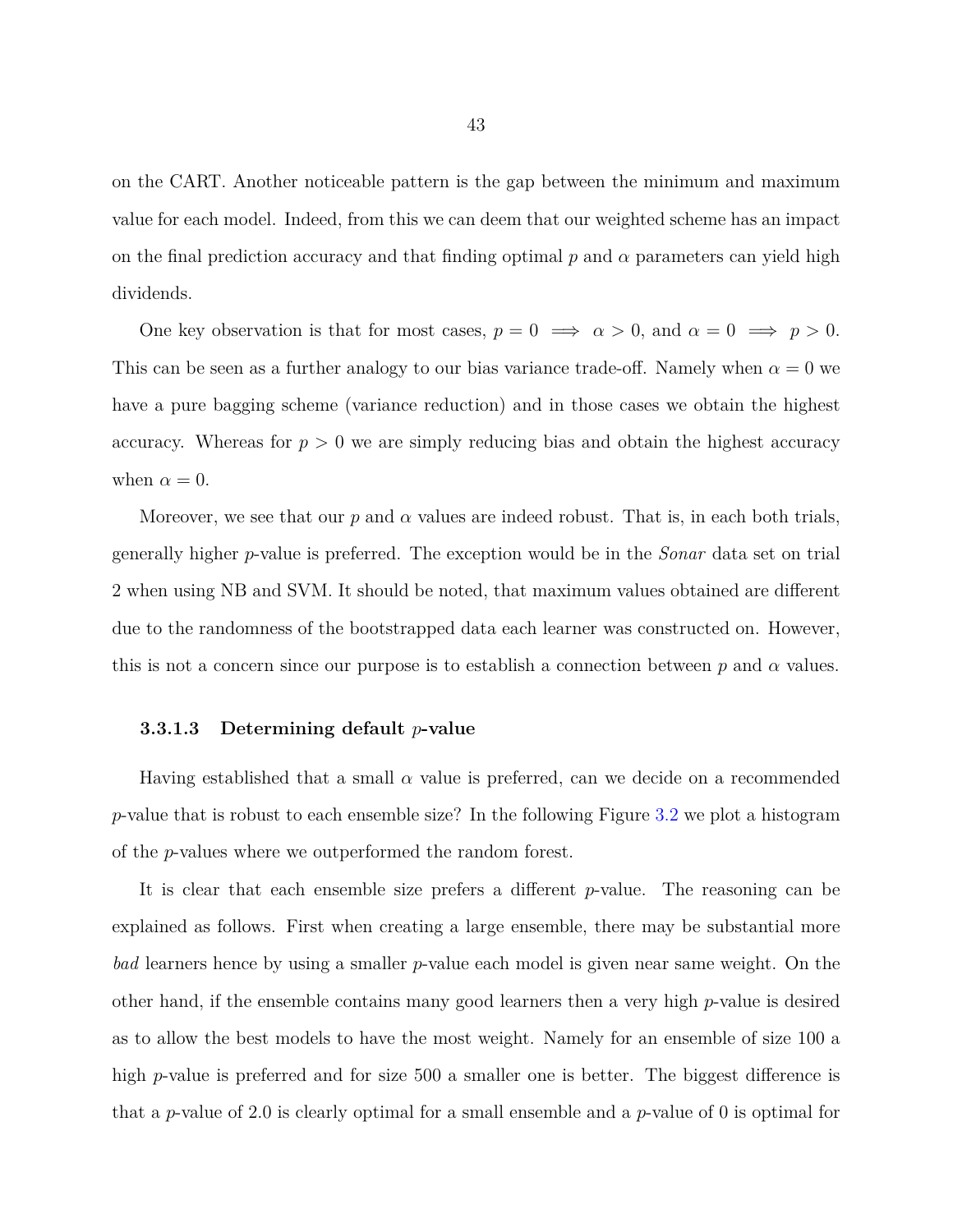<span id="page-54-0"></span>

|            |                |                          |         |         |                | Optimal        |              |
|------------|----------------|--------------------------|---------|---------|----------------|----------------|--------------|
| Data Set   | Trial          | Model                    | Minimum | Maximum | $\overline{p}$ | $\alpha$       | Pure Bagging |
|            |                | CART                     | 70.1    | 71.2    | $\overline{0}$ | 0.025          | 71.2         |
| Bupa Liver |                | NB                       | 65.5    | 70.1    | 1.85           | $\overline{0}$ | 66.7         |
|            | $\mathbf{1}$   | <b>KNN</b>               | 59.8    | 67.8    | 1.75           | $\overline{0}$ | 64.4         |
|            |                | Log. Reg.                | 67.8    | 70.1    | $\theta$       | 0.175          | 69.0         |
|            |                | <b>SVM</b>               | 67.8    | 69.0    | $\overline{0}$ | 1.0            | 69.0         |
|            |                | N. Network               | 64.4    | 67.8    | 1.55           | $\overline{0}$ | 65.5         |
|            |                | CART                     | 67.8    | 70.1    | $\overline{0}$ | 0.625          | 70.1         |
|            |                | NB                       | 65.5    | 74.7    | 1.95           | $\theta$       | 66.7         |
|            | $\overline{2}$ | <b>KNN</b>               | 59.8    | 66.7    | 1.9            | $\overline{0}$ | 64.4         |
|            |                | Log. Reg.                | 63.2    | 66.7    | 1.80           | $\overline{0}$ | 63.2         |
|            |                | <b>SVM</b>               | 74.7    | 78.2    | 1.75           | $\overline{0}$ | 77.0         |
|            |                | N. Network               | 70.1    | 72.4    | 1.85           | $\theta$       | 70.1         |
|            |                | $\overline{\text{CART}}$ | 61.5    | 65.4    | $\overline{0}$ | 0.025          | 65.4         |
|            |                | NB                       | 71.2    | $75\,$  | 1.75           | $\overline{0}$ | 73.1         |
| Sonar      | $\mathbf{1}$   | <b>KNN</b>               | 80.8    | 84.6    | 1.75           | $\theta$       | 80.8         |
|            |                | Log. Reg.                | 73.1    | 76.9    | $\theta$       | 1.0            | 76.9         |
|            |                | <b>SVM</b>               | 78.8    | 78.9    | 2.0            | $\overline{0}$ | 80.8         |
|            |                | N. Network               | 82.7    | 84.6    | 1.95           | $\theta$       | 82.7         |
|            |                | CART                     | 65.4    | 69.2    | 1.95           | $\overline{0}$ | 67.3         |
|            |                | NB                       | 67.3    | 71.2    | $\overline{0}$ | $\overline{0}$ | 67.3         |
|            | $\overline{2}$ | <b>KNN</b>               | 69.2    | 78.8    | 1.7            | $\overline{0}$ | 69.2         |
|            |                | Log. Reg.                | 59.6    | 65.4    | 1.2            | 0.075          | 63.5         |
|            |                | <b>SVM</b>               | 69.2    | 76.9    | 0.95           | $\theta$       | 76.9         |
|            |                | N. Network               | 82.7    | 86.5    | 1.90           | $\overline{0}$ | 84.6         |

Table 3.4: Test optimal values  $(p \text{ and } \alpha)$ 

a size 500 ensemble.

In total from both these plots, one may loosely say that a default *p*-value should be near .75, and that by proper tuning via say, grid-search, one may find an optimal *p*.

## **3.3.1.4 Determining model choice**

A natural question to ask is, does the new ensemble approach work better with some of these methods? In this section, we attempt to provide an answer.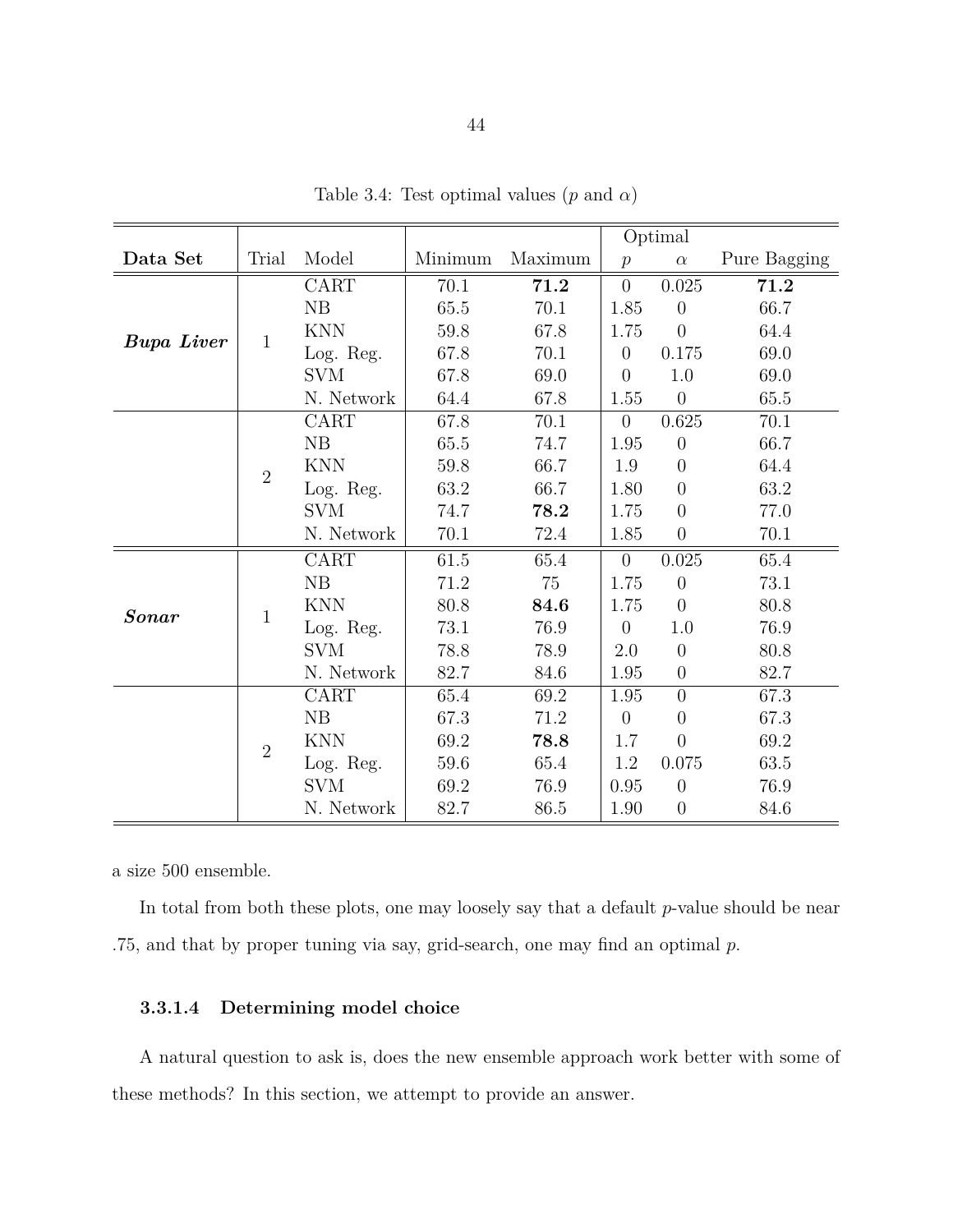<span id="page-55-0"></span>

Figure 3.2: Comparison of *p*-values that outperform the random forest

In Table [3.5](#page-56-0) we provide a binary indicator where one means the model outperformed the random forest and zero where we did not. From this we see that the number of cases where CART is greater than the others with KNN and SVM following closely.

However, for the 20 data sets, we notice that there are cases in which each model will perform well within the weighted ensemble.

#### **3.3.1.5 Computation time**

For insights into computational efficiency we provide results for a subset of our experiments in Figure [3.3.](#page-57-0) For this visualization, we only display: *Teaching Evaluation*, *Medallion*, and *Online News Popularity*. These are considered since they are the smallest and largest data sets with *Medallion* being a middle ground for a relative comparison. The CPU being

45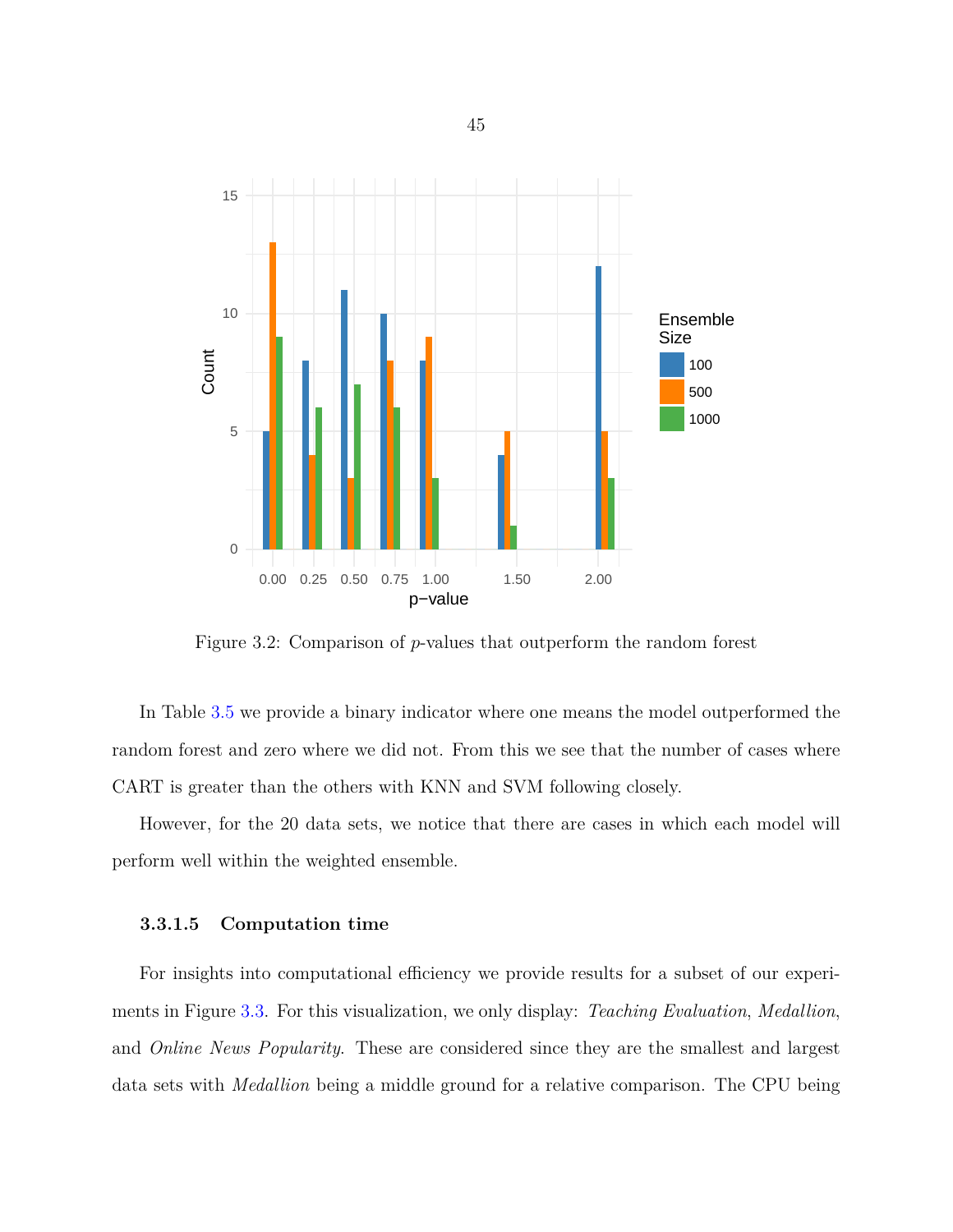<span id="page-56-0"></span>

| Data Set                      | $_{\rm CART}$ | Naïve Bayes | <b>KNN</b> | Log. Reg. | $\mathbf{SVM}$ | N. Network |
|-------------------------------|---------------|-------------|------------|-----------|----------------|------------|
| <b>Teaching Evaluations</b>   |               |             |            |           |                |            |
| <b>LSVT Voice Rehab</b>       |               |             |            |           |                |            |
| Sonar                         |               |             |            |           |                |            |
| Heart (Statlog)               |               |             |            |           |                |            |
| Haberman                      |               |             |            |           |                |            |
| <b>Bupa Liver</b>             |               |             |            |           |                |            |
| Ionosphere                    |               |             |            |           |                |            |
| ${\bf Musk}$                  |               |             |            |           |                |            |
| <b>Breast Cancer</b>          |               |             |            |           |                |            |
| <b>Hill-Valley</b>            |               |             |            |           |                |            |
| <b>NBA Playoffs</b>           |               |             |            |           |                |            |
| Titanic                       |               |             |            |           |                |            |
| Diabetes Pima Indians         |               |             |            |           |                |            |
| German Credit Card            |               |             |            |           |                |            |
| Medallion                     |               |             |            |           |                |            |
| Musk Updated                  |               |             |            |           |                |            |
| <b>Polish Bankruptcy</b>      |               |             |            |           |                |            |
| <b>HTRU</b>                   |               |             |            |           |                |            |
| Taiwan Credit Card            |               |             |            |           |                |            |
| <b>Online News Popularity</b> |               |             |            |           |                |            |
| <b>Sum Total</b>              | 9             | 6           | 8          | 4         | 8              | 4          |

Table 3.5: Learners that outperform the random forest

used is two 2.6 GHz 8-Core Intel E5-2640 v3 processors.

For our figure we plot our seven models and report a transformed value of time (log(Time)) in seconds for constructing 1000 models. For our smallest data set, we were able to construct 1000 models in a matter of seconds. Even for the *Medallion* data set computational times were modest across all models. However, for our largest data set, *Online News Popularity*, KNN and SVM cost the most computationally. Namely constructing 1000 models took approximately  $e^{12} \approx 162,755$  seconds apiece. Hence in practice for such a large data set, other models may be considered.

## **3.3.2 Synthetic Results**

By testing synthetic data sets, we hope to provide insights into when our weighted bagged ensemble is competitive to the random forest. Namely we consider data sets with the fol-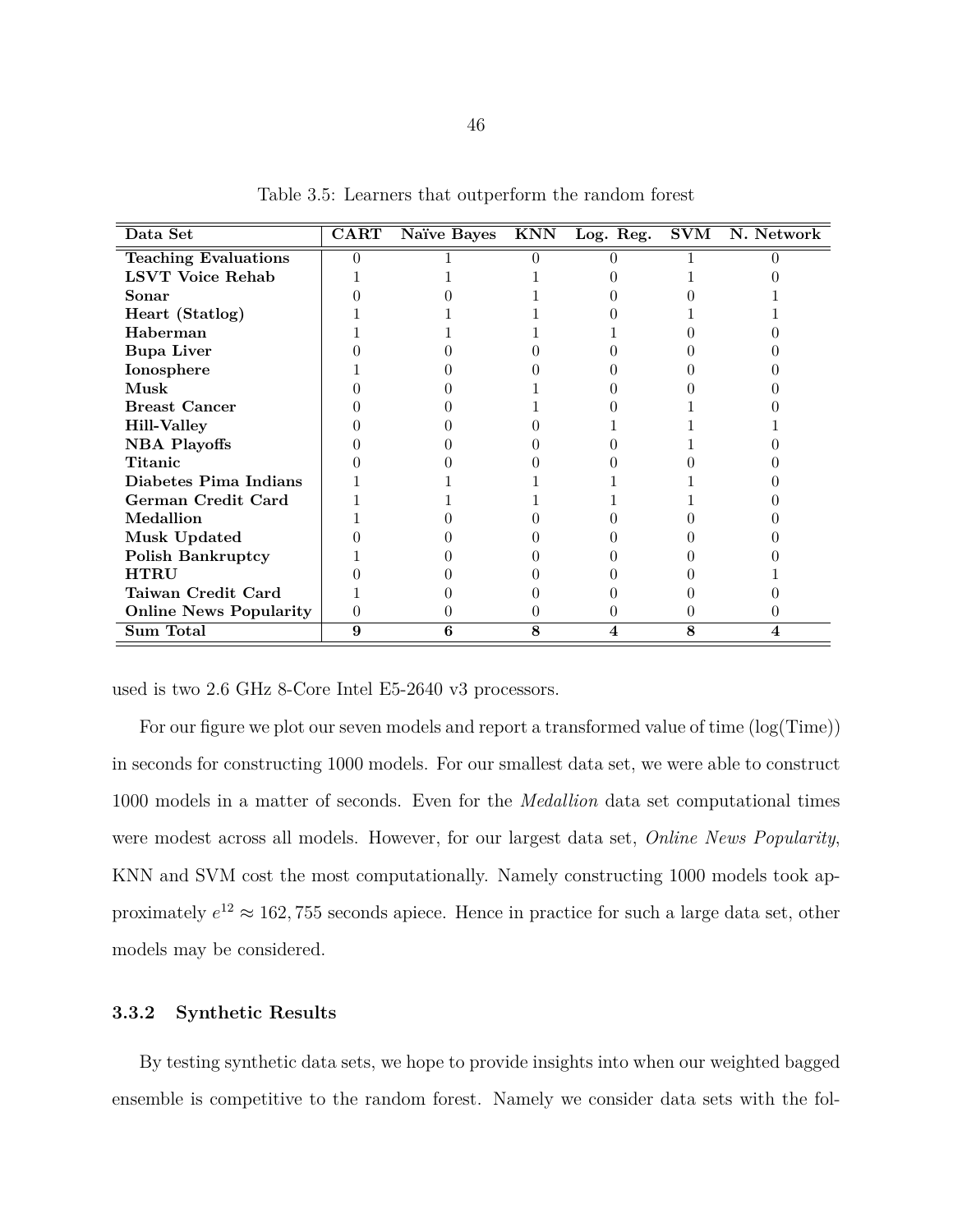<span id="page-57-0"></span>

Figure 3.3: Comparison of run times for 3 data sets

lowing properties: sparsity, spuriosity, noise, and ratio of observations to features. To study this we alter four previously tested data sets each for a specific purpose, that is,

- 1. *Breast Cancer*: Sparsity
- 2. *Heart (Statlog)*: Outliers
- 3. *Haberman*: Noise
- 4. *German Credit Card*: Ratio of observations to features

By modifying these four data sets, we are able to test each condition while having a baseline as comparison. For the purposes of this section, we restrict our ensemble size to 500 learners and only sequence by the out-of-bag error as per the results of Table [3.3.](#page-51-0) However, the six different learning models are still utilized.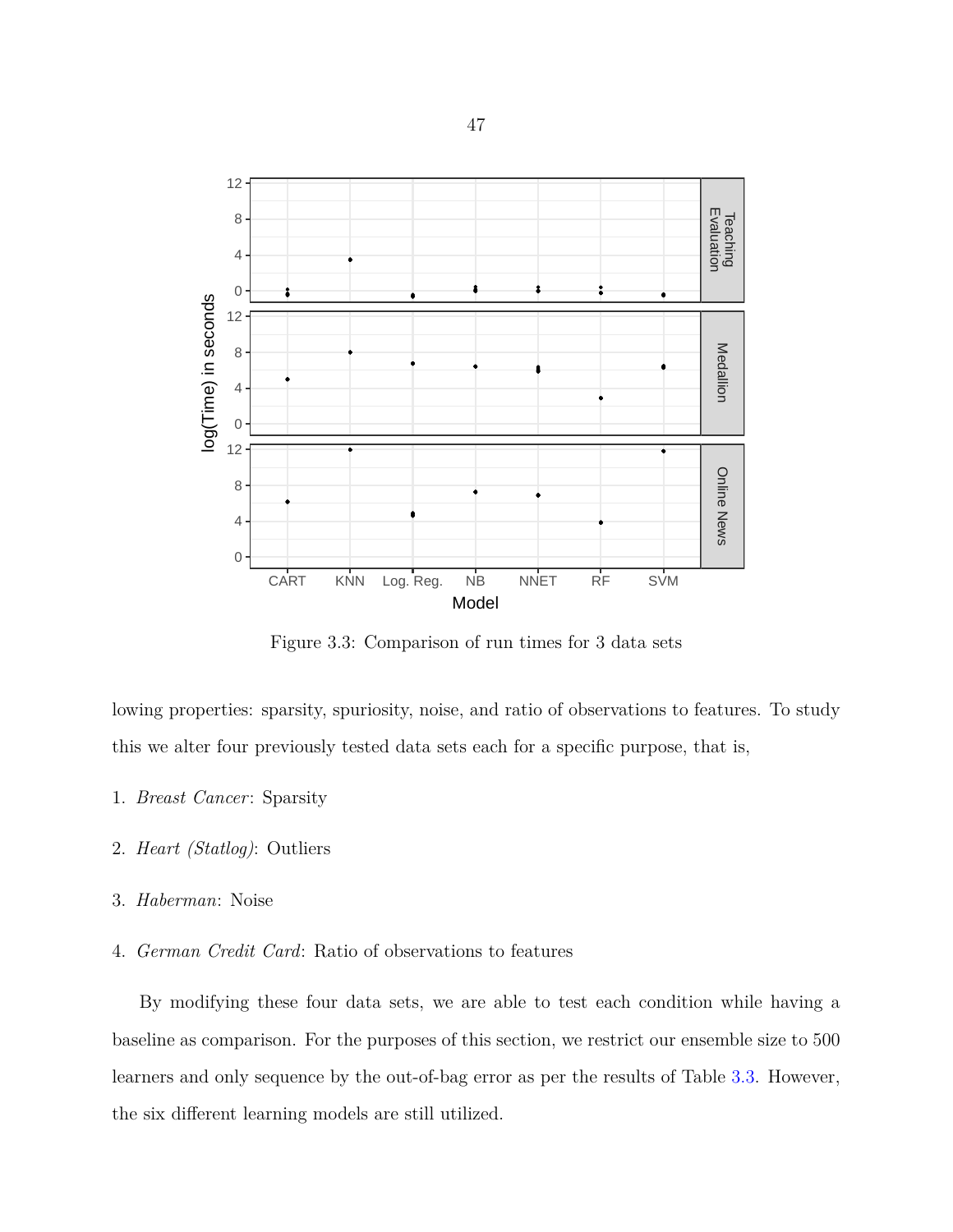#### **3.3.2.1 Effect of sparsity**

Given the *Breast Cancer* data set with 569 observations and 30 features, we randomly replace entries with zero. We do this for five different levels; that is, we randomly replace {10*,* 20*,* 40*,* 60*,* 80}% of the data set with zeros. For each sparsity level, we run 10 trials where in each trial we replace a different random sample with the given percentage of zeros.

In Table 3.6 we report our findings. One will notice there is a 0% column; this represents our baseline, that is, the results obtained from the original data set without any altercations. Table 3.6: *Breast* data set with various levels of sparsity (average ± one standard deviation %)

|             | <b>Sparsity Level</b> |                |                |                |                |                |
|-------------|-----------------------|----------------|----------------|----------------|----------------|----------------|
| Model       | $0\%$                 | $10\%$         | $20\%$         | $40\%$         | $60\%$         | 80\%           |
| <b>CART</b> | $94.3 \pm 2.7$        | $93.6 \pm 1.8$ | $92.7 \pm 1.1$ | $89.4 \pm 2.5$ | $81.9 \pm 3.6$ | $75.2 \pm 2.4$ |
| NB          | $94.8 \pm 1.8$        | $94.5 \pm 1.7$ | $94.2 \pm 1.1$ | $92.3 \pm 2.4$ | $89.6 \pm 2.9$ | $84.8 \pm 1.8$ |
| <b>KNN</b>  | $96.7 \pm 3.5$        | $90.8 \pm 1.5$ | $86.4 \pm 1.2$ | $77.4 \pm 2.2$ | $71.6 \pm 0.0$ | $72.2 \pm 3.6$ |
| Log. Reg.   | $95.6 \pm 1.2$        | $94.1 \pm 2.1$ | $90.8 \pm 2.0$ | $86.9 \pm 2.3$ | $80.8 \pm 2.2$ | $73.6{\pm}4.0$ |
| <b>SVM</b>  | $97.2 \pm 1.4$        | $93.4 \pm 2.2$ | $90.6 \pm 2.0$ | $86.6 \pm 2.9$ | $82.4 \pm 2.1$ | $76.6 \pm 2.8$ |
| N. Network  | $91.6 \pm 2.1$        | $89.1 \pm 4.9$ | $83.2 \pm 4.4$ | $75.1 \pm 3.9$ | $67.0 \pm 3.4$ | $66.1 \pm 3.6$ |
| RF          | $96.0 \pm 0.9$        | $95.4 \pm 0.1$ | $94.5 \pm 0.8$ | $93.2 \pm 0.6$ | $92.0 \pm 0.6$ | $88.0 \pm 1.3$ |

From this, we are able to see that the random forest consistently outperforms our weighted ensemble scheme. In fact, on average, our prediction accuracy is much worse. This can likely be attributed to the learners chosen in our ensemble, and the randomness associated to the random forest to learn different parts of the data. Moreover the rate of decrease in prediction accuracy of the random forest is much slower than any of the three models.

#### **3.3.2.2 Effect of spurious data points**

Next we analyze the *Heart* data set which contains 267 observations and 45 features. Here, we add synthetic observations with random values generated between zero and one along with a class value. Specifically to the *Heart* data set, {25, 75, 125}% more rows are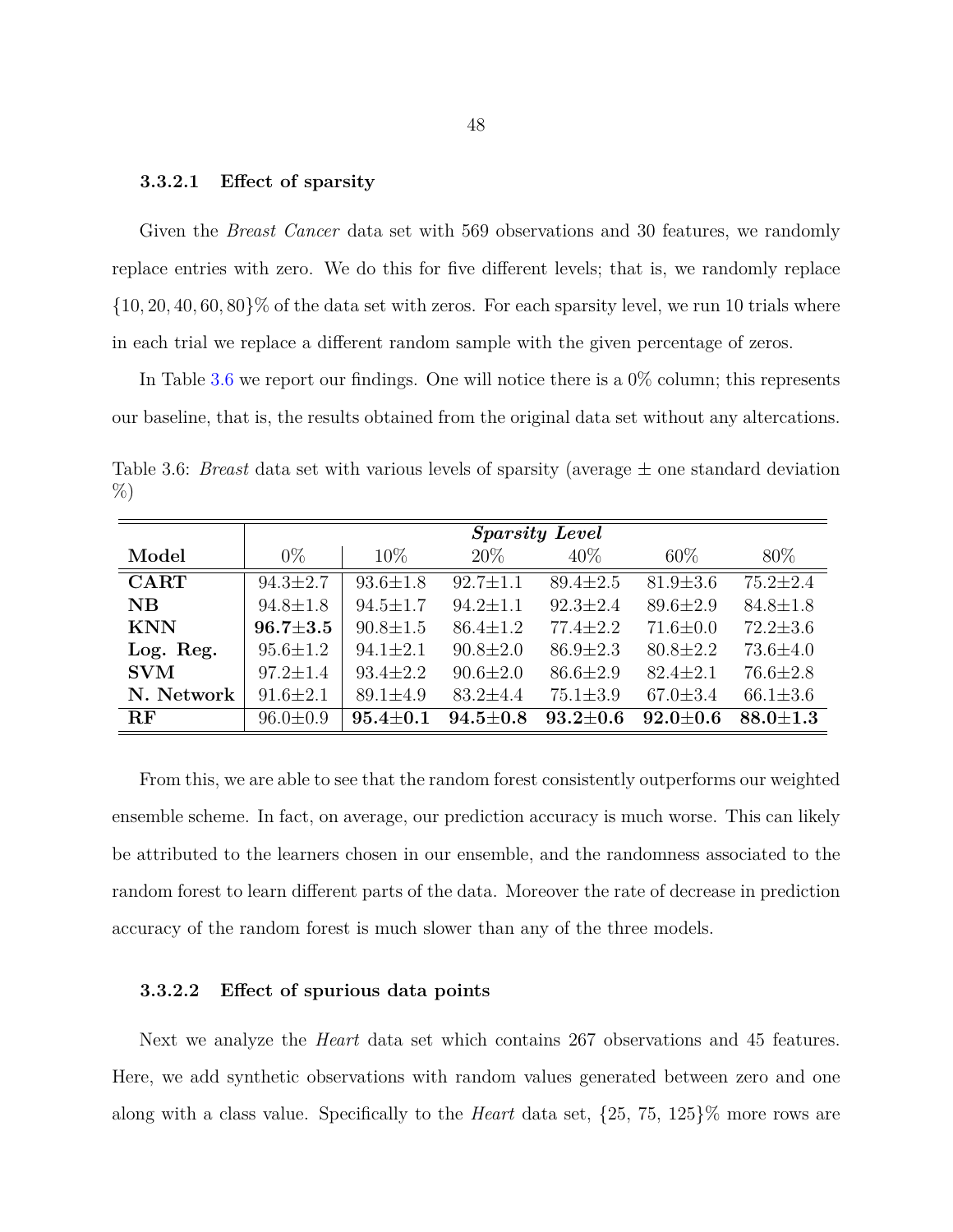added. The results are summarized in Table 3.7 where column  $0\%$  is considered our baseline comparison.

|               | <b>Spuriosity Level</b> |                |                |                |  |
|---------------|-------------------------|----------------|----------------|----------------|--|
| Model         | $0\%$                   | $25\%$         | 75\%           | 125\%          |  |
| <b>CART</b>   | $82.1 \pm 4.4$          | $74.0 \pm 5.4$ | $68.0 \pm 4.9$ | $64.7 \pm 4.5$ |  |
| NB            | $79.7 \pm 4.3$          | $74.3 \pm 3.1$ | $71.5 \pm 3.0$ | $65.2 \pm 3.0$ |  |
| <b>KNN</b>    | $79.9 \pm 4.3$          | $71.1 \pm 2.7$ | $66.5 \pm 4.3$ | $62.2 \pm 4.0$ |  |
| Log. Reg.     | $75.8 \pm 3.8$          | $67.1 \pm 3.4$ | $64.7 \pm 2.6$ | $59.5 \pm 2.3$ |  |
| <b>SVM</b>    | $80.0 \pm 5.2$          | $68.0 \pm 4.5$ | $64.4 \pm 3.5$ | $60.1 \pm 2.1$ |  |
| N. Network    | $80.3 \pm 6.1$          | $71.2 \pm 4.7$ | $64.7 \pm 3.2$ | $62.1 \pm 3.7$ |  |
| $R$ $F$       | $80.9 \pm 4.7$          | $73.5 \pm 1.4$ | $67.1 \pm 0.9$ | $64.5 \pm 0.9$ |  |
| NB-Not Bagged | $75.1 \pm 4.3$          | $72.5 \pm 4.5$ | $66.8 \pm 3.3$ | $63.8 \pm 2.1$ |  |

Table 3.7: *Heart* data set with various levels of spurious data points (average ± one standard deviation %)

The results above support the claim that under the presence of spurious data points we would expect this weighted ensemble scheme to hold form. Indeed, the naïve Bayes classifier consistently provides a higher average than that of the random forest. Hence a fair statement is that a weighted ensemble of the correct classifier may outperform the random forest in the presence of spurious observations. Moreover, when comparing the bagged ensemble of NB to that of a non-bagged naïve Bayes, we see that there is a significant increase in prediction accuracy. This further supports the benefit a bagged ensemble as opposed to a single model approach.

#### **3.3.2.3 Effect of noise**

The *Haberman* data set containing 306 observations and 3 features is used to provide insights into how we perform with the addition of noisy features. To understand this, we adjoin columns with random values generated between zero and one; that is,  $\{50, 100\}\%$ more columns are added. Table [3.8](#page-60-0) contains our summary.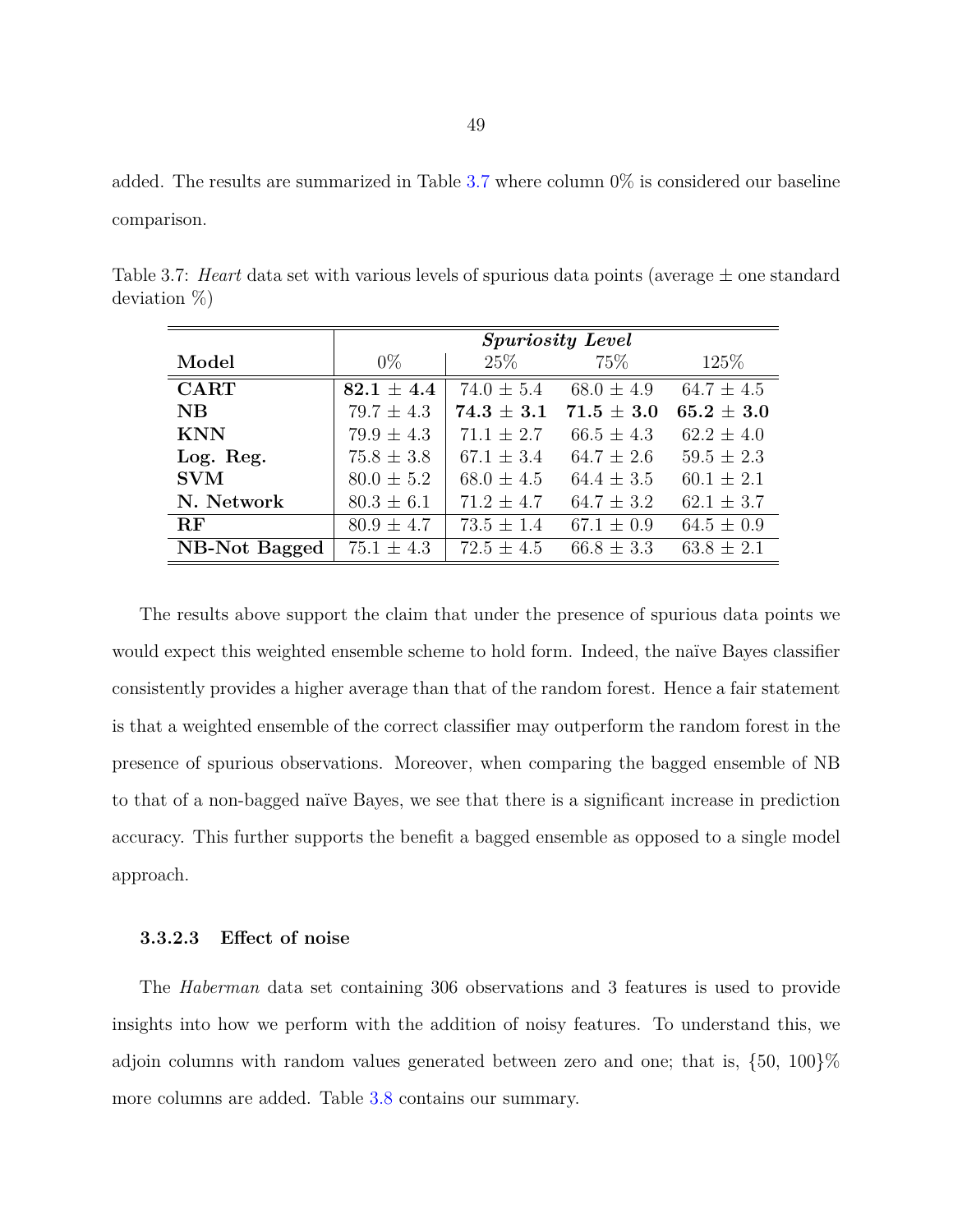|                       | Noise Level    |                |                |  |  |
|-----------------------|----------------|----------------|----------------|--|--|
| Model                 | $0\%$          | $50\%$         | 100\%          |  |  |
| <b>CART</b>           | $76.8 \pm 5.0$ | $76.8 \pm 4.5$ | $75.3 \pm 4.1$ |  |  |
| NB                    | $76.4 \pm 3.7$ | $75.8 \pm 3.7$ | $74.9 \pm 4.7$ |  |  |
| <b>KNN</b>            | $77.9 \pm 4.0$ | $76.5 \pm 3.3$ | $75.7 \pm 3.6$ |  |  |
| Log. Reg.             | $75.6 \pm 4.6$ | $73.9 \pm 4.8$ | $71.0 \pm 5.6$ |  |  |
| <b>SVM</b>            | $72.1 \pm 4.5$ | $73.6 \pm 2.8$ | $74.0 \pm 3.7$ |  |  |
| N. Network            | $74.2 \pm 3.1$ | $73.9 \pm 4.8$ | $71.0 \pm 5.6$ |  |  |
| RF                    | $73.7 \pm 3.5$ | $72.3 \pm 1.6$ | $72.6 \pm 2.0$ |  |  |
| <b>KNN-Not Bagged</b> | $74.9 \pm 2.0$ | $73.8 \pm 1.2$ | $73.6 \pm 2.1$ |  |  |

<span id="page-60-0"></span>Table 3.8: *Haberman* data set with various levels of noise (average  $\pm$  one standard deviation %)

With the addition of noisy features, we still perform competitively to the random forest. From our table, it is clear that an ensemble of the k-nearest neighbors will allow us to maximize our potential. However, the change in accuracy in the random forest from 0% to 100% is 1.3 which is less than the KNN. Hence the random forest could be considered to be more invariant to noise than the KNN ensemble. Additionally, when comparing with a non-bagged KNN, we notice how much of improvement is obtainable with our weighted ensemble. Thus, we further defend the usefulness of a bagged ensemble approach, and in particular, our weighting scheme.

## **3.3.2.4 Effect of ratio of observations to features**

Lastly, we consider the *German Credit Card* data set that has 1000 observations and 25 features. To test the impact of the ratio of observations to features, we randomly subset rows until our desired fraction is obtained. We test ratios of the form {40:1 (original), 20:1,  $10:1, 5:1$ .

From Table [3.9](#page-61-0) we are still able to attain an higher prediction accuracy than the random forest with CART and KNN as candidate models for the ensemble. From the results, there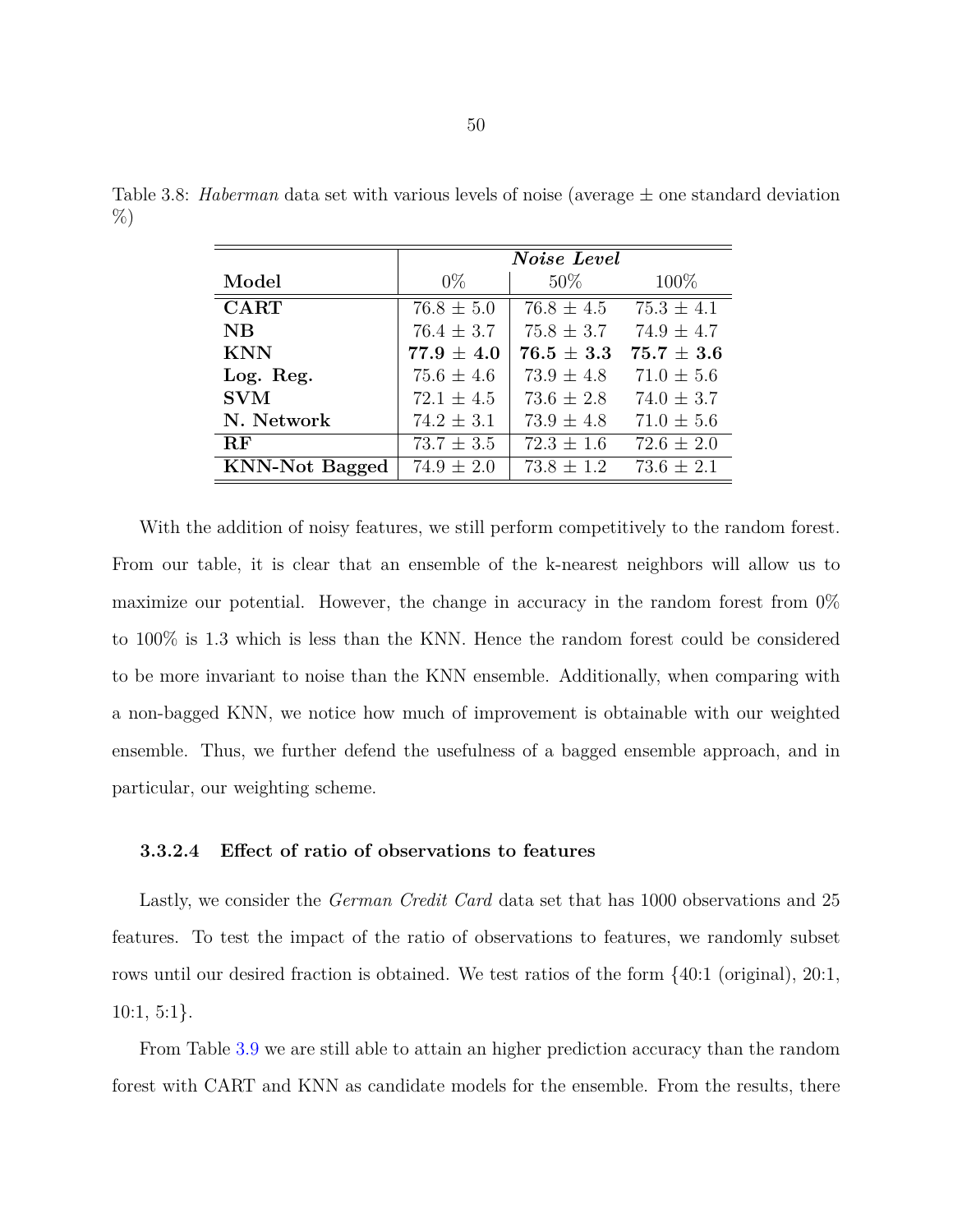|             | Ratio (Obs. to Feats.) |                |                |                 |  |
|-------------|------------------------|----------------|----------------|-----------------|--|
| Model       | 40:1                   | 20:1           | 10:1           | 5:1             |  |
| <b>CART</b> | $81.0 \pm 1.9$         | $81.0 \pm 2.9$ | $80.3 \pm 6.8$ | $82.8 \pm 9.1$  |  |
| NB          | $77.5 \pm 2.1$         | $78.4 \pm 2.4$ | $78.3 \pm 5.2$ | $76.9 \pm 13.8$ |  |
| <b>KNN</b>  | $80.9 \pm 1.9$         | $80.7 \pm 3.3$ | $80.0 \pm 5.5$ | $83.1 \pm 8.6$  |  |
| Log. Reg.   | $79.5 \pm 1.3$         | $76.6 \pm 2.8$ | $75.0 \pm 3.4$ | $60.1 \pm 2.1$  |  |
| <b>SVM</b>  | $78.5 \pm 2.5$         | $78.6 \pm 4.3$ | $75.7 \pm 3.4$ | $75.7 \pm 5.9$  |  |
| N. Network  | $78.0 \pm 1.5$         | $77.2 \pm 4.1$ | $77.9 \pm 4.9$ | $76.6 \pm 2.7$  |  |
| $\bf{RF}$   | $80.1 \pm 1.9$         | $79.0 \pm 2.2$ | $77.0 \pm 3.6$ | $78.6 \pm 8.2$  |  |

<span id="page-61-0"></span>Table 3.9: *German Credit Card* data set with varying ratios (average ± one standard deviation %)

does not appear to be an obvious pattern between the ratios and prediction accuracy. This is readily seen since we obtain the two maximal values in the 5:1 scenario. This may possibly associated to the fact that there were very few good models due to the lack of training observations and a higher *p*-value was chosen.

## **3.4 Conclusion**

In this work we present a tunable weighting method applied to bootstrapped aggregated ensembles. This weighted scheme has the potential to outperform a pure bagged ensemble as well as the random forest. We support these claims by experimental results on traditional data sets and synthetically generated data sets.

Although, we usually can outperform pure bagging, and in some cases, we can out perform the random forest, our weighted scheme is not without faults. Namely, there are time considerations in effectively choosing  $\alpha$  and  $p$  parameters aside from a grid search. Moreover, by introducing weights, there is the possibility of increase overfitting on for the model, that is, unlike for pure bagging it is now possible to decrease bias to the extent that the benefits are outweighed by the increased variance.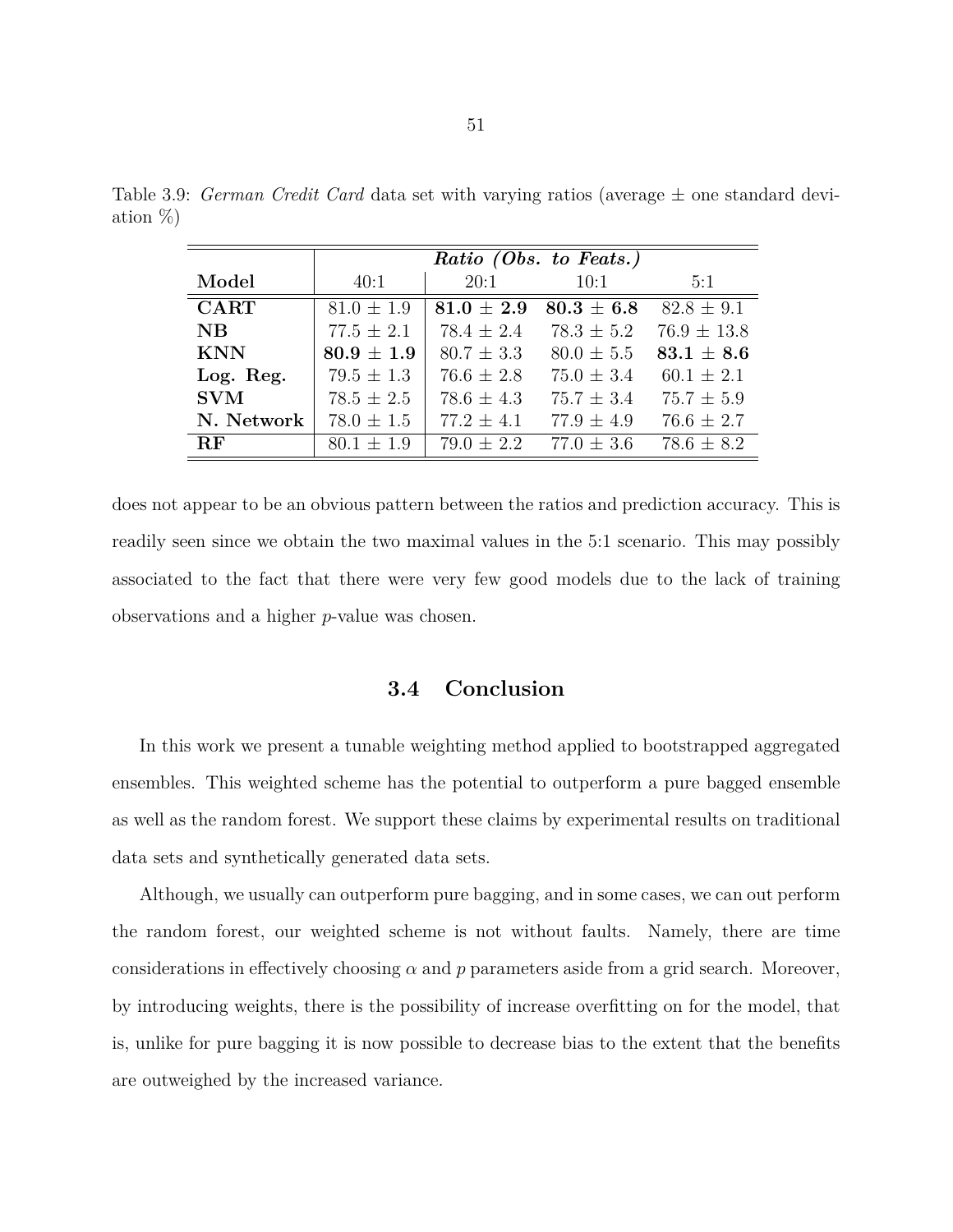# **CHAPTER 4. WBENSEMBLER: AN R PACKAGE FOR WEIGHTED BAGGED ENSEMBLE LEARNING**

## **4.1 Introduction**

In the context of predictive modeling, ensembles refer to the collection of (potentially) different learning models such as: decision trees, support vector machines, logistic regressions, etc. to form a single strong learner which is (hopefully) more accurate than each individual component. One such collection is a bootstrapped aggregated (bagged) ensemble that is, learning models that are generated from a bootstrapped data set. Ensembles such as these are widely applicable and very popular with the most well known being the random forest (Breiman, 2001).

Nevertheless another ensemble method, boosting, also has wide spread popularity, and seems to be winning a variety of data science competitions leaving the random forest to be seemingly forgotten. One aspect that existing boosting models have that bagged ensembles do not are tunable parameters. In **[xgboost](https://CRAN.R-project.org/package=xgboost)**, a popular boosting package, there exists a variety of parameters than users can alter to better fit data sets (Chen et al., 2018). However, as of now there is not a package that allows any tunability for general bagged ensembles.

Due to this gap, the authors have developed a packaged call **wbensembleR** that provides parameters for added flexibility to bagged ensembles; namely, we allow for the simultaneous control of bias and variance. This framework considers added flexibility in the form of weighted votes. In particular, we consider these weights to be of the form: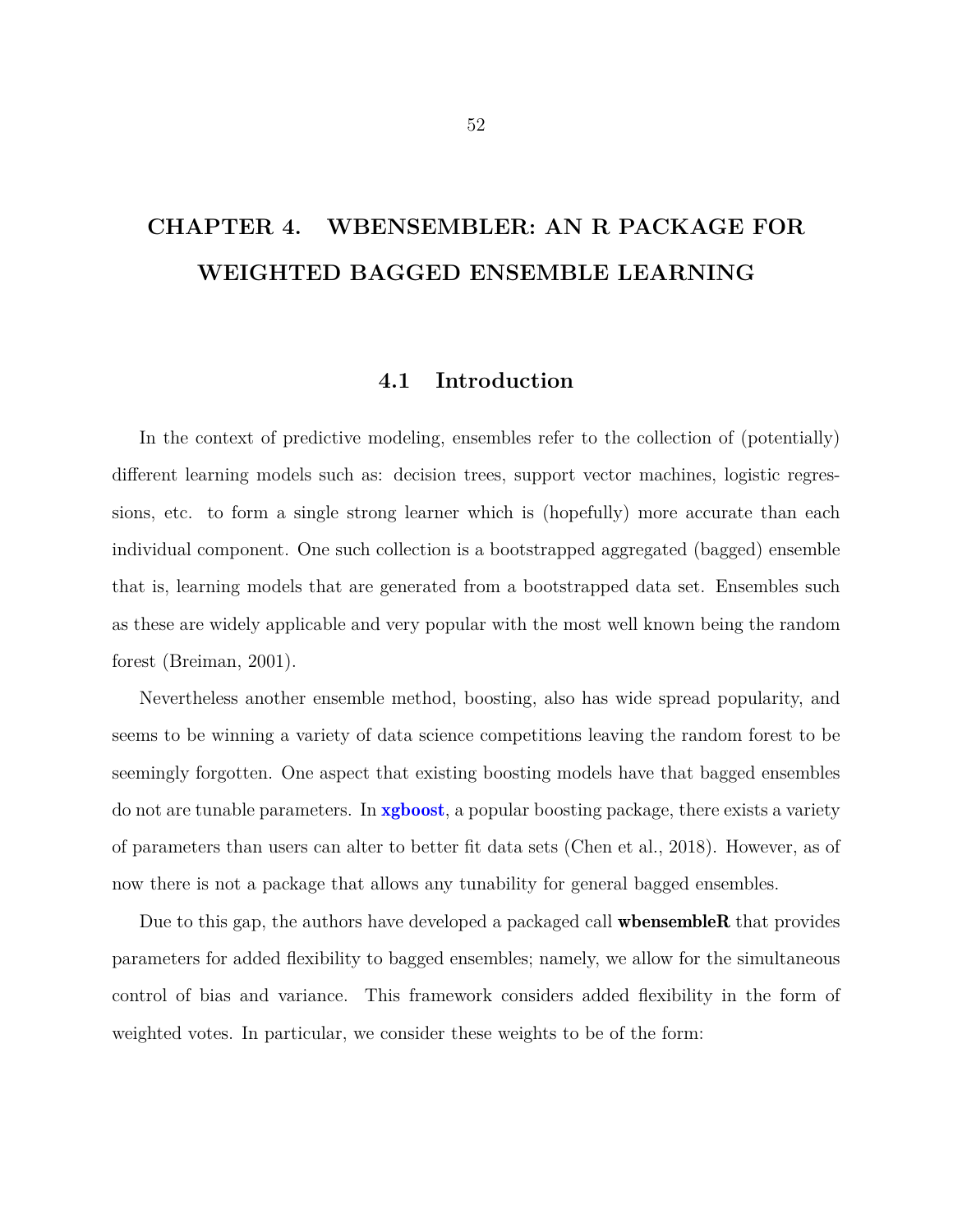$$
w_i = \begin{cases} \sum_{j=1}^n \frac{1}{j^p} & i = 1\\ \sum_{j=i}^n \frac{1}{j^p} + \sum_{j=1}^{i-1} \frac{\alpha}{j^p} & i \ge 2 \end{cases}
$$

where *n* is the ensemble size and  $p \in [0,\infty)$  and  $\alpha \in [0,1]$  are tuning parameters to be discussed further below. It follows that for a given observation, we have the predicted class to be which ever class obtains the most weight.

Observe that in the case where  $\alpha = 1$  we have that all weights are equivalent that is,  $w_i = w_j$  for all *i, j*. Indeed, fixing  $\alpha = 1$ , we obtain

$$
w_{i \geq 2} = \sum_{j=i}^{n} \frac{1}{j^p} + \sum_{j=1}^{i-1} \frac{1}{j^p} = \sum_{j=1}^{n} \frac{1}{j^p} = w_1
$$

Hence any pure bagged ensemble can be seen as a special case of our weighted ensemble method. If we would further restrict the ensemble to use decision trees with feature sampling at each node, we obtain the random forest.

Bagged ensembles reduce the variance of the base classifiers, which is what the proposed weighted ensemble will do if  $\alpha = 1$ . For  $\alpha \in [0,1)$ , the effect is more complex, but in the extreme case, if (almost) all the weight is given to the single best model then bias would be reduced (and variance increased). This is therefore a more flexible ensemble method. Specifically, the *p* parameter allows us to tune the rate of decrease for our weights. This is readily seen by observing the function  $f : \mathbb{R} \to \mathbb{R}$  where  $f(x) = 1/x^p$  which can be considered an approximation to  $\sum_{n=1}^{\infty}$ *j*=*i* 1  $\frac{1}{j^p}$ . Analogously, as  $p \to \infty$  we allow more weight to be placed towards the beginning and less towards the end. By doing this, we advertently give higher importance to the first few learners.

Moreover, we may consider  $\sum_{i=1}^{i-1}$ *j*=1 *α*  $\frac{\alpha}{j^p}$  to be a regularization term with a tunable constant *α*, where maximum regularization is achieved with  $\alpha = 1$ . A direct benefit of  $\alpha$  is that it allows each weight to be equal and hence obtaining a pure bagged ensemble. We take  $\alpha \in [0,1]$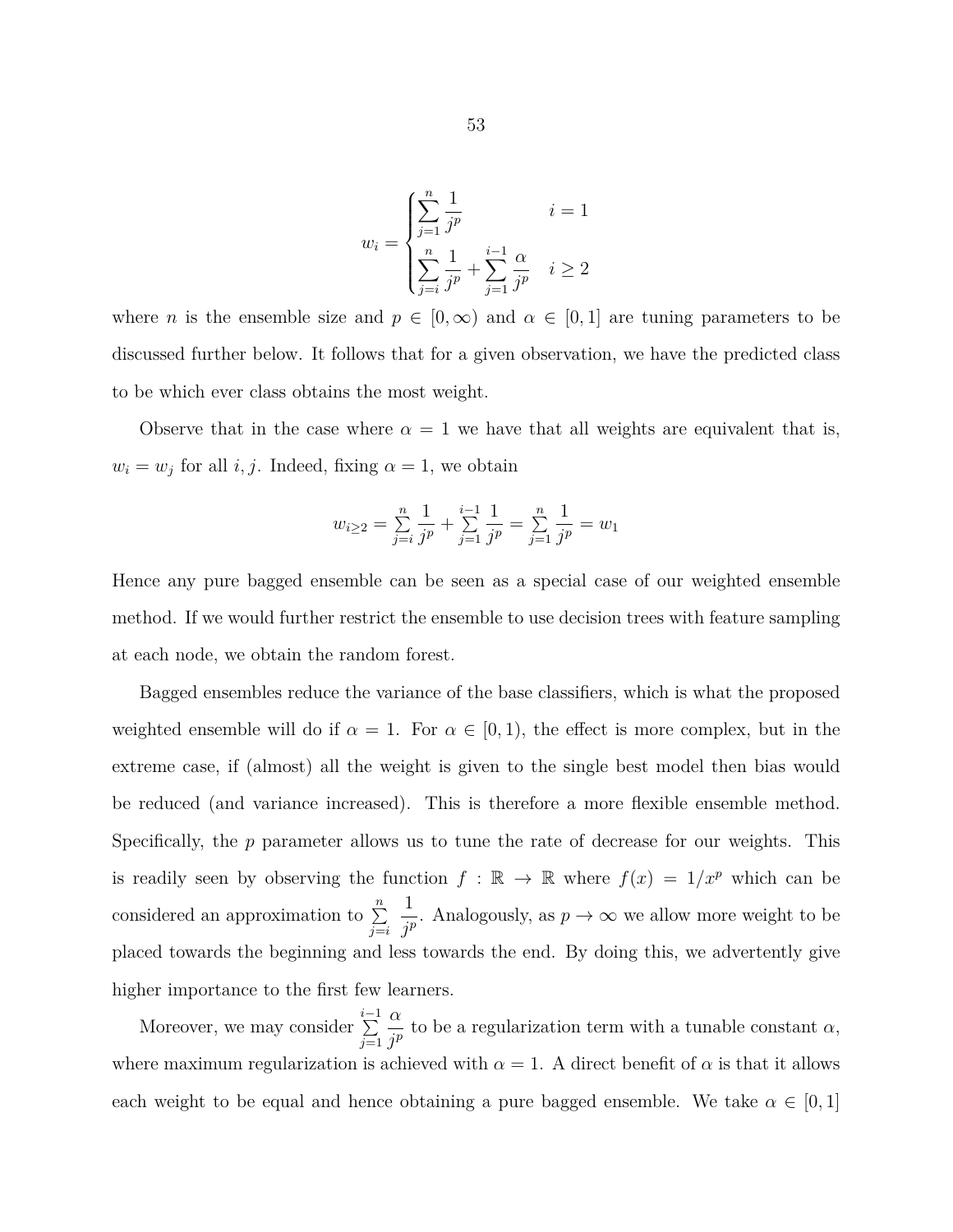since for  $\alpha \notin [0,1]$  we no longer have a decreasing function. With this, we establish our tunable weight scheme with two parameters that can be applied in any bagged ensemble setting.

# **4.2 Overview of wbensembleR**

For the duration of this chapter, we will utilize ToothGrowth, a built-in data set with 60 observations, 2 features, and binary classes. Although not an large data set, this serves its purpose as a demonstration guide. However, in practice, one would use wbensembleR on much larger data sets. Below is a summary of ToothGrowth.

```
> str(ToothGrowth)
'data.frame': 60 obs. of 3 variables:
$ len : num 4.2 11.5 7.3 5.8 6.4 10 11.2 11.2 5.2 7 ...
$ supp: Factor w/ 2 levels "OJ","VC": 2 2 2 2 2 2 2 2 2 2 ...
$ dose: num 0.5 0.5 0.5 0.5 0.5 0.5 0.5 0.5 0.5 0.5 ...
> summary(ToothGrowth)
len supp dose
Min. : 4.20 OJ:30 Min. :0.500
1st Qu.:13.07 VC:30 1st Qu.:0.500
Median :19.25 Median :1.000
Mean : 18.81 Mean : 1.167
3rd Qu.:25.27 3rd Qu.:2.000
Max. :33.90 Max. :2.000
> head(ToothGrowth)
```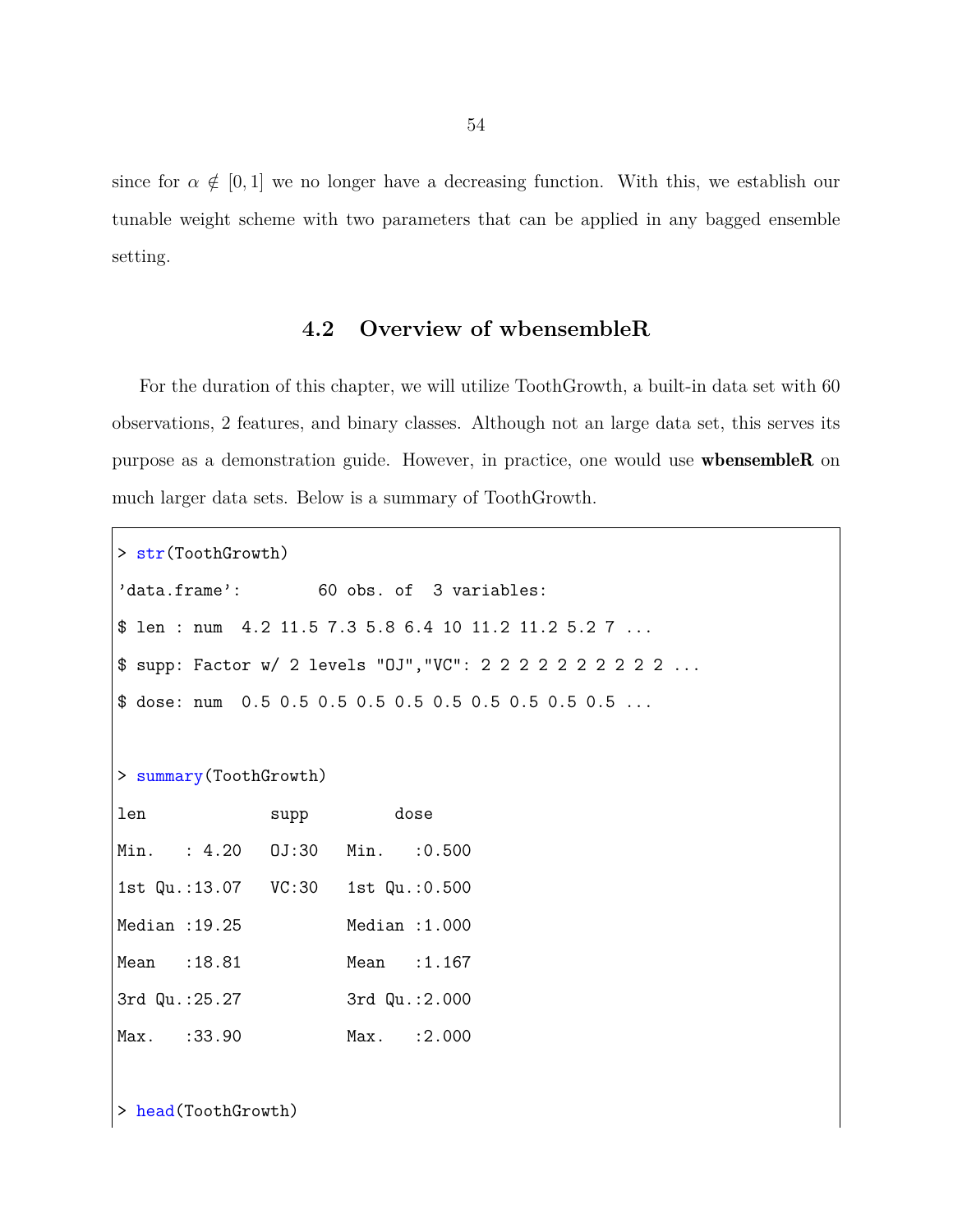| len                                   |          | supp dose |
|---------------------------------------|----------|-----------|
| $\begin{vmatrix} 1 & 4 \end{vmatrix}$ | $VC$ 0.5 |           |
| $ 2\;11.5\;$ VC 0.5                   |          |           |
| $3 \t 7.3$                            | $VC$ 0.5 |           |
| $ 4\quad 5.8$                         | $VC$ 0.5 |           |
| $5 \t 6.4$                            | $VC$ 0.5 |           |
| 6 10.0                                | $VC$ 0.5 |           |

One can view **wbensembleR** as a wrapper or companion to Max Kuhn's **[caret](https://CRAN.R-project.org/package=caret)** in the sense that our weighted scheme works with the outputs of caret::train() and caret::predict.train() (Kuhn et al., 2017). Namely, we sequence our models by out of bag error produced by caret::train() and weigh the votes of caret::predict.train().

Our package consists of the following functions:

- 1. bagged.ensembler()
- 2. predict.ensemble()
- 3. weights()
- 4. matrix.weights()

Each function has various input and output structures. In practice, the most useful are bagged.ensembler() and predict.ensemble(). The other commands can be seen as helper functions; that is, commands that assist the main functions in doing their computations. Additionally since our package can be viewed as an extension of **[caret](https://CRAN.R-project.org/package=caret)**, every model, in **caret** is available for constructing a bagged ensemble. Here we give an overview of the helper functions and in the following section, we further describe our main functions.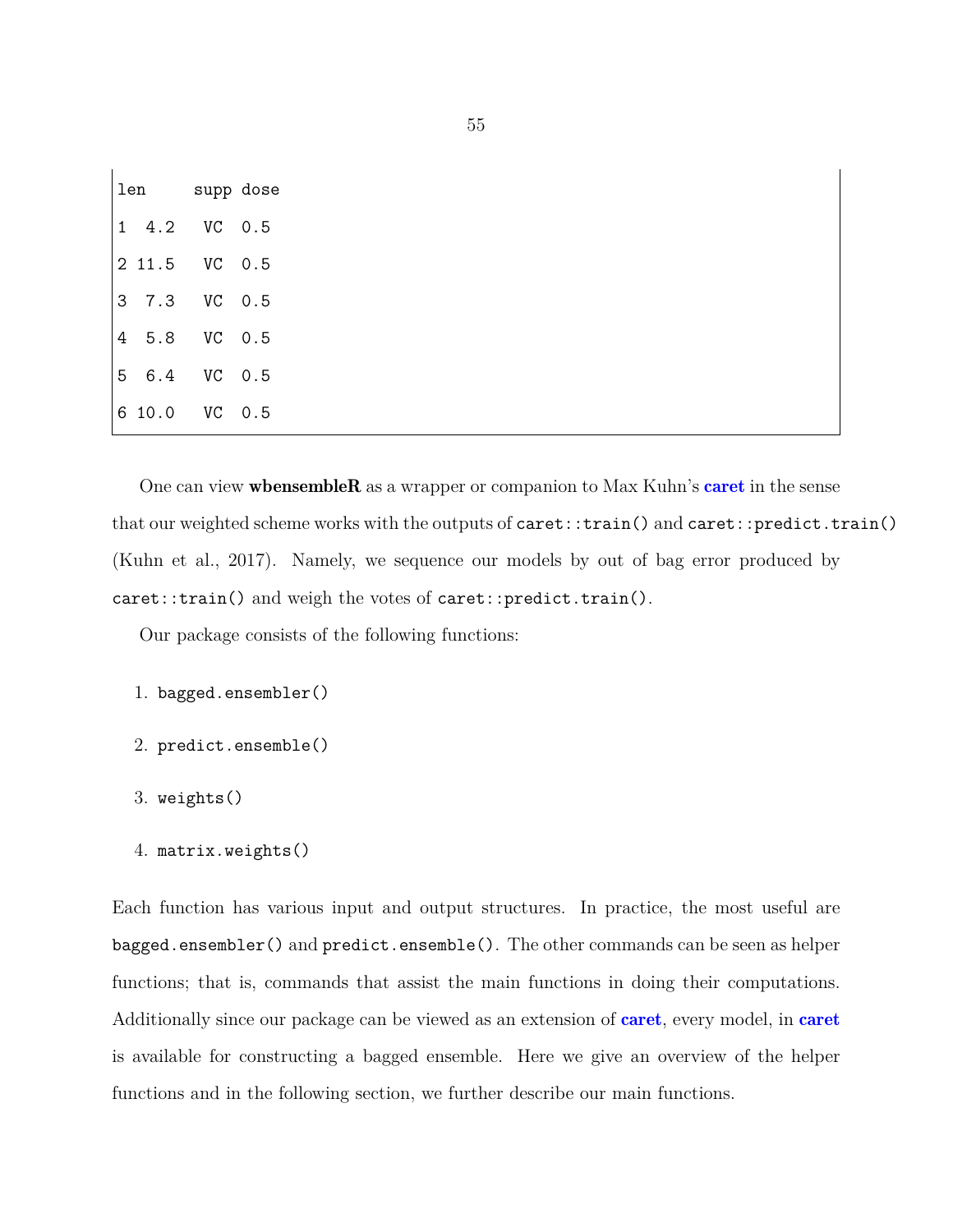The two helper functions are embedded in the predict.ensemble() operation. weights() simply outputs a vector containing the calculated weight for a given length  $n$ ,  $p$  and  $\alpha$  value where *n* should be the size of the bagged ensemble.

```
weights \leftarrow function(n = NULL, p = NULL, alpha = NULL)
> weights(n = 5, p = .25, alpha = .75)[1] 5.0 4.5 4.0 3.5 3.0
```
An extension of weights() is matrix.weights(). Whereas weights() simply gives a vector, matrix.weights() constructs a matrix where each column corresponds to a weighted sequence. Namely, this is used when either  $p$  or  $\alpha$  are vectors of length greater than one. The arguments of both functions are the same, but have a different structural output. The following is an example of the generated output.

| > matrix.weights( $n = 5$ , $p = 0:2$ , alpha = seq(0,1,.5)) |          |                                                         |  |  |  |  |            |  |
|--------------------------------------------------------------|----------|---------------------------------------------------------|--|--|--|--|------------|--|
|                                                              | [, 1]    | $[0,2]$ $[0,3]$ $[0,4]$ $[0,5]$ $[0,6]$ $[0,7]$ $[0,8]$ |  |  |  |  |            |  |
| p                                                            |          | $0$ 1.0000000 2.0000000 0.0 1.000000 2.0000000          |  |  |  |  | 0 1.000000 |  |
| alpha                                                        |          |                                                         |  |  |  |  | 1 1.000000 |  |
| weight1                                                      |          | 5 2.2833333 1.4636111 5.0 2.283333 1.4636111            |  |  |  |  | 5 2.283333 |  |
| weight2                                                      |          | 4 1.2833333 0.4636111 4.5 1.783333 0.9636111            |  |  |  |  | 5 2.283333 |  |
| weight3                                                      |          | 3 0.7833333 0.2136111 4.0 1.533333 0.8386111            |  |  |  |  | 5 2.283333 |  |
| weight4                                                      |          | 2 0.4500000 0.1025000 3.5 1.366667 0.7830556            |  |  |  |  | 5 2.283333 |  |
| weight5                                                      |          | 1 0.2000000 0.0400000 3.0 1.241667 0.7518056            |  |  |  |  | 5 2.283333 |  |
|                                                              | [, 9]    |                                                         |  |  |  |  |            |  |
| p                                                            | 2.000000 |                                                         |  |  |  |  |            |  |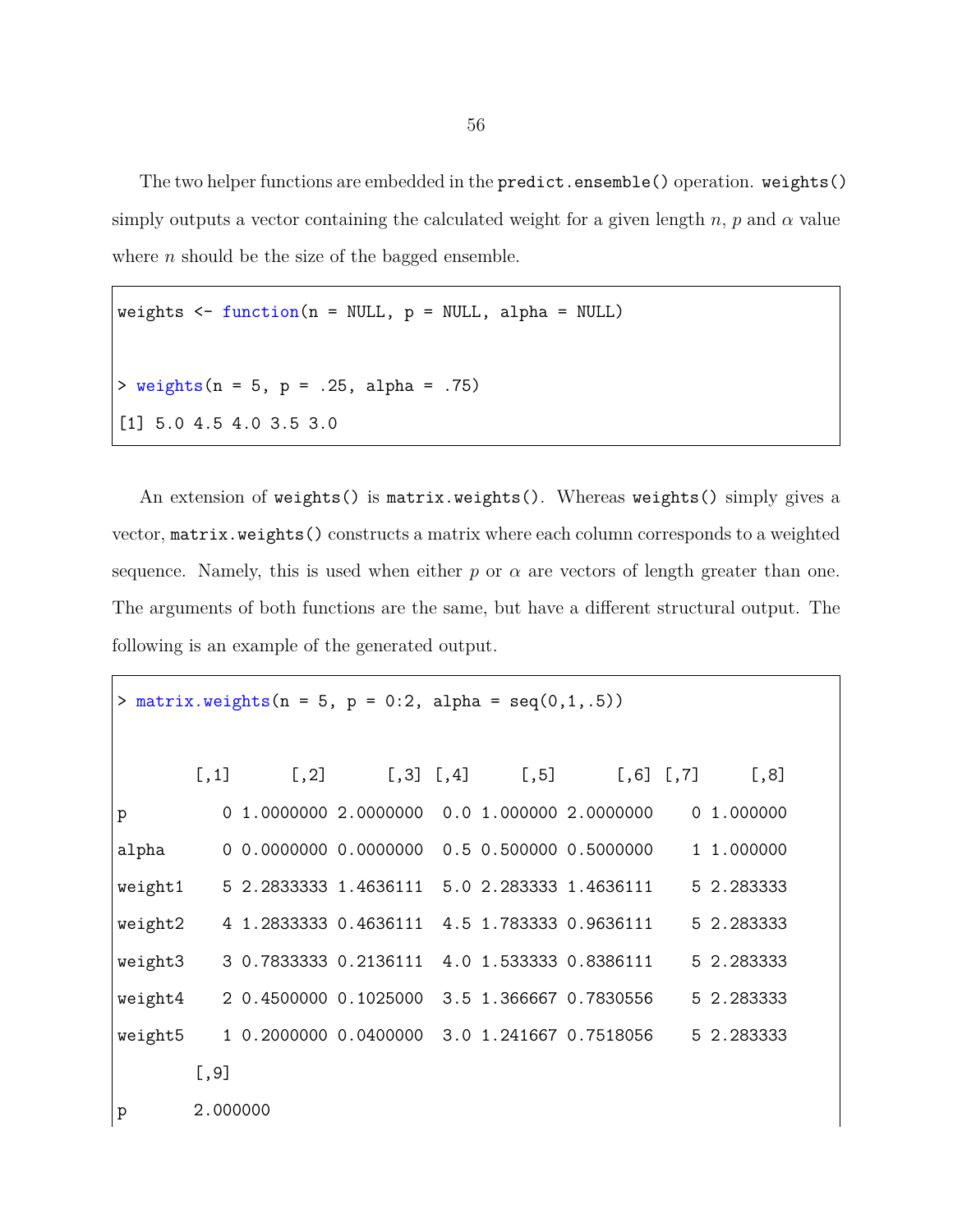| alpha | 1.000000         |
|-------|------------------|
|       | weight1 1.463611 |
|       | weight2 1.463611 |
|       | weight3 1.463611 |
|       | weight4 1.463611 |
|       | weight5 1.463611 |

As we can see aside from the first two rows, which states  $p$  and  $\alpha$ , we obtain the output of weights() as columns. This function is necessary to aid in the computations of predict.ensemble(). As implied by our weighted scheme, we notice that when  $\alpha = 1$ , we have that all weights are equivalent and hence we no longer have a weighted average but a typical arithmetic mean.

Although these functions assist the main ones in their computations, they are still useful in their own right. Specifically, if a user wants to observe the weights before they are applied to the casted vote of each model, they can use one of these two commands.

# **4.3 Implementation of Code**

Now that we have established the simpler functions, we can delve into the important aspects of our package, namely, bagged.ensembler() and predict.ensemble().

## **4.3.1 Model Training**

bagged.ensembler() takes the form:

```
bagged.ensembler \leq function(formula = NULL, data = NULL, size = NULL,
                             model = NULL, sample.fraction = 0.632, ...)
```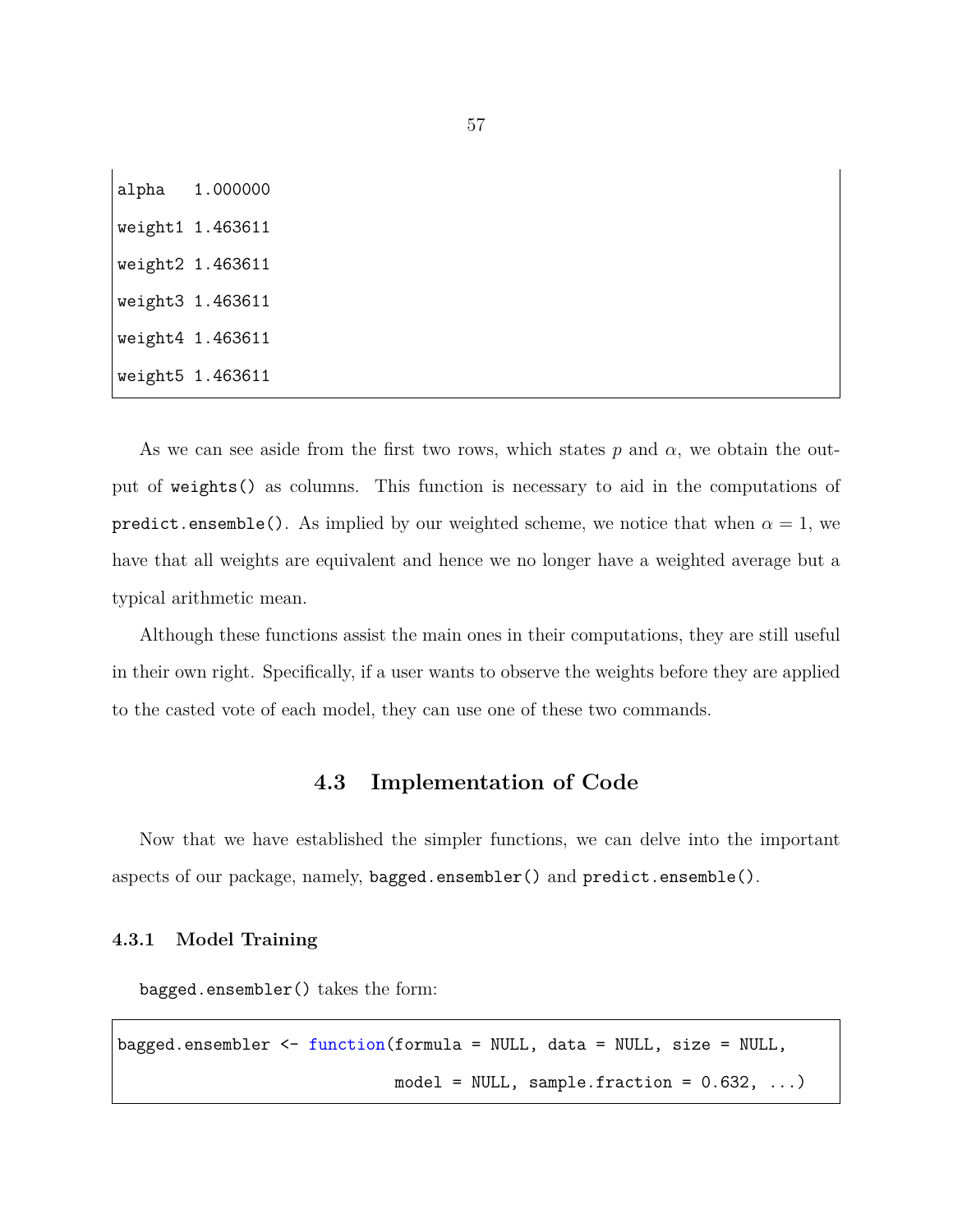The inputs of bagged.ensembler() include: the prediction formula, a reference to some data frame object, the number of models to construct, the model of choice, the bootstrap fraction, and other additional inputs. Note that "..." is a feature that allows additional optional arguments to be passed through to be embedded in functions that support them. An example of an input structure for bagged.ensembler() can be seen below where the additional operation arguments are **preProcess** and **tuneLength**. For a complete list of available models and optional parameters refer to **[caret](https://CRAN.R-project.org/package=caret)**'s documentation.

```
models <- bagged.ensembler(formula = supp ~., data = ToothGrowth,
                           size = 100, model = "kmn",
                           preProcess = c("center","scale"),
                           tuneLength = 20)
```
The output of models is a list structure containing sorted out of bag error rates for each model, **[caret](https://CRAN.R-project.org/package=caret)**'s default output for each model and the provided formula.

```
> summary(models)
  Length Class Mode
[1,] 200 -none- numeric
[2,] 100 -none- list
[3,] 3 formula call
```
To output each object in the list simply call:  $\text{models}$  [[x]] where  $x \in \{1, 2, 3\}$ . Below we display the out of bag errors and the formula.

```
> head(models[[1]])
   OOBError Model
20 0.2758621 20
```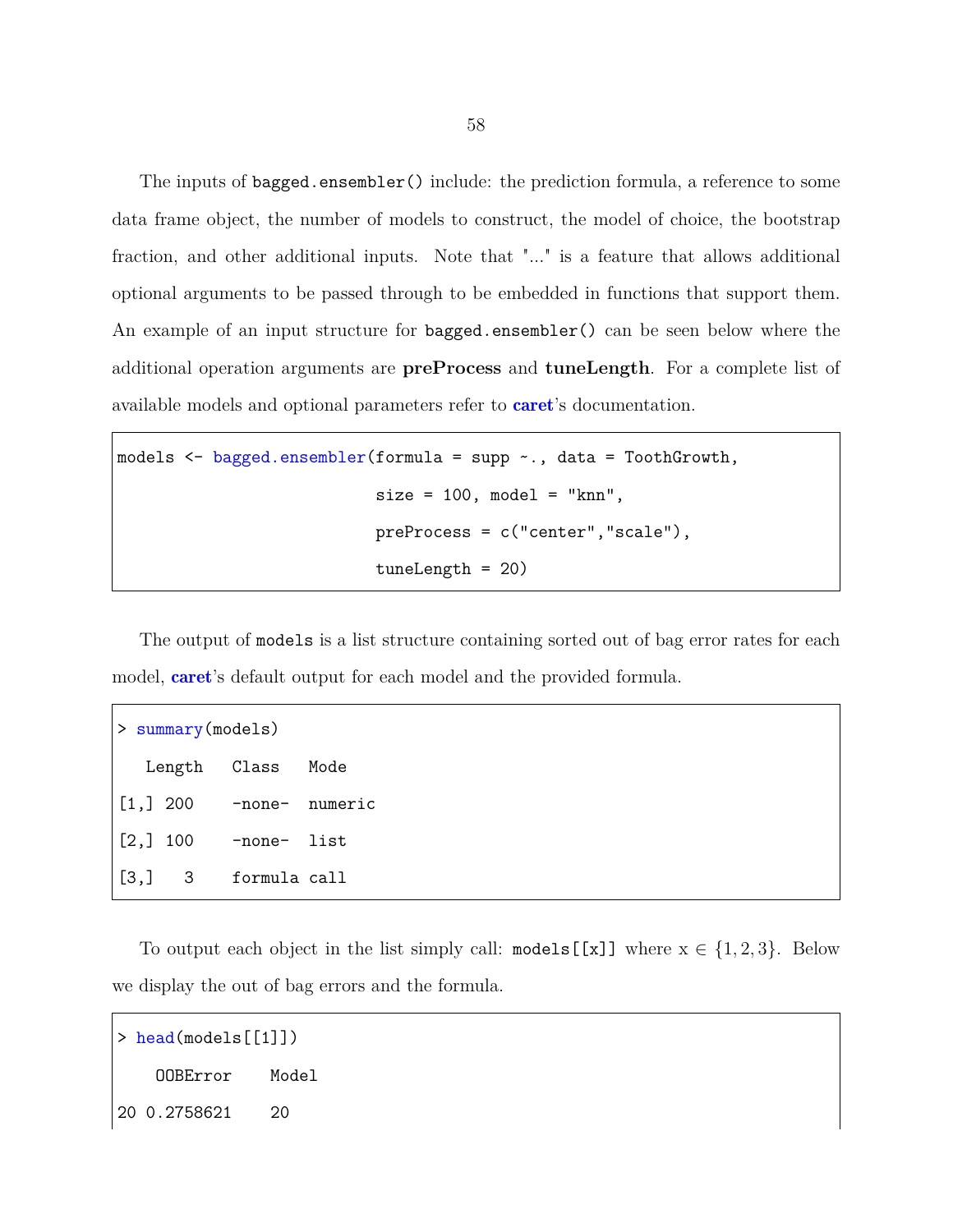| 50 0.2758621                  | 50 |
|-------------------------------|----|
| 85 0.2903226                  | 85 |
| 38 0.3000000                  | 38 |
| 43 0.3142857                  | 43 |
| 23 0.3333333                  | 23 |
|                               |    |
| $>$ models[[3]]               |    |
| supp<br>$\tilde{\phantom{a}}$ |    |

models[[2]] will print out every model generated hence resulting in a long output. To view a single model, issue the command models [[2]][i] with  $i \in \{1, ..., size\}$ . However, the aforementioned command will only issue the summary of the *ith* learner. To view all relevant details of the *ith* model, one must *unlist* the object. Below we provide an example.

```
> models[[2]][1]
[[1]]
k-Nearest Neighbors
37 samples
2 predictor
2 classes: 'OJ', 'VC'
Pre-processing: centered (2), scaled (2)
Resampling: Bootstrapped (25 reps)
Summary of sample sizes: 37, 37, 37, 37, 37, 37, ...
Resampling results across tuning parameters:
```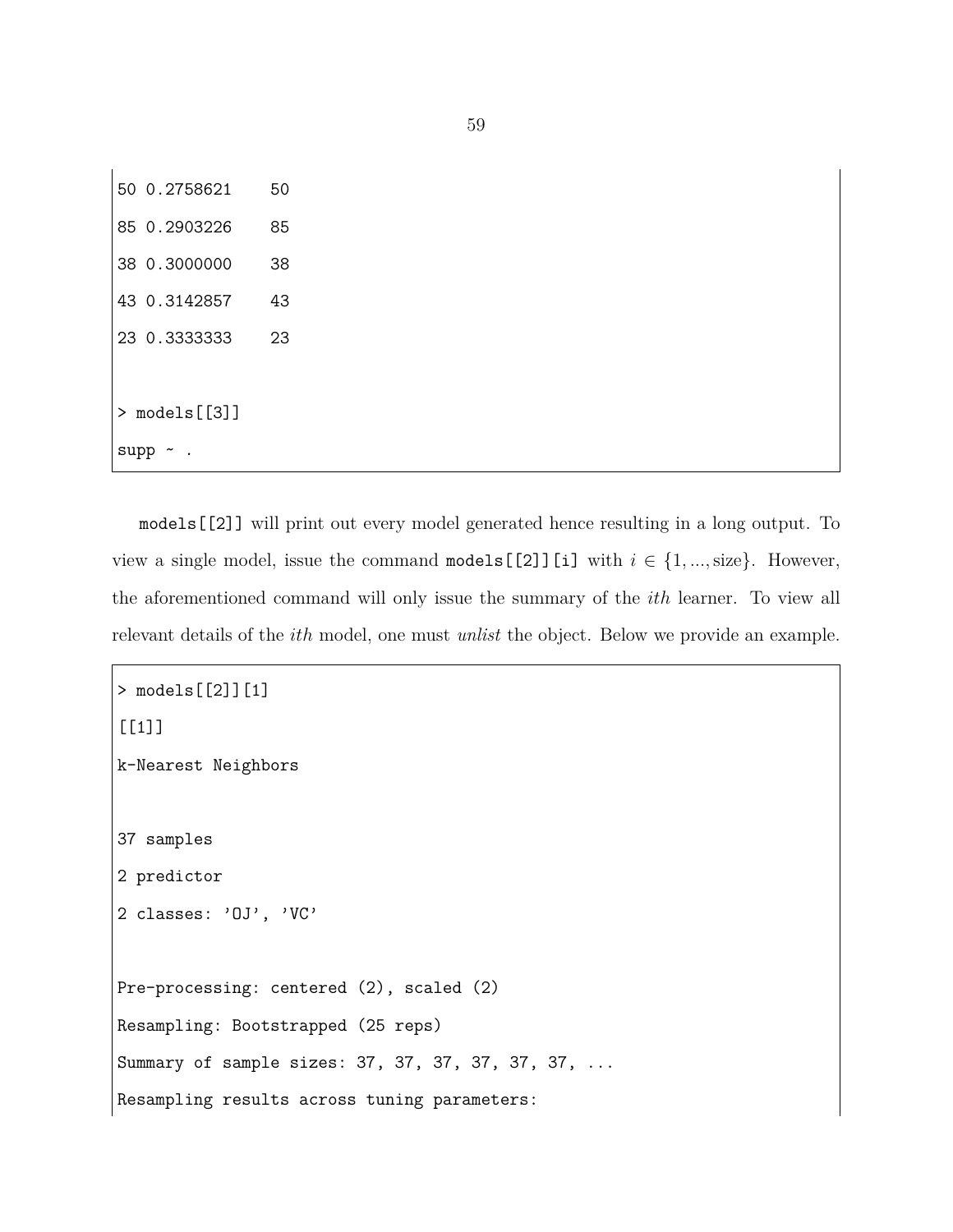```
k Accuracy Kappa
```
- 5 0.5169010 0.076477981
- 7 0.5219981 0.090561341
- 9 0.5169446 0.079573591
- 11 0.5081771 0.074939383
- 13 0.5079328 0.077090662
- 15 0.4961933 0.066593492
- 17 0.4978584 0.069072450

Accuracy was used to select the optimal model using the largest value. The final value used for the model was  $k = 7$ .

```
> model.details <- unlist(models[[2]][1], recursive = F)
```
> summary(model.details)

|           | Length | Class           | Mode        |
|-----------|--------|-----------------|-------------|
| method    | 1      | -none-          | character   |
| modelInfo | 13     | $-none-$        | list        |
| modelType | 1      | -none-          | character   |
| results   | 5      | data.frame list |             |
| pred      | 0      | -none-          | <b>NULL</b> |
| bestTune  | 1      | data.frame list |             |
| call      | 6      | -none-          | call        |
| dots      | 0      | -none-          | list        |
| metric    | 1      | -none-          | character   |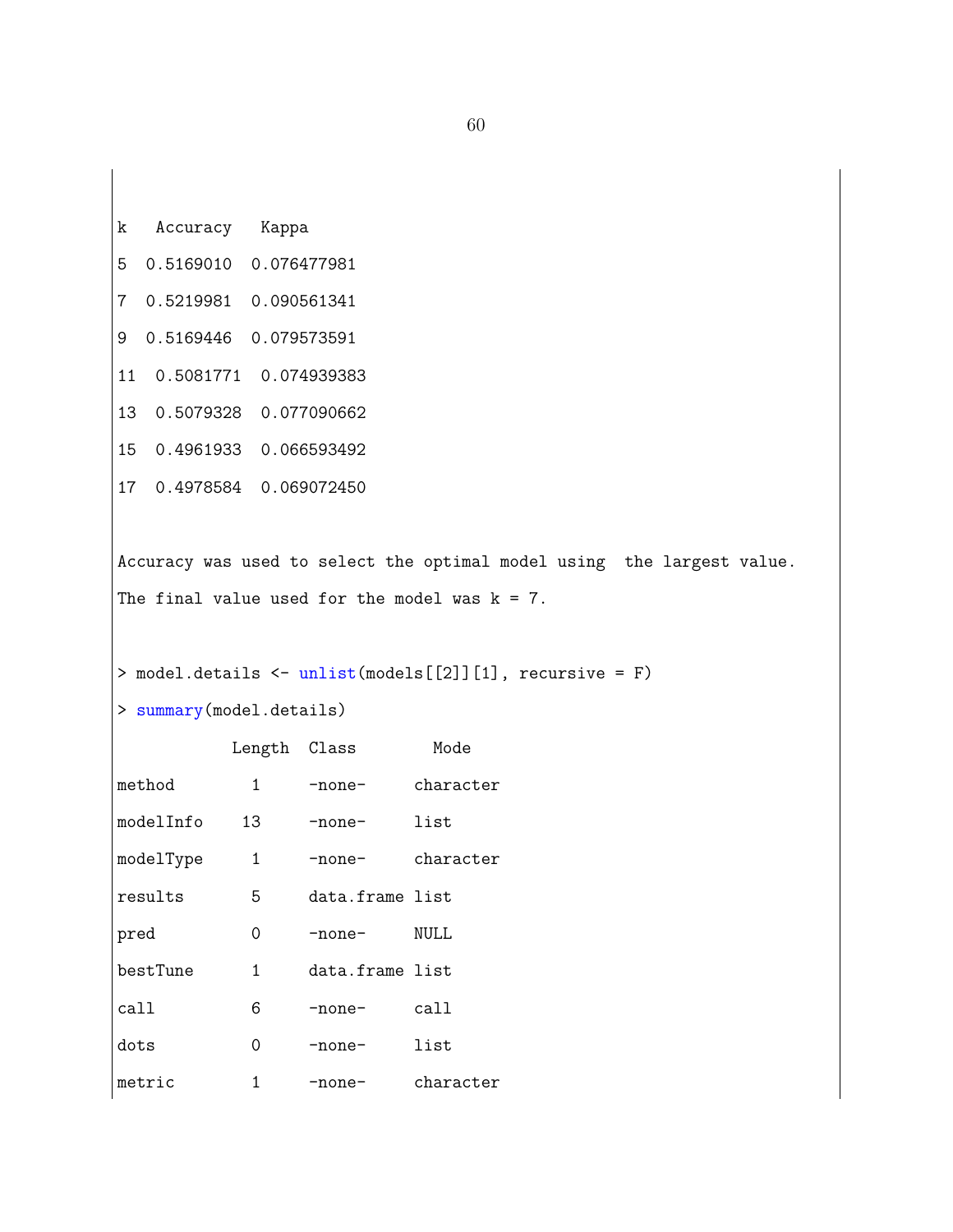| control      | 27                | -none-          | list        |
|--------------|-------------------|-----------------|-------------|
| finalModel   | 8                 | knn3            | list        |
| preProcess   | 21                | preProcess list |             |
| trainingData | 3                 | data.frame list |             |
| resample     | 3                 | data.frame list |             |
| resampledCM  | 6                 | data.frame list |             |
| perfNames    | $\mathcal{D}_{1}$ | $-none-$        | character   |
| maximize     | 1                 | -none-          | logical     |
| yLimits      | 0                 | -none-          | <b>NULL</b> |
| times        | 3                 | -none-          | list        |
| levels       | 2                 | $-none-$        | character   |
| terms        | 3                 | terms           | call        |
| coefnames    | 2                 | $-none-$        | character   |
| xlevels      | 0                 | -none-          | list        |

We notice that once we unlist our object, we can retrieve the usual **[caret](https://CRAN.R-project.org/package=caret)** output of each model. Hence no information is lost by bagged.ensembler().

Additionally, although not shown here, built into **[caret](https://CRAN.R-project.org/package=caret)** is the ability to construct learners in parallel. If a user wishes to implement multi-processing all that is required to register a parallel backend. One simple way to implement a backend is with the library [doParallel](https://CRAN.R-project.org/package=doParallel) (Microsoft Corporation and Steve Weston, 2017).

```
library(doParallel)
cl <- makeCluster(5)
registerDoParallel(cl)
```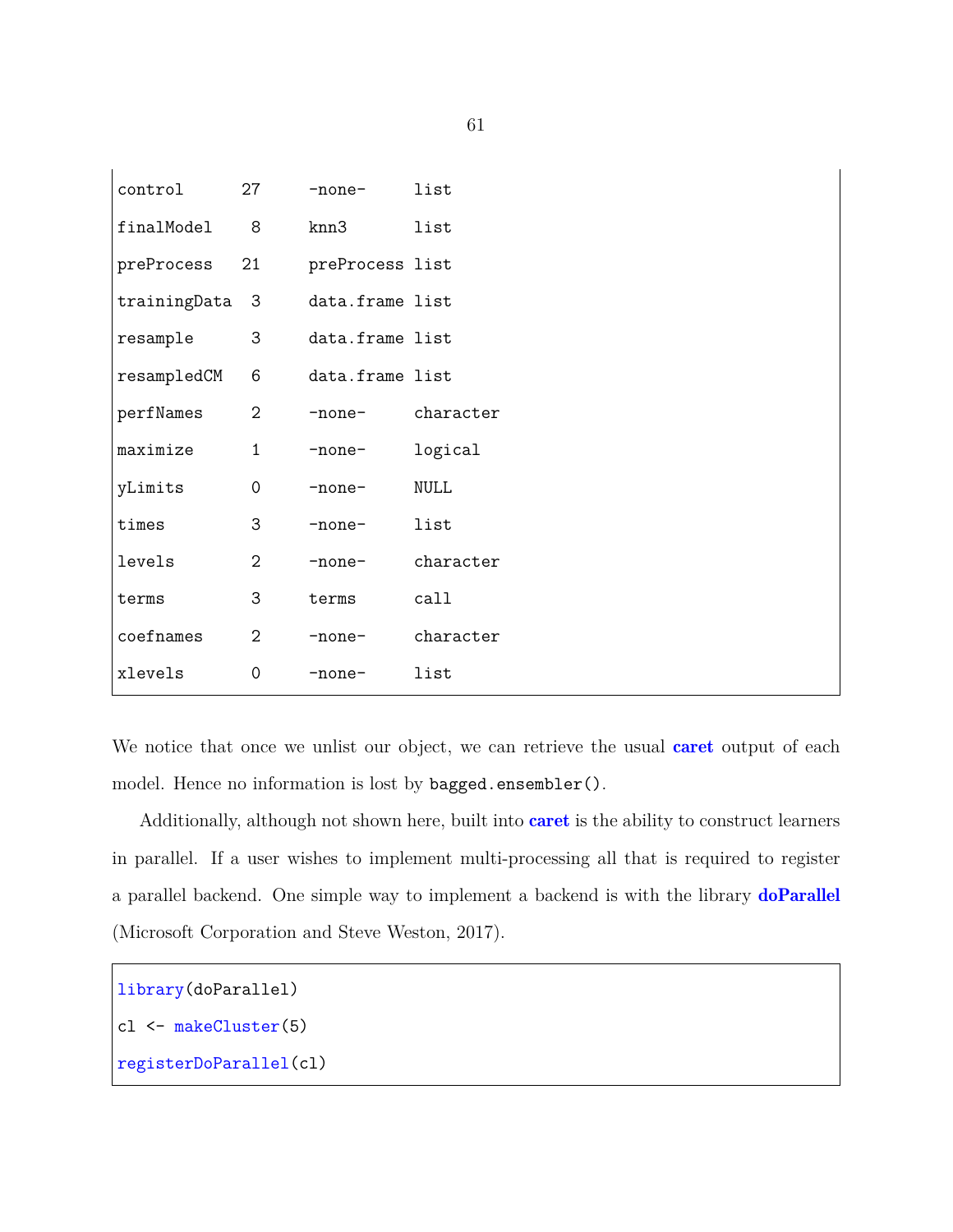Once the parallel backend is registered, all subsequent models are run in parallel (if supported by the chosen model).

#### **4.3.2 Model Evaluation**

Having obtained the output of bagged.ensembler(), we can make use of the next main function that is,  $predict.ensemble()$ . The format is as follows:

```
predict.ensemble <- function(object = NULL, data = NULL,
                 p = NULL, alpha = NULL)
```
Arguments of predict.ensemble() include: a bagged.ensembler() object, a reference to a data frame, *p* and  $\alpha$  values. Here *p* and  $\alpha$  can a single number, a vector or a combination of both. However, it should be observed that as the length of *p* and alpha increase so will the computational time. Namely if  $p$  and  $\alpha$  are vectors of length  $n$  and  $m$ , respectively, we obtain a grid with *n* ∗ *m* unique combinations. Below we provide an example where *p* is a vector containing integers one through five, and  $\alpha$  is a sequence from zero to one in increments of .25.

```
prediction <- predict.ensemble(object = models, data = ToothGrowth,
                   p = 1:5, alpha = seq(0,1, .25)
```
The output consists of two list. The first is a list of each model (sorted by OOB) and their corresponding vote for each observation, the other is a list with accuracy values with a corresponding *p* and alpha.

> head(prediction[[1]],5) 1 2 3 4 5 6 7 8 9 10 11 12 13 14 15 16 17 18 19 20 21 22 23 24 model4 2 1 2 2 2 1 1 1 2 2 2 2 2 2 1 2 2 2 2 2 1 2 1 1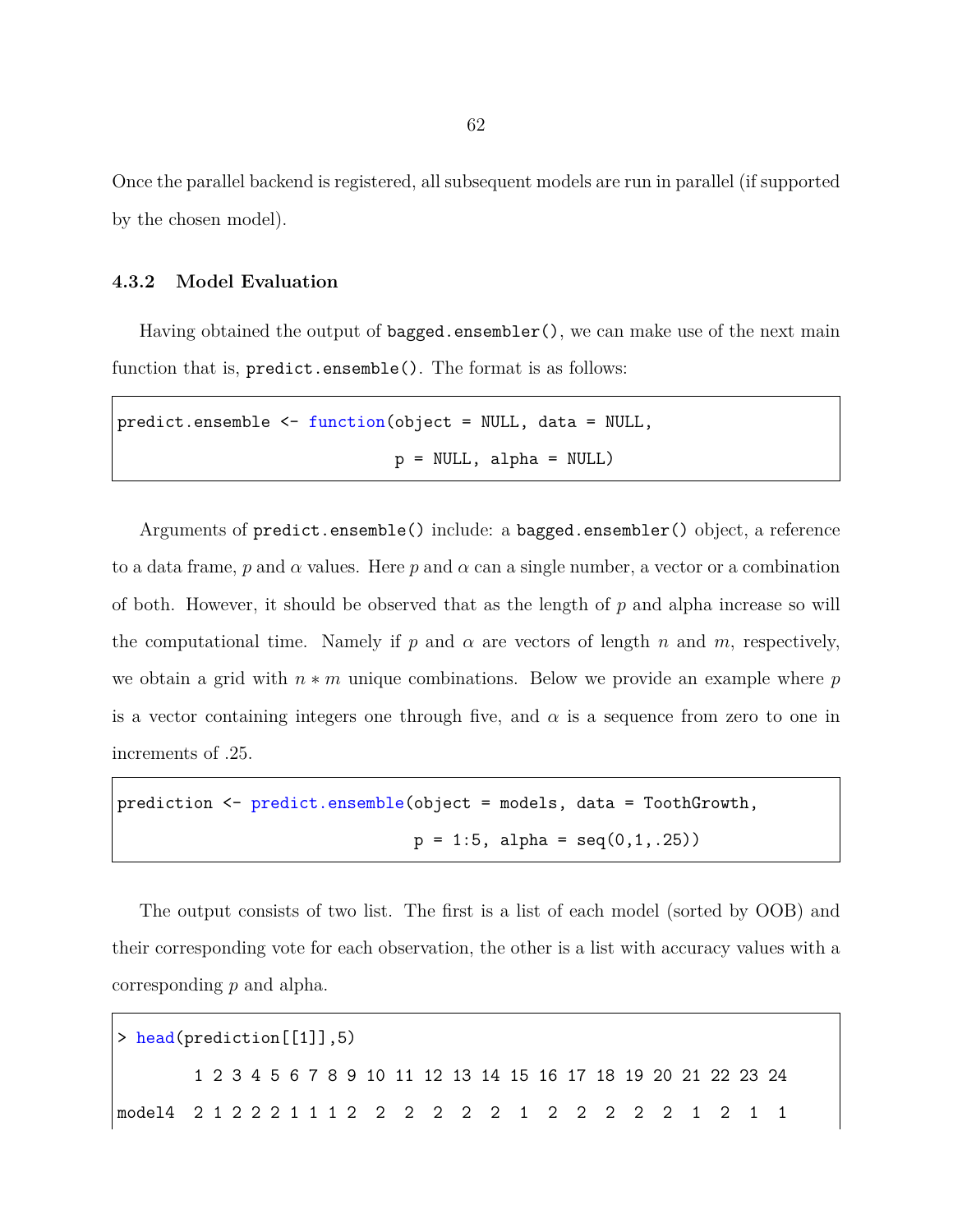| $\overline{2}$<br>$\overline{2}$<br>$\overline{2}$<br>$\overline{2}$<br>$\overline{2}$<br>$\overline{2}$<br>$\overline{2}$<br>$\overline{2}$<br>$\overline{2}$<br>model16 2 2 2 2 2 2 2 2 2<br>$\overline{2}$<br>$\mathbf{1}$<br>$\mathbf{1}$<br>$\mathbf{1}$<br>$\mathbf{1}$<br>1<br>mode142 1 1 1 1 1 1 1 1 1<br>$\mathbf{1}$<br>$\mathbf{1}$<br>$\mathbf{1}$<br>$\mathbf{1}$<br>$\mathbf{1}$<br>$\mathbf{1}$<br>$\mathbf{1}$<br>$\mathbf{1}$<br>$\mathbf{1}$<br>$\mathbf{1}$<br>$\mathbf{1}$<br>$\mathbf{1}$<br>$\mathbf{1}$<br>$\mathbf{1}$<br>$\mathbf{1}$<br>$\overline{2}$<br>2<br>$\overline{2}$<br>2<br>2<br>2<br>$\overline{2}$<br>mode170 2 1 2 2 2 1 1 1 2<br>$\overline{2}$<br>2<br>$\mathbf{1}$<br>$\overline{2}$<br>$\mathbf{1}$<br>2<br>$\mathbf{1}$<br>$\mathbf{1}$<br>$\mathbf{1}$<br>$\mathbf{1}$<br>$\mathbf{1}$<br>$\mathbf{1}$<br>$\mathbf{1}$<br>$\mathbf{1}$<br>$\mathbf{1}$<br>$\mathbf{1}$<br>$\mathbf{1}$<br>$\mathbf{1}$<br>$\mathbf{1}$<br>mode194 1 1 1 1<br>$\mathbf{1}$<br>$1\quad1$<br>$\mathbf{1}$<br>$\mathbf{1}$<br>$\mathbf{1}$<br>$\mathbf{1}$<br>$\mathbf{1}$<br>$\mathbf{1}$<br>25 26 27 28 29 30 31 32 33 34 35 36 37 38 39 40 41 42 43 44 45<br>$\overline{2}$<br>$\overline{2}$<br>mode14<br>2<br>$\mathbf{1}$<br>$\mathbf{1}$<br>$\overline{2}$<br>$\mathbf{1}$<br>$\mathbf{1}$<br>$\mathbf{1}$<br>$\mathbf{1}$<br>$\mathbf{1}$<br>$\mathbf{1}$<br>$\overline{2}$<br>$\mathbf{1}$<br>$\mathbf{1}$<br>$\mathbf{1}$<br>$\mathbf{1}$<br>$\mathbf{1}$<br>$\mathbf{1}$<br>$\mathbf{1}$<br>1<br>model16<br>$\overline{2}$<br>$\overline{2}$<br>$\overline{2}$<br>$\overline{2}$<br>$\overline{2}$<br>$\overline{2}$<br>$\overline{2}$<br>$\overline{2}$<br>$\overline{2}$<br>$\overline{2}$<br>$\overline{2}$<br>$\mathbf{1}$<br>$\mathbf{1}$<br>$\mathbf{1}$<br>$\mathbf{1}$<br>2<br>$\mathbf{1}$<br>$\mathbf{1}$<br>$\mathbf{1}$<br>$\mathbf{1}$<br>$\mathbf{1}$<br>mode142<br>$\mathbf{1}$<br>$\mathbf{1}$<br>$\mathbf{1}$<br>$\mathbf{1}$<br>$\mathbf{1}$<br>$\mathbf{1}$<br>$\mathbf{1}$<br>$\mathbf{1}$<br>$\mathbf{1}$<br>$\mathbf{1}$<br>$\mathbf{1}$<br>$\mathbf{1}$<br>$\mathbf{1}$<br>$\mathbf{1}$<br>$\mathbf{1}$<br>$\mathbf{1}$<br>$\mathbf{1}$<br>$\mathbf{1}$<br>$\mathbf{1}$<br>$\mathbf{1}$<br>$\mathbf{1}$<br>$\overline{2}$<br>$\overline{2}$<br>2<br>$\mathbf{1}$<br>$\mathbf{1}$<br>2<br>$\mathbf{1}$<br>model70<br>$\mathbf{1}$<br>$\mathbf{1}$<br>$\mathbf{1}$<br>$\mathbf{1}$<br>$\mathbf{1}$<br>$\mathbf{1}$<br>$\mathbf{1}$<br>$\mathbf{1}$<br>$\mathbf{1}$<br>$\mathfrak{D}$<br>$\mathbf{1}$<br>$\mathbf{1}$<br>$\mathbf{1}$<br>$\mathbf{1}$<br>$\mathbf{1}$<br>mode194<br>$\mathbf{1}$<br>$\mathbf{1}$<br>$\mathbf{1}$<br>$\mathbf{1}$<br>$\mathbf{1}$<br>$\mathbf{1}$<br>$\mathbf{1}$<br>$\mathbf{1}$<br>$\mathbf{1}$<br>$\mathbf{1}$<br>$\mathbf{1}$<br>$\mathbf{1}$<br>$\mathbf{1}$<br>$\mathbf{1}$<br>$\mathbf{1}$<br>$\mathbf{1}$<br>$\mathbf{1}$<br>$\mathbf{1}$<br>$\mathbf{1}$<br>$\mathbf{1}$<br>46 47 48 49 50 51 52 53 54 55 56 57 58 59 60<br>$\overline{2}$<br>mode14<br>$\mathcal{D}$<br>2<br>$\mathbf{1}$<br>$\mathbf{1}$<br>$\mathbf{1}$<br>$\mathbf{1}$<br>$\mathbf{1}$<br>$\mathbf{1}$<br>$\mathbf{1}$<br>$\mathbf{1}$<br>$\mathbf{1}$<br>1<br>$\mathbf{1}$<br>1<br>model16<br>$\overline{2}$<br>$\mathbf{1}$<br>$\mathbf{1}$<br>$\mathbf{1}$<br>$\mathbf{1}$<br>$\mathbf{1}$<br>$\mathbf{1}$<br>$\mathbf{1}$<br>$\mathbf{1}$<br>$\mathbf{1}$<br>$\mathbf{1}$<br>$\mathbf{1}$<br>$\mathbf{1}$<br>$\mathbf{1}$<br>1<br>mode142<br>$\mathbf{1}$<br>$\mathbf{1}$<br>$\mathbf{1}$<br>$\mathbf{1}$<br>$\mathbf{1}$<br>$\mathbf{1}$<br>$\mathbf{1}$<br>$\mathbf{1}$<br>$\mathbf{1}$<br>$\mathbf{1}$<br>$\mathbf{1}$<br>$\mathbf{1}$<br>$\mathbf{1}$<br>$\mathbf{1}$<br>$\mathbf{1}$<br>mode170<br>$\overline{2}$<br>$\overline{2}$<br>2<br>$\mathbf{1}$<br>2<br>$\mathbf{1}$<br>$\mathbf{1}$<br>$\mathbf{1}$<br>$\mathbf{1}$<br>2<br>$\mathbf 1$<br>$\mathbf{1}$<br>$\mathbf{1}$<br>$\mathbf{1}$<br>$\mathbf{1}$<br>mode194<br>1<br>1<br>1<br>1<br>1<br>1<br>1<br>1<br>1<br>1<br>$\mathbf{1}$<br>1<br>1<br>1<br>1 |  |  |  |  |  |  |  |  |  |  |  |  |  |
|--------------------------------------------------------------------------------------------------------------------------------------------------------------------------------------------------------------------------------------------------------------------------------------------------------------------------------------------------------------------------------------------------------------------------------------------------------------------------------------------------------------------------------------------------------------------------------------------------------------------------------------------------------------------------------------------------------------------------------------------------------------------------------------------------------------------------------------------------------------------------------------------------------------------------------------------------------------------------------------------------------------------------------------------------------------------------------------------------------------------------------------------------------------------------------------------------------------------------------------------------------------------------------------------------------------------------------------------------------------------------------------------------------------------------------------------------------------------------------------------------------------------------------------------------------------------------------------------------------------------------------------------------------------------------------------------------------------------------------------------------------------------------------------------------------------------------------------------------------------------------------------------------------------------------------------------------------------------------------------------------------------------------------------------------------------------------------------------------------------------------------------------------------------------------------------------------------------------------------------------------------------------------------------------------------------------------------------------------------------------------------------------------------------------------------------------------------------------------------------------------------------------------------------------------------------------------------------------------------------------------------------------------------------------------------------------------------------------------------------------------------------------------------------------------------------------------------------------------------------------------------------------------------------------------------------------------------------------------------------------------------------------------------------------------------------------------------------------------------------------------------------------------------------------------------------------------------------------------------------------------------------------------------------------------------------------------------------------------------------------------------------------------------------------------------------------------------------------------------------------------------------------------------------------------------------------------------------------------------------------------------------------------------------------------------------------------------------------------------------------------------------------------------------------------------------------------------------------------------------------------------------------------------------------------------------------------------------------------------------------------------------------------------------------------------------------------------------------------|--|--|--|--|--|--|--|--|--|--|--|--|--|
|                                                                                                                                                                                                                                                                                                                                                                                                                                                                                                                                                                                                                                                                                                                                                                                                                                                                                                                                                                                                                                                                                                                                                                                                                                                                                                                                                                                                                                                                                                                                                                                                                                                                                                                                                                                                                                                                                                                                                                                                                                                                                                                                                                                                                                                                                                                                                                                                                                                                                                                                                                                                                                                                                                                                                                                                                                                                                                                                                                                                                                                                                                                                                                                                                                                                                                                                                                                                                                                                                                                                                                                                                                                                                                                                                                                                                                                                                                                                                                                                                                                                                                  |  |  |  |  |  |  |  |  |  |  |  |  |  |
|                                                                                                                                                                                                                                                                                                                                                                                                                                                                                                                                                                                                                                                                                                                                                                                                                                                                                                                                                                                                                                                                                                                                                                                                                                                                                                                                                                                                                                                                                                                                                                                                                                                                                                                                                                                                                                                                                                                                                                                                                                                                                                                                                                                                                                                                                                                                                                                                                                                                                                                                                                                                                                                                                                                                                                                                                                                                                                                                                                                                                                                                                                                                                                                                                                                                                                                                                                                                                                                                                                                                                                                                                                                                                                                                                                                                                                                                                                                                                                                                                                                                                                  |  |  |  |  |  |  |  |  |  |  |  |  |  |
|                                                                                                                                                                                                                                                                                                                                                                                                                                                                                                                                                                                                                                                                                                                                                                                                                                                                                                                                                                                                                                                                                                                                                                                                                                                                                                                                                                                                                                                                                                                                                                                                                                                                                                                                                                                                                                                                                                                                                                                                                                                                                                                                                                                                                                                                                                                                                                                                                                                                                                                                                                                                                                                                                                                                                                                                                                                                                                                                                                                                                                                                                                                                                                                                                                                                                                                                                                                                                                                                                                                                                                                                                                                                                                                                                                                                                                                                                                                                                                                                                                                                                                  |  |  |  |  |  |  |  |  |  |  |  |  |  |
|                                                                                                                                                                                                                                                                                                                                                                                                                                                                                                                                                                                                                                                                                                                                                                                                                                                                                                                                                                                                                                                                                                                                                                                                                                                                                                                                                                                                                                                                                                                                                                                                                                                                                                                                                                                                                                                                                                                                                                                                                                                                                                                                                                                                                                                                                                                                                                                                                                                                                                                                                                                                                                                                                                                                                                                                                                                                                                                                                                                                                                                                                                                                                                                                                                                                                                                                                                                                                                                                                                                                                                                                                                                                                                                                                                                                                                                                                                                                                                                                                                                                                                  |  |  |  |  |  |  |  |  |  |  |  |  |  |
|                                                                                                                                                                                                                                                                                                                                                                                                                                                                                                                                                                                                                                                                                                                                                                                                                                                                                                                                                                                                                                                                                                                                                                                                                                                                                                                                                                                                                                                                                                                                                                                                                                                                                                                                                                                                                                                                                                                                                                                                                                                                                                                                                                                                                                                                                                                                                                                                                                                                                                                                                                                                                                                                                                                                                                                                                                                                                                                                                                                                                                                                                                                                                                                                                                                                                                                                                                                                                                                                                                                                                                                                                                                                                                                                                                                                                                                                                                                                                                                                                                                                                                  |  |  |  |  |  |  |  |  |  |  |  |  |  |
|                                                                                                                                                                                                                                                                                                                                                                                                                                                                                                                                                                                                                                                                                                                                                                                                                                                                                                                                                                                                                                                                                                                                                                                                                                                                                                                                                                                                                                                                                                                                                                                                                                                                                                                                                                                                                                                                                                                                                                                                                                                                                                                                                                                                                                                                                                                                                                                                                                                                                                                                                                                                                                                                                                                                                                                                                                                                                                                                                                                                                                                                                                                                                                                                                                                                                                                                                                                                                                                                                                                                                                                                                                                                                                                                                                                                                                                                                                                                                                                                                                                                                                  |  |  |  |  |  |  |  |  |  |  |  |  |  |
|                                                                                                                                                                                                                                                                                                                                                                                                                                                                                                                                                                                                                                                                                                                                                                                                                                                                                                                                                                                                                                                                                                                                                                                                                                                                                                                                                                                                                                                                                                                                                                                                                                                                                                                                                                                                                                                                                                                                                                                                                                                                                                                                                                                                                                                                                                                                                                                                                                                                                                                                                                                                                                                                                                                                                                                                                                                                                                                                                                                                                                                                                                                                                                                                                                                                                                                                                                                                                                                                                                                                                                                                                                                                                                                                                                                                                                                                                                                                                                                                                                                                                                  |  |  |  |  |  |  |  |  |  |  |  |  |  |
|                                                                                                                                                                                                                                                                                                                                                                                                                                                                                                                                                                                                                                                                                                                                                                                                                                                                                                                                                                                                                                                                                                                                                                                                                                                                                                                                                                                                                                                                                                                                                                                                                                                                                                                                                                                                                                                                                                                                                                                                                                                                                                                                                                                                                                                                                                                                                                                                                                                                                                                                                                                                                                                                                                                                                                                                                                                                                                                                                                                                                                                                                                                                                                                                                                                                                                                                                                                                                                                                                                                                                                                                                                                                                                                                                                                                                                                                                                                                                                                                                                                                                                  |  |  |  |  |  |  |  |  |  |  |  |  |  |
|                                                                                                                                                                                                                                                                                                                                                                                                                                                                                                                                                                                                                                                                                                                                                                                                                                                                                                                                                                                                                                                                                                                                                                                                                                                                                                                                                                                                                                                                                                                                                                                                                                                                                                                                                                                                                                                                                                                                                                                                                                                                                                                                                                                                                                                                                                                                                                                                                                                                                                                                                                                                                                                                                                                                                                                                                                                                                                                                                                                                                                                                                                                                                                                                                                                                                                                                                                                                                                                                                                                                                                                                                                                                                                                                                                                                                                                                                                                                                                                                                                                                                                  |  |  |  |  |  |  |  |  |  |  |  |  |  |
|                                                                                                                                                                                                                                                                                                                                                                                                                                                                                                                                                                                                                                                                                                                                                                                                                                                                                                                                                                                                                                                                                                                                                                                                                                                                                                                                                                                                                                                                                                                                                                                                                                                                                                                                                                                                                                                                                                                                                                                                                                                                                                                                                                                                                                                                                                                                                                                                                                                                                                                                                                                                                                                                                                                                                                                                                                                                                                                                                                                                                                                                                                                                                                                                                                                                                                                                                                                                                                                                                                                                                                                                                                                                                                                                                                                                                                                                                                                                                                                                                                                                                                  |  |  |  |  |  |  |  |  |  |  |  |  |  |
|                                                                                                                                                                                                                                                                                                                                                                                                                                                                                                                                                                                                                                                                                                                                                                                                                                                                                                                                                                                                                                                                                                                                                                                                                                                                                                                                                                                                                                                                                                                                                                                                                                                                                                                                                                                                                                                                                                                                                                                                                                                                                                                                                                                                                                                                                                                                                                                                                                                                                                                                                                                                                                                                                                                                                                                                                                                                                                                                                                                                                                                                                                                                                                                                                                                                                                                                                                                                                                                                                                                                                                                                                                                                                                                                                                                                                                                                                                                                                                                                                                                                                                  |  |  |  |  |  |  |  |  |  |  |  |  |  |
|                                                                                                                                                                                                                                                                                                                                                                                                                                                                                                                                                                                                                                                                                                                                                                                                                                                                                                                                                                                                                                                                                                                                                                                                                                                                                                                                                                                                                                                                                                                                                                                                                                                                                                                                                                                                                                                                                                                                                                                                                                                                                                                                                                                                                                                                                                                                                                                                                                                                                                                                                                                                                                                                                                                                                                                                                                                                                                                                                                                                                                                                                                                                                                                                                                                                                                                                                                                                                                                                                                                                                                                                                                                                                                                                                                                                                                                                                                                                                                                                                                                                                                  |  |  |  |  |  |  |  |  |  |  |  |  |  |
|                                                                                                                                                                                                                                                                                                                                                                                                                                                                                                                                                                                                                                                                                                                                                                                                                                                                                                                                                                                                                                                                                                                                                                                                                                                                                                                                                                                                                                                                                                                                                                                                                                                                                                                                                                                                                                                                                                                                                                                                                                                                                                                                                                                                                                                                                                                                                                                                                                                                                                                                                                                                                                                                                                                                                                                                                                                                                                                                                                                                                                                                                                                                                                                                                                                                                                                                                                                                                                                                                                                                                                                                                                                                                                                                                                                                                                                                                                                                                                                                                                                                                                  |  |  |  |  |  |  |  |  |  |  |  |  |  |
|                                                                                                                                                                                                                                                                                                                                                                                                                                                                                                                                                                                                                                                                                                                                                                                                                                                                                                                                                                                                                                                                                                                                                                                                                                                                                                                                                                                                                                                                                                                                                                                                                                                                                                                                                                                                                                                                                                                                                                                                                                                                                                                                                                                                                                                                                                                                                                                                                                                                                                                                                                                                                                                                                                                                                                                                                                                                                                                                                                                                                                                                                                                                                                                                                                                                                                                                                                                                                                                                                                                                                                                                                                                                                                                                                                                                                                                                                                                                                                                                                                                                                                  |  |  |  |  |  |  |  |  |  |  |  |  |  |
|                                                                                                                                                                                                                                                                                                                                                                                                                                                                                                                                                                                                                                                                                                                                                                                                                                                                                                                                                                                                                                                                                                                                                                                                                                                                                                                                                                                                                                                                                                                                                                                                                                                                                                                                                                                                                                                                                                                                                                                                                                                                                                                                                                                                                                                                                                                                                                                                                                                                                                                                                                                                                                                                                                                                                                                                                                                                                                                                                                                                                                                                                                                                                                                                                                                                                                                                                                                                                                                                                                                                                                                                                                                                                                                                                                                                                                                                                                                                                                                                                                                                                                  |  |  |  |  |  |  |  |  |  |  |  |  |  |
|                                                                                                                                                                                                                                                                                                                                                                                                                                                                                                                                                                                                                                                                                                                                                                                                                                                                                                                                                                                                                                                                                                                                                                                                                                                                                                                                                                                                                                                                                                                                                                                                                                                                                                                                                                                                                                                                                                                                                                                                                                                                                                                                                                                                                                                                                                                                                                                                                                                                                                                                                                                                                                                                                                                                                                                                                                                                                                                                                                                                                                                                                                                                                                                                                                                                                                                                                                                                                                                                                                                                                                                                                                                                                                                                                                                                                                                                                                                                                                                                                                                                                                  |  |  |  |  |  |  |  |  |  |  |  |  |  |

| $>$ prediction $[2]$ ]                                               |  |                        |  |              |  |  |  |  |                                                              |  |  |  |  |
|----------------------------------------------------------------------|--|------------------------|--|--------------|--|--|--|--|--------------------------------------------------------------|--|--|--|--|
|                                                                      |  | $1 \quad \blacksquare$ |  | $2 \qquad 3$ |  |  |  |  | 4 5 6 7 8 9 10                                               |  |  |  |  |
| p                                                                    |  |                        |  |              |  |  |  |  | 1.0000 2.00 3.0000 4.0000 5.0000 1.0000 2.00 3.00 4.00 5.00  |  |  |  |  |
|                                                                      |  |                        |  |              |  |  |  |  |                                                              |  |  |  |  |
| accuracy 0.6833 0.65 0.6667 0.6667 0.6667 0.7167 0.70 0.70 0.70 0.70 |  |                        |  |              |  |  |  |  |                                                              |  |  |  |  |
|                                                                      |  |                        |  |              |  |  |  |  | 11 12 13 14 15 16 17 18 19 20 21 22 23 24                    |  |  |  |  |
| p                                                                    |  |                        |  |              |  |  |  |  | 1.0 2.0 3.0 4.0 5.0 1.00 2.00 3.00 4.00 5.00 1.0 2.0 3.0 4.0 |  |  |  |  |
|                                                                      |  |                        |  |              |  |  |  |  |                                                              |  |  |  |  |
|                                                                      |  |                        |  |              |  |  |  |  |                                                              |  |  |  |  |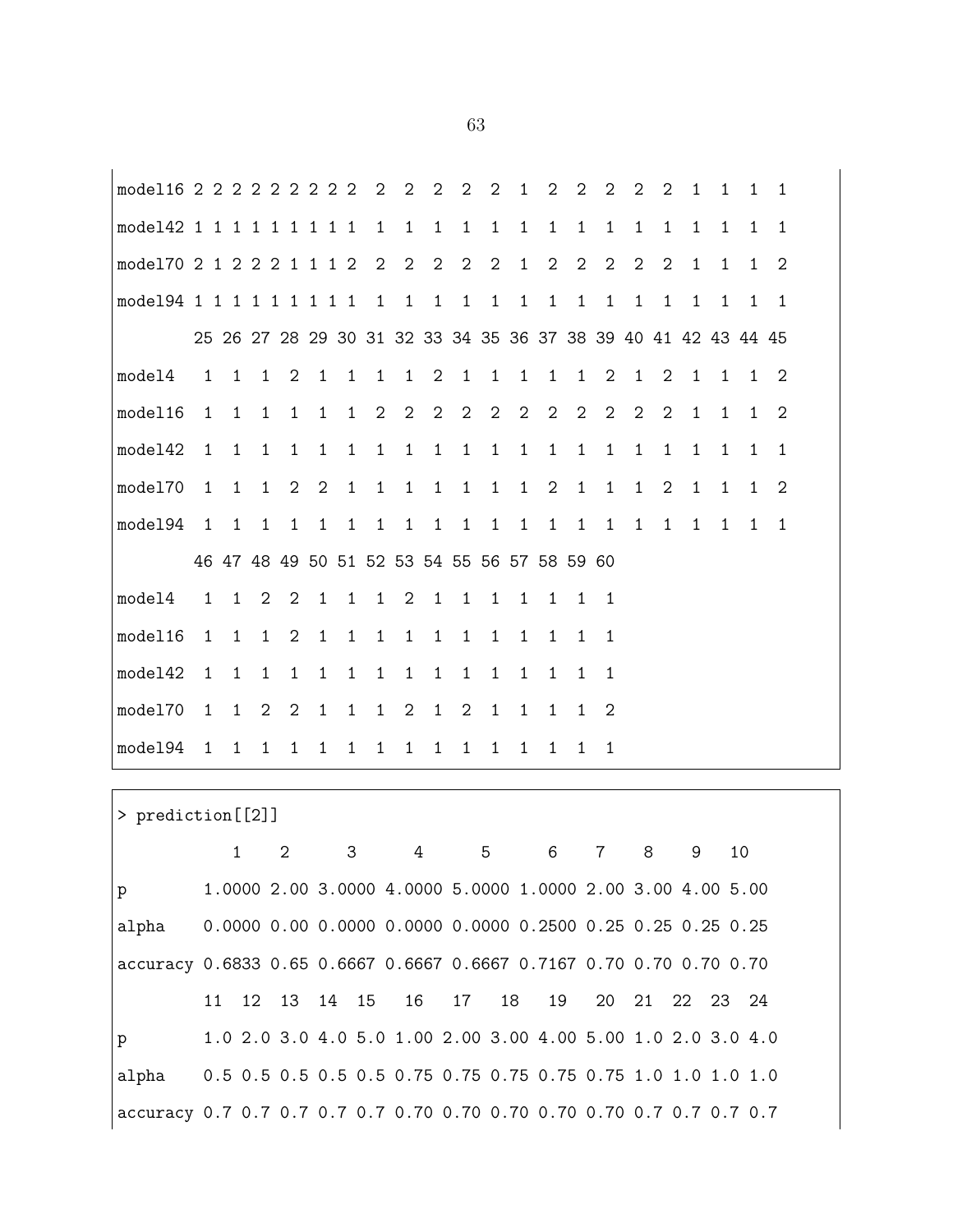|              | 25  |
|--------------|-----|
| p            | 5.0 |
| alpha        | 1.0 |
| accuracy 0.7 |     |

Recall that from the construction of our weighted scheme, when  $\alpha = 1$  we have that all weights are equivalent. That is, we no longer have a weighted average but a usual arithmetic mean. As we can see from this output we can determine numerous parameter values and their corresponding accuracy. With this information, users can determine which weighted method and the strength of weights that are appropriate for their data set. As we can see given  $p = 1$  and  $\alpha = .25$  we obtain the highest predicted value which is larger than the usual arithmetic average when  $\alpha = 1$ . With this, it is possible to create a finer grid in-which we can (hopefully) produce a larger increase in accuracy.

# **4.4 Package Limitations and Expansion**

There are many future usability extensions that can be made to enhance the **wbensem**bleR package. One idea, previously mentioned, would the inclusion of multi-class data sets. This would be of particular interest since a great deal of classification problems are nonbinary. Another idea, would allow this to generalize to allowing different models; as of now only one type of model can be considered. However, it may be of use to aggregate several different models.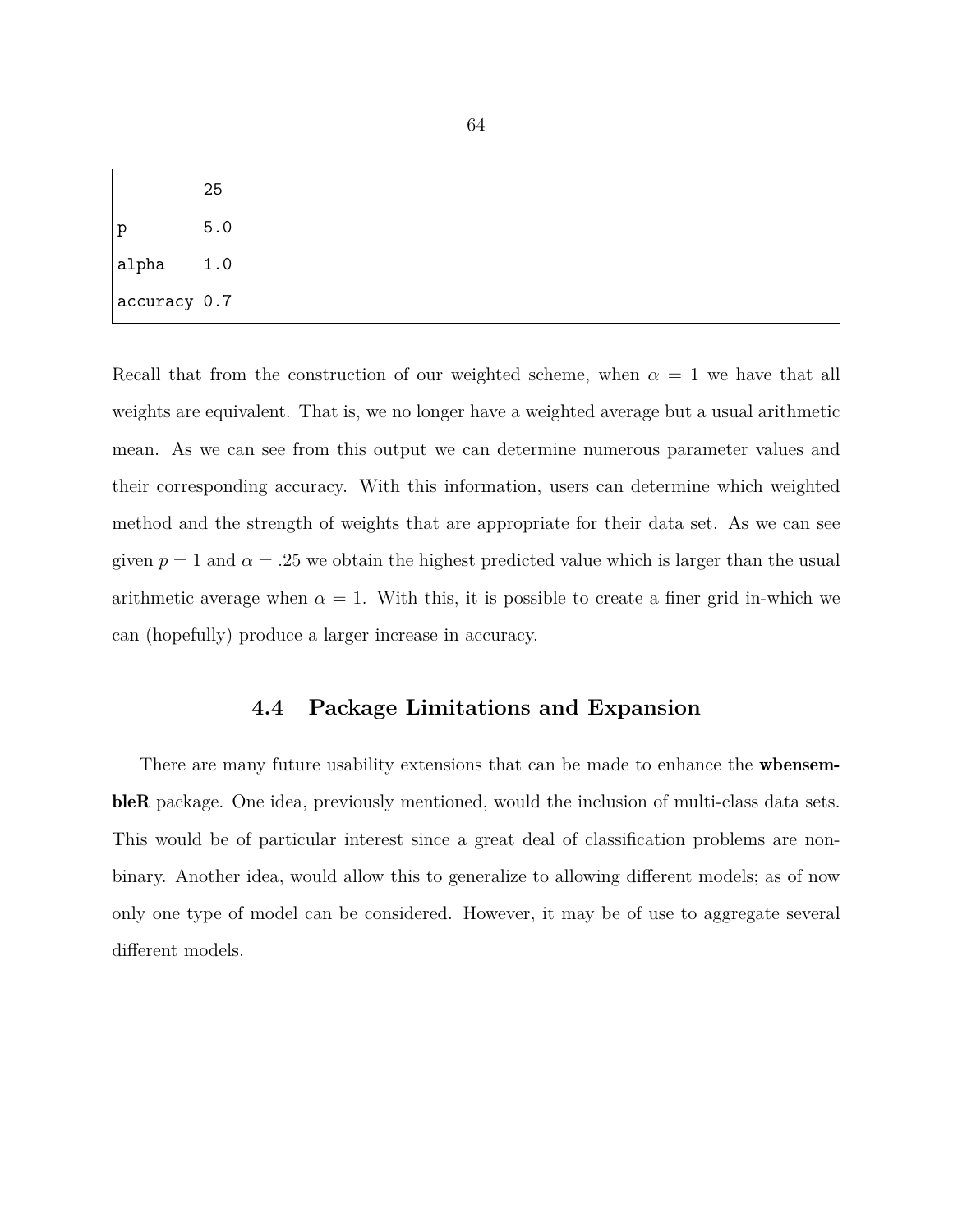### **CHAPTER 5. CONCLUSION**

Since the beginning, this body of work was aimed at solving a specific problem in the data science area. As supervised learning is a large part of machine learning and has garnered increased attention over the years, it makes intuitive sense to develop more ideas and applications to support this trend. To that end, for various models, tunable parameters are a way to add a layer of flexibility so that the predictive learner can adhere to the data set more precisely. However, not all models possess such parameters; namely, this is a component missing for bagged ensembles.

This dissertation contains the entire gamut with respect to this issue. That is, through theoretical derivations, numerical computations, and an implementation of a software package, we have designed a framework that can be used by numerous individuals for tuning bagged ensembles.

Incrementally, the author first applied a weighted scheme to trees of the random forest by way of Cesáro averages. In doing this, the results showed that we can be competitive the random forest in certain cases in terms of prediction accuracy and more stable predictions. Moreover, from a theoretical standpoint, we were able to show conditions in which our methodology can be expected to outperform the random forest. Through the theory, we were able to determine a stopping condition which results in a way to potentially obtain higher accuracy and more consistent results while not constructing so many decision trees.

The next step taken was to generalized this to arbitrary models and a generalized weighting scheme. The implications of this framework resulted in a way to simultaneously control bias and variance. Namely a regularization term was added that allowed for convergence to a pure bagged ensemble. However, determining the optimal parameters can be a difficult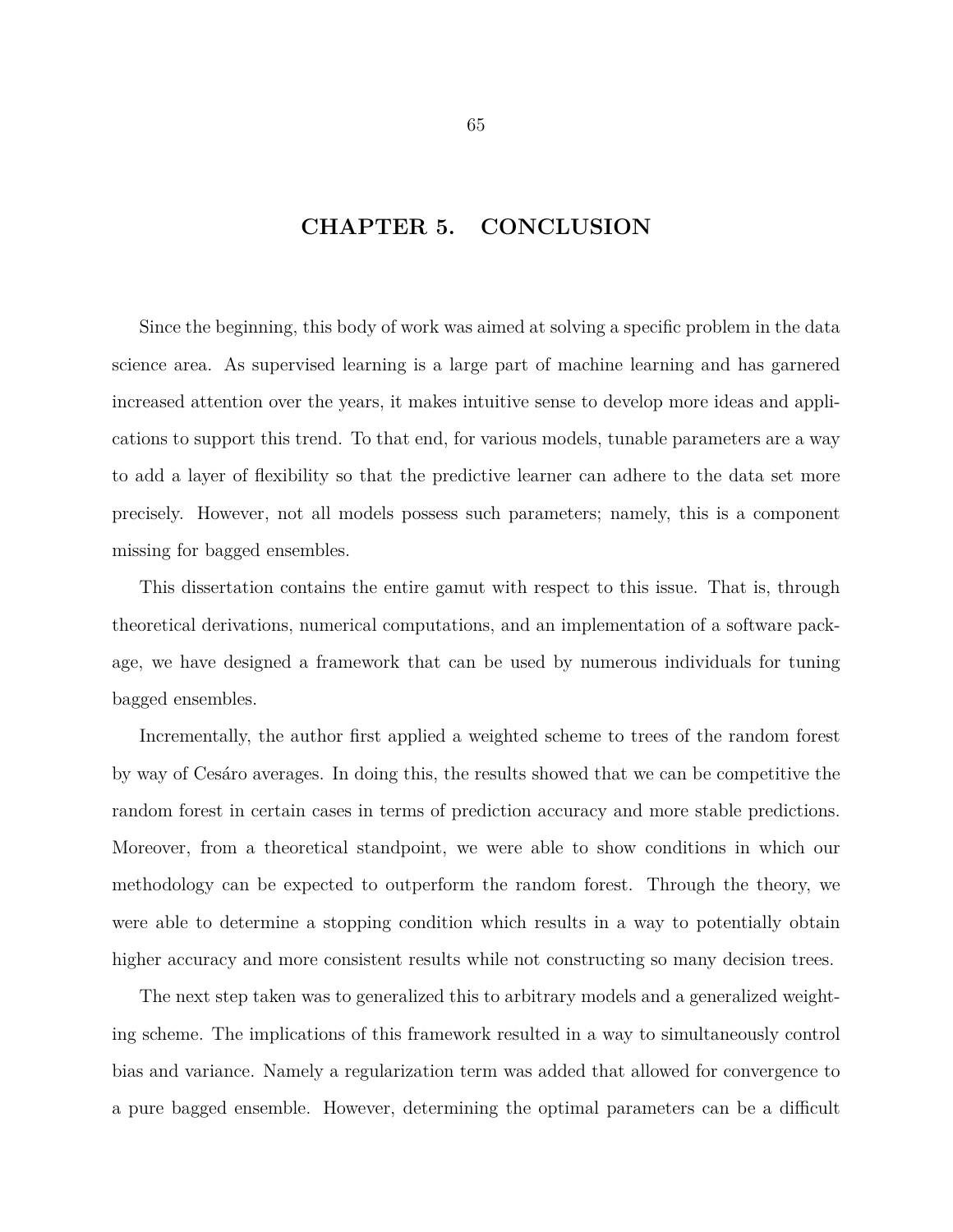task. In our study, we performed a grid-search of numerous values. While this is a way to find the best parameters, another method may be better. Moreover, using this methodology it is unlikely that we are able to reduce bias to the levels of a boosted tree or a deep neural network (DNN); however, our methodology has shorter training times as well as only two parameters to tune unlike boosted trees and DNN which can have upwards of 30+ parameters. This leads to a simplification of use as well as a way to control for bias and variance in a convenient manner. With this, results were obtained that show the weighted methodology can perform competitively well to pure bagging and the random forest.

From a practical standpoint, the R package constructed acts as a wrapper around Max Kuhn's **[caret](https://CRAN.R-project.org/package=caret)**. Among practitioners, **caret** is a widely used and popular machine learning library since it contains many predictive learners as well as different combinations of structural combinations. Our R package **wbensembleR** works with **[caret](https://CRAN.R-project.org/package=caret)** so that no information is lost as shown in chapter 4. User's can download the package from <github.com/hieu-phamt/wbensembleR>.

It is the hope of the author that this dissertation comprehensively covers the first known theoretical foundation for tunability of bagged ensembles. In the end, we anticipate this theory and R package to used amongst the data science community.

## **5.1 Future Extension**

Comparable to most open research problems, due to time limitations and other constraints, there are still many unsolved problems left to investigate. Within our weighted ensemble scheme, we only consider a particular weight; however, as a generalization to the theory and R package, one could consider having other sets of weighted averages to allow users more flexibility. To that end, we only consider a single model when bagging. However as stated in the introduction, one could consider a bagged stacked ensemble; although a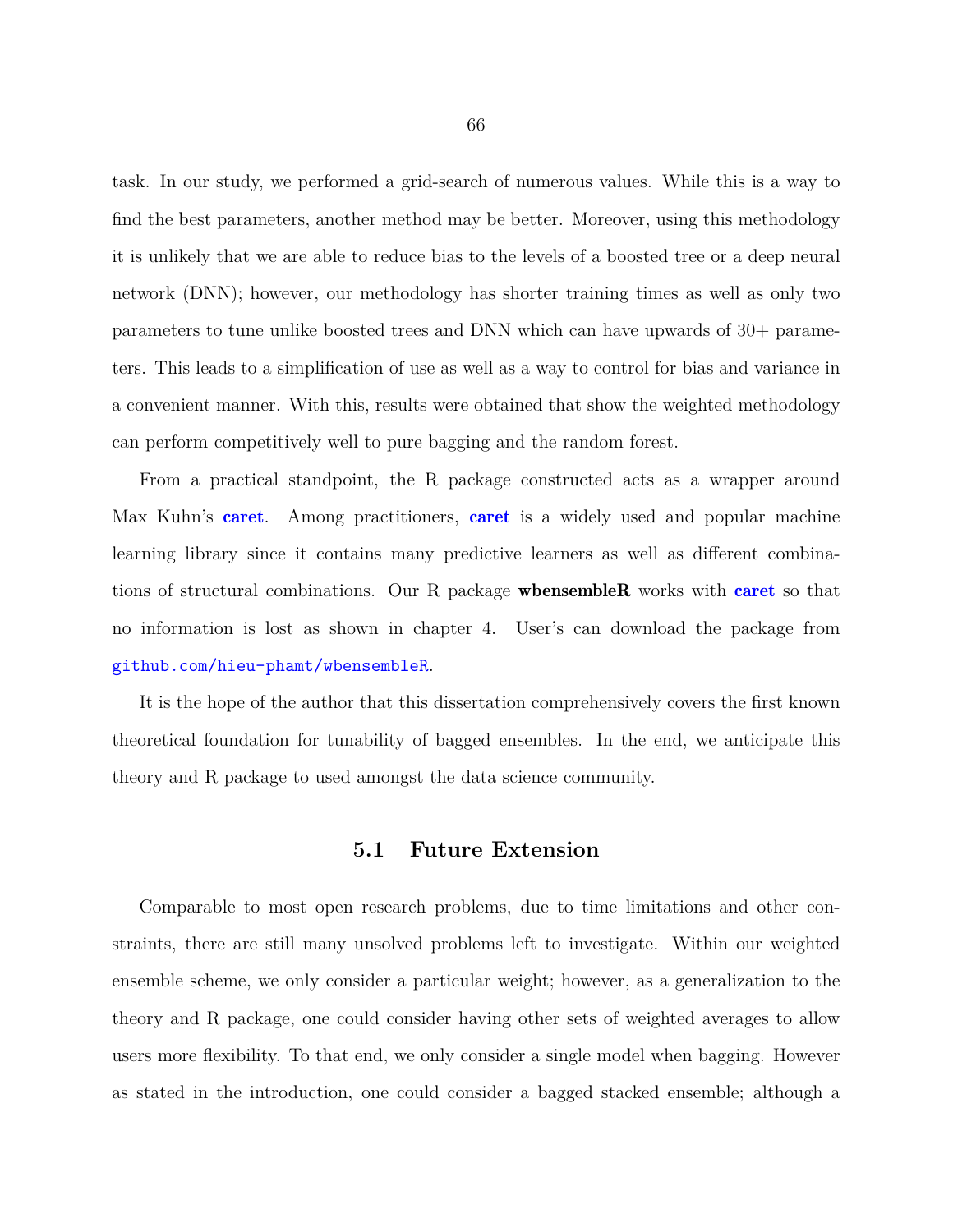black-box, one could apply our idea to help strengthen the prediction accuracy of such ensembles. Lastly, our entire context was limited to two-class classification problems. Whereas binary classification is indeed a large area, there are still numerous data sets with more than two classes. For a generalization of our theory, one could represent and generalize the theoretical foundation to allow for multi-class classification. Moreover, as an extension of Chapter 3, we intend to further explore performance and default parameter settings in the context of the bias and variance of the base classifier, with potentially both a theoretical and empirical analysis.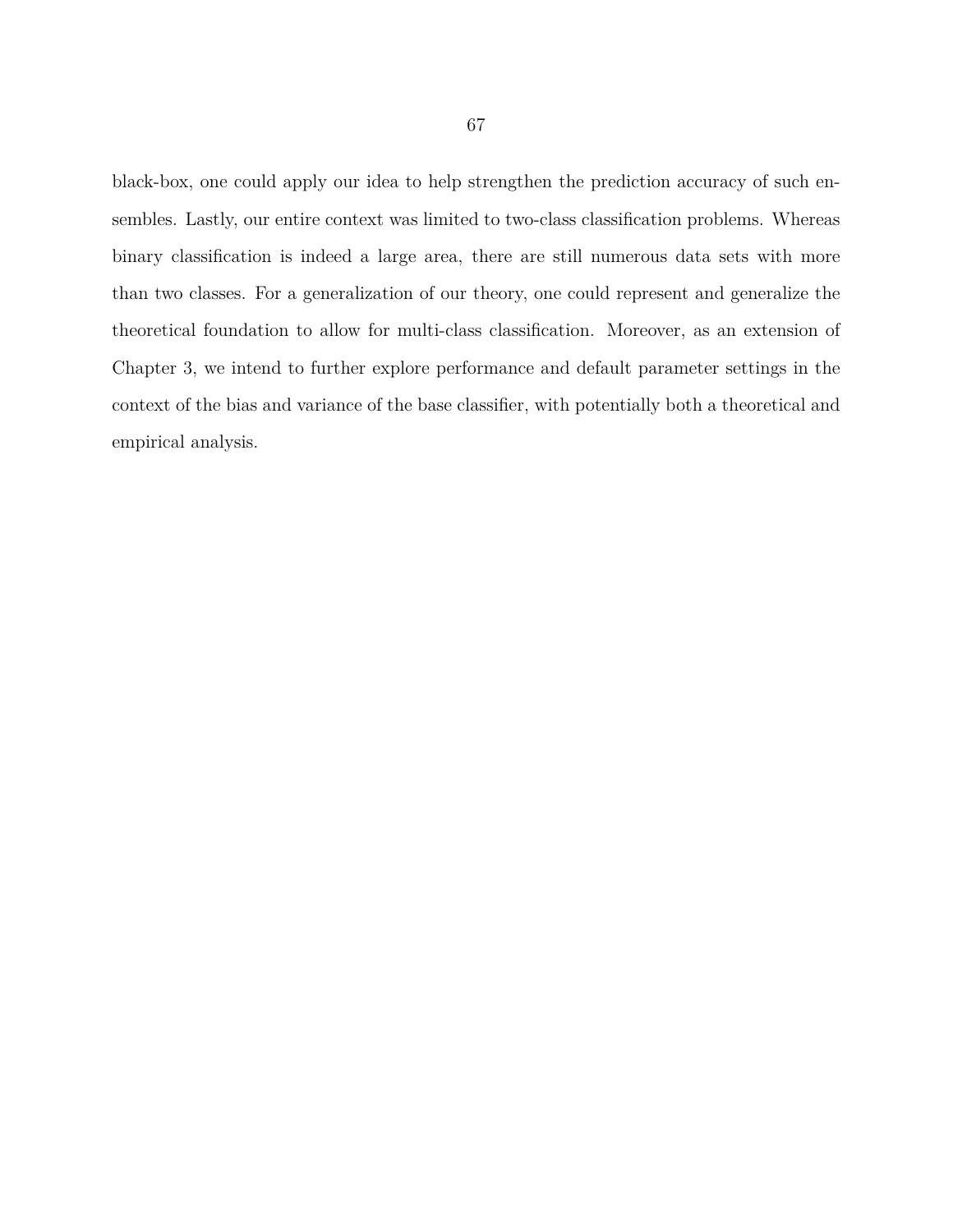### **BIBLIOGRAPHY**

- Adressi, A., Hassanpour, S. T., and Azizi, V. (2016). Solving group scheduling problem in no-wait flexible flowshop with random machine breakdown. *Decision Science Letters*, 5:157–168.
- Apostol, T. (1976). *Introduction to Analytic Number Theory*. Springer New York.
- Azizi, V., Jabbari, M., and Kheirkhah, A. S. (2016). M-machine, no-wait flowshop scheduling with sequence dependent setup times and truncated learning function to minimize the makespan. *International Journal of Industrial Engineering Computations*, 7(2):309–322.

Bache, K. and Lichman, M. (2013). UCI Machine Learning Repository.

- Bashir, S., Qamar, U., and Khan, F. H. (2016). A Multicriteria Weighted Vote-Based Classifier Ensemble for Heart Disease Prediction. *Computational Intelligence*, 32(4):615– 645.
- Bhasuran, B., Murugesan, G., Abdulkadhar, S., and Natarajan, J. (2016). Stacked ensemble combined with fuzzy matching for biomedical named entity recognition of diseases. *Journal of Biomedical Informatics*, 64:1–9.
- Blei, D. M. and Smyth, P. (2017). Science and data science. *Proceedings of the National Academy of Sciences*.
- Breiman, L. (1996a). Bagging predictors. *Machine Learning*, 24(2):123–140.
- Breiman, L. (1996b). Out-of-Bag Estimation. *Technical Report; Department of Statistics: UC Berkeley*, pages 1–13.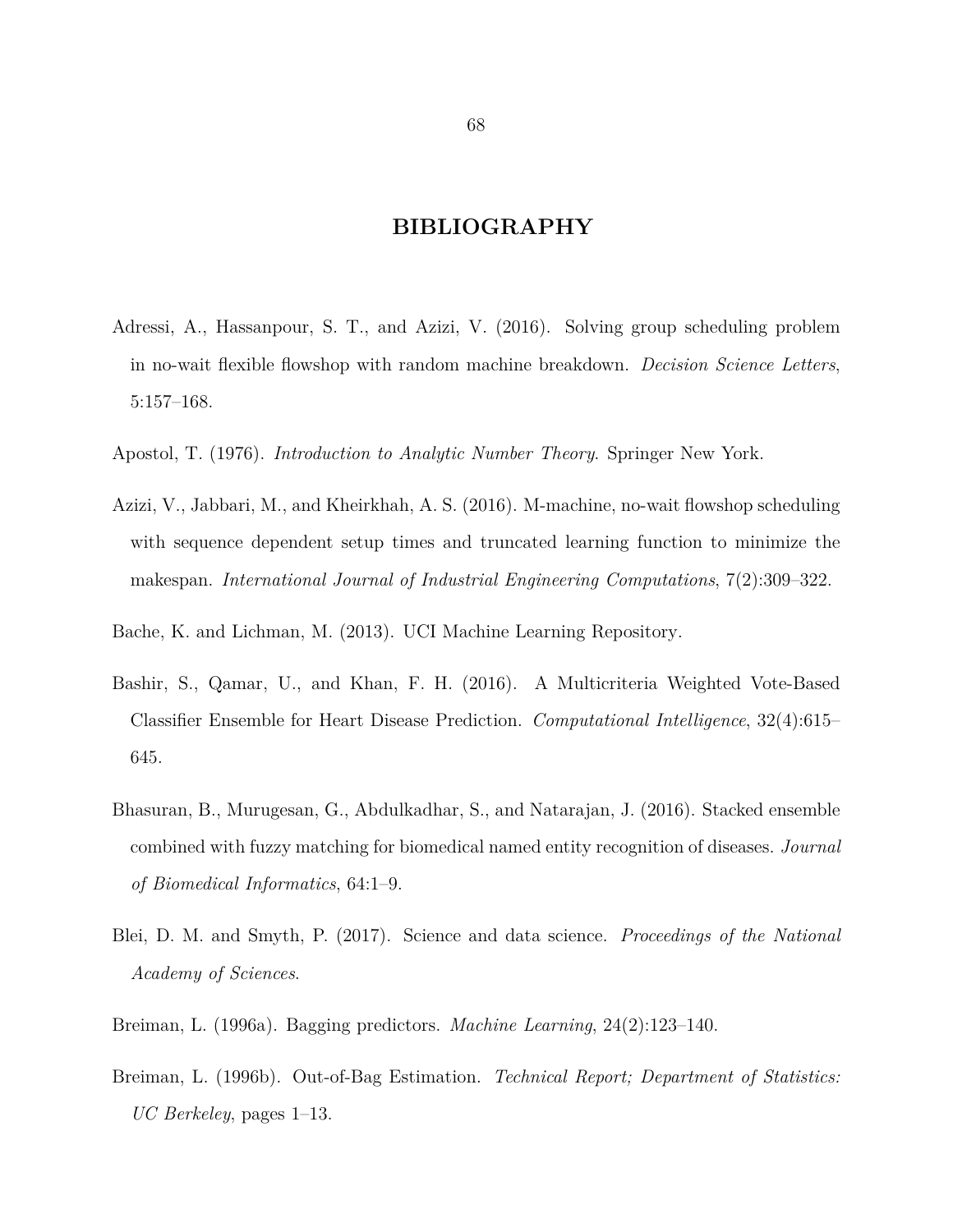Breiman, L. (1998). Arcing classifiers. *Annals of Statistics*, 26(3):801–849.

- Breiman, L. (2001). Random forests. *Machine Learning*, 45(1):5–32.
- Breiman, L., Friedman, J. H., Olshen, R. A., and Stone, C. J. (1984). *Classification and Regression Trees*, volume 19.
- Bryll, R., Gutierrez-Osuna, R., and Quek, F. (2003). Attribute bagging: Improving accuracy of classifier ensembles by using random feature subsets. *Pattern Recognition*, 36(6):1291– 1302.
- Buhlmann, P. and Hothorn, T. (2007). Boosting algorithms: Regularization, predicitng and model fitting. *Statistical Science*, 22(4):477–505.
- Chen, T. and Guestrin, C. (2016). XGBoost : Reliable Large-scale Tree Boosting System. *arXiv*, pages 1–6.
- Chen, T., He, T., Benesty, M., Khotilovich, V., and Tang, Y. (2018). *xgboost: Extreme Gradient Boosting*. R package version 0.6.4.1.
- Collell, G., Prelec, D., and Patil, K. R. (2018). A simple plug-in bagging ensemble based on threshold-moving for classifying binary and multiclass imbalanced data. *Neurocomputing*, 275:330–340.
- Cortes, C. and Vapnik, V. (1995). Support-Vector Networks. *Machine Learning*, 20(3):273– 297.
- Cover, T. and Hart, P. (1967). Nearest neighbor pattern classification. *IEEE Transactions on Information Theory*, 13(1):21–27.
- Cox, D. R. (1958). The regression analysis of binary sequences. *Journal of the Royal Statistical Society. Series B (Methodological)*, 20(2):215–242.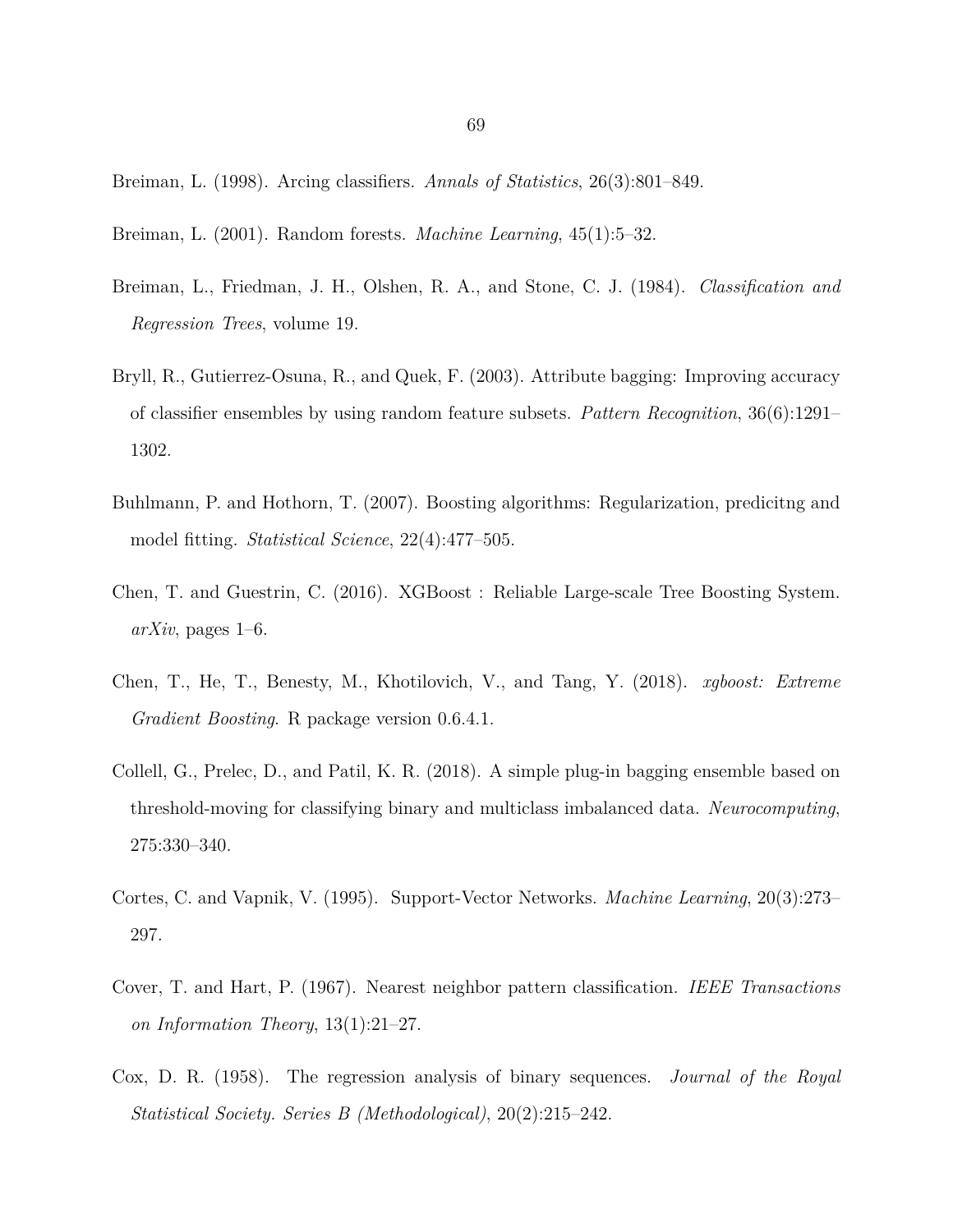- Dietterich, T. G. (2000). Ensemble Methods in Machine Learning. *Multiple Classifier Systems*, 1857:1–15.
- Donoho, D. (2017). 50 Years of Data Science. *Journal of Computational and Graphical Statistics*, 26(4):745–766.
- Ekbal, A. and Saha, S. (2013). Stacked ensemble coupled with feature selection for biomedical entity extraction. *Knowledge-Based Systems*, 46:22–32.
- El Habib Daho, M., Settouti, N., Lazouni, M. E. A., and Chikh, M. E. A. (2014). Weighted vote for trees aggregation in Random Forest. In *International Conference on Multimedia Computing and Systems -Proceedings*, volume 0, pages 438–443.
- Elith, J., Leathwick, J. R., and Hastie, T. (2008). A working guide to boosted regression trees.
- Emerson, P. (2013). The original Borda count and partial voting. *Social Choice and Welfare*, 40(2):353–358.
- Fattahi, P., Azizi, V., and Jabbari, M. (2015). Lot streaming in no-wait multi product flowshop considering sequence dependent setup times and position based learning factors. *International Journal of Engineering, Transactions A: Basics*, 28(7):1064–1071.
- Fraenkel, J. and Grofman, B. (2014). The Borda Count and its real-world alternatives: Comparing scoring rules in Nauru and Slovenia. *Australian Journal of Political Science*, 49(2):186–205.
- Freund, Y. (1995). Boosting a weak learning algorithm by majority. *Information and Computation*, 121(2):256–285.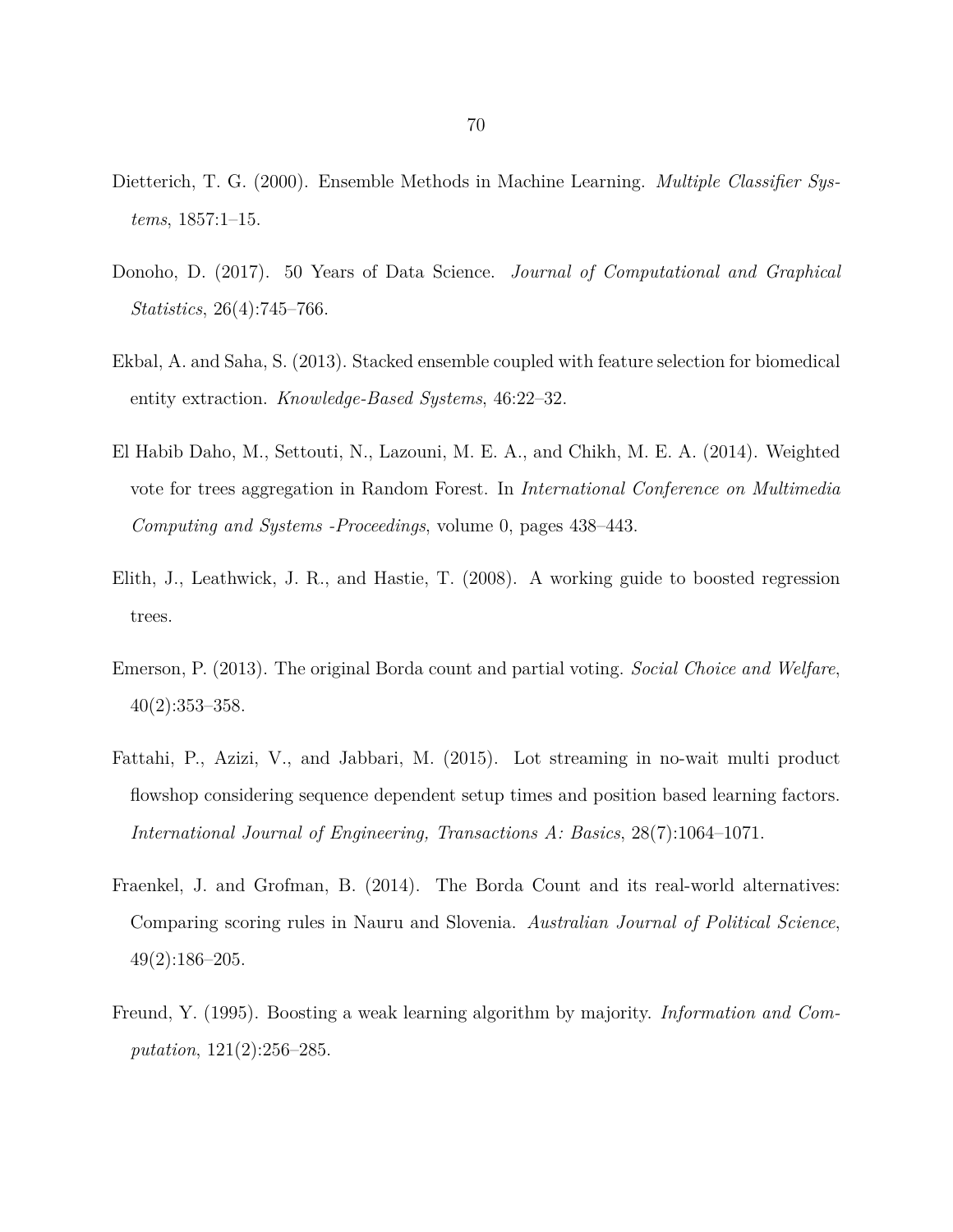- Freund, Y. and Schapire, R. E. (1997). A Decision-Theoretic Generalization of On-Line Learning and an Application to Boosting. *Journal of Computer and System Sciences*, 55(1):119–139.
- Freund, Y. and Schapire, R. R. E. (1996). Experiments with a New Boosting Algorithm. *International Conference on Machine Learning*, pages 148–156.
- Friedman, J. H. and Hall, P. (2007). On bagging and nonlinear estimation. *Journal of Statistical Planning and Inference*, 137(3):669–683.
- Fumera, G., Roli, F., and Serrau, A. (2005). Dynamics of variance reduction in bagging and other techniques based on randomisation. Multiple Classifier Systems, pages 316–325. Springer Berlin Heidelberg.
- Graefe, A., Küchenhoff, H., Stierle, V., and Riedl, B. (2015). Limitations of Ensemble Bayesian Model Averaging for forecasting social science problems. *International Journal of Forecasting*, 31(3):943–951.
- Gunes, F., Wolfinger, R., and Tan, P.-Y. (2017). Stacked Ensemble Models for Improved Prediction Accuracy. *SAS*, pages 1–19.
- Gupta, R., Kumar, N., and Narayanan, S. (2015). Affect prediction in music using boosted ensemble of filters. In *2015 23rd European Signal Processing Conference, EUSIPCO 2015*, pages 11–15.
- Hendricks, P. (2015). *titanic: Titanic Passenger Survival Data Set*. R package version 0.1.0.
- Hoeting, J. A., Madigan, D., Raftery, A. E., and Volinsky, C. T. (1999). Bayesian Model Averaging: A Tutorial. *Statistical Science*, 14(4):382–417.
- Jiang, W. (2000). Does boosting overfit: Views from an exact solution. Technical report.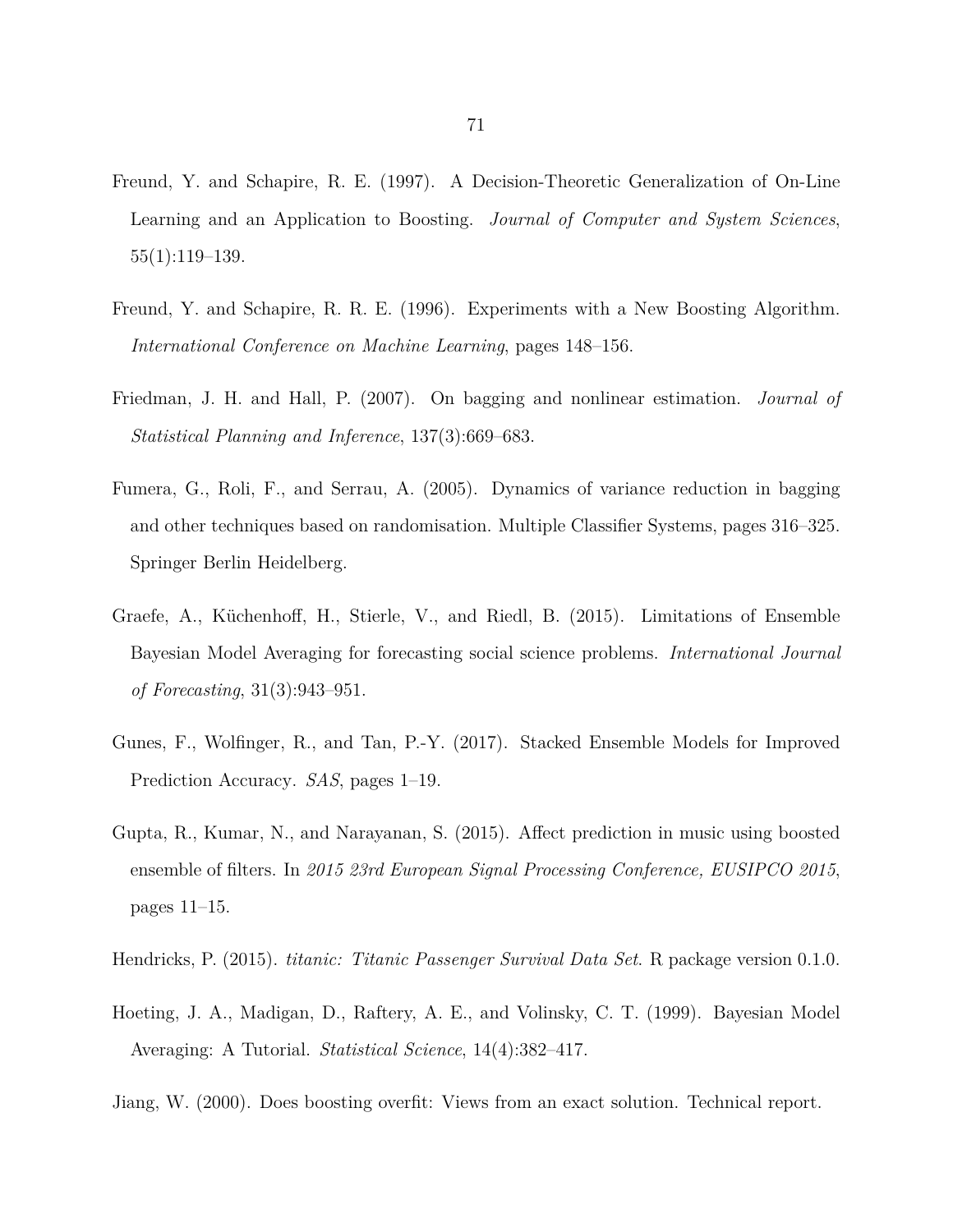- Jing, Y., Pavlović, V., and Rehg, J. M. (2008). Boosted Bayesian network classifiers. *Machine Learning*, 73(2):155–184.
- Klamler, C. (2004). The Dodgson ranking and the Borda count: A binary comparison. *Mathematical social sciences*, 48(1):103–108.
- Kuhn, M. and Johnson, K. (2013). *Applied predictive modeling*.
- Kuhn, M., Wing, J., Weston, S., Williams, A., Keefer, C., Engelhardt, A., Cooper, T., Mayer, Z., Kenkel, B., the R Core Team, Benesty, M., Lescarbeau, R., Ziem, A., Scrucca, L., Tang, Y., Candan, C., and Hunt., T. (2017). *caret: Classification and Regression Training*. R package version 6.0-76.
- Lacasse, A., Laviolette, F., Marchand, M., and Turgeon-Boutin, F. (2010). Learning with randomized majority votes. volume 6322 of *Lecture Notes in Computer Science (including subseries Lecture Notes in Artificial Intelligence and Lecture Notes in Bioinformatics)*, pages 162–177.
- Li, H. B., Wang, W., Ding, H. W., and Dong, J. (2010). Trees Weighting Random Forest method for classifying high-dimensional noisy data. In *Proceedings - IEEE International Conference on E-Business Engineering, ICEBE 2010*, pages 160–163.
- Martínez-Muñoz, G., Hernández-Lobato, D., and Suárez, A. (2007). Selection of Decision Stumps in Bagging Ensembles. International Conference on Artificial Neural Networks, pages 319–328.
- Microsoft Corporation and Steve Weston (2017). *doParallel: Foreach Parallel Adaptor for the 'parallel' Package*. R package version 1.0.11.
- Mittal, A. (2016). Hybrid Simulation Modeling for Regional Food Systems. Master's thesis, Iowa State University.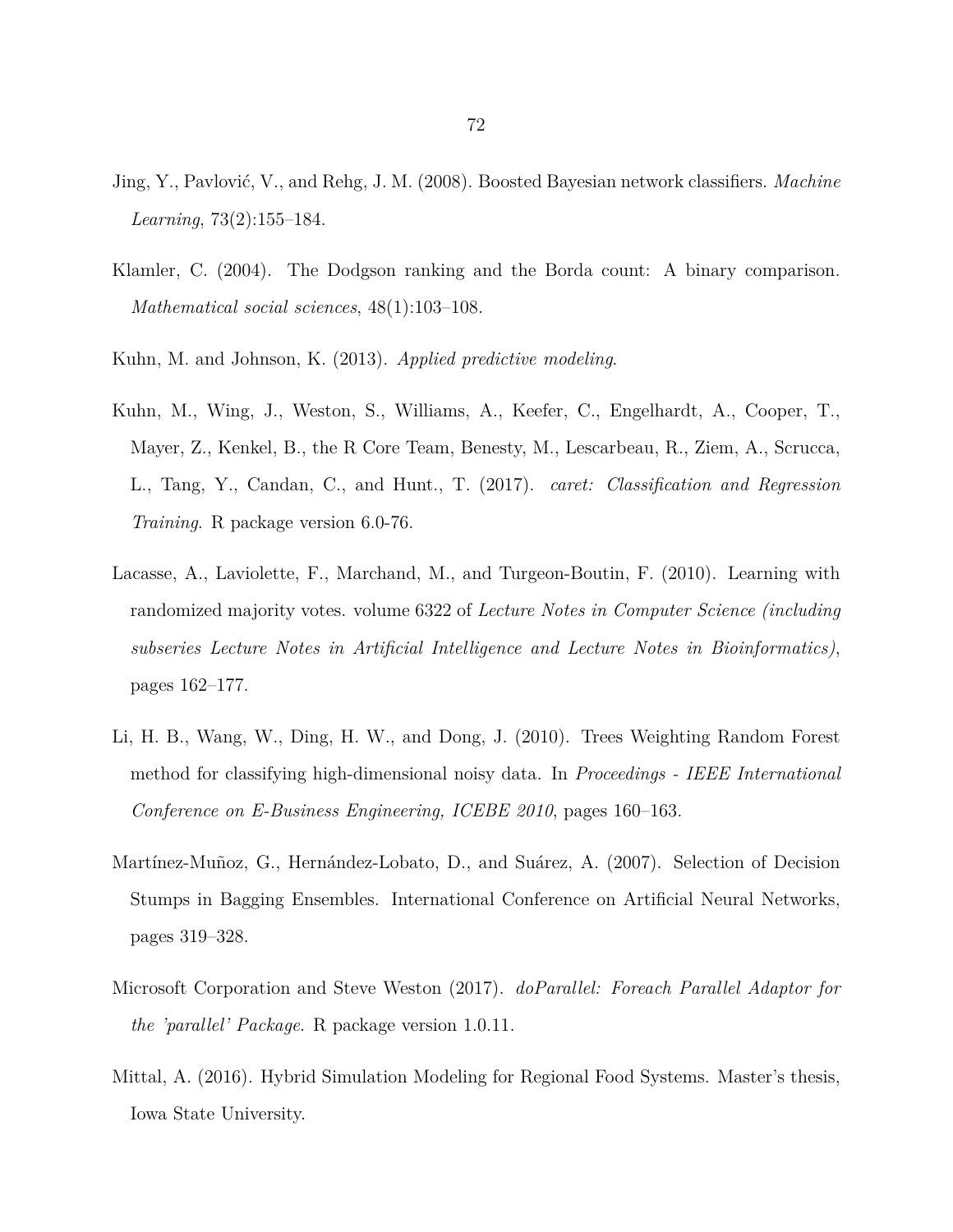- Mittal, A. and Krejci, C. C. (2017). A hybrid simulation modeling framework for regional food hubs. *Journal of Simulation*, pages 1–14.
- Mosca, A. and Magoulas, G. D. (2018). Distillation of deep learning ensembles as a regularisation method. In *Smart Innovation, Systems and Technologies*, volume 85, pages 97–118.
- Naghibi, S. A., Ahmadi, K., and Daneshi, A. (2017). Application of support vector machine, random forest, and genetic algorithm optimized random forest models in groundwater potential mapping. *Water Resources Management: An International Journal, Published for the European Water Resources Association (EWRA)*, 31(9):2761–2775.
- Oshiro, T. M., Perez, P. S., and Baranauskas, J. A. (2012). How many trees in a random forest? In *Lecture Notes in Computer Science (including subseries Lecture Notes in Artificial Intelligence and Lecture Notes in Bioinformatics)*, volume 7376 LNAI, pages 154–168.
- Ozay, M. and Vural, F. (2012). A New Fuzzy Stacked Generalization Technique and Analysis of its Performance. *CoRR*.
- Ponti, M. P. (2011). Combining classifiers: From the creation of ensembles to the decision fusion. In *Proceedings - 24th SIBGRAPI Conference on Graphics, Patterns, and Images Tutorials, SIBGRAPI-T 2011*, pages 1–10.
- Quinlan, J. R. (2006). Bagging, boosting, and C4.5. *Proceedings of the Thirteenth National Conference on Artificial Intelligence*, 5(Quinlan 1993):725–730.
- Rish, I. (2001). An empirical study of the naive Bayes classifier. *Empirical methods in artificial intelligence workshop, IJCAI*, 22230(JANUARY 2001):41–46.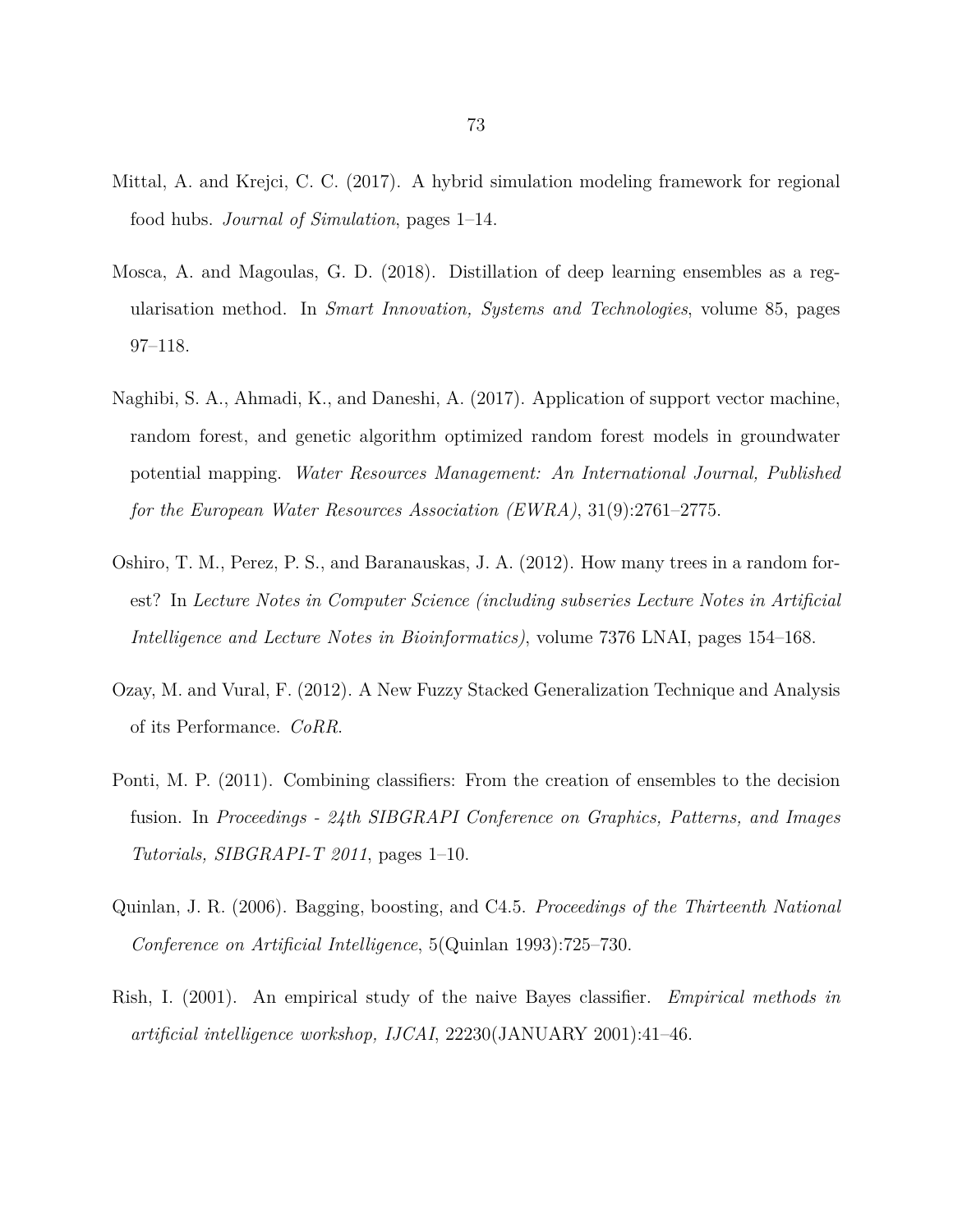- Ronao, C. A. and Cho, S. B. (2015). Random forests with weighted voting for anomalous query access detection in relational databases. In *Lecture Notes in Artificial Intelligence (Subseries of Lecture Notes in Computer Science)*, volume 9120, pages 36–48.
- Rosenblatt, F. (1958). The perceptron: a probabilistic model for information storage and organization in the brain. *Psychological review*, 65(6):386–408.
- Saari, D. G. (1985). The Optimal Ranking Method is the Borda Count. Discussion Papers 638, Northwestern University, Center for Mathematical Studies in Economics and Management Science.
- Schapire, R. E. (1990). The Strength of Weak Learnability. *Machine Learning*, 5(2):197–227.
- Schapire, R. E. (2003). The boosting approach to machine learning: an overview. *Nonlinear Estimation and Classification*, 171:149–171.
- Schmidhuber, J. (2015). Deep Learning in Neural Networks: An Overview. *Neural Networks*, 61:85–117.
- Setak, M., Azizi, V., Karimi, H., and Jalili, S. (2017). Pickup and delivery supply chain network with semi soft time windows: metaheuristic approach. *International Journal of Management Science and Engineering Management*, 12(2):89–95.
- Sill, J., Takács, G., Mackey, L. W., and Lin, D. (2009). Feature-weighted linear stacking. *CoRR*, abs/0911.0460.
- Stein, E. M. and Shakarchi, R. (2003). *Fourier Analysis: An Introduction*.
- Strobl, C., Boulesteix, A. L., and Augustin, T. (2007). Unbiased split selection for classification trees based on the Gini Index. *Computational Statistics and Data Analysis*, 52(1):483–501.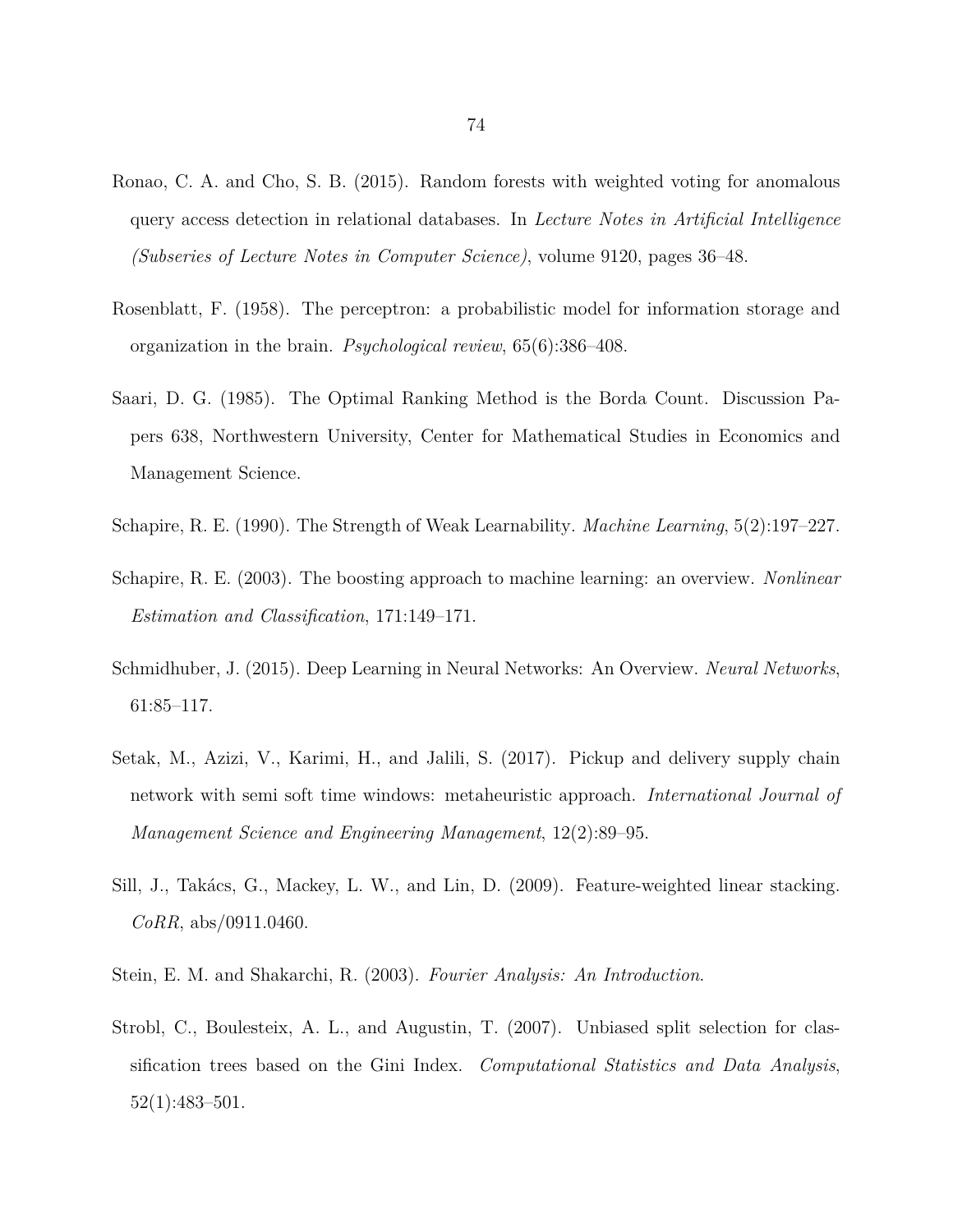- Subasi, A., Alickovic, E., and Kevric, J. (2017). Diagnosis of Chronic Kidney Disease by Using Random Forest. In *CMBEBIH 2017*, volume 62, pages 589–594.
- Valentini, G., Muselli, M., and Ruffino, F. (2004). Cancer recognition with bagged ensembles of support vector machines. *Neurocomputing*, 56(1-4):461–466.
- van der Laan, M. J., Polley, E. C., and Hubbard, A. E. (2007). Super Learner. *Statistical Applications in Genetics and Molecular Biology*, 6(1).
- van Dop, H. and Steyn, D. G. (1990). *Air Pollution Modeling and Its Application VIII*.
- Vezhnevets, A. and Barinova, O. (2007). Avoiding Boosting Overfitting by Removing Confusing Samples. *Work*, pages 430–441.
- Weisstein, E. (2004). Harmonic series. Champaign, IL, 2018.
- Wickham, H. (2014). Tidy Data. *Journal of Statistical Software*, 59(10).
- Wickham, H. (2016). *tidyverse: Easily Install and Load 'Tidyverse' Packages.*
- Winham, S. J., Freimuth, R. R., and Biernacka, J. M. (2013). A weighted random forests approach to improve predictive performance. *Statistical Analysis and Data Mining*, 6(6):496– 505.
- Wolpert, D. H. (1992). Stacked generalization. *Neural Networks*, 5(2):241–259.
- Wu, G., Sanner, S., and Oliveira, R. F. S. C. (2015). Bayesian model averaging naive bayes (bma-nb): Averaging over an exponential number of feature models in linear time. In *Proceedings of the Twenty-Ninth AAAI Conference on Artificial Intelligence*, AAAI'15, pages 3094–3100. AAAI Press.
- Zenko, B. (2004). Is Combining Classifiers Better than Selecting the Best One? *Machine Learning*, 54(3):255–273.